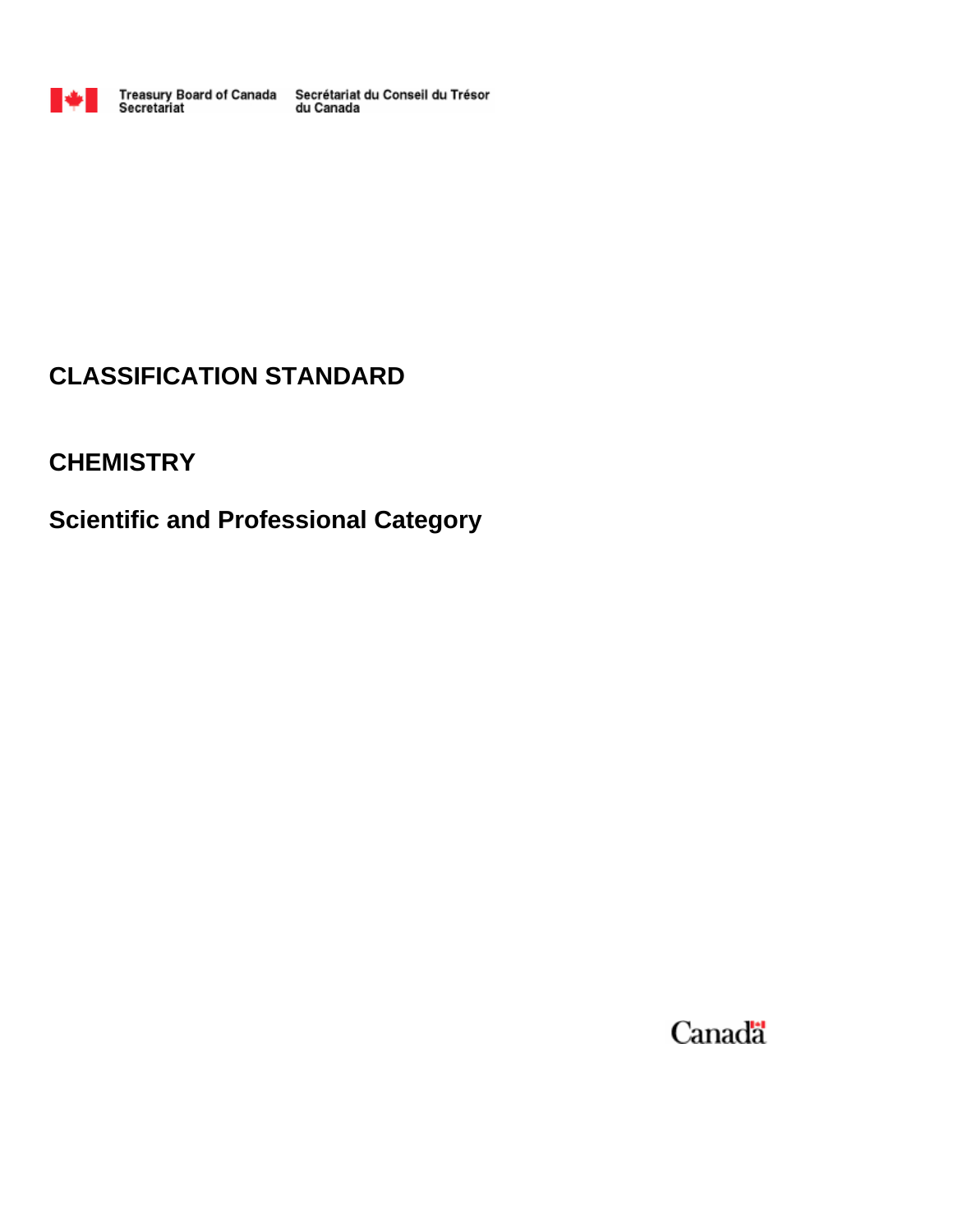\*Minister of Supply and Services Canada 1989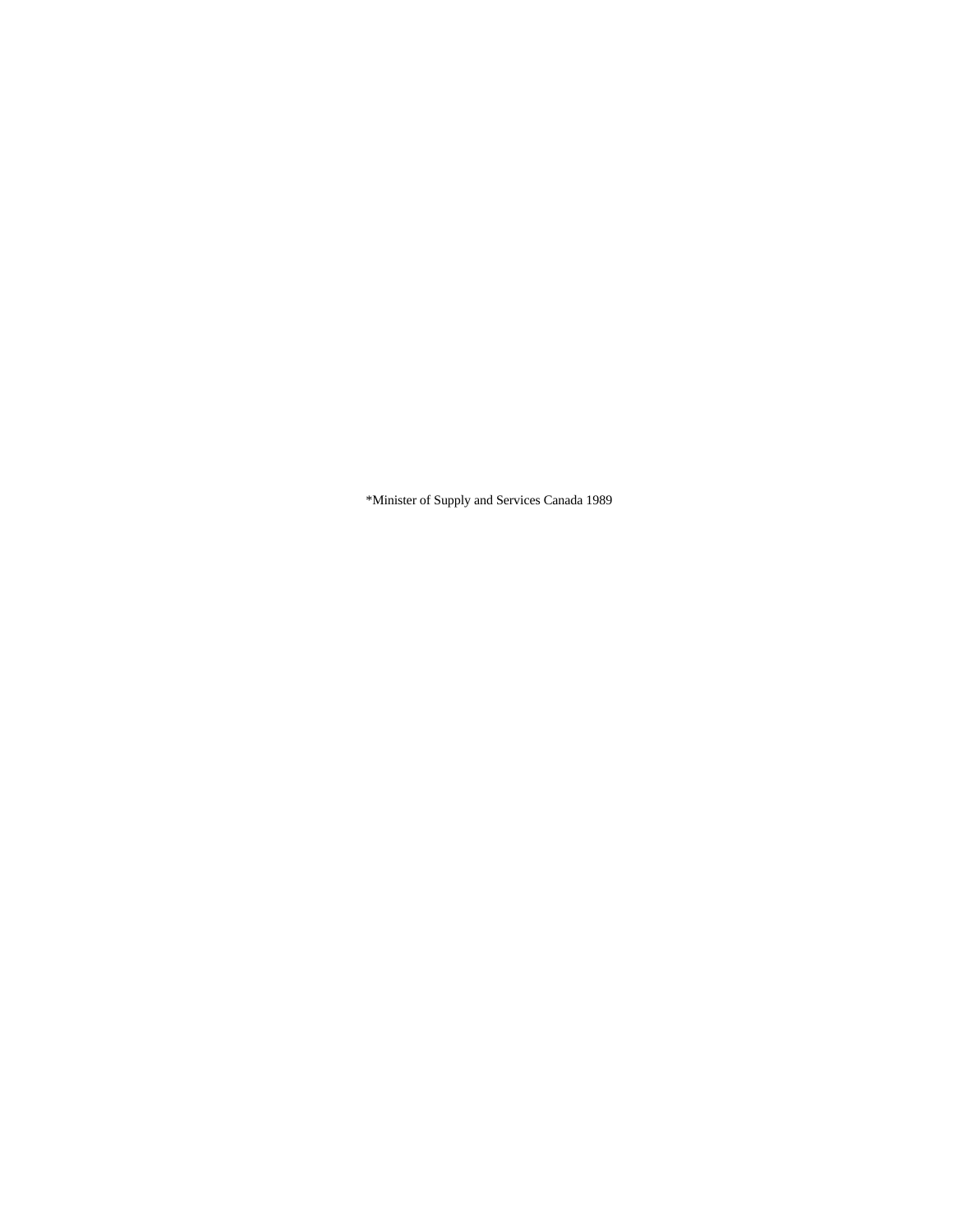# Classification Standard

# Chemistry Group

# RECORD OF AMENDMENTS

| Amendment No. | Date | Inserted by | Remarks |
|---------------|------|-------------|---------|
|               |      |             |         |
|               |      |             |         |
|               |      |             |         |
|               |      |             |         |
|               |      |             |         |
|               |      |             |         |
|               |      |             |         |
|               |      |             |         |
|               |      |             |         |
|               |      |             |         |
|               |      |             |         |
|               |      |             |         |
|               |      |             |         |
|               |      |             |         |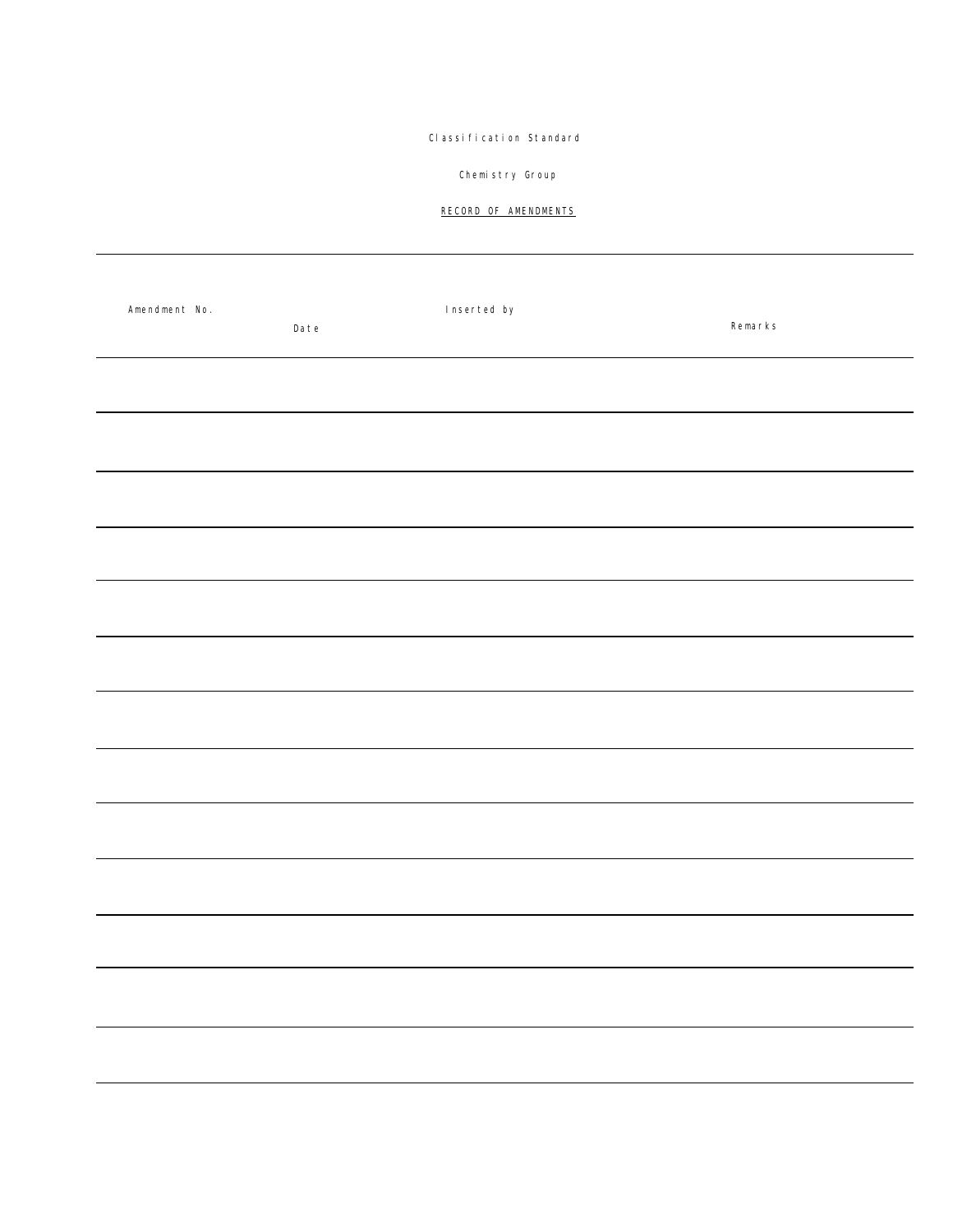# **CONTENTS**

|                                                                                   | PAGE           |  |
|-----------------------------------------------------------------------------------|----------------|--|
| <b>INTRODUCTION</b>                                                               | $\mathbf{1}$   |  |
| CATEGORY DEFINITION                                                               | 3              |  |
| GROUP DEFINITION                                                                  | 4              |  |
| GLOSSARY OF TERMS                                                                 | 5              |  |
| FACTORS AND FACTOR CHARACTERISTICS                                                | $\overline{7}$ |  |
| DEFINITIONS OF FACTORS, CHARACTERISTICS AND DEGREE, AND NOTES TO<br><b>RATERS</b> |                |  |
|                                                                                   | 8              |  |
| POSITION LEVELS: TYPICAL DISTINGUISHING FEATURES                                  | 15             |  |
| LIST OF BENCH-MARK POSITIONS                                                      | 16             |  |
| BENCH-MARK POSITIONS: RATING SUMMARY                                              | 17             |  |
| BENCH-MARK POSITIONS: DESCRIPTIONS, SPECIFICATIONS AND RATINGS                    |                |  |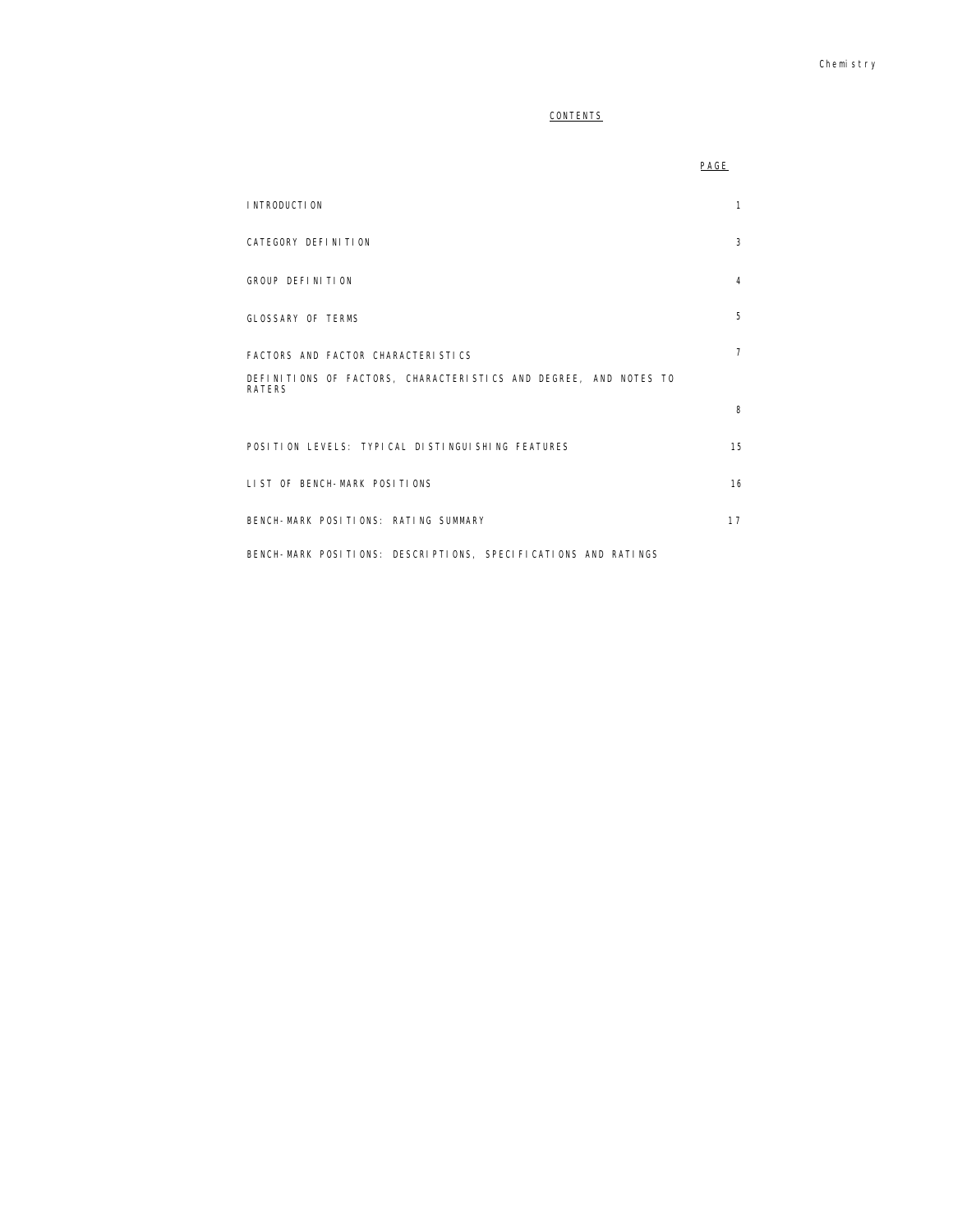#### INTRODUCTION

This standard describes the plan to be used to classify positions allocated to the Chemistry Croup. It consists of an introduction, definitions of the Scientific and Professional Category and the occupational group, a glossary of terms, factor definitions, characteristics and degree highlights, and bench-mark position descriptions.

The ultimate objective of job evaluation is the determination of the relative values of jobs in each occupational group. A classification plan of five levels, representing significant differences in the difficulty of the work, has been established for this group. Jobs assigned to a given level are regarded as being of equal difficulty.

#### **Factors**

The evaluation of positions and their assignment to a classification level will be determined by the application of five factors:

Kind of Assignments Complexity of Work Professional Responsibility Management Responsibility Impact of Recommendations and Activities

Each factor is described, and the descriptions designate the features of the work assigned to positions allocated to the group.

#### Factor Characteristics

The factor characteristics are shown under each factor. The characteristics indicate the features of the work that are to be considered when evaluating a position under a particular factor.

Highlights which describe and distinguish the increasing difficulty of the work from the lowest to the highest degree, are provided for the five degrees of each factor characteristics. These highlights describe the features of the work that will be found in most positions.

#### Bench-mark Positions

Bench-mark positions exemplify the degrees of the characteristics, the degrees of each factor and the levels of the classification plan. Each bench-mark consists of a descriptive title, a series of statements of the principal duties, and a set of specifications describing the features of the work of the position in terms of the characteristics of each of the five factors. The specifications exemplify the application of the evaluation plan to the duties and responsibilities of the benchmark position and substantiate the degree assigned to the position for the characteristics and the factors. A classification level is assigned to each bench-mark position.

#### Use of the Standard

There are six steps in the application of this classification standard.

1. The position description is studied to ensure understanding of the position as a whole and of the nature of the duties and responsibilities as they relate to the characteristics of each factor. The relationship of the position being studied to positions above and below it in the organization is also studied.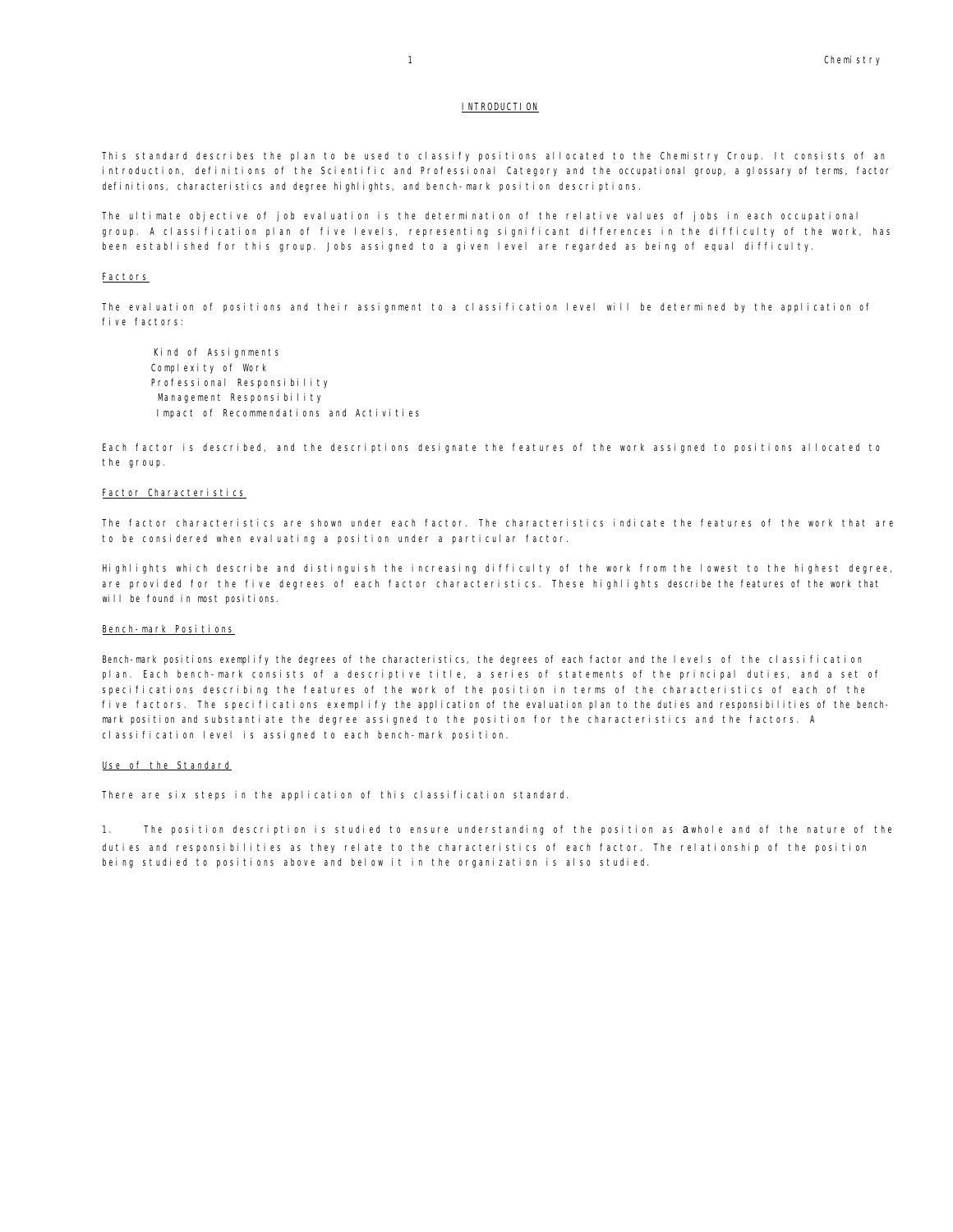- 2. Allocation of the position to the category and group is confirmed by reference to the definitions and the descriptions of inclusions and exclusions.
- 3. A degree under each of the factor characteristics is tentatively assigned to the position being evaluated, by considering the duties and responsibilities of the position in relation to the degrees described for the factor characteristics, and attributing to the position the degree whose definition best reflects the conditions that are typical of the work of the position and most closely corresponds to its difficulty in terms of the characteristic. The degree tentatively assigned is confirmed by comparison with the bench-mark position descriptions and rating specifications for the characteristic.
- 4. A degree under each factor is assigned to the position. The degree to be assigned for a factor is determined by the degree which predominates for the factor's characteristics. When one degree does not predominate, the raters are to compare the overall intensity of the requirements of the position with respect to the various characteristics of the factor with the bench-mark position, and attribute to the position the factor degree that best equates, on the whole, to the bench-mark positions.
- 5. The level of the position is determined by the degree that has been assigned to the position for at least three of the five factors. When one degree does not predominate, raters are to compare the total job with the bench-mark position descriptions and determine the level that best corresponds on the whole with the duties and responsibilities of the position.
- 6. The position is compared with bench-mark position descriptions that have been assigned to the same level, as a check on the validity of the level selected.

#### Guide

A Guide identifying a series of distinguishing features characterizing positions found typical of each level is included in the standard.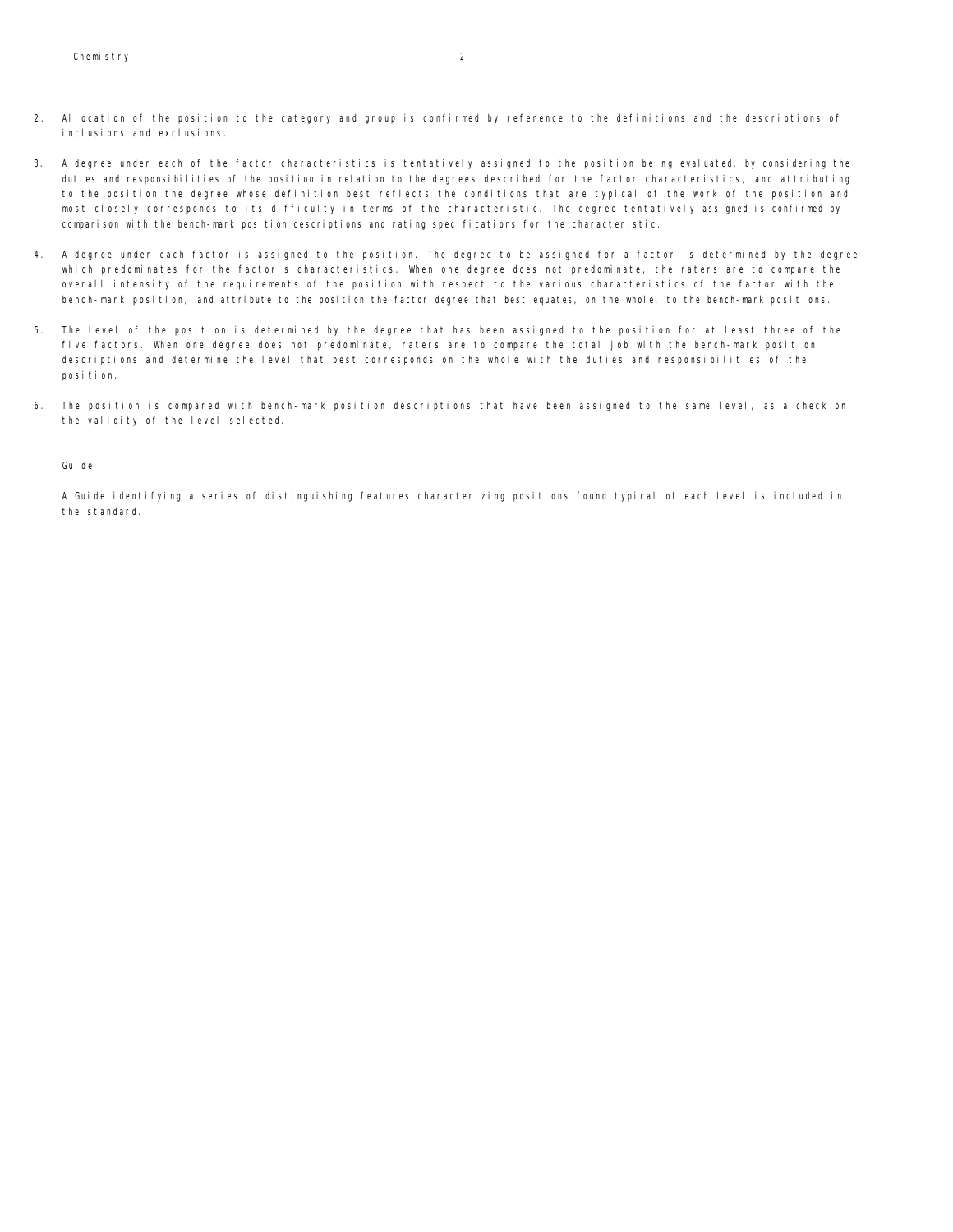# CATEGORY DEFINITION

Occupational categories were repealed by the Public Service Reform Act (PSRA), effective April 1, 1993. Therefore, the occupational category definitions have been deleted from the classification standards.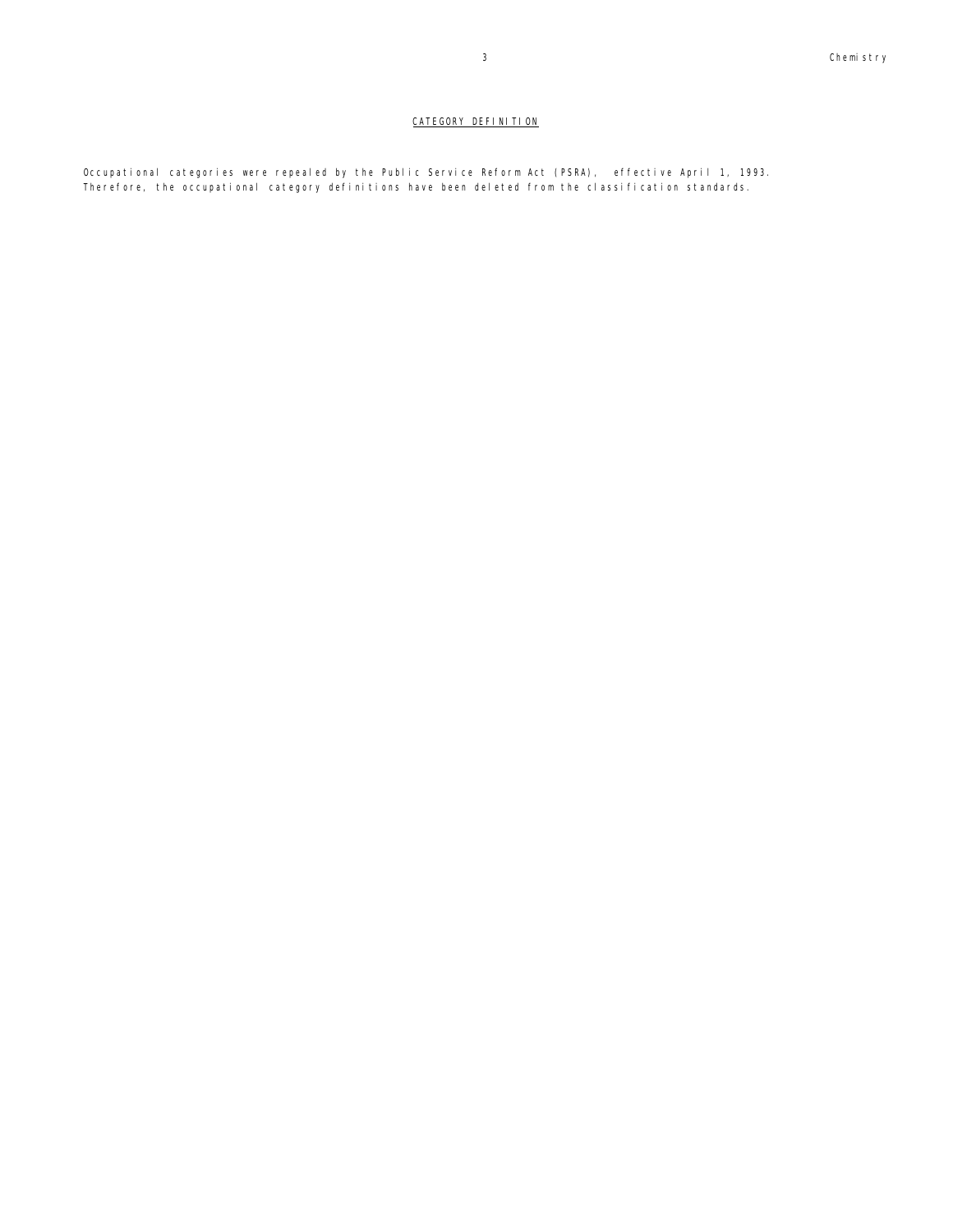#### GROUP DEFINITION

For occupational group allocation, it is recommended that you use the Occupational Group Definition and the Occupational Sub-group Definition Maps, which provide the 2005 sub-group definition and their corresponding inclusion and exclusion statements. The maps explicitly link the relevant parts of the overall 2005 occupational sub-group definition to each classification standard.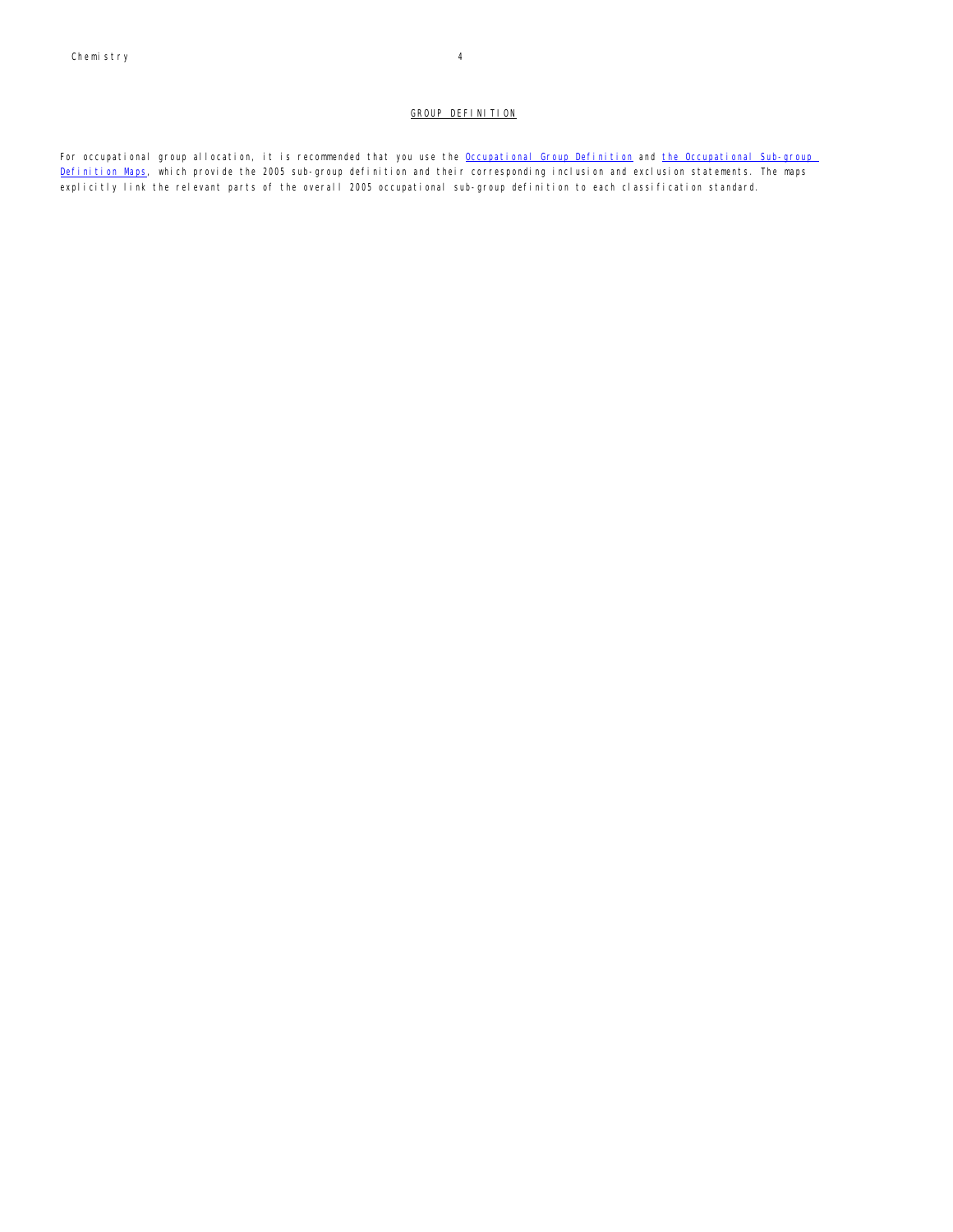#### GLOSSARY OF TERMS

For the purpose of this standard -

Biochemistry - Refers to the science which deals with all aspects of chemistry that apply to living organisms or life processes.

Chemistry - Refers to the science which deals with or investigates the chemical composition and the properties, interactions and changes of matter. It includes analytical, physical, organic and inorganic chemistry and biochemistry. It also includes the application of the principles of chemistry to biological, physical and geological systems.

Chemistry (Analytical) - Refers to the branch of chemistry concerned with the qualitative and quantitative composition of substances and materials.

Chemistry (Inorganic) - Refers to the branch of chemistry concerned with the study of all substances other than compounds of carbon.

Chemistry (Organic) - Refers to the branch of chemistry concerned with the study of the compounds of carbon.

Chemistry (Physical) - Refers to the branch of chemistry concerned with the interpretation of chemical phenomena and properties of substances in terms of underlying physical process.

Chemical Processes - Refers to a procedure or series of steps which results in new substances or products through chemical or physico-chemical changes; extraction, separation, or purification; or the formulation of mixtures.

Chemical Products - Refers to substances obtained as a result of a chemical process or reaction.

Conflicting Interests - Refers to different opinions or points of view that lead to a confrontation between individuals or organizations in respect of the advantageous or detrimental results of a contemplated action.

Continuing Operation - Refers to tasks or investigations, usually of an ongoing nature or occurring in a pattern or in repetitive cycles.

Contracts/Agreement (Evaluating of) - Refers to the critical examination of contract/agreement proposals or work done under contract for scientific merit or quality and the provision of a recommendation of acceptance with or without modifications or rejection.

Implications of External Matters - Refers to the difficulty added to the work because of the need to recognize the interests of others, including those over whom little effective influence can be exercised.

Matter - Refers to substances in the form of solid, liquid, gas or plasma.

Matter (Behaviour of) - Refers to the ability of a substance to undergo changes in chemical structure or composition.

Matter (Composition of) - Refers to the chemical make up or structure of substances.

N.B. Some of the terms defined in this Glossary are not used in this standard. However, the definition of such terms can help ensure consistency where their use may be indicated.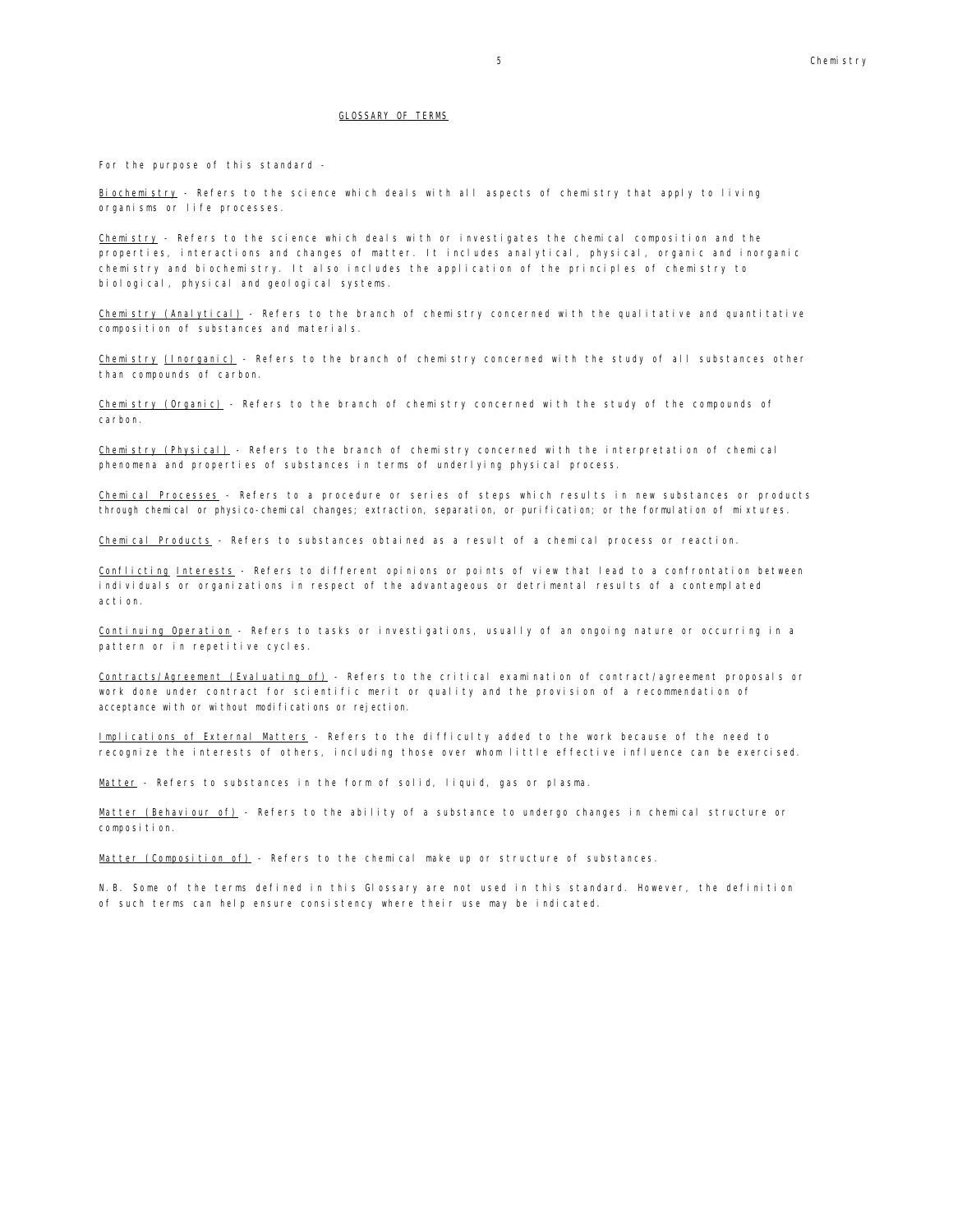Matter Properties of) - Refers to those attributes of matter which are studied in chemistry.

Organizational Control - Refers to the control over a staff and its work that is exercised through an established organizational structure by means of which levels of responsibility and authority are clearly identified.

Organizational Unit - In terms of size, refers to that which makes up or is understood to be encompassed by "normal span of supervisory control of professionals". - As illustrated by bench-mark positions, the number of staff is normally a function of the nature/complexity, conditions and requirements of the work as well as of the type of organizational structure applied.

Outside Assistance - Refers to temporary assistance needed for the work and which must be obtained from sources ranging from outside the immediate organizational unit to organizations outside the Public Service.

Policy - Refers to a declaration of aims and intent established by legislation or ministerial authority to guide future courses of action.

Program - Refers to the general plan designed to achieve the objectives determined by a department or agency to meet the aims and intent of policy.

Project - Refers to a unit of work for which objectives have been defined and which is circumscribed by budgetary controls, time limits and the availability of resources.

Related Fields - Refers to general or specialized fields that are pertinent to or associated with the work of professionals in chemistry.

Significant Program Activity - Refers to that portion of a scientific based program which is visible as an entity and is comparable to work at the senior management level but with emphasis on the scientific nature of the work.

Specialized Subject Area - Refers to a "subject area" in which there is a narrowing of scope and the work to be performed necessitates an enhanced development of knowledge and experience.

Standards - Refers to:

(i) A recognized weight, measure or material of specified composition or characteristics, or experimental procedure used as a reference for uniform measurement, comparison or calibration;

(ii) A set of recognized criteria (mandatory or voluntary) specifying a minimum level of quality, purity, uniformity, performance, or safety for the manufacture, use or handling of a material, product, or device.

Studies - Refers to an in-depth examination or investigation of an area of interest.

Subject Areas - Refers to the facts, theories, ideas, techniques and related matters that are encompassed by a study, investigation, project or program, and include the application of one or more disciplines.

Supervisory Responsibility - Refers to the responsibility for scheduling and allocating work, instructing, training, controlling and assessing performance of other employees and for ensuring satisfactory completion of their work.

Survey - Refers to a general or broad examination of an area of interest.

N.B. Some of the terms defined in this Glossary are not used in this standard. However, the definition of such terms can

help ensure consistency where their use may be indicated.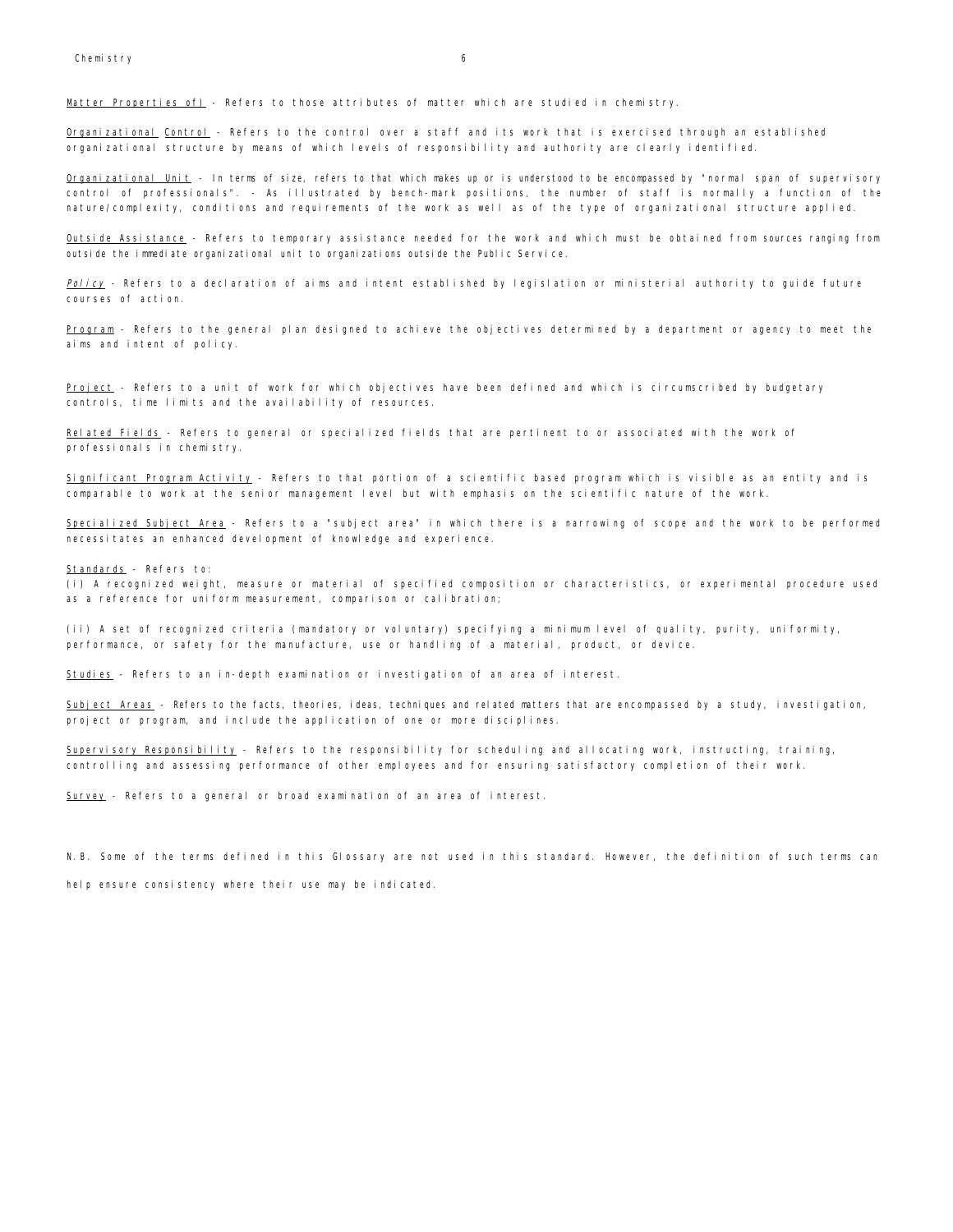#### FACTORS AND FACTOR CHARACTERISTICS

| FACTOR                        |                                              | CHARACTERI STI CS                                                                                                                                                                                                                                                                                                                                                                                                                                                                                            | <b>FACTOR</b>                                            |                                                                    | CHARACTERI STI CS                                                                                                                                                                                                                                                                                                                                                                                               |
|-------------------------------|----------------------------------------------|--------------------------------------------------------------------------------------------------------------------------------------------------------------------------------------------------------------------------------------------------------------------------------------------------------------------------------------------------------------------------------------------------------------------------------------------------------------------------------------------------------------|----------------------------------------------------------|--------------------------------------------------------------------|-----------------------------------------------------------------------------------------------------------------------------------------------------------------------------------------------------------------------------------------------------------------------------------------------------------------------------------------------------------------------------------------------------------------|
| 9KIND OF ASSIGNMENT»          | a)<br>b)<br>C)<br>d)                         | Objectives establishing by others<br>for the work;<br>Extent of the work;<br>Variety of activities;<br>Scope for planning and conducting<br>work.                                                                                                                                                                                                                                                                                                                                                            | ((MANAGEMENT Responsibility))                            | a)<br>b)<br>c)<br>d)<br>$\begin{matrix} e \\ f \end{matrix}$<br>g) | (Responsibility for:<br>Control of staff;<br>Control of physical resources;<br>Committing departmental<br>resources;<br>Obtaining outside assistance;<br>Administrative control of work;<br>Co-ordination of work performed<br>for, or in conjunction with other<br>organi zati onal uni ts;<br>Implementing or developing<br>administrative procedures, safety<br>and management directives and<br>quidelines. |
| COMPLEXITY OF WORK»           | a)<br>b)<br>c)<br>d)<br>e)<br>f)<br>g)<br>h) | Availability and problems involved in<br>obtaining information and data;<br>Validity of information and data;<br>Number and variability of the<br>variables and ambiguity of<br>information and data;<br>Relationships of the variables;<br>Effect of activities of others on<br>the work;<br>Nature and purpose of contacts;<br>Development of concepts and<br>approaches, procedures, techniques<br>and practices, their adaptation and<br>application;<br>Theoretical knowledge which must be<br>applied. | ((IMPACT OF RECOMMENDATIONS AND<br><b>ACTI VI TI ES»</b> | a)<br>b)<br>C)                                                     | (Impact - Governmental)<br>On departmental work or other<br>government program;<br>(Impact - External)<br>On an industrial or<br>(i)<br>commercial process,<br>operation or product;<br>(ii) On the state of natural<br>resources or the<br>environment;<br>(iii)On public health and<br>safety;<br>(iv) On other external areas.<br>On development and understanding<br>of a body of knowledge.                |
| ((PROFESSIONAL RESPONSIBILITY | a)<br>b)<br>c)<br>d)<br>e)<br>f)             | Extent work is checked by others;<br>Professional guidance received;<br>Initiative and judgement in defining<br>objectives, dealing with problems<br>and establishing scientific<br>qui del i nes;<br>Uudgement in reviewing and assessing<br>work of others;<br>Judgement in interpreting results of<br>work;<br>Judgement in giving advice.                                                                                                                                                                |                                                          |                                                                    |                                                                                                                                                                                                                                                                                                                                                                                                                 |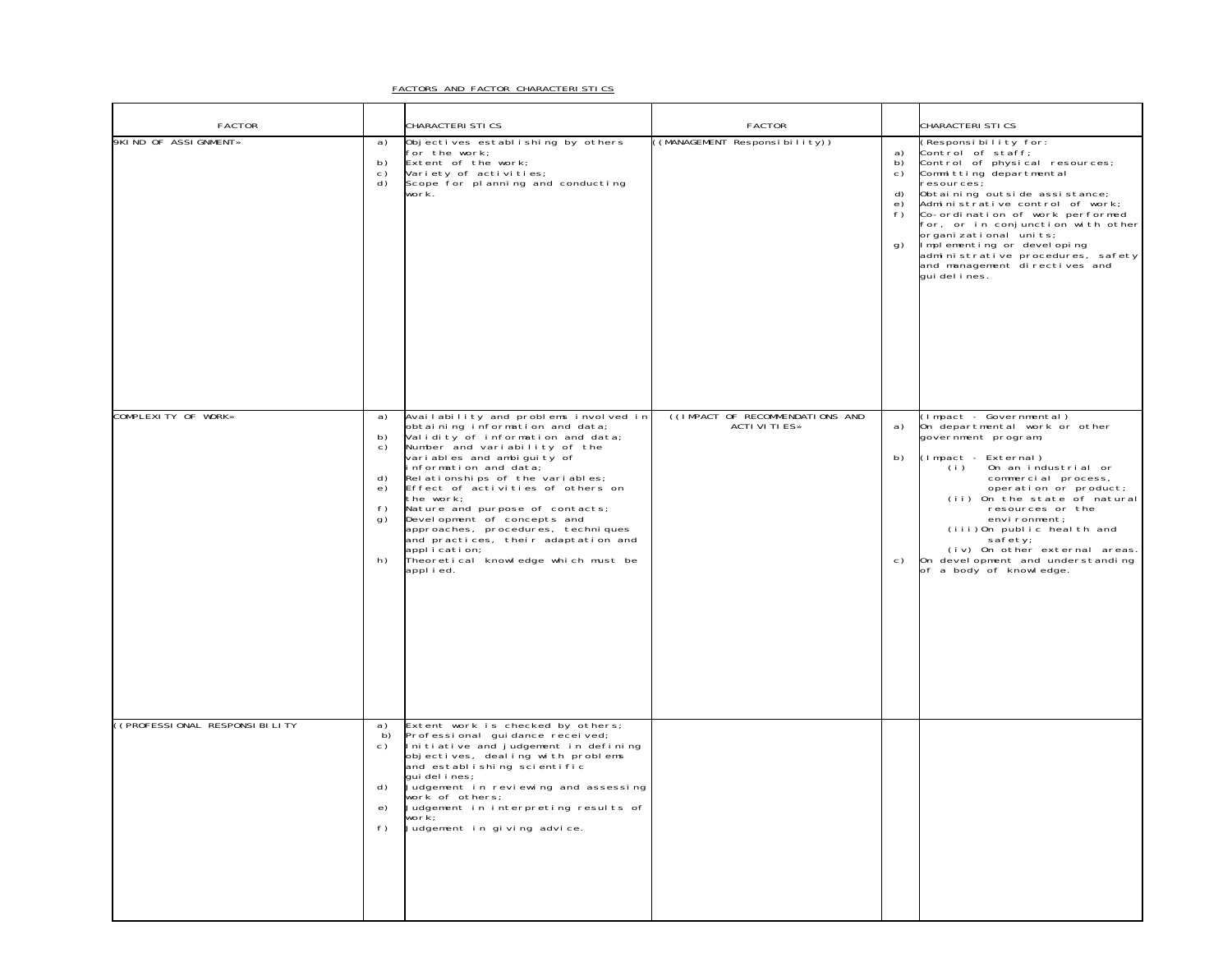#### FACTOR: "KIND OF ASSIGNMENT"

This factor is used to measure the difficulty of the work in terms of its objectives and extent, the variety of activities and the scope for planning and conducting work.

#### Notes to Raters

- i) When evaluating a position under this factor, raters are to consider the factor characteristics and their intensity ranging from degree I to degree 5, and attribute to the position, for each characteristic, the degree whose definition best reflects the conditions that are typical of the work of the position and most closely corresponds to the intensity of its requirements in terms of the characteristic.
- ii) For a same degree of intensity, all of the characteristics of the factor are considered equal.
- iii) The degree to be assigned to the position for the whole factor, is determined by the degree which predominates (i.e. the degree that has been assigned for at least three of the four characteristics - "A", "B", "C" and "D"). When one degree does not predominate, raters are to compare the overall intensity of the requirements of the position under the factor with that<br>of the bench-mark positions, and de DEGREE 1 DEGREE 2 DEGREE 3 DEGREE 4 DEGREE 5 Characteristic A: The objectives established by others for the conduct of the work. Objectives and instructions are provided for the work. Objectives of the work are clearly defined. Objectives of the work are defined inObjectives of the work are stated in Objectives of the work are stated terms of activity or project goals. terms of operational goals. in terms of goals for a significant program activity. Characteristic B: The extent of the work. Work normally consists of a part or phase of a project, study or continuing operation requiring limited investigation. Work normally consists of a number of Work involves comprehensive discrete projects, studies or investigations. investigations, projects or studies within a specialized subject area. Work involves the application of a number of scientific principles and number of related specialized theories to complex investigations or subject areas and comprises a studies, within a specialized subject area; or the direction of work in significant program activity. diverse subject areas. Work is performed within a Characteristic C: The variety of activities. Activities closely resemble one another inmost aspects and consist of and consist of a variety of tasks such and include using a wide variety of<br>a limited number of straight-forward as: using a number of related scientific scientific techniques for tasks performed successively. Activities differ from one another techniques for surveying, observing, investigating the composition, analysing and evaluating products, phenomena or processes; investigating systems; or supervising the work of the composition, performance or effect staff engaged in the conduct of<br>of substances; allocating work to analyses or investigations; and support staff; providing advice. Activities differ from one another performance or effect of substances ordirection; coordinating the work providing advice. Activities differ from one another in Activities involving abroad many aspects and include several of spectrum of scientific and the following: conducting complete investigations, providing functional with other activities; providing advice; organizing, controlling and studies; making recommendations<br>supervising the work of staff engaged or providing advice on policy or in the conduct of analyses or investigations; controlling the use implications of work progress on of facilities, materiel and human resources. administrative duties which differ from one another in most aspects and include: evaluating and authorizing projects or legislation; assessing the program objectives; providing guidance on the determination of approaches to complex problems; and managing a significant program activity, or coordinating activities at the national and international levels. Characteristic D: The scope for planning and conducting work. Scheduling and performing work using standardized procedures and techniques. Planning activities, determining approaches and selecting methods to ensure that the work meets clearly defined objectives. Planning and performing abroad diversity of work within a subject area, or planning and assigning tasks units, or planning and co-ordinating for the ongoing work of an organizational unit, or a project or study team to ensure that the objectives are met within established planning, organizing and conducting guidelines. Planning, organizing and delegating work of a number of organizational complex projects or studies to ensure scientific studies. that operational goals are achieved within resources limitations; or complex projects or studies within a Planning, coordinating and implementing a significant program activity or major

specialized area with high degree of

freedom and latitude.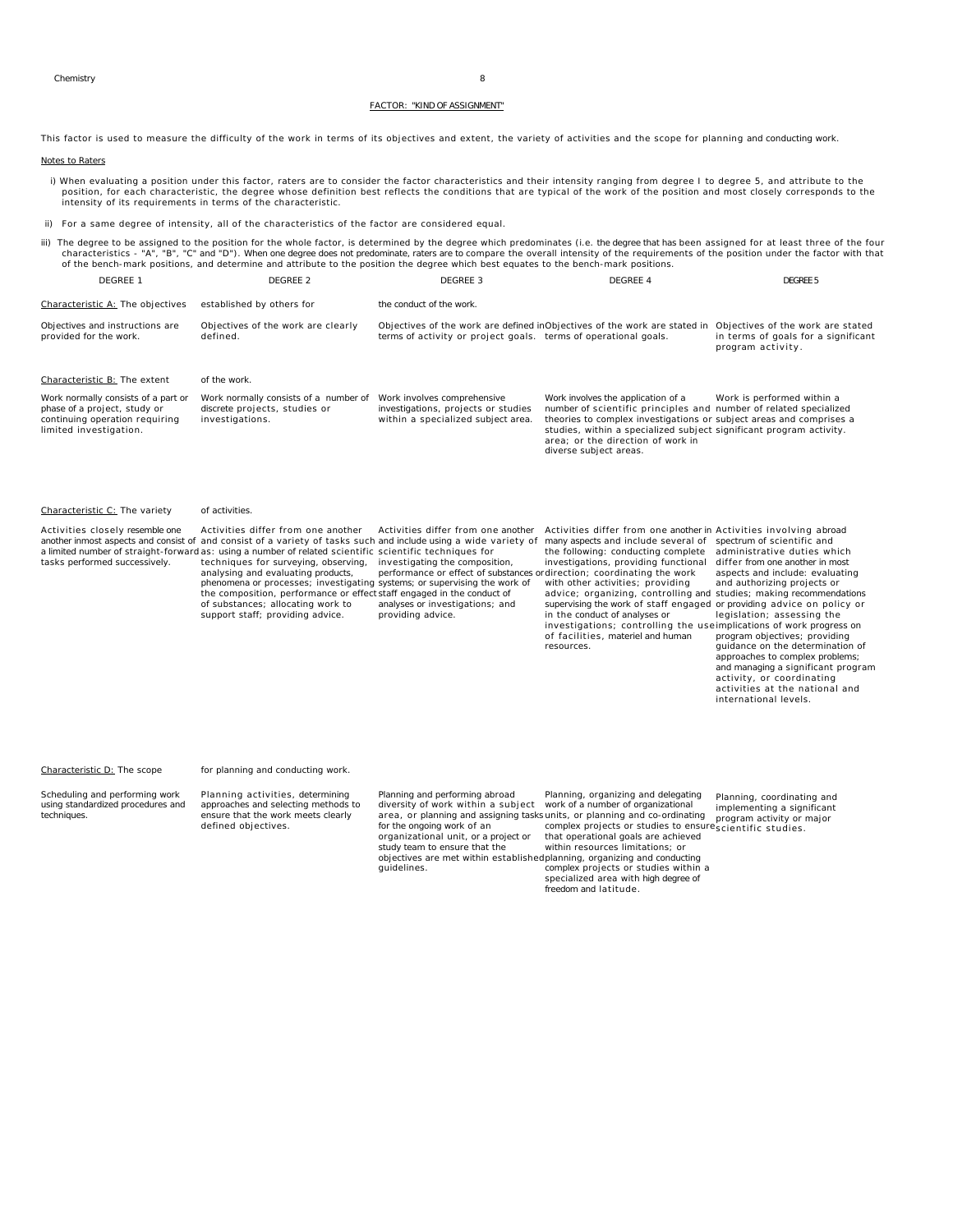officials.

### FACTOR: "COMPLEXITY OF WORK"

This factor is used to measure the difficulty of the work in terms of the nature of the information and data used; the influences external to the work; the nature and purpose of contacts with others; the requirement for the development of concepts and approaches, procedures, techniques and practices, their adaptation and application; and, the theoretical and practical knowledge which must be applied.

#### Notes to Raters

- (i) When evaluating positions under this factor, raters are to consider the factor characteristics and their intensity ranging from<br>degree 1 to degree 5, and attribute to the position, for each characteristic, the degree w the position and most closely corresponds to the intensity of its requirements in terms of the characteristic.
- (ii) For a same degree of intensity, all of the characteristics of the factor are considered equal.
- iii) The degree to be assigned to the position for the whole factor, is determined by the degree which predominates (i.e. the degree that has been assigned for at least five of the<br>eight characteristics "A", "B", "C", "D positions.

| DEGREE 1                                                                                                                                                                                           | <b>DEGREE 2</b>                                                                                                                              | <b>DEGREE 3</b>                                                                                                                                                                                                                                                               | <b>DEGREE 4</b>                                                                                                                                                                                                                   | <b>DEGREE 5</b>                                                                                                                                                                                                                                   |  |  |
|----------------------------------------------------------------------------------------------------------------------------------------------------------------------------------------------------|----------------------------------------------------------------------------------------------------------------------------------------------|-------------------------------------------------------------------------------------------------------------------------------------------------------------------------------------------------------------------------------------------------------------------------------|-----------------------------------------------------------------------------------------------------------------------------------------------------------------------------------------------------------------------------------|---------------------------------------------------------------------------------------------------------------------------------------------------------------------------------------------------------------------------------------------------|--|--|
| Characteristic A: The availability                                                                                                                                                                 | of, and the problems involved                                                                                                                | in obtaining information anddata.                                                                                                                                                                                                                                             |                                                                                                                                                                                                                                   |                                                                                                                                                                                                                                                   |  |  |
| The work requires obtaining or<br>receiving information and data from<br>easily accessible sources.                                                                                                | The work requires obtaining<br>information and data by direct<br>observation, collection or selection<br>from established recognized sources | The work requires obtaining, by<br>investigation, information and data<br>which are often difficult to obtain, and data which are often difficult<br>interpret and select. Sources may beto obtain, interpret and select.<br>identified from past practices or<br>quidelines. | The work requires obtaining, by<br>intensive investigation, information the collection and selection of<br>Sources are difficult to identify<br>and to access.                                                                    | The work requires coordinating<br>information and data which are<br>usually obtained with great<br>difficulty and require the<br>conduct of intensive study and<br>investigation. Sources are likely<br>to be obscure or have to be<br>developed. |  |  |
| Characteristic B: The validity                                                                                                                                                                     | of information and data.                                                                                                                     |                                                                                                                                                                                                                                                                               |                                                                                                                                                                                                                                   |                                                                                                                                                                                                                                                   |  |  |
| Information and data of known validity Information and data can normally be<br>are obtained from recognized reliable validated by known procedures or<br>sources or by standardized<br>procedures. | literature references.                                                                                                                       | Information and data can normally be<br>validated by a combination of<br>experimentation and detailed<br>literature referencing or further<br>field investigations.                                                                                                           | Information and data can be validated Information and data may not be<br>only by difficult or complex<br>investigations.                                                                                                          | completely validatable.                                                                                                                                                                                                                           |  |  |
| Characteristic C: The number                                                                                                                                                                       | and variability of the variablesand the ambiguity of information                                                                             |                                                                                                                                                                                                                                                                               | and data.                                                                                                                                                                                                                         |                                                                                                                                                                                                                                                   |  |  |
| Information and data are characterized Information and data are<br>by few variables, low variability,<br>lack of ambiguity and are of known<br>implications,                                       | characterized by several variables<br>requiring interpretation, but of<br>known implications and variability.                                | Information and data can be<br>characterized by several variables<br>requiring interpretation, poorly<br>defined variability and some<br>ambiguity.                                                                                                                           | Information and data can be<br>characterized by variability, many<br>variables, difficulty of<br>interpretation, and the need for<br>judgement to use the data.                                                                   | Information and data are<br>characterized by high variability,<br>many variables, ambiguity, and<br>require ingenuity and highly<br>selective judgement to use.                                                                                   |  |  |
| Characteristic D: The relationships of the variables.                                                                                                                                              |                                                                                                                                              |                                                                                                                                                                                                                                                                               |                                                                                                                                                                                                                                   |                                                                                                                                                                                                                                                   |  |  |
| Relationships between the variables<br>are simple and known.                                                                                                                                       | Relationships between the variables<br>can be established and<br>inconsistencies resolved by<br>straightforward investigation.               | Relationships between variables are<br>sometime conflicting and require<br>investigation and interpretation.                                                                                                                                                                  | Relationships between variables are Relationships between variables<br>complicated and require in-depth<br>investigation to identify and<br>resolve conflicts and interpretation<br>problems.                                     | are often conflicting and<br>difficult to define and measure.                                                                                                                                                                                     |  |  |
| Characteristic E: The effect                                                                                                                                                                       | of the activities of others on                                                                                                               | the work.                                                                                                                                                                                                                                                                     |                                                                                                                                                                                                                                   |                                                                                                                                                                                                                                                   |  |  |
| Limited effects from the activities of Work is normally affected by the<br>others within the organizational<br>unit.                                                                               | activities of others within the<br>by the activities of others outside unit.<br>the organizational unit.                                     | Work is frequently affected by the<br>activities of scientists and<br>organizational unit and occasionally officials outside the organizational                                                                                                                               | Work is normally affected by the<br>activities of scientists and<br>officials outside the organizational<br>unit, and requires consideration of<br>the implication of their activities<br>on a projector the ongoing<br>activity. | The work of a significant<br>program activity is affected by<br>the activities of other<br>organizations or agencies and<br>requires consideration of the<br>implications of the activities of<br>their senior scientists or                      |  |  |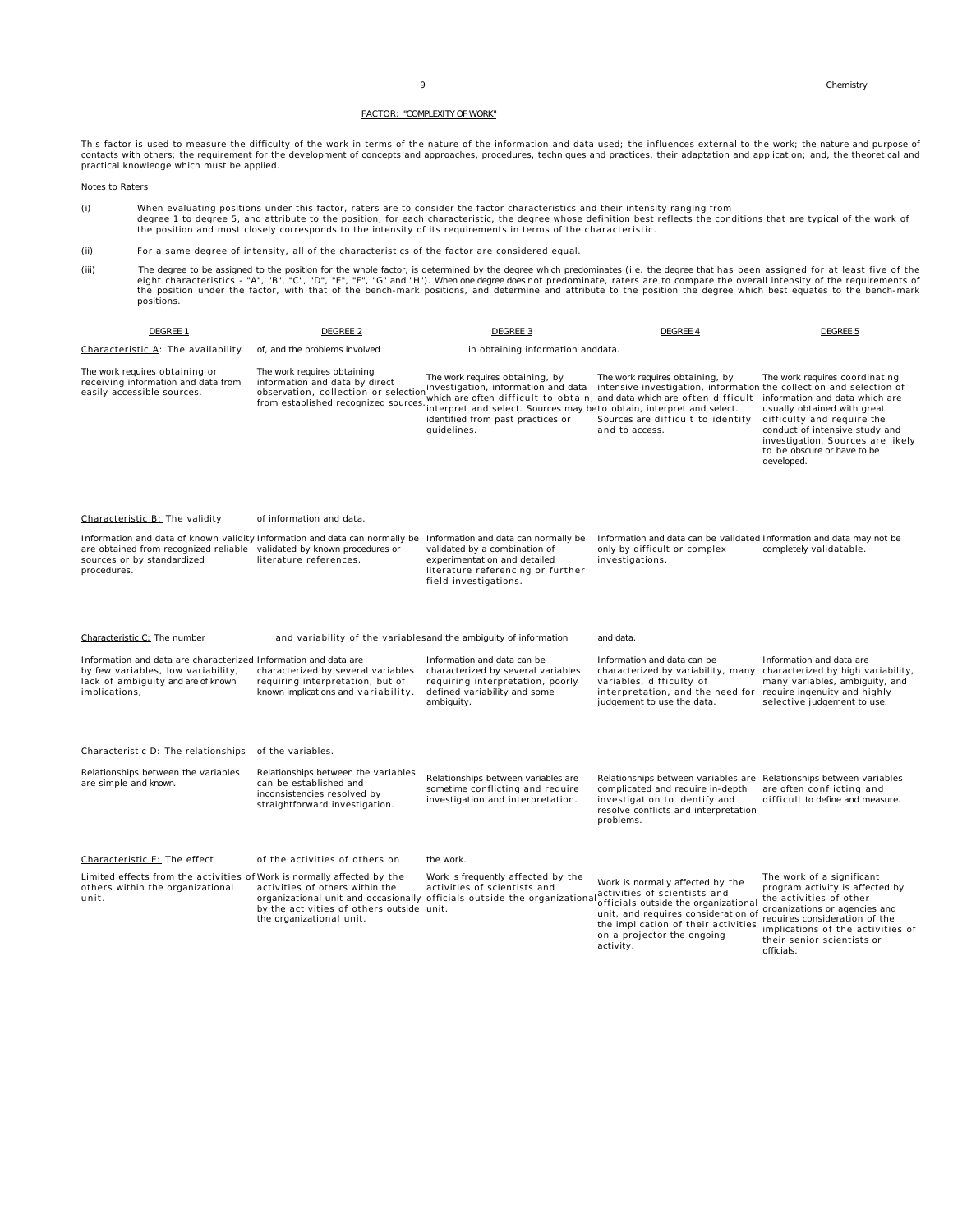| FACTOR: COMPLEXITY OF WORK (CONT'D)                                                                                                                                                                                     |                                                                                                                                                                                                                        |                                                                                                                                                                                                                                     |                                                                                                                                                                                                                                                                                                                                                                    |                                                                                                                                                                                                                                                                                                                     |
|-------------------------------------------------------------------------------------------------------------------------------------------------------------------------------------------------------------------------|------------------------------------------------------------------------------------------------------------------------------------------------------------------------------------------------------------------------|-------------------------------------------------------------------------------------------------------------------------------------------------------------------------------------------------------------------------------------|--------------------------------------------------------------------------------------------------------------------------------------------------------------------------------------------------------------------------------------------------------------------------------------------------------------------------------------------------------------------|---------------------------------------------------------------------------------------------------------------------------------------------------------------------------------------------------------------------------------------------------------------------------------------------------------------------|
| DEGREE 1                                                                                                                                                                                                                | <b>DEGREE 2</b>                                                                                                                                                                                                        | DEGREE 3                                                                                                                                                                                                                            | DEGREE 4                                                                                                                                                                                                                                                                                                                                                           | <b>DEGREE 5</b>                                                                                                                                                                                                                                                                                                     |
| Characteristic F: The nature and                                                                                                                                                                                        | purpose of contacts with others.                                                                                                                                                                                       |                                                                                                                                                                                                                                     |                                                                                                                                                                                                                                                                                                                                                                    |                                                                                                                                                                                                                                                                                                                     |
| Contacts are with others within own<br>organizational unit for obtaining and the same or closely related subject officials for obtaining and exchanging officials outside the organizational<br>discussing information. | Contacts are with others working in<br>areas for obtaining and exchanging<br>information and discussing problems, cooperative projects, resolving<br>May provide information and facts<br>to the public and the media. | Contacts are with scientists and<br>information, participating in<br>problems, and providing advice. May<br>explain on-going activities and<br>objectives of the work and exchange<br>information with the public and the<br>media. | Contacts are with scientists and<br>unit for arranging cooperative<br>projects, negotiating terms of<br>agreements, establishing standards,<br>implementing regulations, and for<br>providing advice based on recognized<br>expertise. May provide scientific<br>and technical information to the<br>public and the media on contentious<br>issues.                | Contacts are with senior scientists<br>and officials at the national and<br>international levels at meetings<br>where conflicting interest are<br>represented, and agreement<br>affecting a significant program<br>activity are negotiated. May represent<br>the department at public forums and<br>with the media. |
| Characteristic G: The requirement<br>application.                                                                                                                                                                       | for the development of concepts                                                                                                                                                                                        | and approaches, procedures,                                                                                                                                                                                                         | techniques and practices, their                                                                                                                                                                                                                                                                                                                                    | adaptation and                                                                                                                                                                                                                                                                                                      |
| The work involves applying<br>conventional practices, techniques<br>and procedures. Minor adaptations may<br>be required.                                                                                               | The work requires adapting practices. The work requires developing new<br>techniques, and procedures.                                                                                                                  | approaches and existing precedents.                                                                                                                                                                                                 | The work requires developing new<br>techniques and procedures using known procedures and techniques using novel<br>approaches where precedents often do developing new concepts and<br>not exist.                                                                                                                                                                  | The work requires approving or<br>recommending new procedures and<br>approaches. Work is characterized by<br>the absence of precedents.                                                                                                                                                                             |
| Characteristic H: The theoretical                                                                                                                                                                                       | and practical knowledge which                                                                                                                                                                                          | must be applied.                                                                                                                                                                                                                    |                                                                                                                                                                                                                                                                                                                                                                    |                                                                                                                                                                                                                                                                                                                     |
| The work requires the application of a<br>sound knowledge of the principles and sound knowledge of the, principles,<br>theories of a discipline and some<br>familiarity with its practices.                             | The work requires the application of<br>theories and practices of a<br>discipline and some familiarity<br>with the practices in related<br>disciplines.                                                                | a The work requires the application of a<br>area and its pertinent disciplines,<br>and familiarity with the practices<br>in related disciplines, subject area<br>or supervisory practices.                                          | The work requires the application of a The work requires the application of<br>thorough knowledge of the principles, the work required and opposite the principles, an advanced knowledge of the<br>theories and practices of a<br>specialized subject area, and a<br>knowledge of related scientific<br>disciplines, subject areas or of<br>management practices. | principles, theories and practices<br>of a specialized subject area, and a<br>good knowledge of related scientific<br>disciplines, subject areas or of<br>management practices.                                                                                                                                     |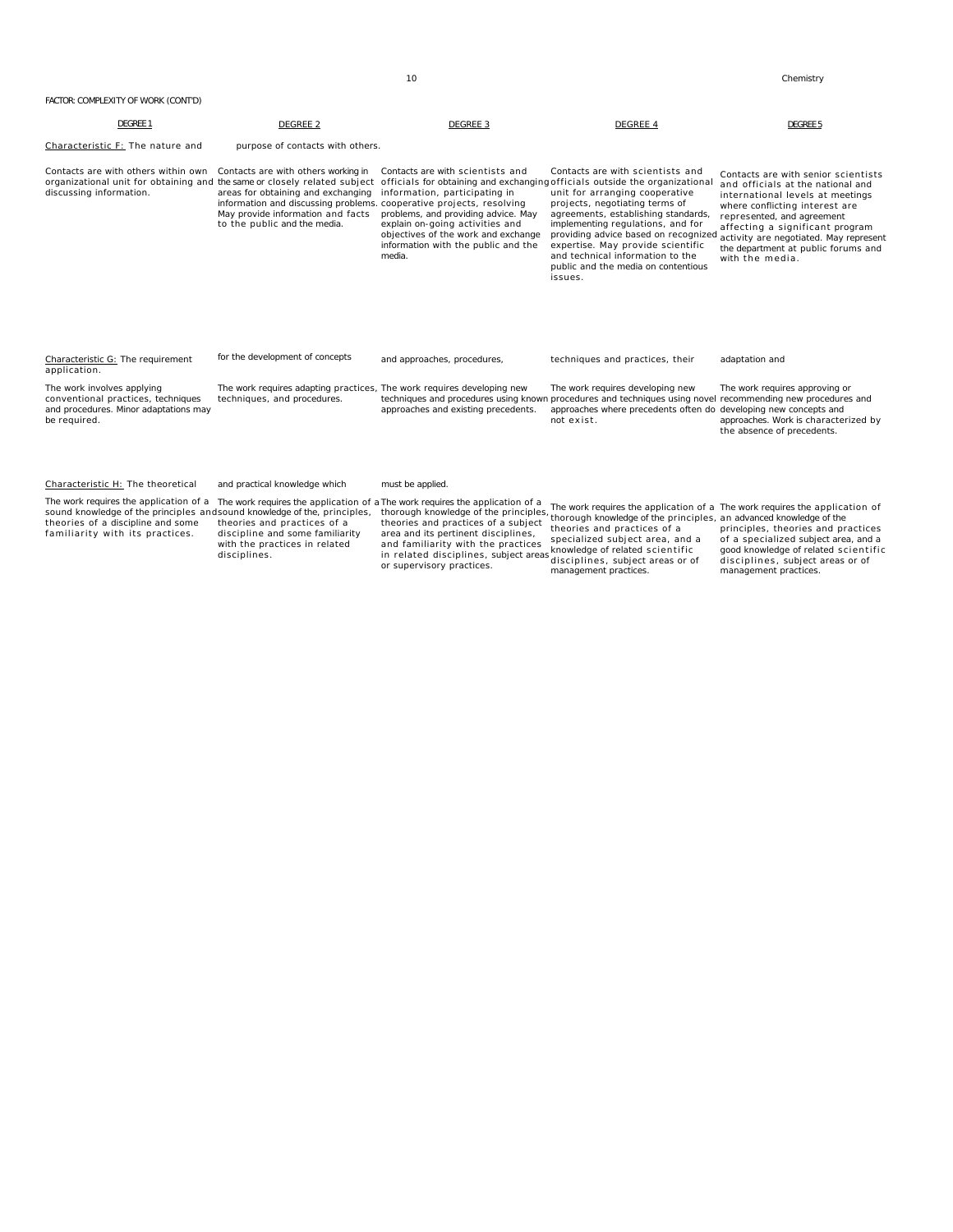#### FACTOR: "PROFESSIONAL RESPONSIBILITY"

This factor is used to measure the difficulty of the work in terms of the checks and controls over the work and the professional leadership received. It is also used to measure the requirement to exercise initiative and professional judgement in defining objectives and dealing with problems, and establishing scientific guidelines; and judgement in reviewing and<br>assessing the work of others, interpret

#### Notes to Raters

(i) When evaluating a position under this factor, raters are to consider the factor characteristics and their intensity ranging from degree 1 to degree 5, and attribute to the position, for each characteristic, the abort p

(ii) For a same degree of intensity, all of the characteristics of the factor are considered equal.

iii) The degree to be assigned to the position for the whole factor, is determined by the degree which predominates (i.e. the degree that has been assigned for at least four of the six (iii) The degree that has been assign

| DEGREE 1                                                                                                                                                                                                             | DEGREE 2                                                                                                                                                            | <u>DEGREE 3</u>                                                                                                                                                                                                                                                                                                                                               | <u>DEGREE 4</u>                                                                                                                                                                                                                     | <u>DEGREE 5</u>                                                                                                                                                                                                                                                                                                                                     |  |  |  |  |
|----------------------------------------------------------------------------------------------------------------------------------------------------------------------------------------------------------------------|---------------------------------------------------------------------------------------------------------------------------------------------------------------------|---------------------------------------------------------------------------------------------------------------------------------------------------------------------------------------------------------------------------------------------------------------------------------------------------------------------------------------------------------------|-------------------------------------------------------------------------------------------------------------------------------------------------------------------------------------------------------------------------------------|-----------------------------------------------------------------------------------------------------------------------------------------------------------------------------------------------------------------------------------------------------------------------------------------------------------------------------------------------------|--|--|--|--|
| Characteristic A: The extent                                                                                                                                                                                         | to which work is checked by others.                                                                                                                                 |                                                                                                                                                                                                                                                                                                                                                               |                                                                                                                                                                                                                                     |                                                                                                                                                                                                                                                                                                                                                     |  |  |  |  |
| Work is reviewed for consistency and<br>accuracy while in progress and on<br>completion.                                                                                                                             | Work is accepted as technically<br>accurate. Work assignments and<br>conclusions are reviewed for<br>consistency and completeness.                                  | Work approaches, recommendations and Key recommendations and conclusions Results are evaluated in terms of<br>conclusions are reviewed for soundness are reviewed for effectiveness.<br>of judgement in terms of the attainment Results are periodically reviewed<br>of study or project objectives.                                                          | in terms of the attainment of<br>objectives.                                                                                                                                                                                        | achievement of policy and program<br>objectives.                                                                                                                                                                                                                                                                                                    |  |  |  |  |
| Characteristic B: The professional                                                                                                                                                                                   | guidance received.                                                                                                                                                  |                                                                                                                                                                                                                                                                                                                                                               |                                                                                                                                                                                                                                     |                                                                                                                                                                                                                                                                                                                                                     |  |  |  |  |
| Professional guidance is received to<br>assure correct use of methods and<br>techniques.                                                                                                                             | Professional guidance is received<br>on new aspects of the work.                                                                                                    | Professional guidance is received on Professional guidance is received<br>the resolution of difficult problems.on the resolution of unusual and                                                                                                                                                                                                               | complex problems.                                                                                                                                                                                                                   | Guidance is received on policy intent and<br>program implications. Professional<br>quidance may be received from other<br>scientific authorities.                                                                                                                                                                                                   |  |  |  |  |
| Characteristic C: The requirement<br>guidelines.                                                                                                                                                                     | to exercise initiative and                                                                                                                                          | judgement in defining objectives                                                                                                                                                                                                                                                                                                                              | and dealing with problems                                                                                                                                                                                                           | and establishing scientific                                                                                                                                                                                                                                                                                                                         |  |  |  |  |
| Work requires indicating problems and Work requires identifying problems<br>selecting methods, techniques according and determining approaches and<br>to established procedure manuals,<br>guidelines or precedents. | suitable methods for their<br>resolution.                                                                                                                           | Work requires defining objectives of<br>studies, identifying problems and<br>determining approaches for the<br>resolution of difficult problems<br>within own subject area.                                                                                                                                                                                   | Work requires establishing the<br>limitations and defining the<br>objectives of projects or studies<br>and indicating likely approaches<br>for the resolution of unusual and<br>difficult problems within related<br>subject areas. | Work requires defining objectives,<br>developing conceptual approaches to<br>complex problems and establishing<br>scientific guidelines for a<br>significant program activity.                                                                                                                                                                      |  |  |  |  |
| Characteristic D: The requirement                                                                                                                                                                                    | to exercise judgement in                                                                                                                                            | reviewing and assessing the work                                                                                                                                                                                                                                                                                                                              | of others.                                                                                                                                                                                                                          |                                                                                                                                                                                                                                                                                                                                                     |  |  |  |  |
| Work of support staff is checked for<br>correct application of procedures and The work of subordinate staff is<br>consistency of results.                                                                            | reviewed while in progress and on<br>completion for technical accuracy.<br>completeness and compliance with data other scientists are reviewed for<br>requirements. | Work of subordinate staff or project<br>team members is reviewed for<br>completeness and compliance with<br>standards and quidelines. Within own reviewed for soundness of judgement.<br>External submissions are reviewed for subject area, results and findings of Other scientists' proposals and<br>validity or for applicability to own<br>subject area. | Work approaches, recommendations<br>or project team members, are<br>studies that are related to own<br>specialized subject area, are<br>reviewed for acceptability.                                                                 | Recommendations and conclusions of<br>and conclusions of subordinate staff staff are reviewed in term of validity<br>and effectiveness with respect to<br>established policy, directives,<br>guide-lines and resource limitations.<br>Major studies or activities of other<br>scientists are evaluated with respect to<br>own program's objectives. |  |  |  |  |
| Characteristic E: The requirement                                                                                                                                                                                    | to exercise judgement in                                                                                                                                            | interpreting results of work.                                                                                                                                                                                                                                                                                                                                 |                                                                                                                                                                                                                                     |                                                                                                                                                                                                                                                                                                                                                     |  |  |  |  |
| Own observations are reviewed to ensure Scientific observations and results Complex scientific data or results,<br>reliability and consistency.                                                                      | are interpreted to produce<br>meaningful information, conclusions,<br>recommendations or reports.                                                                   | conclusions and recommendations of<br>subordinate staff or other scientists implications of conclusions and<br>are interpreted to determine their<br>meaning and implications on work<br>activities.                                                                                                                                                          | Results of studies or projects are<br>interpreted to determine the<br>recommendations on the objectives of<br>own work and significance to<br>related scientific and other<br>activities.                                           | Results of major studies, conclusions<br>and recortmendations are interpreted<br>to determine their broad implications<br>on scientific or other related<br>activities affecting a significant<br>program activity.                                                                                                                                 |  |  |  |  |
| Characteristic F: The requirement                                                                                                                                                                                    | to exercise judgement in                                                                                                                                            | giving advice.                                                                                                                                                                                                                                                                                                                                                |                                                                                                                                                                                                                                     |                                                                                                                                                                                                                                                                                                                                                     |  |  |  |  |
| Instructions and guidance may be<br>provided to support staff on matters<br>closely related to the work performed. related to own area of work.                                                                      | support staff on matters closely                                                                                                                                    | Advice is provided to colleagues and Specific technical advice within own Advice based on recognized expertise Authoritative advice and<br>subject area is provided to other<br>scientists and officials and<br>immediate superior. Guidance on<br>scientific matters is provided to<br>subordinate staff or to other<br>scientists contributing to the work. | given to other scientists and<br>officials.                                                                                                                                                                                         | within a specialized subject area, is recommendations in a number of related<br>specialized subject areas affecting a<br>significant program activity, are<br>provided to other scientists and<br>senior officials.                                                                                                                                 |  |  |  |  |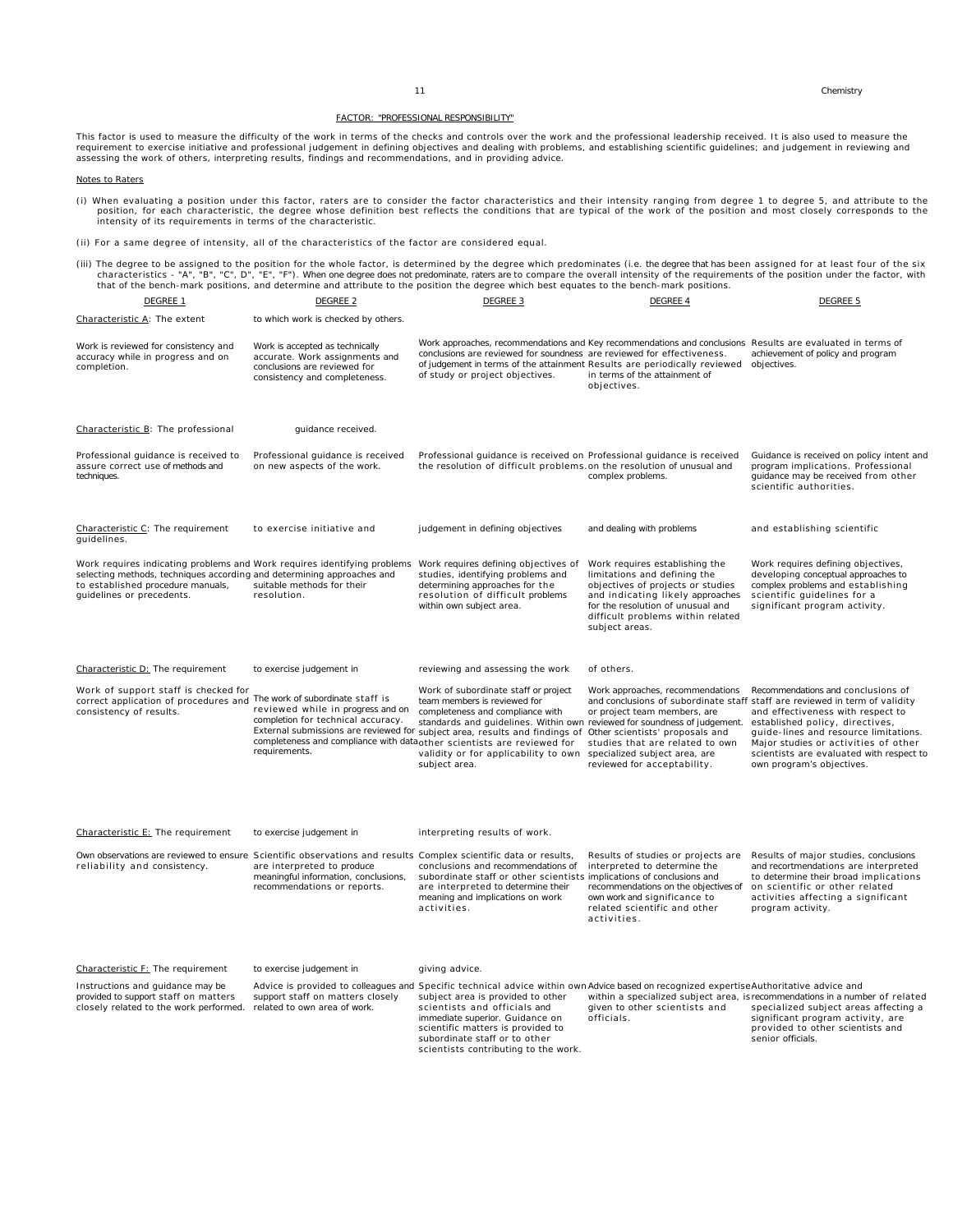Chemistry 12

#### FACTOR: "MANAGEMENT RESPONSIBILITY"

This factor is used to measure the difficulty of the work in terms of the responsibility for committing, controlling and managing resources; obtaining outside assistance; controlling and<br>co-ordinating work; and, for implem

#### Notes to Raters

(i) When evaluating positions under this factor, raters are to consider the factor's characteristics and their intensity ranging from degree 1 to degree 5, and attribute to the position, for each characteristic, the degree whose definition best reflects the conditions that are typical of the work of the position and most closely corresponds to the intensity of its requirements in terms of the characteristic.

#### (ii) For a same degree of intensity, all of the characteristics of the factor are considered equal.

iii) The degree to be assigned to the position for the whole factor, is determined by the degree which predominates (i.e. the degree that has been assigned for at least four of the seven characteristics - "A", "C", "D", "E

| DEGREE 1                                                                                                              | DEGREE 2                                                                                                                    | DEGREE 3                                                                                                                                                                                                 | DEGREE 4                                                                                                                                                                                       | DEGREE 5                                                                                                                                                                                                                                                 |
|-----------------------------------------------------------------------------------------------------------------------|-----------------------------------------------------------------------------------------------------------------------------|----------------------------------------------------------------------------------------------------------------------------------------------------------------------------------------------------------|------------------------------------------------------------------------------------------------------------------------------------------------------------------------------------------------|----------------------------------------------------------------------------------------------------------------------------------------------------------------------------------------------------------------------------------------------------------|
| Characteristic A: Responsibility                                                                                      | for the control of staff.                                                                                                   |                                                                                                                                                                                                          |                                                                                                                                                                                                |                                                                                                                                                                                                                                                          |
| The work occasionally requires<br>assigning work to non-subordinate<br>support staff.                                 | The work normally requires<br>supervision of support staff.                                                                 | The work requires the supervision of The work requires the operational<br>a unit normally including<br>professional staff.                                                                               | management of professional staff<br>including specialists or<br>subordinate supervisors.                                                                                                       | The work requires the management and<br>human resources planning through<br>subordinate supervisors of a large<br>staff of professionals.                                                                                                                |
| Characteristic B: Responsibility                                                                                      | for the control of physical                                                                                                 | resources.                                                                                                                                                                                               |                                                                                                                                                                                                |                                                                                                                                                                                                                                                          |
| Planning day-to-day use of equipment<br>and supplies for own work,                                                    | Ensuring proper use of allocated<br>equipment, supplies and<br>facilities.                                                  | Controlling the use and the<br>maintenance of allocated equipment, supplies and facilities.<br>supplies and facilities.                                                                                  | Allocating the use of equipment,                                                                                                                                                               | Planning, directing and controlling<br>the physical resources allocated for<br>a significant program activity.                                                                                                                                           |
| Characteristic C: Responsibility                                                                                      | for committing departmental                                                                                                 | resources.                                                                                                                                                                                               |                                                                                                                                                                                                |                                                                                                                                                                                                                                                          |
| Limited to the spending of own time and<br>the use of materials and equipment for<br>own work.                        | Identifying the -requirement for<br>equipment, material and services for specific equipment, material and<br>assigned work. | Recommending the acquisition of<br>services to meet work requirements.                                                                                                                                   | Assessing requirements and<br>developing and recommending plans<br>for the acquisition and use of<br>resources, and the expenditure of<br>funds to meet work priorities and<br>objectives.     | Exercising delegated authority under<br>the Financial Administration Act for<br>the acquisition of resources and<br>expenditure of funds; or, providing<br>authoritative advice for major<br>expenditures or commitments of depart-<br>mental resources. |
| Characteristic D: Responsibility                                                                                      | for obtaining outside assistance.                                                                                           |                                                                                                                                                                                                          |                                                                                                                                                                                                |                                                                                                                                                                                                                                                          |
| Informing supervisor concerning the<br>need for assistance.                                                           | Recommending on the need for<br>assistance.                                                                                 | Substantiating the need for,<br>defining specific requirements, and suitable sources of assistance<br>identifying suitable sources of<br>assistance; and, arranging for<br>readily available assistance. | Selecting and negotiating for<br>relating the probable costs and<br>on a recognized expertise within a<br>specialized subject area, on<br>requirements and selection of<br>outside assistance. | Approving or recommending the<br>expenditure of funds for outside<br>assistance; or, providing<br>benefits; or, providing advice based authoritative advice on requirements<br>and outside assistance for major<br>commitments.                          |
| Characteristic E: Responsibility                                                                                      | for the administrative control                                                                                              | of work.                                                                                                                                                                                                 |                                                                                                                                                                                                |                                                                                                                                                                                                                                                          |
| Complying with procedures, directives Ensuring that quality, quantity,<br>and guidelines established for the<br>work. | safety and other standards for own<br>responsibility are maintained.                                                        | Implementing quality assurance,<br>performance measurement and safety<br>procedures to meet unit's<br>objectives.                                                                                        | Controlling and coordinating<br>project schedules and establishing<br>and implementing performance and<br>safety standards and controls to meet<br>priorities and objectives.                  | Preparing budgets and work plans,<br>planning and implementing safety.<br>quality and cost controls, and<br>recommending objectives and<br>priorities for a significant program<br>activity.                                                             |
| Characteristic F: Responsibility                                                                                      | for the co-ordination of work                                                                                               | performed for, or in conjunction                                                                                                                                                                         | with other organizationalunits.                                                                                                                                                                |                                                                                                                                                                                                                                                          |
| Limited requirement for coordination<br>of activities with those of others.                                           | Occasionally coordinating related<br>activities with those of others.                                                       | Coordinating related activities<br>with those of others.                                                                                                                                                 | Coordinating differing activities<br>with those of one or more<br>organizational units.                                                                                                        | Coordinating activities with several<br>other organizational units with<br>differing interests or conflicting<br>priorities.                                                                                                                             |
| Characteristic G: Responsibility                                                                                      | for implementing or developing                                                                                              |                                                                                                                                                                                                          | administrative procedures, safety and management directives                                                                                                                                    | and guidelines.                                                                                                                                                                                                                                          |
| Following straightforward office or<br>field administrative procedures.                                               | Implementing office or field<br>administrative procedures.                                                                  | Interpreting and implementing<br>guidelines and directives.                                                                                                                                              | Recommending and developing internal Approving internal administrative,<br>administrative, safety and<br>management directives and<br>quidelines.                                              | safety and management directives and<br>guidelines, and ensuring correct and<br>consistent application of department<br>and central agency policy, directives<br>and guidelines.                                                                         |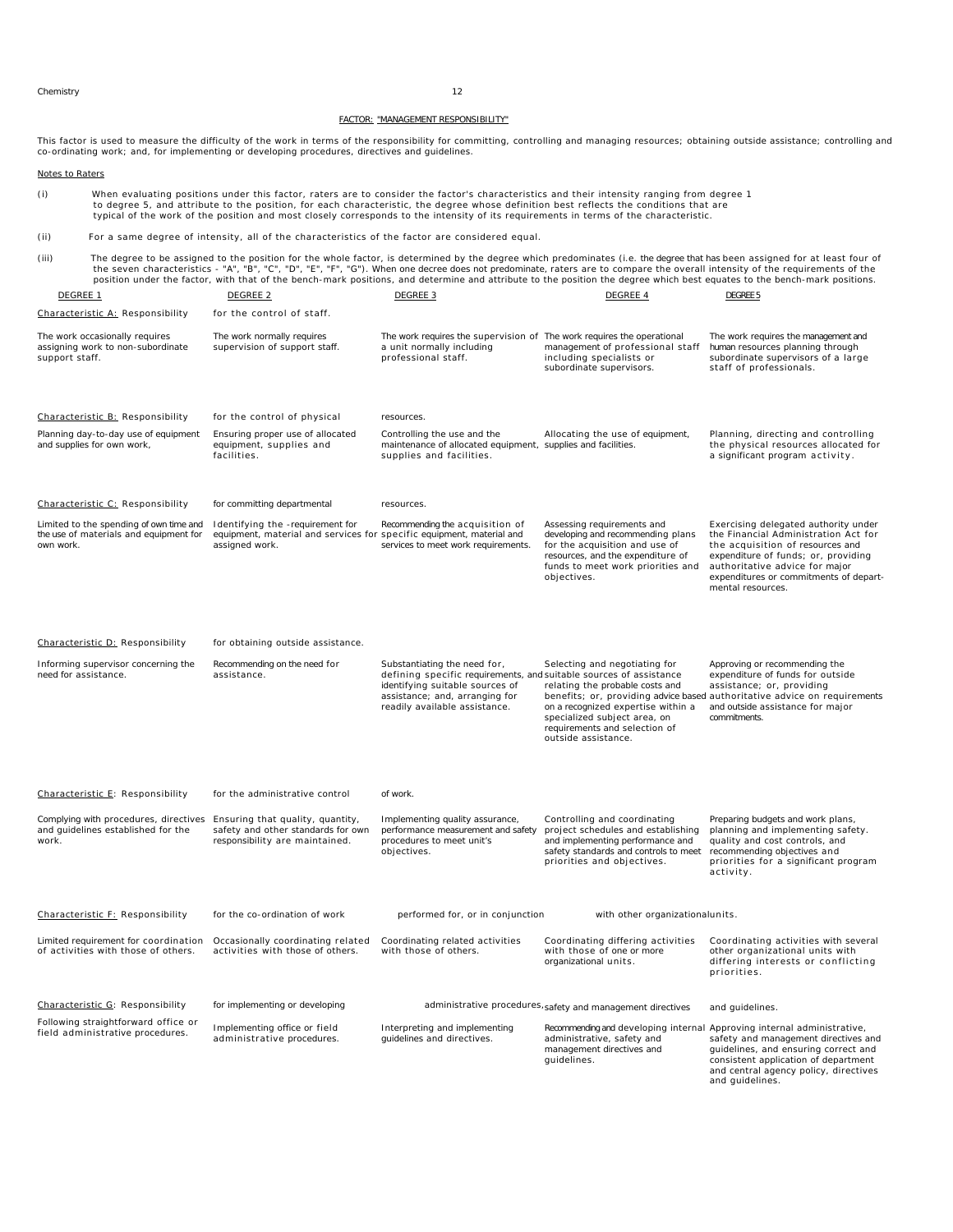or the conservation and use of natural resources within established recommendations substantially affect natural resources or the

environment.

policies.

#### FACTOR: "IMPACT OF RECOMMENDATIONS AND ACTIVITIES"

This factor is used to measure the nature and the extent of the impact directly attributable to the recommendations and activities of the position, given its particular purpose or mission, on governmental workor programs; on industrial or commercial operations, natural resources or the environment, public health andsafety, andother external areas directly affected by the<br>position; and, on the developmentand und

#### Notes to Raters

i) When evaluating a position under this factor, raters are to consider the factor characteristics and the extent of the impact ranging from degree 1 to degree 5, and attribute to the position, for each applicable characteristic, the degree whose definition best reflects or corresponds to the extent of the most likely impact of the position.

ii) For a same degree of impact, all of the characteristics of the factor are considered equal.

iii) The degree to be assigned to the position for the whole factor is determined by the degree which predominates (i.e. the degree that has been assigned for at least two of the<br>three characteristics - "A"; the one "B" ch and attribute to the position the degree which best equate to the bench-mark positions.

#### (Impact - Governmental)

| <b>DEGREE 1</b>                                                                                                                                                                                       | <b>DEGREE 2</b>                                                                                                                                                                                                                          | <b>DEGREE 3</b>                                                                                                                                                                                                                                                                                                           | <b>DEGREE 4</b>                                                                                                                                                                            | <b>DEGREE 5</b>                                                                                                                                                                                                                                                                                                                                                                   |  |  |  |  |
|-------------------------------------------------------------------------------------------------------------------------------------------------------------------------------------------------------|------------------------------------------------------------------------------------------------------------------------------------------------------------------------------------------------------------------------------------------|---------------------------------------------------------------------------------------------------------------------------------------------------------------------------------------------------------------------------------------------------------------------------------------------------------------------------|--------------------------------------------------------------------------------------------------------------------------------------------------------------------------------------------|-----------------------------------------------------------------------------------------------------------------------------------------------------------------------------------------------------------------------------------------------------------------------------------------------------------------------------------------------------------------------------------|--|--|--|--|
| Characteristic A:                                                                                                                                                                                     |                                                                                                                                                                                                                                          |                                                                                                                                                                                                                                                                                                                           |                                                                                                                                                                                            |                                                                                                                                                                                                                                                                                                                                                                                   |  |  |  |  |
| The impact of recommendations<br>policies.                                                                                                                                                            | and activities on departmental                                                                                                                                                                                                           | work or other government programs                                                                                                                                                                                                                                                                                         | in terms of changes to on-goingactivities, programs or                                                                                                                                     |                                                                                                                                                                                                                                                                                                                                                                                   |  |  |  |  |
| Information and results of the work Information and results of the work<br>have limited effects on a continuing affect a continuing operation,<br>operation, project or study in own<br>area of work. | projects or studies in owner closely operation, the formulation of<br>related areas of work.                                                                                                                                             | Recommendations, advice and results of Recommendations, advice or<br>the work affect a continuing<br>quidelines, requlations,<br>specifications or standards, and the modification of a significant<br>development or conduct of projects<br>or studies in own and related areas of affect the implementation of<br>work. | consultations contribute to the<br>development of policies and affect<br>the development, conduct or<br>program activity; or decisions<br>projects, studies, guidelines and<br>directives. | Authoritative recommendations.<br>advice or consultations affect the<br>development of departmental policies<br>and programs; decisions and<br>activities affect the program(s) or<br>activities of other government<br>organizations; or decisions and<br>recommendations affect the<br>development, initiation, conductor<br>continuation of a significant<br>program activity. |  |  |  |  |
| (Impact - External)<br>Characteristics B:                                                                                                                                                             |                                                                                                                                                                                                                                          |                                                                                                                                                                                                                                                                                                                           |                                                                                                                                                                                            |                                                                                                                                                                                                                                                                                                                                                                                   |  |  |  |  |
| The impact of<br>(i)<br>recommendations regulatory                                                                                                                                                    |                                                                                                                                                                                                                                          | and activities on anindustrial or commercial process,                                                                                                                                                                                                                                                                     | operation or product in termsof the contributory or                                                                                                                                        |                                                                                                                                                                                                                                                                                                                                                                                   |  |  |  |  |
| effect.<br>have limited effects on an<br>industrial or commercial product,<br>process or operation.                                                                                                   | Information and results of the work Information and results of the work<br>have economic or technological<br>effects on an industrial or commercial<br>product, process or operation.                                                    | Recommendations, advice and results of Recommendations, advice,<br>the work have economic or techno-<br>logical effects on related industrial economic or technological effects on<br>or commercial products, processes or an industry or a broad range of<br>operations.                                                 | consultations or decisions have<br>products, processes or operations.                                                                                                                      | Authoritative recommendations.<br>advice, consultations or decisions<br>have a substantial effect on the<br>development, initiation,<br>modification or continuation of<br>industrial or commercial<br>enterprises.                                                                                                                                                               |  |  |  |  |
| The impact of<br>(ii)<br>recommendations environment.                                                                                                                                                 |                                                                                                                                                                                                                                          | and activities in terms of the contribution to or control                                                                                                                                                                                                                                                                 | of the state of naturalresources or the                                                                                                                                                    |                                                                                                                                                                                                                                                                                                                                                                                   |  |  |  |  |
| have limited effects on the state<br>of a natural resource or the<br>environment.                                                                                                                     | Information and results of the work Information and results of the work<br>contribute to improvements for<br>developing, protecting, conserving or resources and, natural resource and<br>using natural resources or the<br>environment. | Recommendations, advice and results of Recommendations, advice or<br>the work affect the state of natural consultations contribute to the<br>environmental management practices.                                                                                                                                          | development of environmental and<br>natural resource policies; or<br>decisions and recommendations<br>affect the state of the environment                                                  | Authoritative recommendations,<br>advice or consultations have a<br>substantial effect on the<br>development of policies relating to<br>natural resources or the<br>environment; or decisions and                                                                                                                                                                                 |  |  |  |  |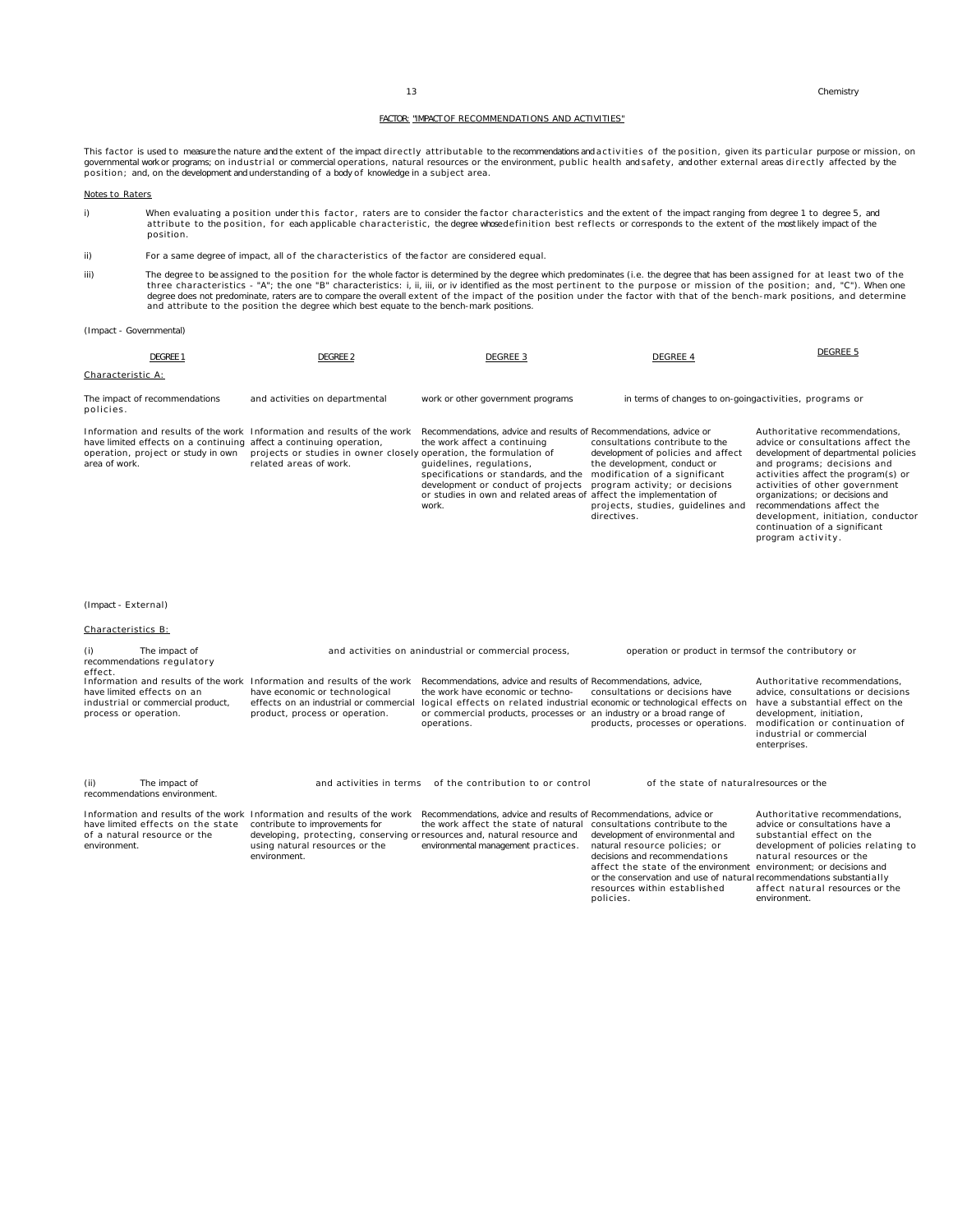| DEGREE 1                                                                                                                                 | DEGREE 2                                                                                                                                                                                                                                                                                                                                                                                                     | DEGREE 3                                                                                                                                                                                                                         | DEGREE 4                                                                                                                                                                                                            | DEGREE 5                                                                                                                                                                                                                                                                                   |
|------------------------------------------------------------------------------------------------------------------------------------------|--------------------------------------------------------------------------------------------------------------------------------------------------------------------------------------------------------------------------------------------------------------------------------------------------------------------------------------------------------------------------------------------------------------|----------------------------------------------------------------------------------------------------------------------------------------------------------------------------------------------------------------------------------|---------------------------------------------------------------------------------------------------------------------------------------------------------------------------------------------------------------------|--------------------------------------------------------------------------------------------------------------------------------------------------------------------------------------------------------------------------------------------------------------------------------------------|
| Characteristics B: (Cont'd)                                                                                                              |                                                                                                                                                                                                                                                                                                                                                                                                              |                                                                                                                                                                                                                                  |                                                                                                                                                                                                                     |                                                                                                                                                                                                                                                                                            |
| The impact of<br>(iii)<br>recommendations safety hazards.                                                                                |                                                                                                                                                                                                                                                                                                                                                                                                              | and activities in terms of the contribution to public                                                                                                                                                                            | health and the reduction or                                                                                                                                                                                         | the control of health and                                                                                                                                                                                                                                                                  |
| Information and results of the work<br>havelimited effects on public<br>health or safety.                                                | Information and results of the work<br>contribute to determining the<br>efficacy and safety of the processingfoods, drugs, or medical and<br>or use of foods, drugs or medical and radiation emitting or other devices and recommendations affect the<br>radiation emitting devices or to the with respect to efficacy and safety,<br>regulatory control of potentially<br>hazardous products or substances. | Recommendations, advice and results of Recommendations, advice or<br>the work affect the approval and use of consultations contribute to the<br>or the regulatory control of<br>potentially hazardous products or<br>substances. | development of policies; or decisions substantial effect on the<br>approval and use of foods, drugs or<br>medical and radiation emitting or<br>other devices or other potentially<br>respect to efficacy or safety. | Authoritative recommendations.<br>advice or consultations have a<br>development of public health and<br>safety policies; or decisions and<br>recommendations substantially<br>affect the control of potential<br>hazardous products or substances with hazards to public health or safety. |
| (iv)<br>The impact of<br>recommendations areas directly<br>affected                                                                      |                                                                                                                                                                                                                                                                                                                                                                                                              | and activities in terms by theof the contributory or regulatory<br>position, given itsparticular purpose or mission.                                                                                                             | effect on other specifically                                                                                                                                                                                        | identified external                                                                                                                                                                                                                                                                        |
| Information and results of the work<br>have limited effects on the<br>specifically identified area<br>directly affected by the position. | Information and results of the work<br>have contributory effects on the<br>specific-tally identified area<br>directly affected by the position.                                                                                                                                                                                                                                                              | Recommendations, advice and results of Recommendations, advice or<br>the work have direct effects on the consultations contribute to the<br>specifically identified area<br>directly affected by the position.                   | development of policies; or decisions substantial effect on the<br>and recommendations have wide-<br>ranging effects on the specifically<br>identified area directly affected<br>by the position.                   | Authoritative recommendations.<br>advice or consultations have a<br>development of policies; or decisions<br>and recommendations have<br>substantial effects on the<br>specifically identified area<br>directly affected by the position.                                                  |
| Characteristic C:                                                                                                                        |                                                                                                                                                                                                                                                                                                                                                                                                              |                                                                                                                                                                                                                                  |                                                                                                                                                                                                                     |                                                                                                                                                                                                                                                                                            |
| The impact of recommendations                                                                                                            | and activities in terms of the                                                                                                                                                                                                                                                                                                                                                                               | contribution to the development                                                                                                                                                                                                  | and understanding of a body of                                                                                                                                                                                      | knowledge.                                                                                                                                                                                                                                                                                 |
| work.                                                                                                                                    | Information and results of the work Information and results of the work Development of new methods and<br>contribute to knowledge in own area of contribute to improvements in methods procedures and the investigation,<br>and procedures in own area of work.                                                                                                                                              | analysis and interpretation of<br>scientific information provide<br>knowledge and improved<br>understanding in own subject area.                                                                                                 | Development of new concepts and<br>approaches; or, decisions or<br>recommendations contribute to<br>knowledge and improved understanding for the development of concepts,<br>in a specialized subject area.         | Decisions and recommendations affect<br>the initiation, continuation or<br>orientation of studies or projects<br>methods, approaches and procedures<br>to acquire new knowledge in one or more<br>specialized subject areas.                                                               |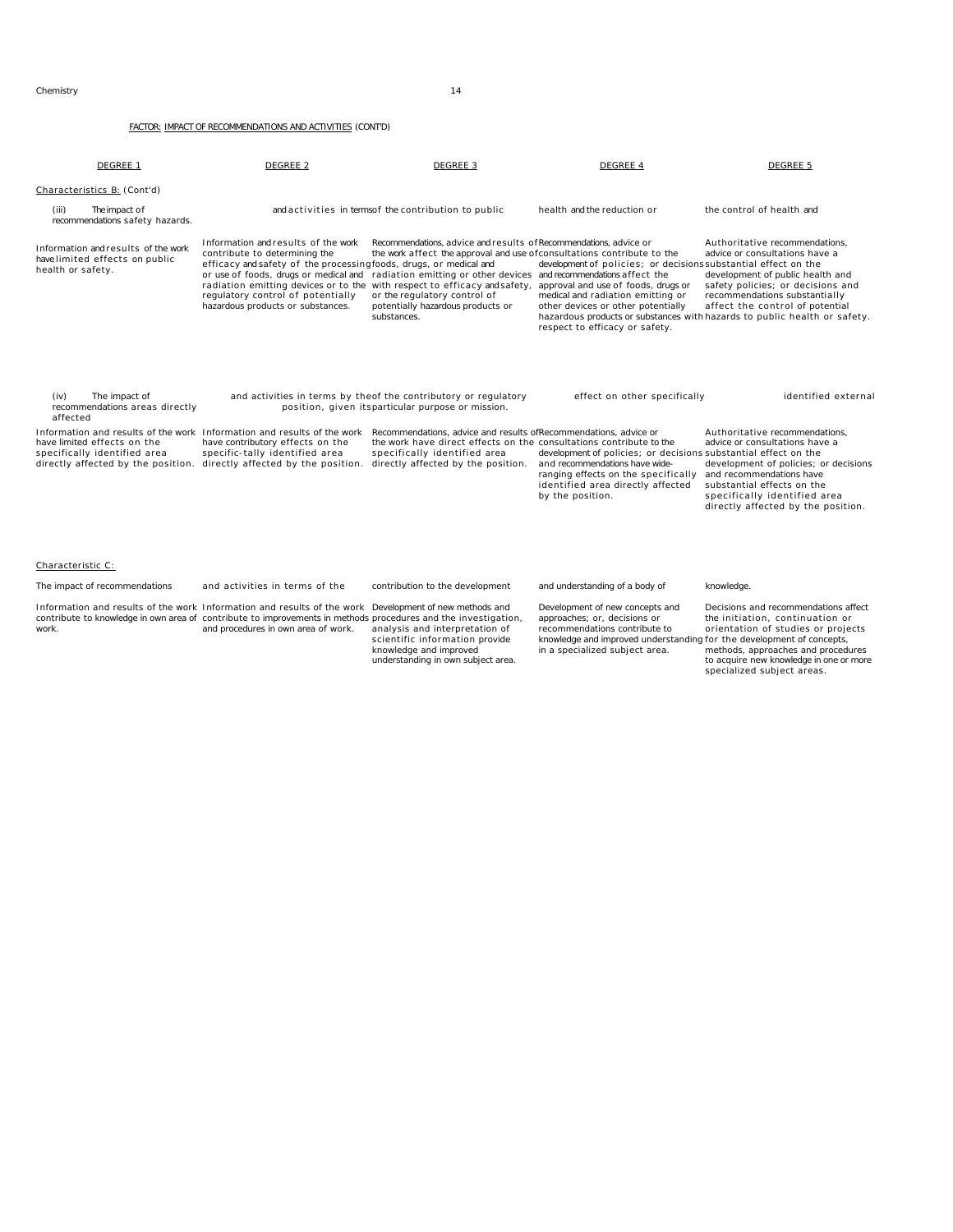#### POSITION LEVELS: TYPICAL DISTINGUISHING FEATURES "A GUIDE FOR OVERALL CONSISTENCY"

| Intent:             |                                                                                    |                                                                                                                                                         | This Guide broadly aims at providing a consistent approach to a global perception or an orientation for a determination of the approximate<br>classification level of a position, using a series of discernible main features characterizing positions identified as typical of each level.                                                                                                                                 |
|---------------------|------------------------------------------------------------------------------------|---------------------------------------------------------------------------------------------------------------------------------------------------------|-----------------------------------------------------------------------------------------------------------------------------------------------------------------------------------------------------------------------------------------------------------------------------------------------------------------------------------------------------------------------------------------------------------------------------|
| Proviso:            | i)<br>Standard.                                                                    |                                                                                                                                                         | Notwithstanding the above, the Guide is not intended nor shall be used as a substitute for the formal position classification process<br>and the detailed analysis and rating of each position, as required in accordance with the provisions of the rating plan of the Classification                                                                                                                                      |
|                     | that level.                                                                        |                                                                                                                                                         | ii) The series of distinguishing features shown for the levels, characterizes, as a whole, universes of positions considered typical of each<br>level. - The series of features for a level shall not be construed as all inclusive nor as relevant in its entirety, to all positions at                                                                                                                                    |
| Advantages:         | at the various levels for the Group.                                               | The use of the Guide can be of assistance in narrowing, at the outset, the range of possible levels indicated for a position and thus,                  | contributes to a less erratic approach to the discussions for its subsequent detailed analysis and rating. Further, the distinguishing<br>features shown for the various levels in the Guide, and which have been found typical of positions at those levels, provide a broad<br>reference framework which can be of value and, contributes in achieving greater overall consistency in the classification of the positions |
|                     | LEVEL 1                                                                            | LEVEL 3                                                                                                                                                 | LEVEL 4                                                                                                                                                                                                                                                                                                                                                                                                                     |
|                     | (Positions at Recruiting/Familiarizing Developing                                  | (Positions with Significant Specialization,<br>Level as well as Positions conducting Work of (FUSILIUMS WILM Significant Supervisory<br>Responsibility) | (Positions requiring a High Level of Scientific<br>Expertise or Position comprising the First Level of<br>Science Based Management Responsibility)                                                                                                                                                                                                                                                                          |
| low Complexity      | Repetitive, Standardized work of relatively                                        | Expertise in a specialized Subject Area                                                                                                                 | High Level of Expertise in a specialized<br>subject area                                                                                                                                                                                                                                                                                                                                                                    |
|                     | Work subjected to Detailed Review- Limited<br>scope for Independent Actions        | First Level of Scientific Advisory<br>Responsibility                                                                                                    | Second Level of Scientific Advisory<br>Responsibility                                                                                                                                                                                                                                                                                                                                                                       |
| supervision         | Carry out Scientific Procedures under                                              | Liaison Work Responsibility                                                                                                                             | - Recognized Authority in a Subject                                                                                                                                                                                                                                                                                                                                                                                         |
| ÷.                  | Indicate required Support Work to non-<br>subordinate support staff                | Diversity/Complexity                                                                                                                                    | - Scientific Co-ordination Responsibility                                                                                                                                                                                                                                                                                                                                                                                   |
|                     |                                                                                    | Provide Scientific Project Leadership                                                                                                                   | - First Level of Management Responsibility                                                                                                                                                                                                                                                                                                                                                                                  |
|                     | LEVEL 2                                                                            | Development of New Methods                                                                                                                              | - Project Objective Responsibility                                                                                                                                                                                                                                                                                                                                                                                          |
|                     | (Positions Conducting Basic Professional Work of<br>Moderate Complexity/Diversity) | Validation of: Procedures; Techniques<br>Methods Facilities                                                                                             | - Second Level Supervision                                                                                                                                                                                                                                                                                                                                                                                                  |
| L.                  | Moderate Complexity/Diversity                                                      | First Supervisory Level:                                                                                                                                | LEVEL 5                                                                                                                                                                                                                                                                                                                                                                                                                     |
| $\sim$              | Scope for Independent Actions                                                      | Activities of a Unit- Lead a Group                                                                                                                      | (Positions at the Highest Level of Scientific<br>Management within the Group or Positions requiring                                                                                                                                                                                                                                                                                                                         |
| ÷.<br>Support Staff | May Instruct Junior Scientists and Supervise                                       | Lead a Project Team                                                                                                                                     | the Highest level of Scientific Expertise within<br>the Group                                                                                                                                                                                                                                                                                                                                                               |
|                     | Work Reviewed at Critical Stages/Phases                                            |                                                                                                                                                         | Highest Level of Expertise in a Specialized<br>Subject Area                                                                                                                                                                                                                                                                                                                                                                 |

- A Senior Departmental Scientific Advisor
- High Level Co-ordination/Liaison
- Broad scope for Independent Actions within Policy and Resources Framework
- Significant input in Policy Development
- Management of a Science Based Significant Program Activity, a Significant Work Group or Large Complex Project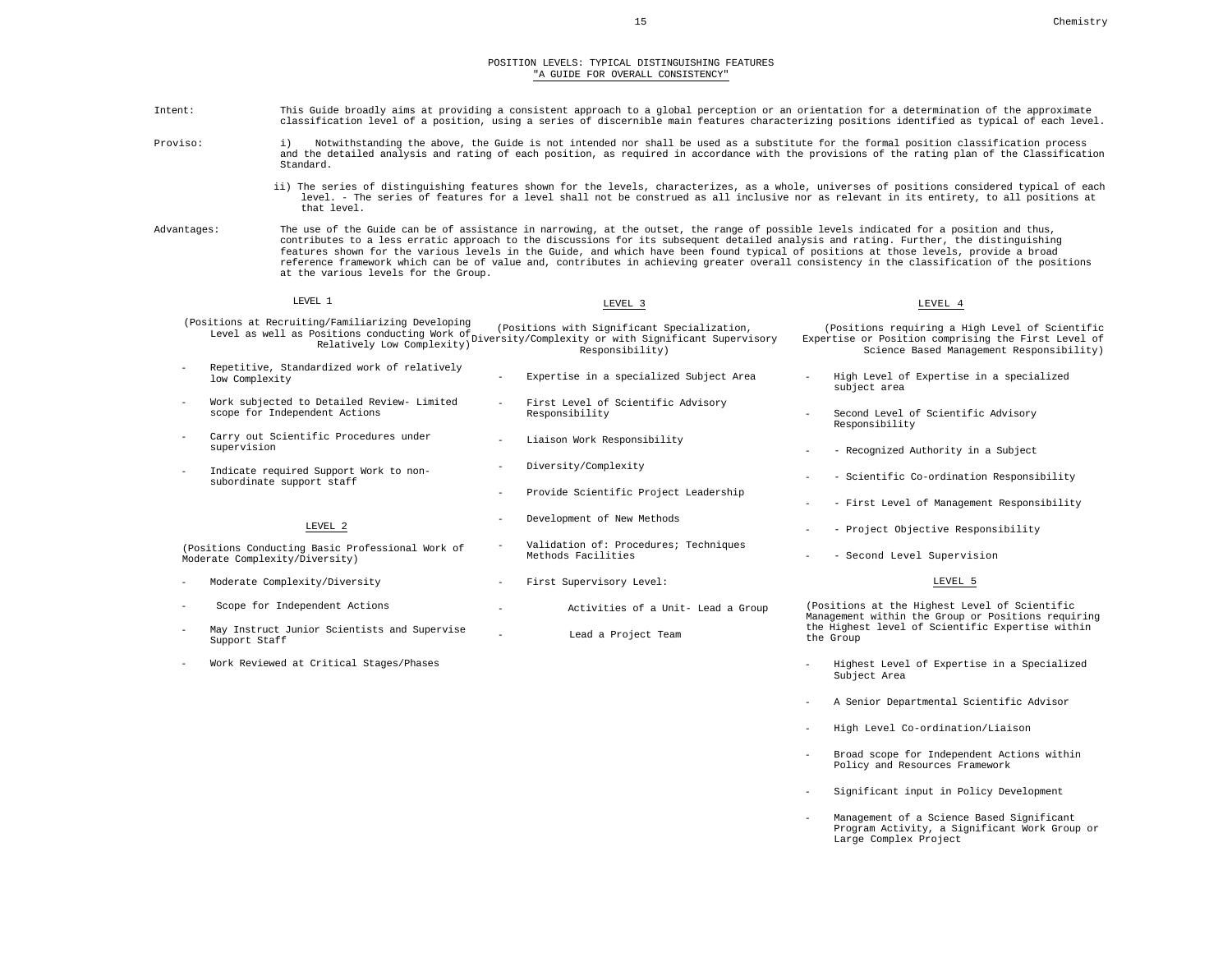# LIST OF BENCH-MARK POSITIONS

| BM#      | <b>TITLE</b>                                           | <b>LEVEL</b>   |
|----------|--------------------------------------------------------|----------------|
| $BM-1$   | Anal ytical Chemist, Mineral Sciences Laboratory (EMR) | $\mathbf{1}$   |
| $BM-2$   | Chemist, Development Grade (CE)                        | $\mathbf{1}$   |
| $BM-3$   | Project Chemist, Consumer Product Safety (CCAC)        | $\overline{2}$ |
| $BM - 4$ | Chemist, Organic Residues (HWC)                        | $\overline{2}$ |
| $BM-5$   | Chemist, Major lons and LRTAP (EC)                     | $\overline{2}$ |
| BM-6     | Biochemist, Applied Endocrinology (F&O)                | $\overline{2}$ |
| BM-7     | Quality Assurance Chemist (EC)                         | 3              |
| BM-8     | Chemist, Drinking Water and Human Tissues Surveys(HWC) | 3              |
| $BM-9$   | Head, Solution Chemistry Section (EMR)                 | 3              |
| BM-10    | Chemist, Pesticide Evaluation (AGR)                    | 3              |
| BM-11    | Drug Evaluator (HWC)                                   | 3              |
| BM-12    | Analytical Advisor, Organics Section (CE)              | 3              |
| BM-13    | Specialist, TRace Inorganic Analysis (HWC)             | 3              |
| BM-14    | Chemist, Mass Spectrometry Methodology (AGR)           | 3              |
| BM-15    | Specialist, Drug Analysis (HWC)                        | 3              |
| BM-16    | Chemistry Specialist, Drug Evaluation (HWC)            | 4              |
| BM-17    | Environmental Chemistry Advisor (F&O)                  | 4              |
| BM-18    | Head, Organic Residues Laboratory Unit (HWC)           | 4              |
| BM-19    | Senior Program Advisor                                 | 5              |
| BM-20    | Chief, Food and Drug Laboratories Division (HWC)       | 5              |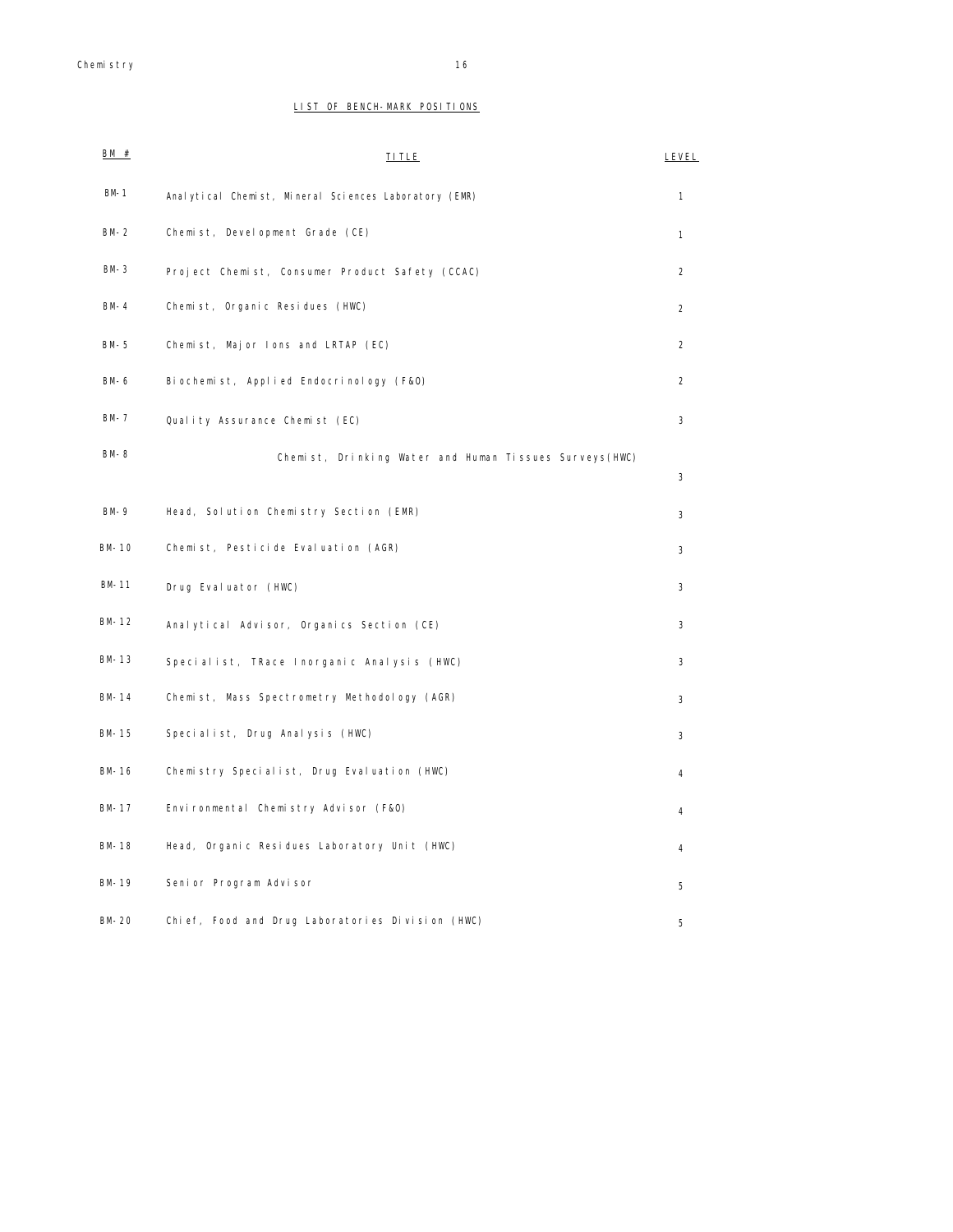#### RATING SUMMARY - BENCH-MARK POSITIONS

| B-M.NO.        | <b>TITLE</b>                                                               | $_{\text{LVL}}$         |                |                         | <b>FACTOR: KIND OF ASSIGNMENT</b><br>CHARACTERISTIC/DEGREE |                          |                |                |                         |                       |                         |                             | <b>FACTOR: 2COMPLEXITY OF WORK</b><br>CHARACTERISTIC/DEGREE |                |                                                                |                         |                | <b>FACTOR: 3PROFESSIONAL</b> |                         | RESPONSIBILITY CHARACTERISTIC/DEGREE |                |                          |                | DECREE/DECREE                |                | FACTOR: 4MNGM'NT               |                |                |                |                | CHARACTERISTIC/DEGREE        | FACTOR: 5IMPACT OF RECOIM. & ACTIVITIES, |
|----------------|----------------------------------------------------------------------------|-------------------------|----------------|-------------------------|------------------------------------------------------------|--------------------------|----------------|----------------|-------------------------|-----------------------|-------------------------|-----------------------------|-------------------------------------------------------------|----------------|----------------------------------------------------------------|-------------------------|----------------|------------------------------|-------------------------|--------------------------------------|----------------|--------------------------|----------------|------------------------------|----------------|--------------------------------|----------------|----------------|----------------|----------------|------------------------------|------------------------------------------|
|                |                                                                            |                         | Α              | B                       | CD                                                         |                          | <b>FACT</b>    |                |                         | CD                    | Ε                       | EG                          | <b>H_FACT</b>                                               | A              | B                                                              | C                       | D              | E                            | F                       | <b>FACT</b>                          |                | B                        | CD             |                              | ΕE             | <b>G FACT</b>                  | А              | (i)            | (if)           |                | (iv)                         | $= BC$ FACT                              |
|                | Analytical Chemist, Mineral Sciences<br>Laboratory (EMIR)                  | $\mathbf{1}$            | $\overline{2}$ | 1 1                     |                                                            | $\overline{1}$           | $\mathbf{1}$   | $\overline{2}$ |                         |                       |                         |                             | 1 1 1 1 1 2 1 1                                             | $\overline{2}$ | $\mathcal{L}$                                                  |                         |                | $1 \t1 \t1 \t1$              |                         | $\overline{1}$                       |                |                          | 1 1 1 1 1 1    |                              |                | 1 1 1                          | $\mathbf{1}$   | $\mathbf{1}$   |                |                |                              | $11 \quad 1$                             |
| $\overline{2}$ | Chemist, Development Grade (CE)                                            | $\overline{1}$          | $\mathbf{1}$   | 2                       | $\overline{\phantom{a}}$                                   | $\overline{2}$           | $\overline{2}$ | $\mathcal{P}$  | $\overline{2}$          | 22                    | $\overline{1}$          | 12                          | 12                                                          | $\mathbf{1}$   | $\overline{1}$                                                 | $\overline{1}$          |                | $1 \t1 \t1$                  |                         | $\overline{1}$                       | $\mathbf{1}$   | $1 \quad 1$              |                | 11                           |                | $1\quad1$<br>$\overline{1}$    | $\mathbf{1}$   | $\mathcal{P}$  |                |                |                              | $21 \quad 1$                             |
| 3              | Project Chemist, Consumer Product Safety<br>(CCAC)                         | $\sqrt{2}$              | 3              | $\overline{2}$          | $\overline{2}$                                             | $\overline{2}$           | $\overline{a}$ | $\mathcal{P}$  | $\sqrt{2}$              | 3 2                   | $\overline{1}$          | 32                          | 2 <sub>2</sub>                                              | $\mathfrak{D}$ | $\overline{2}$                                                 | $\overline{2}$          | $\overline{1}$ | $\overline{2}$               | $\overline{\mathbf{3}}$ | $\overline{2}$                       | $\mathbf{1}$   | 1 1                      |                | 1 <sub>1</sub>               |                | $1\quad1$<br>$\mathbf{1}$      | 1              | $\mathfrak{p}$ |                | $\mathfrak{D}$ |                              | 22<br>$\overline{\phantom{0}}$           |
| $\overline{4}$ | Chemist, Organic Residues (MNG)                                            | $\overline{2}$          | $\overline{2}$ | 2 <sub>2</sub>          |                                                            | $\overline{2}$           | $\overline{2}$ | 3              | -3                      | 33                    | $\overline{2}$          | 31                          | 33                                                          | $\overline{2}$ | $\overline{2}$                                                 | 2                       | $\overline{1}$ | $\overline{2}$               | $\overline{\mathbf{3}}$ | $\overline{2}$                       | $\mathbf{1}$   | $1\quad1$                |                | 11                           | $1\quad1$      | $\overline{1}$                 | $\overline{2}$ | $\overline{2}$ |                | $2 -$          |                              | 22<br>$\overline{2}$                     |
| 5              | Chemist, Major Ions and LRTAP(EC)                                          | $\sqrt{2}$              | $\mathcal{P}$  | $\overline{2}$          | $\overline{2}$                                             | $\overline{2}$           | $\overline{2}$ | $\overline{2}$ | $\overline{2}$          | 22                    | $\mathfrak{D}$          | 22                          | 22                                                          | $\sqrt{3}$     | $\overline{2}$                                                 | $\overline{2}$          | $\overline{2}$ | $\overline{2}$               | $\overline{2}$          | $\overline{2}$                       | $\overline{2}$ | $\overline{2}$           | 2 <sub>1</sub> |                              | 23             | 22                             | $\overline{a}$ | $\overline{1}$ | $\overline{2}$ |                |                              | $22 \quad 2$                             |
| 6              | Biochemist, Applied Endocrinology (F6O)                                    | $\sqrt{2}$              | 3              | $\mathfrak{D}$          | $\overline{2}$                                             | $\overline{\phantom{a}}$ | $\overline{2}$ | $\mathcal{P}$  | $\mathcal{P}$           | 22                    | $\mathcal{P}$           | 23                          | 22                                                          | 3              | $\overline{\phantom{a}}$                                       | $\mathcal{P}$           |                | $\mathcal{L}$                | $\mathcal{L}$           | $\mathcal{L}$                        | $\mathbf{1}$   | $\overline{2}$           | 21             | 22                           |                | 12                             | $\mathfrak{D}$ | 2              | $\mathcal{D}$  |                |                              | 232                                      |
| 7              | Quality Assurance Chemist (EC)                                             | $\mathbf{3}$            | 3              | $\overline{3}$          | 33                                                         |                          | $\mathbf{3}$   | $\overline{2}$ | 2                       | 33                    | 3                       | 33                          | 33                                                          | 3              | 3                                                              | $\overline{\mathbf{3}}$ | $\overline{2}$ | 3                            | 3                       | $\overline{\mathbf{3}}$              | $\overline{2}$ | $\overline{2}$           | 23             | 23                           |                | 12                             | 3              |                | $\mathcal{P}$  |                |                              | 23 3                                     |
| 8              | Chemist, Drinking Water and Human Tissues<br>Surveys (HWC)                 | $\sqrt{3}$              | 3              | $\overline{3}$          | $\overline{2}$                                             | 3                        | $\mathbf{3}$   | 3              | 3                       | 32                    | $\overline{\mathbf{3}}$ | 33                          | 33                                                          | 3              | 3                                                              | 3                       | 3              | $\overline{2}$               | 3                       | 3                                    | $\overline{2}$ | $\overline{2}$           | 23             |                              | 23             | 22                             | 3              |                |                | $\overline{a}$ |                              | 23 3                                     |
| 9              | Head, Solution Chemistry Section(EAR)                                      | $\sqrt{3}$              | 3              | $\overline{2}$          | $\overline{\mathbf{3}}$                                    | 3                        | $\mathbf{3}$   | $\overline{2}$ | $\overline{2}$          | 22                    | $\overline{\mathbf{3}}$ | 33                          | 33                                                          | 3              | 3                                                              | $\overline{\mathbf{3}}$ | $\overline{2}$ | $\overline{2}$               | 3                       | $\overline{\mathbf{3}}$              | $\overline{3}$ | 3                        | 31             |                              | 33             | 33                             | 3              | $\overline{2}$ | $\overline{2}$ |                |                              | 23 3                                     |
| 10             | Chemist, Pesticide Evaluation (ACR)                                        | $\overline{\mathbf{3}}$ | 3              | $\overline{3}$          | 33                                                         |                          | 3              | 3              | -3                      | 33                    | 3                       | 33                          | 33                                                          |                |                                                                |                         |                | 3                            | 3                       | 3                                    | 2              | 1 1                      |                | $\mathbf{1}$<br>13           |                | $\mathbf{1}$<br>$\overline{1}$ | 3              | 3              | $\mathcal{P}$  | 3              |                              | 33 3                                     |
| 11             | Drug Evaluator (HWC)                                                       | $\sqrt{3}$              | 3              | $\overline{3}$          | 33                                                         |                          | $\mathbf{3}$   | $\overline{4}$ | 3                       | 44                    | $\overline{\mathbf{3}}$ | 33                          | 44                                                          | 3              | $\sqrt{3}$                                                     | $\overline{\mathbf{3}}$ | $\overline{3}$ | $\overline{\mathbf{3}}$      | $\overline{3}$          | $\overline{\mathbf{3}}$              | $\overline{1}$ | 1 <sup>1</sup>           |                | $\overline{1}$               | 1 <sub>3</sub> | $\mathbf{1}$<br>$\overline{1}$ | 3              | $\mathbf{3}$   |                | 3 <sup>1</sup> |                              | 33 3                                     |
| 12             | Analytical Advisor, Organics Section<br>(CE)                               | $\overline{\mathbf{3}}$ | $\mathcal{R}$  | 3 <sup>3</sup>          |                                                            | $\overline{\mathbf{3}}$  | 3              | $\mathbf{3}$   | $\overline{4}$          | 44                    | $\mathbf{3}$            | 33                          | 3 <sup>3</sup>                                              | 3              | $\overline{4}$                                                 | $\mathbf{3}$            | $\mathbf{3}$   | $\overline{3}$               | $\overline{4}$          | 3                                    | $\overline{1}$ | $\overline{\phantom{a}}$ | 32             | 22                           |                | $\mathbf{1}$<br>$\overline{2}$ | $\mathbf{3}$   | 3              |                |                |                              | 333                                      |
| 13             | Specialist, Trace Inorganic (HMC)                                          | $\overline{\mathbf{3}}$ | 3              | $\overline{\mathbf{3}}$ | 33                                                         |                          | $\sqrt{3}$     | 3              | $\overline{\mathbf{3}}$ | 33                    | $\overline{\mathbf{3}}$ | 33                          | 33                                                          | 3              | $\overline{\mathbf{3}}$                                        | $\overline{\mathbf{3}}$ | 3              | 3                            | $\overline{4}$          | $\overline{\mathbf{3}}$              | $\overline{1}$ | $\overline{2}$           | 31             |                              | 33             | 22                             | 3              | 3              |                | 3              |                              | 333                                      |
| 14             | Chemist, Mass Spectrometry Methodology<br>(AGR)                            | $\mathbf{3}$            | 3              | 3                       | 3                                                          | 3                        | 3              | 3              | 3                       | 33                    | 3                       | 34                          | 33                                                          | 3              | 4                                                              | 3                       | 3              | 3                            | $\overline{4}$          | $\overline{\mathbf{3}}$              | $\mathbf{1}$   | 3                        | 31             | 22                           |                | 12                             | 3              | 3              |                | $\overline{2}$ |                              | 33 3                                     |
| 15             | Specialist, Drug Analysis (HWC)                                            | $\overline{\mathbf{3}}$ | 3              | 3                       | $\overline{4}$                                             | 3                        | 3              | $\overline{4}$ | 3                       | 44                    | $\overline{4}$          | 4 3                         | 44                                                          | 3              | 3                                                              | 3                       | 3              | 3                            | $\overline{4}$          | $\overline{\mathbf{3}}$              | $\mathbf{1}$   | $\overline{\mathbf{3}}$  | 3 1            | 3 3                          |                | 2 3                            | 3              |                |                | 3 <sup>3</sup> |                              | 33 3                                     |
| 16             | Chemistry Specialist, Drug Evaluation<br>(HWC)                             | $\sqrt{4}$              | $\overline{4}$ | $\overline{4}$          | 44                                                         |                          | $\overline{4}$ | $\overline{4}$ | $\overline{4}$          | 55                    | $\overline{4}$          | 44                          | 54                                                          | $\overline{4}$ | $\overline{4}$                                                 | $\overline{4}$          | $\overline{4}$ | $\overline{4}$               | $\overline{4}$          | $\overline{4}$                       |                | $1 \t1 \t1$              |                | $1 \t 1 \t 3$                |                | $1 \quad 1$                    | $\overline{4}$ | $\overline{4}$ |                | $\overline{4}$ |                              | 43 4                                     |
| 17             | Environmental Chemistry Advisor, Fish<br>Habitat (F&O)                     | $\sqrt{4}$              | $\Delta$       | $\overline{4}$          | 44                                                         |                          | $\overline{4}$ | $\overline{A}$ | $\overline{4}$          | 4 4                   | $\Delta$                | 4 4                         | 4 4                                                         | 4              | -5                                                             | $\overline{4}$          | $\overline{4}$ | $\overline{4}$               | 5                       | $\overline{4}$                       | $\mathbf{1}$   | $\overline{1}$           | 2 2            |                              | 13             | $\mathbf{1}$<br>$\overline{1}$ | 4              | 4              | 3              |                |                              | 44 4                                     |
| 18             | Head, Organic Residues Laboratory Unit<br>(HWC)                            | $\overline{4}$          |                | $\overline{4}$          | $\overline{4}$                                             | $\overline{4}$           | $\sqrt{4}$     | $\overline{4}$ | 3                       | 43                    |                         | 44                          | 44                                                          |                |                                                                |                         | $\overline{4}$ | 3                            | $\overline{4}$          | $\overline{4}$                       | $\overline{4}$ | $\overline{4}$           | 44             |                              | 44             | 44                             |                |                |                | $\overline{4}$ |                              | 44 4                                     |
| 19             | Senior Program Advisor                                                     | $\,$ 5                  | 5              | 5                       | 55                                                         |                          | 5              |                |                         |                       |                         | 44                          | 5.4                                                         | 5              | 5                                                              | 5                       | 5              | 5                            | 5                       | 5                                    | $\mathbf{1}$   |                          | 44             |                              | 44             | 44                             | 5              |                |                | $\overline{a}$ |                              | 54 5                                     |
| 20             | Chief, Food and Drug Laboratories<br>Division, Atlantic Region             | $\mathsf S$             | 5              | 5                       | 55                                                         |                          | 5              | $\overline{4}$ | $\overline{A}$          | 55                    | -5                      | 55                          | 5 5                                                         | 5              | -5                                                             | 5                       | 5              | 5                            | 5                       | 5                                    | 5              | -5                       | 55             | 55                           |                | 5 5                            | 5              | $\Delta$       |                | 5 <sub>5</sub> |                              | 55 5                                     |
|                |                                                                            |                         |                |                         |                                                            |                          |                | (1)            |                         |                       |                         |                             |                                                             | (2)            |                                                                |                         |                |                              |                         |                                      | (3)            |                          |                |                              |                |                                | (4)            |                |                |                |                              | (5)                                      |
|                | Key in order of appearance of letters under A - Objectives estbls by othrs |                         |                |                         |                                                            |                          |                |                |                         |                       |                         |                             | A = Info./Data - Avlblty/Problems                           |                | A - Extent wrk check'd byothers                                |                         |                |                              |                         |                                      |                |                          |                | A = Resp.: Control ofStaff   |                |                                |                |                |                |                | <b>IMPACT</b> (Governmental) |                                          |
|                | the factors.                                                               | B - Extent of Work      |                |                         |                                                            |                          |                |                |                         |                       |                         | $B = Info./Data - Validity$ |                                                             |                | B - Profsn'l guidance recv'd                                   |                         |                |                              |                         |                                      |                | resources                |                |                              |                | B = Resp.: Control of physical |                |                |                |                |                              | A = on Dept'l wrk/Other Gov.programs     |
|                |                                                                            |                         |                |                         | C - Variety of activities                                  |                          |                |                |                         | /Ambq'ty of variables |                         | C = Info./Data - N/Varbity  |                                                             |                | $C = Init./Judg'mt in Def'ng$<br>objectives Dealing w problems |                         |                |                              |                         |                                      |                |                          |                | $C = \text{Reap}$ : Comet'ng |                |                                |                |                |                |                | IMPACT (External)            |                                          |

D - Scope for plan'g& condct'ng wrk

D = Info./Data - Relnshps of variables  $E =$  Effect of actvty of others on wrk

H = Knowledge

G = Regrm'nt for: Devlpm'ntadpt'n, appictln,appprchs, procdrs andtech.

F = Contacts - Nature/Purpose E = Judgm'nt of intrprt'ng results E = Resp.: Adman, contrl of wrk objectives Dealing w problems Estblsh'ng guidelines D = Judgm'nt in assess'ng work of others D = Resp.: Obt'ng outside asstnce F = Judgm'nt in providing advice F = Resp.: Co-ord'n of wrk perf.for/with othr orgnztn'l units C = Reap.: Comet'ng resources

G = Resp.: Implemnt'ng or Devlp'ng guidelines

B = i) on Ind'I/Commrc'1 prod/open .ii) = on Natrl. res./Envrnmnt

# iii) = on Public health/safety

iv) = on Other external areas

C = Impact on *body of* knowledge

17 Chemistry **Chemistry Chemistry**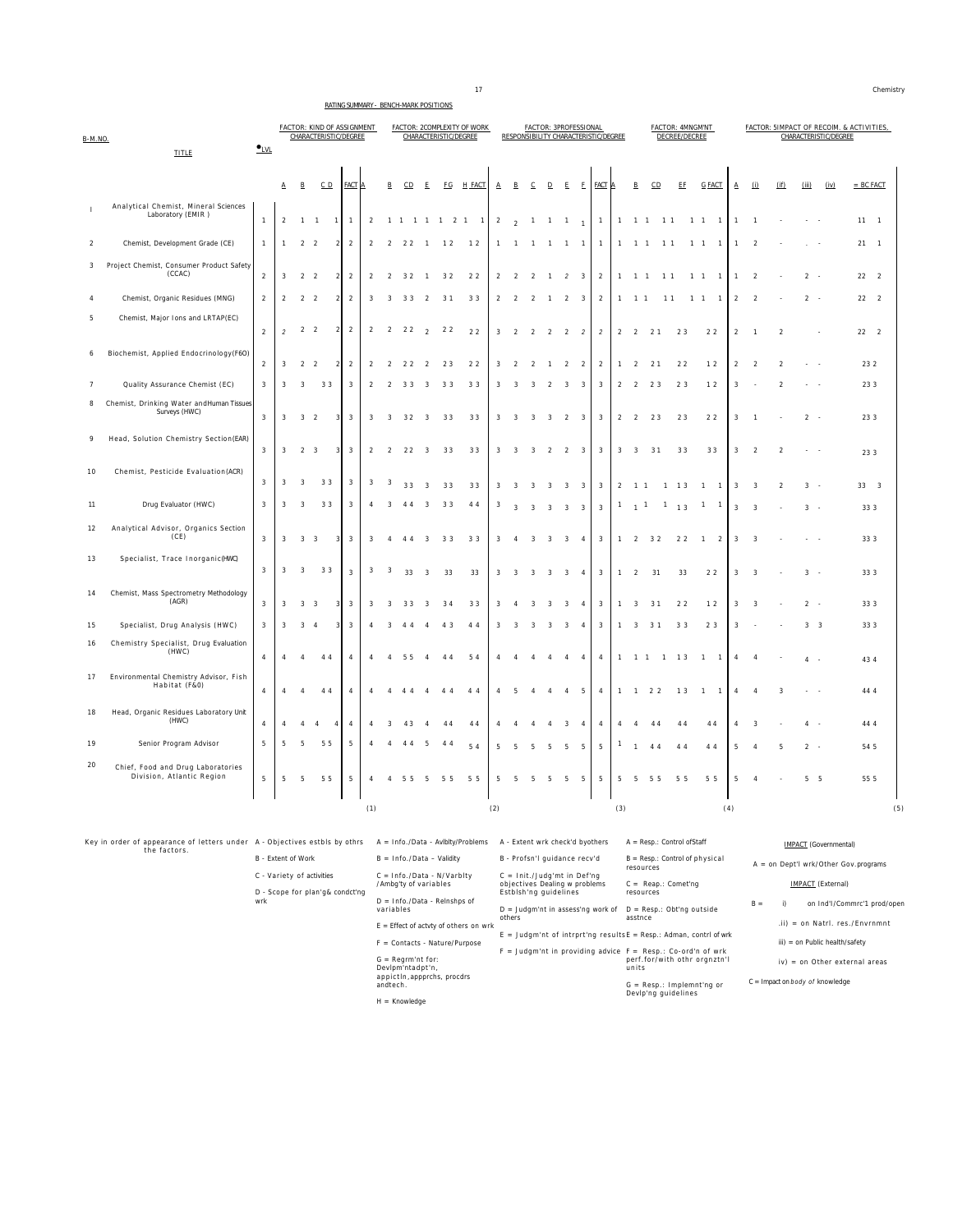# Chemistry

#### BENCH-MARK POSITION DESCRIPTION

Bench-mark Position Number: 1 Descriptive Title: Analytical Chemist, Mineral Sciences Laboratory Level: 1

Reporting to the Head, Solution Chemistry Section:

Conducts chemical analyses of mineralogical, metallurgical and related materials in support of a research program directed to improving mining and related processing technology. Discusses sample requirements with the section head and selects suitable procedures from known acceptable methods. Ensures selected methods are suitable for the sample, identifies interferences, makes minor modifications, and determines accuracy and precision by preparing and analysing synthetic samples of known composition. Maintains detailed records and reports results to the section head.

Participates in the modification and adaptation of methods of analysis, suggests modifications and tests new procedures.

|                |  | <u>Degree</u> |
|----------------|--|---------------|
| Specifications |  |               |

#### Kind of Assignments 1

- A. Degree 2 Objectives are defined by the supervisor. Samples are assigned but methods are selected from known acceptable procedures.
- B. Degree 1 The generation of analytical data is part of a continuing operation requiring limited investigation.
- C. Degree 1 Although a variety of materials are tested the analyses consist of limited number of straightforward procedures.
- D. Degree 1 Daily work is planned using precedents and discussions with supervisor to select standard methods.

#### Complexity of Work 1

- A. Degree 2 Information in terms of the methods and procedures is readily available, but data are generated by direct observation using standardized procedures.
- B. Degree 1 Closely follows prescribed standard methods which produce data of known validity.
- C. Degree 1 The samples usually result from controlled research experiments and are normally well characterized. The work involves the determination of discrete parameters.
- D. Degree 1 The work involves the determination of discrete parameters using standardized methods in which the relationships of variables are known and controlled.
- E. Degree 1 Activities of others within the unit may affect the availability of common facilities or shared equipment.
- F. Degree 1 Contacts are normally with others in the unit to obtain information and as applicable with Research Scientists who submitted samples to discuss the analytical results.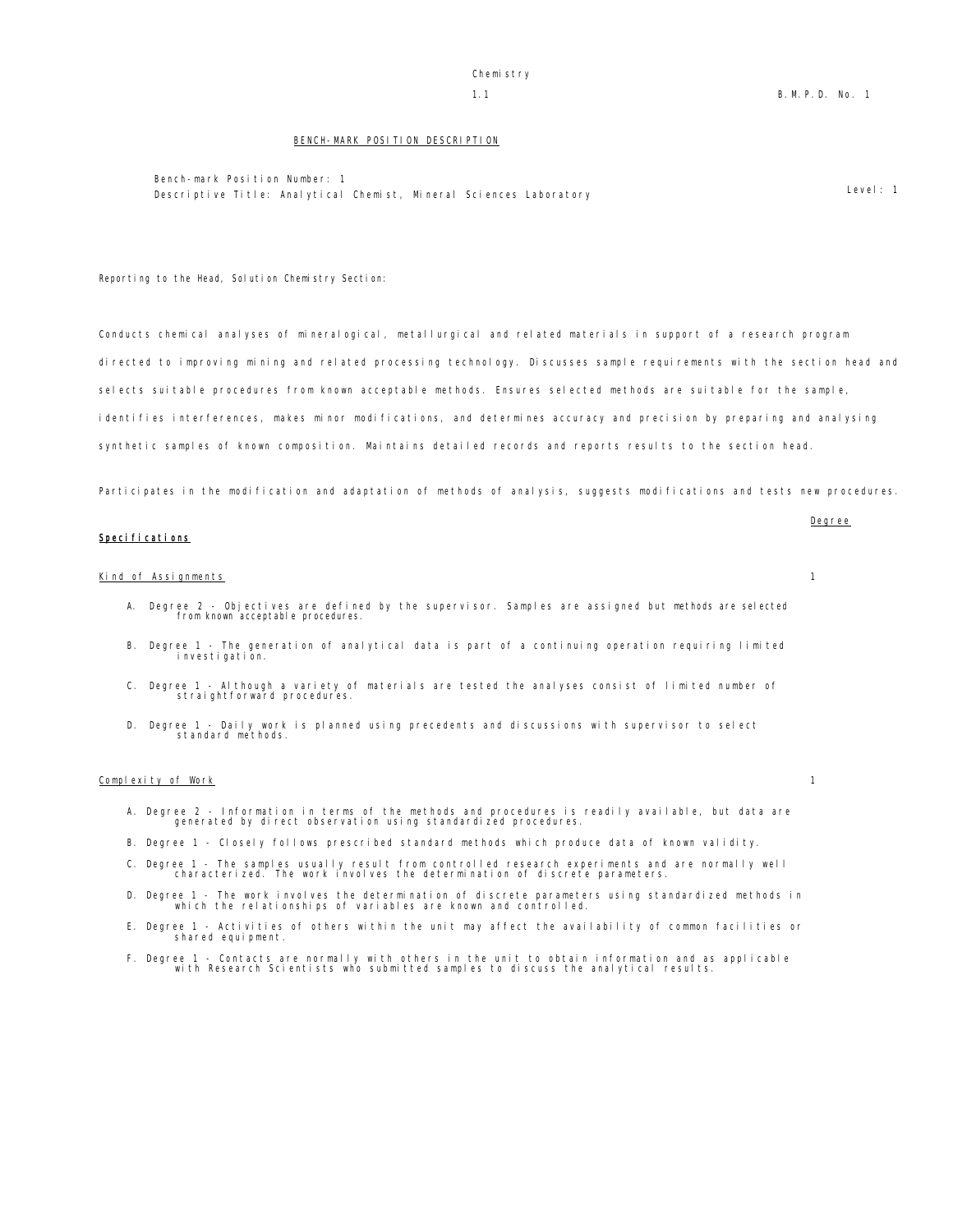- Degree
- G. Degree 2 The work requires adapting standard methods to suit the specific requirements of samples, and the testing of new procedures.
- H. Degree 1 The work requires the application of a sound knowledge of the principles and theories of analytical inorganic chemistry and of the procedures used in the analysis of mineralogical and metallurgical materials.

#### Professional Responsibility 1

- A. Degree 2 The work requires the generation of complete analytical results which are checked for precision and accuracy by the supervisor.
- B. Degree 2 There is a requirement to use and apply standard methods correctly, but the supervisor provides guidance on new aspects of the work.
- C. Degree 1 Problems and potential solutions are discussed with the supervisor before proceeding.
- D. Degree 1 As applicable the work of support staff may be checked for correct application of procedures.
- E. Degree 1 Final results are reviewed for reliability and consistency and reported to supervisor.
- F. Degree 1 As applicable, instructions and guidance may be provided to support staff engaged in similar activities.

# Management Res<u>ponsibility</u> 7

- A. Degree 1 Occasionally, technical instructions or requests for assistance are given to support staff.
- B. Degree 1 Plans use of equipment and supplies for assigned work.
- C. Degree 1 Limited to the use of own time and to the use of equipment and supplies for assigned work.
- D. Degree 1 Outside assistance, when required, is requested from the supervisor.
- E. Degree 1 Complies with administrative procedures, directives and guidelines established for the work.
- F. Degree 1 Limited requirement to coordinate work with individual Researchers outside the Unit.
- G. Degree 1 Follows administrative and safety procedures established for the work.

# Impact of Recommendations and Activities 7

A. Degree 1 - Analytical results support ongoing research projects and may have limited effect on this work.

- B. Degree 1
	- (i) Degree 1 Analytical results support research projects directed towards the improvement of mining and related processing technology and may have a limited effect on these industries.
	- (ii) No significant Impact.
	- (iii) No significant Impact.
	- (iv) No other significant impacts.
- C. Degree 1 Analytical results contribute to the development of improved methods of analysis for mineralogical and metallurgical materials.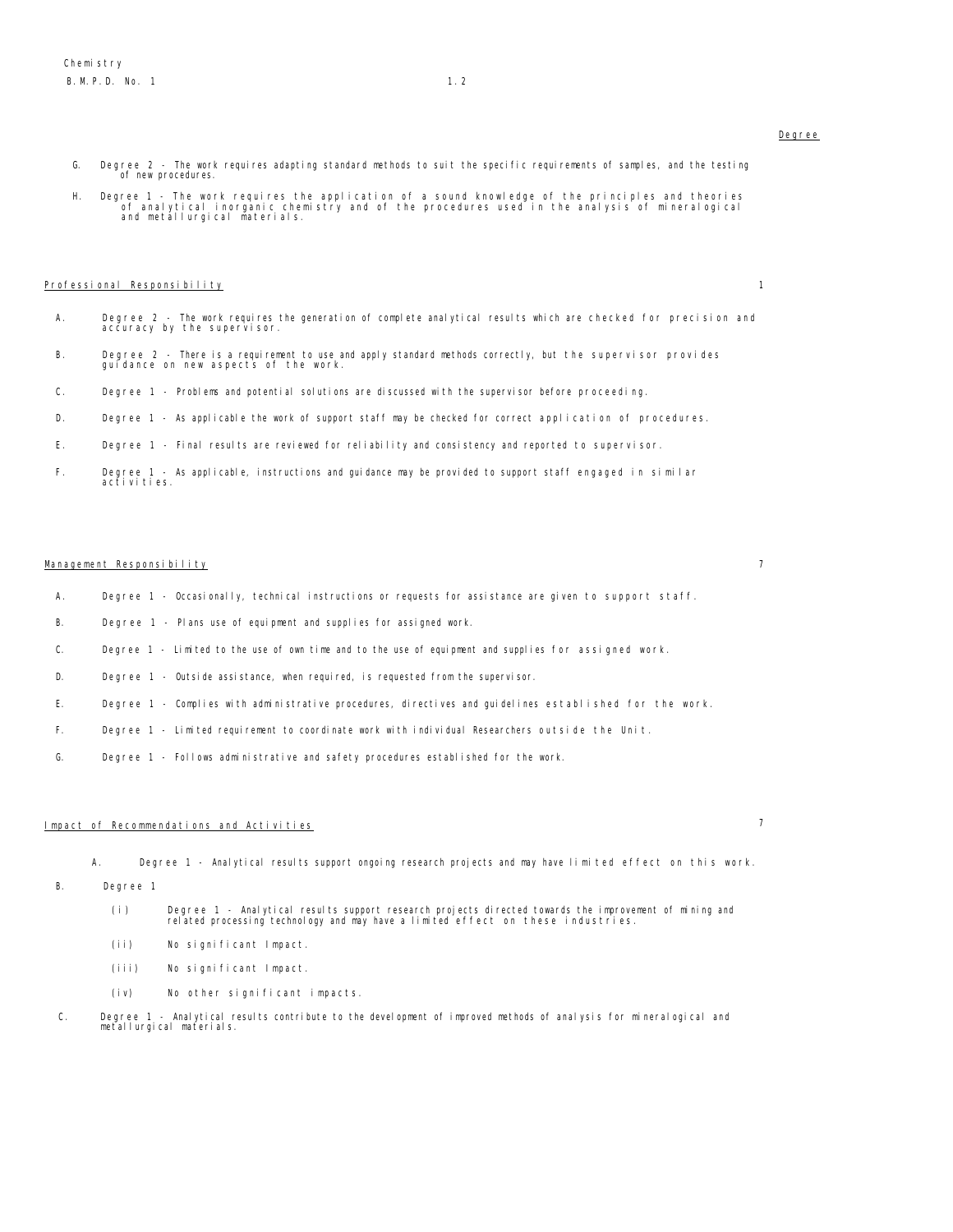# LINEAR ORGANIZATION CHART

Assistant Manager, Operations

Head, Solutions Chemistry Section

- Chemist
- \* Analytical Chemist CH-1
	- Technicians (4)
- \* Bench-mark position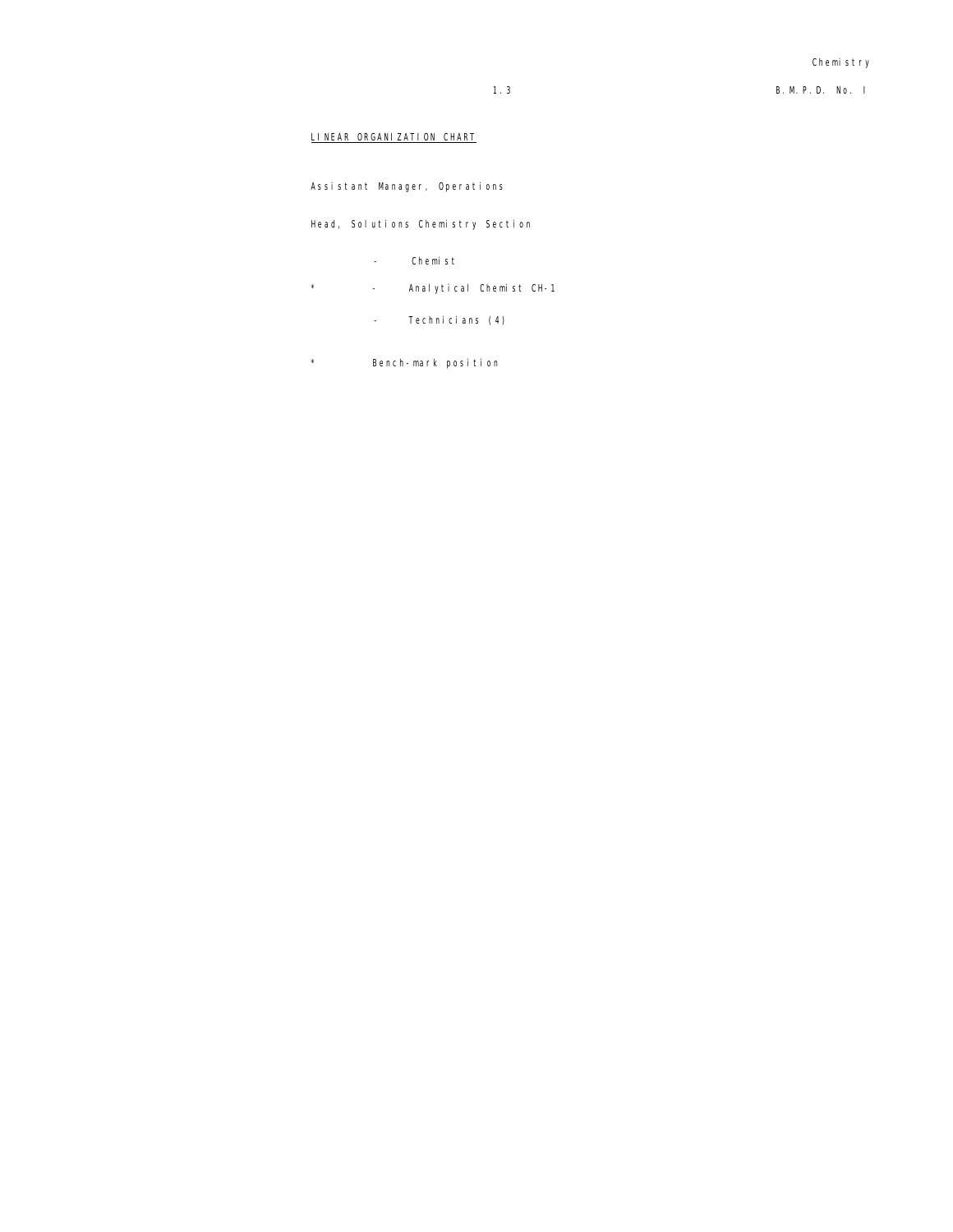Level: 1

#### BENCH-MARK POSITION DESCRIPTION

Bench-mark Position Number: 2

Descriptive Title: Chemist - Development Grade Reporting to the Section Head and under the guidance of a senior chemist:

Conducts analyses, of progressively increasing diversity and complexity, of organic industrial commodities to provide information for the administration of Customs legislation, and to acquire the specific knowledge and skills necessary to function independently as a Customs chemist. Plans and organizes daily work, selects appropriate methods and conducts analyses using a variety of chemical and instrumental techniques. Identifies analytical problems and adapts methods and procedures to meet sample requirements and the progress of the investigation. Interprets results and prepares reports for review by the senior chemist or Section Head.

Carries out a continuing study of the chemistry, industrial technologies and Customs legislation relevant to the work.

#### Specifications Degree

#### Kind of Assignments 2

- A. Degree 1 Objectives are defined by the supervisor and the work is conducted under the close guidance of a senior chemist.
- B. Degree 2 The work consists of a number of discrete investigations involving analysis and interpretation of data to determine the Customs classification of industrial organic commodities.
- C. Degree 2 Diverse organic industrial commodities are analysed to determine their composition using a wide range of chemical and instrumental procedures.
- D. Degree 2 Own work is planned and methods are selected and adapted to meet the objectives of the work.

#### Complexity of Work 2

- A. Degree 2 Analytical data are generated by direct observation using recognized procedures. Information on industrial products, processes and classification precedents is available from recognized sources.
- B. Degree 2 Information and data can be validated by repeat analysis, standard confirmation procedures or reference to previous casework.
- C. Degree 2 Information from different sources must be interpreted and integrated to determine<br>the composition of organic industrial products. Implications of the data are known or may be<br>obtained from the Senior Che
- D. Degree 2 Relationships between the analytical results and the identity of organic industrial commodities can be established and inconsistencies resolved by straightforward investigation.
- E. Degree 1 Activities of others within the laboratory may affect the availability of common facilities or shared equipment.
- F. Degree 1 Contacts are normally with others in the laboratory to obtain information.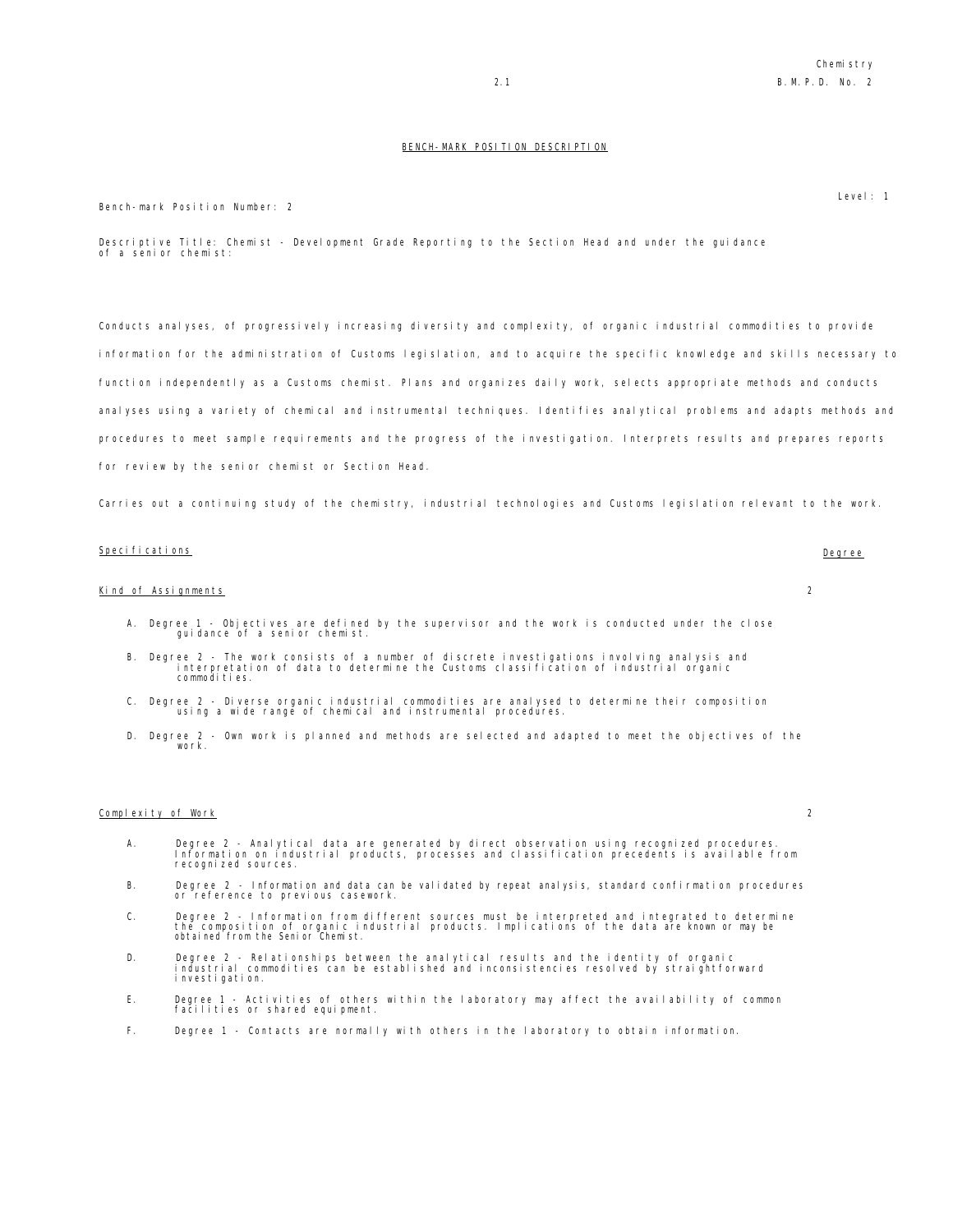### Degree

- G. Degree 2 The work requires modifying and adapting methods of analyses to suit the requirements of samples and the progress of the investigation.
- H. Degree 1 The work requires the application of a sound knowledge of the principles and<br>theories of analytical organic chemistry and of the procedures used to identify organic<br>industrial commodities.

#### Professional Responsibility 1

- 
- A. Degree 1 The work is reviewed in progress by a senior chemist and results are reviewed by a senior chemist or the section head.
- B. Degree 1 Guidance on the selection and correct application of methods and procedures is received from a senior chemist.
- C. Degree 1 Problems and potential solutions are discussed with a senior chemist before proceeding.
- D. Degree 1 Results received from a technical services unit are checked to ensure that the correct methods were used and that the results are consistent with expectations.
- E. Degree 1 Final results are reviewed for reliability and consistency and reported to a senior chemist or section head.
- F. Degree 1 As applicable, instructions and guidance may be provided to support staff engaged in related activities.

# Management Responsibility 1

- A. Degree 1 As applicable, technical instructions or requests for technical assistance are given to support staff.
- B. Degree 1 Plans use of equipment and supplies for assigned work.
- C. Degree 1 Limited to the spending of own time and to the use of equipment and supplies for assigned work.
- D. Degree 1 Outside assistance, when required, is requested from the section head.
- E. Degree 1 Complies with administrative procedures, directives and guidelines established for the work.
- F. Degree 1 Limited requirement to coordinate work with technical support services unit.
- G. Degree 1 Follows administrative and safety procedures established for the work.

# Impact of Recommendations and Activities 1

A. Degree 1 - Analytical results are used to administer Customs legislation, but are reviewed and checked by the Senior Chemist or Section Head prior to use.

- B. Degree 2
	- (i) Degree 2 The analytical results have economic effects as they are used to classify goods for the purpose of determining the applicable tariff.
	- (ii) No significant impact.
	- (iii) No significant impact.
	- (iv) No other significant impacts.
- C. Degree 1 Analytical results contribute to the knowledge of organic industrial commodities entering the country.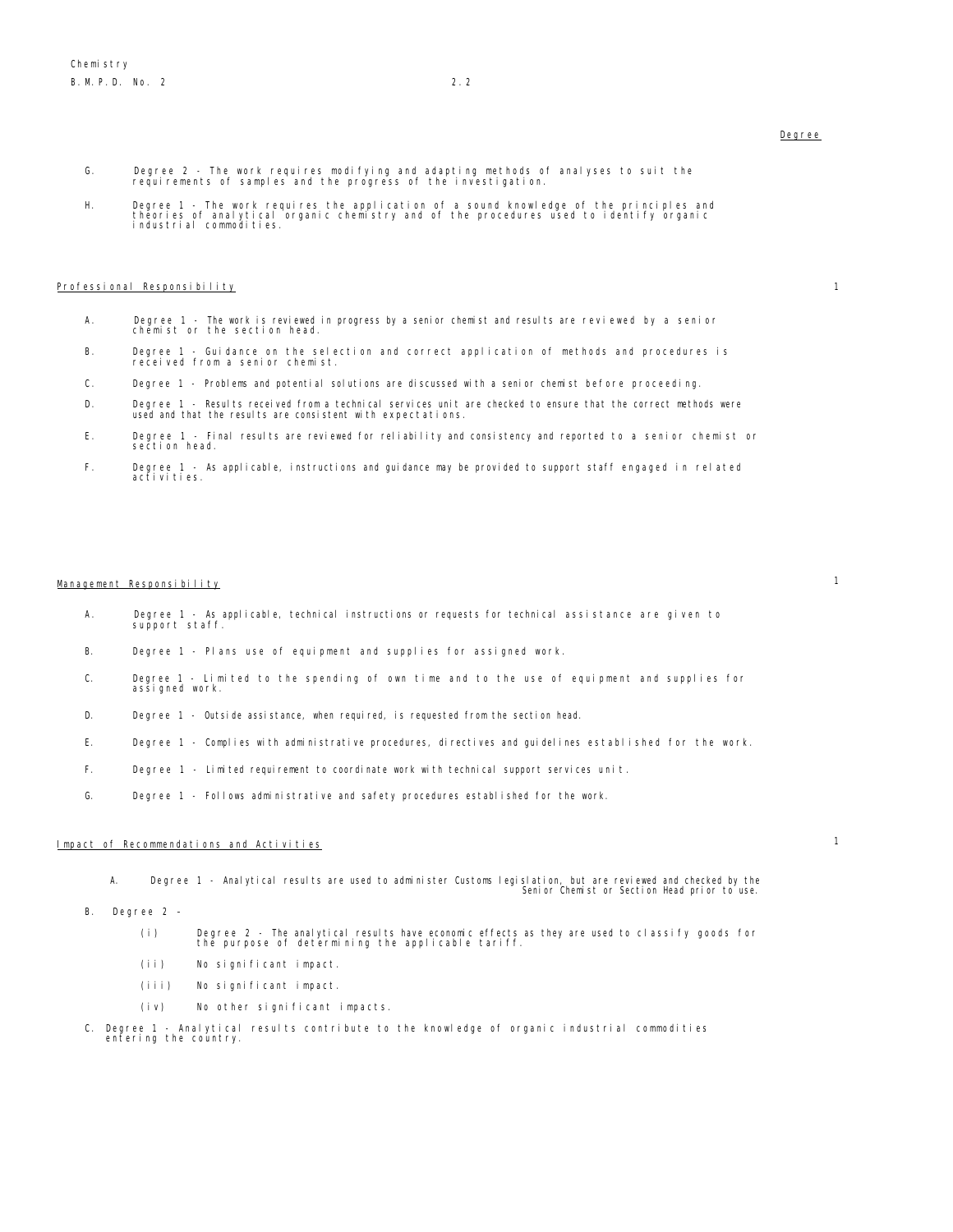# LINEAR ORGANIZATION CHART

|          | Chief, Canadian Customs Laboratory    |
|----------|---------------------------------------|
|          | Head, organics Section                |
|          | Head, Polymers Section                |
|          | Head, Foodstuffs and Textiles Section |
|          | Head, Organics Section                |
|          | Analytical Advisor, Organics          |
|          | Chemists (4)                          |
| $^\star$ | Chemist, Development Grade CH-1       |
|          |                                       |

\* Bench-mark Position.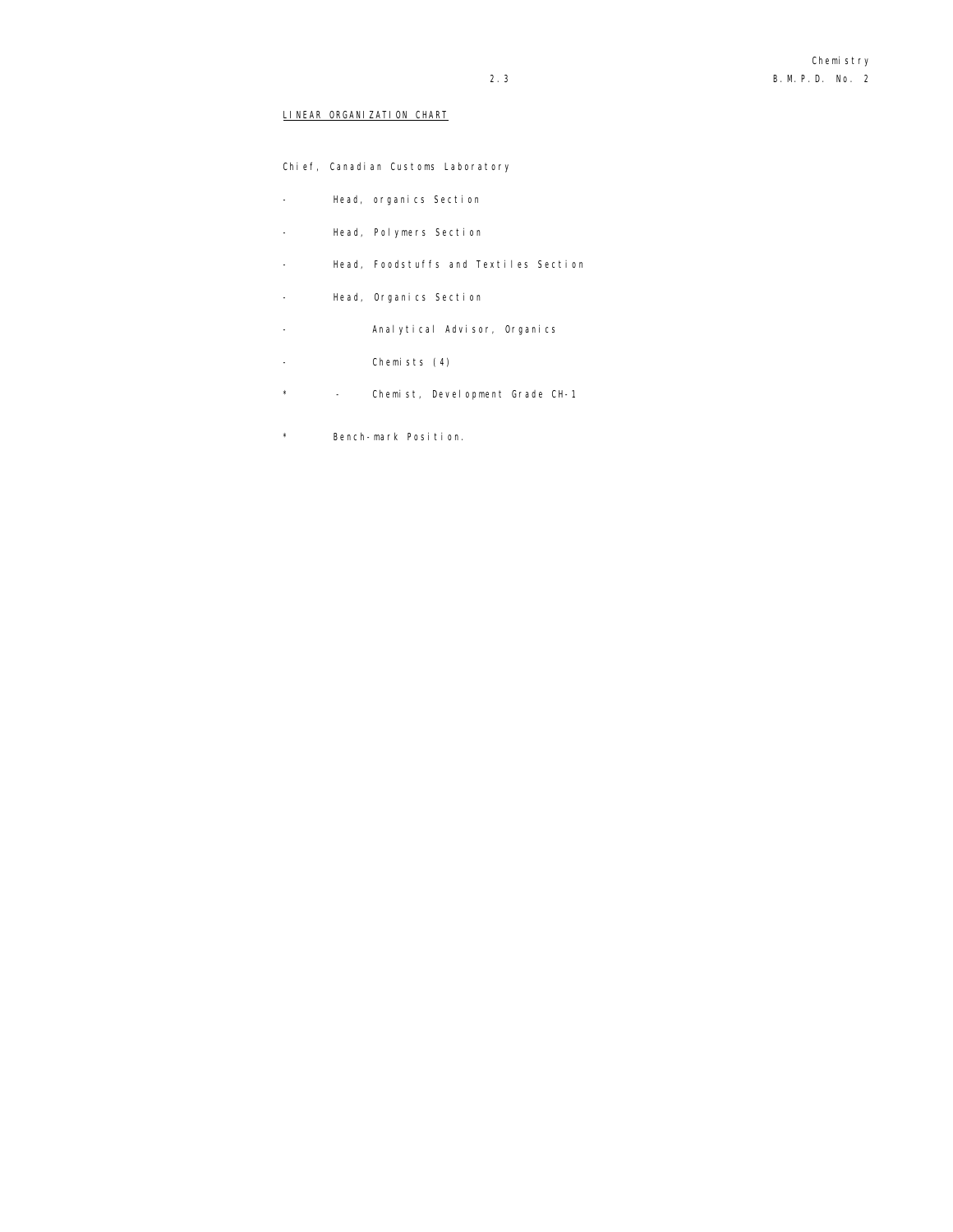Chemistry 3.1 B.M.P.D. No. 3

#### BENCH-MARK POSITION DESCRIPTION

Bench-mark Position Number: 3

Descriptive Title: Project Chemist, Consumer Product Safety Reporting to the Project Manager, Flammability:

Conducts scientific investigations to determine the fire and flammability hazards in a variety of consumer products. Designs suitable approaches and carries out chemical, physical and instrumental tests for flammability, explosively, durability, labelled guarantees, and for the presence and production of toxic products. Interprets results and prepares reports.

Studies the application of instrumental techniques to the analysis of consumer products, and conducts assigned projects to resolve problems arising from regulatory changes. Interprets test results and recommends methods and procedures to the Project Manager.

Provides interpretation of results and technical advice to officials of the department and industry. Assists the Department of Justice in the preparation of prosecutions, conducts analyses as an Official Analyst and provides testimony as an expert witness in court.

### **Specifications**

#### Kind of Assignments 2

- A. Degree 3 Objectives are defined by the Project manager in terms of product investigations and problem solving assignments.
- B. Degree 2 The work consists of a number of discrete product investigations and problem solving assignments.
- C. Degree 2 The work requires investigating the chemical and flammability hazards of consumer products, adapting methods and procedures, and resolving technical problems.
- D. Degree 2 Own work is planned and approaches are determined to ensure that objectives are met.

# Complexity of Work 2

- A. Degree 2 Information in terms of methods and procedures is readily available, but data is generated by direct observation.
- B. Degree 2 Data can be validated by alternative procedures or literature references.
- C. Degree 3 The identification of flammability hazards requires the measurement and interpretation of several chemical and physical parameters.
- D. Degree 2 Relationships between the chemical and physical properties and flammability can be established and inconsistencies resolved by straightforward investigations.
- E. Degree 1 Activities of others within the unit may affect the availability of common facilities or shared equipment.
- F. Degree 3 Contacts are with officials of the department and industry to explain results of investigations and with crown attorneys of the Department of Justice to provide factual information for the preparation of prosecutions.

Level: 2

Degree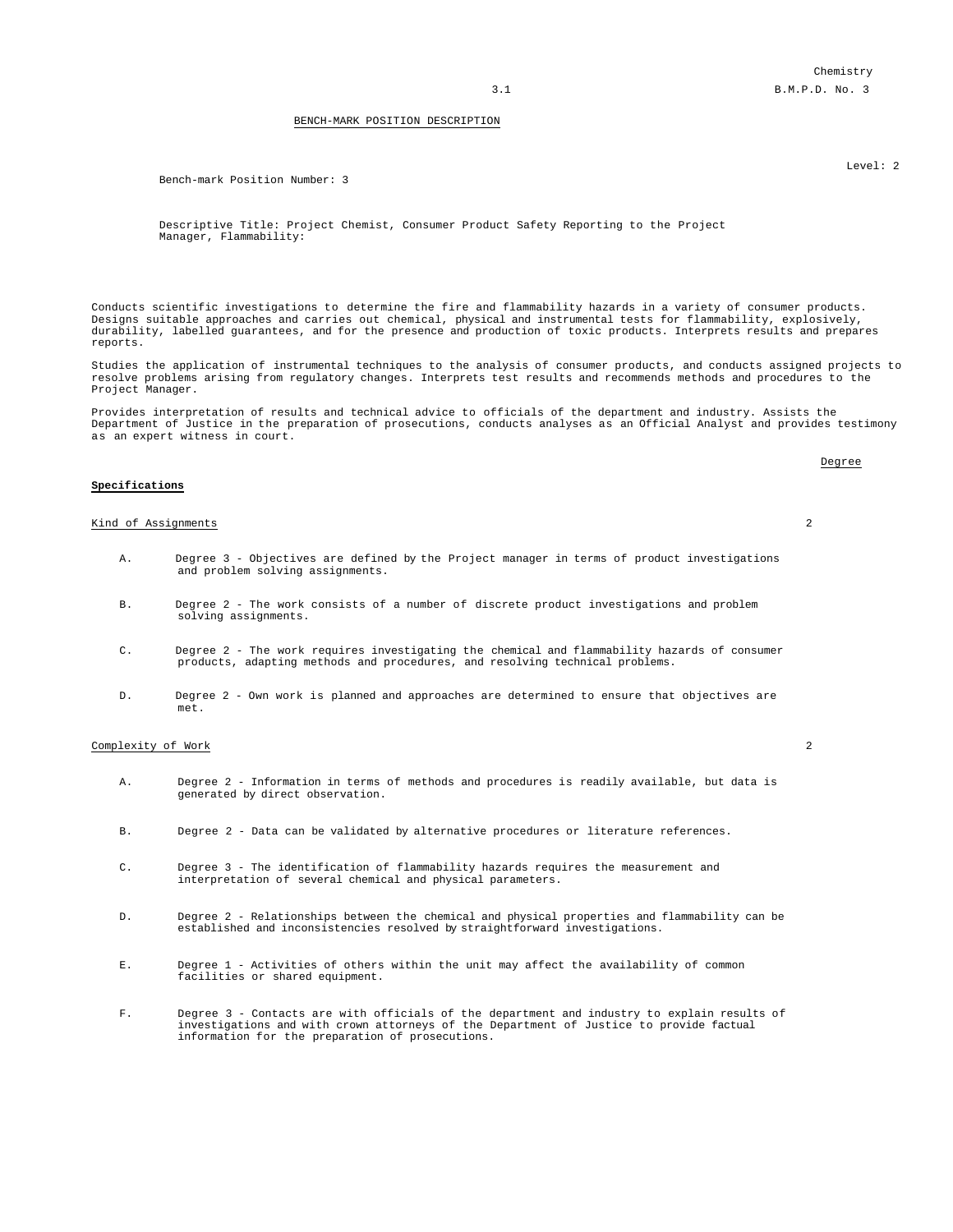- G. Degree 2 The work requires modifying and adapting instrumental methods of analysis.
- H. Degree 2 The work requires the application of a sound knowledge of the principles and theories of analytical chemistry and of the procedures used to assess the hazards associated with flammable consumer products.

#### Professional Responsibility 2

- 
- A. Degree 2 The work requires the completion of assignments and the preparation of final reports which are reviewed by the Project manager.
- B. Degree 2 There is a requirement to use and apply standard methods correctly, but the Project Manager provides guidance on problem solving assignments.
- C. Degree 2 The work requires determining approaches and selecting methods for the identification of hazards.
- D. Degree 1 As applicable, the work of support staff may be checked for correct application of procedures.
- E. Degree 2 Results of the investigations are interpreted to produce an assessment of consumer<br>hazard
- F. Degree 3 Technical advice and interpretation of results is provided to departmental and industry officials and to crown attorneys.

### Management Responsibility 1

- A. Degree 1 As applicable, technical instructions or requests for assistance are given to support staff.
- B. Degree 1 Plans use of equipment and supplies for own work.
- C. Degree 1 Limited to the spending of own time and to the use of equipment and supplies for assigned work.
- D. Degree 1 Outside assistance, when required, is requested from the Project Manager.
- E. Degree 1 Complies with administrative procedures, directives and guidelines established for the work.
- F. Degree 1 Limited requirement to coordinate work with others outside the laboratory.
- G. Degree 1 Follows administrative and safety procedures established for the work.

# Impact of Recommendations and Activities 2

- A. Degree 1 Results of investigations are used to administer consumer product safety legislation.
- B. Degree 2
	- (i) Degree 2 Identification of a product hazard may result in the regulatory control of a commercial consumer product.
	- (ii) No significant impact.
	- (iii) Degree 2 Results of the work contribute to the regulatory control of hazardous consumer products.
	- (iv) No other significant impacts.
- C. Degree 2 Results of investigations contribute to a knowledge of the properties and hazards of consumer products.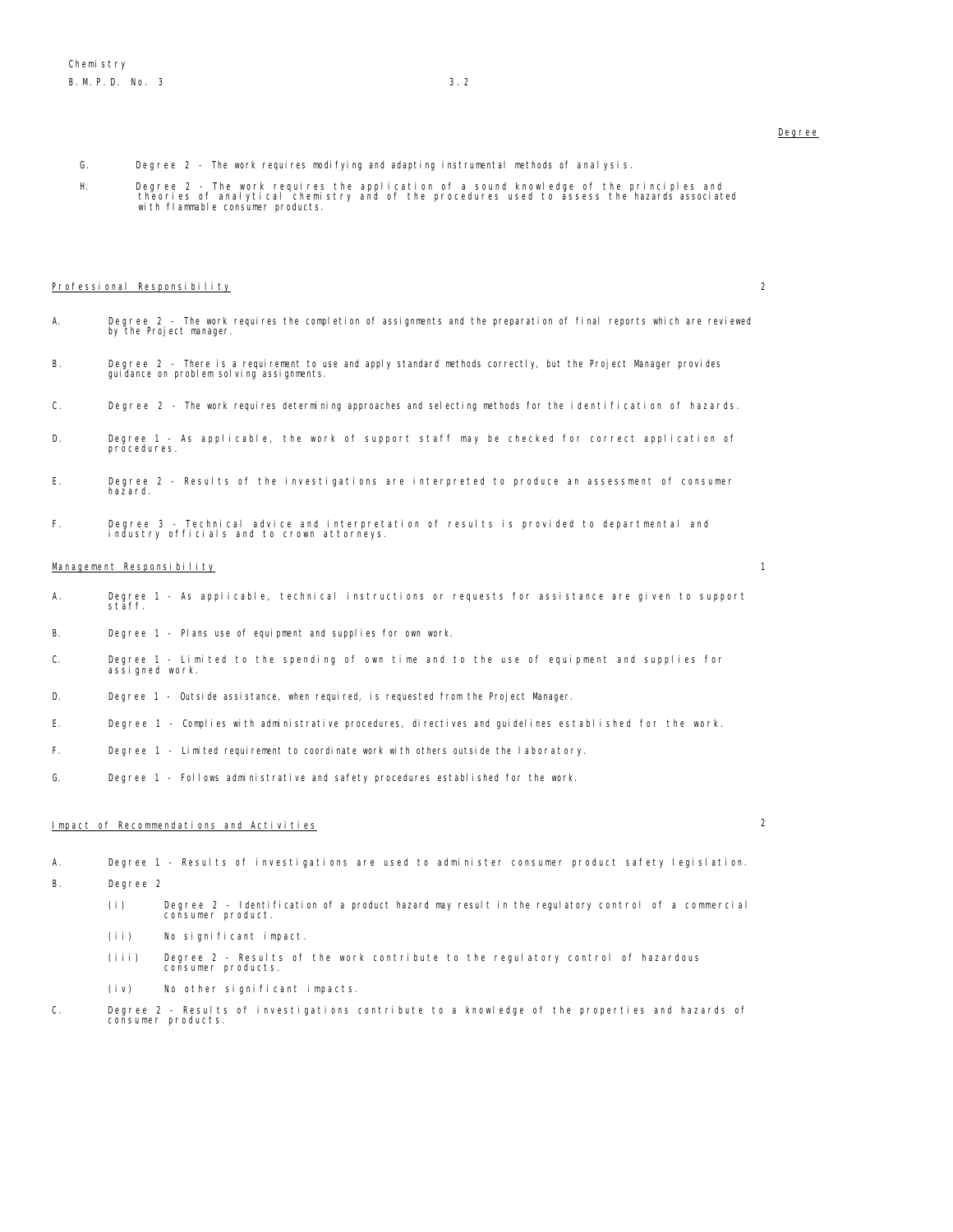# LINEAR ORGANIZATION CHART

Chief, Scientific and Laboratory Services Division - Project Manager,

# Chemistry

|         | Project Manager, Engineering  |
|---------|-------------------------------|
|         | Project Manager, Flammability |
|         | Senior Project Chemist        |
|         | Project Chemists (3)          |
| $\star$ | Project Chemist CH-2          |
|         |                               |

\* Bench-mark position.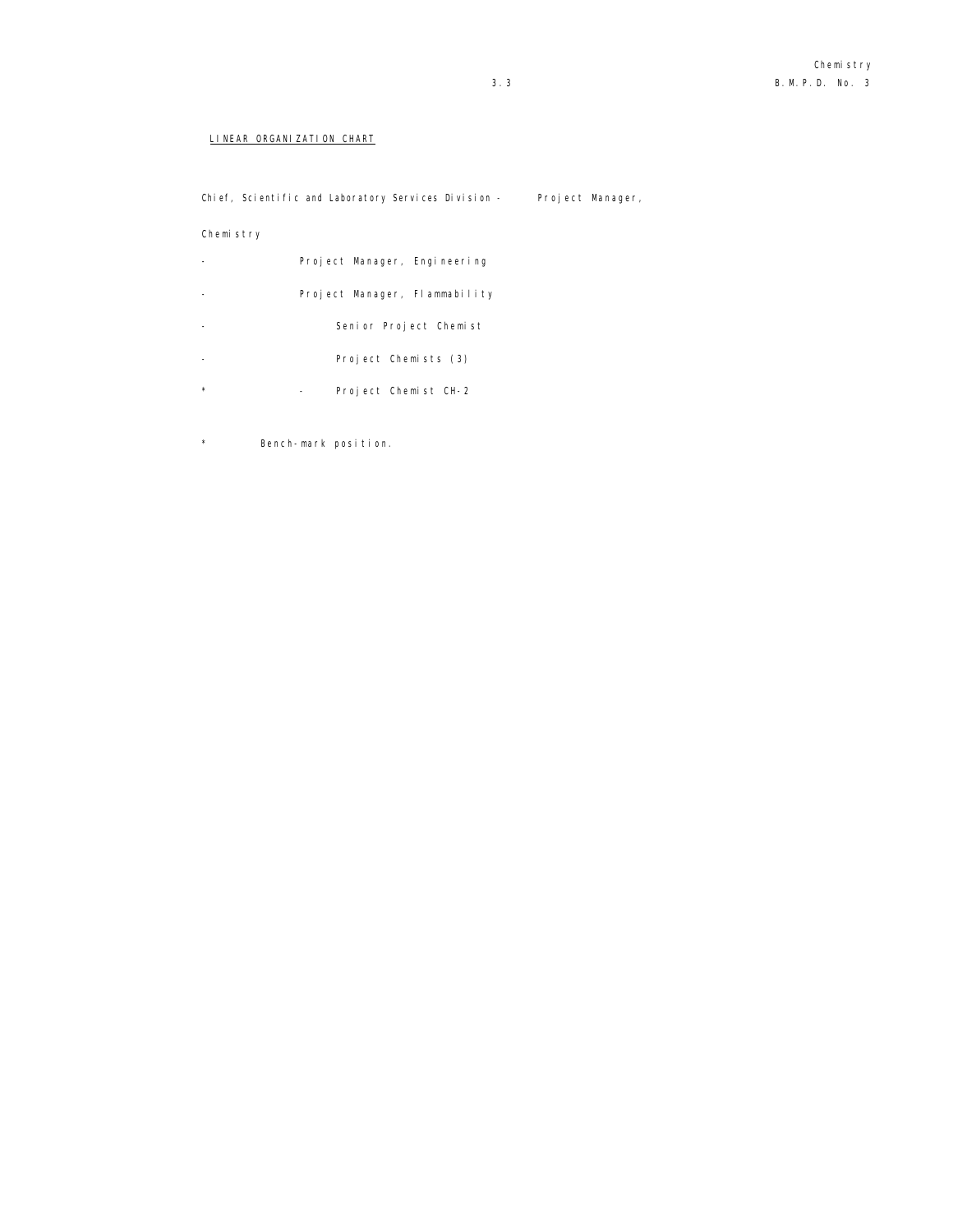#### BENCH-MARK POSITION DESCRIPTION

Bench-mark Position Number: 4 Descriptive Title: Chemist, Organic Residues

Reporting to the Head, Organic Residues Unit:

Conducts analyses of a wide variety of food products for trace levels of pesticides and environmental contaminants to assist in the enforcement and establishment of regulations and provisions of the Food and Drugs Act. Provides scientifically valid qualitative and quantitative information employing a variety of scientific techniques and instrumentation for the extraction, clean-up, identification, quantitation and, confirmation of organic residues.

Provides interpretation of results and technical advice to officials of the department and industry, conducts analysis as an Official Analyst, and provides testimony as an expert witness in court.

Adapts methods to suit the unique requirements of samples and assists in the development and evaluation of new methods,

procedures and instrumental techniques.

Ensures the correct application of safety and quality assurance standards. Participates in the training of junior chemists and technical staff.

### Specifications

#### Kind of Assignments 2

- A. Degree 2 Objectives are defined by the Unit Head. Samples are assigned but methods are selected and adapted from available procedures.
- B. Degree 2 The work involves the complete analysis and interpretation of results to determine organic residue levels in food products.
- C. Degree 2 The work involves the analysis of a wide variety of foods for pesticide residues and environmental contaminants.
- D. Degree 2 Own work is planned and methods are selected to meet the objectives of the work.

#### Complexity of Work 3

- A. Degree 3 Information on the identity and trace levels of organic residues in food **is** obtained<br>through extensive analyses, often involving method adaptation, and careful interpretation of the data<br>due to the large nu
- B. Degree 3 The identity, once determined, and levels of organic contaminants in foods can be<br>validated by a combination of alternative chemical and instrumental techniques and literature<br>referencing.
- C. Degree 3 The identification and quantitation of organic contaminants in foods involve many interferences, ambiguity, and require careful interpretation.
- D. Degree 3 The relationships between instrumental responses and the identity and levels of trace<br>organic residues in foods are sometimes conflicting and require investigation and<br>interpretation for each residue/food com
- E. E. Degree 2 The activities of inspection staff affect the type and priority of samples to be anal yzed.

Degree

# Level: 2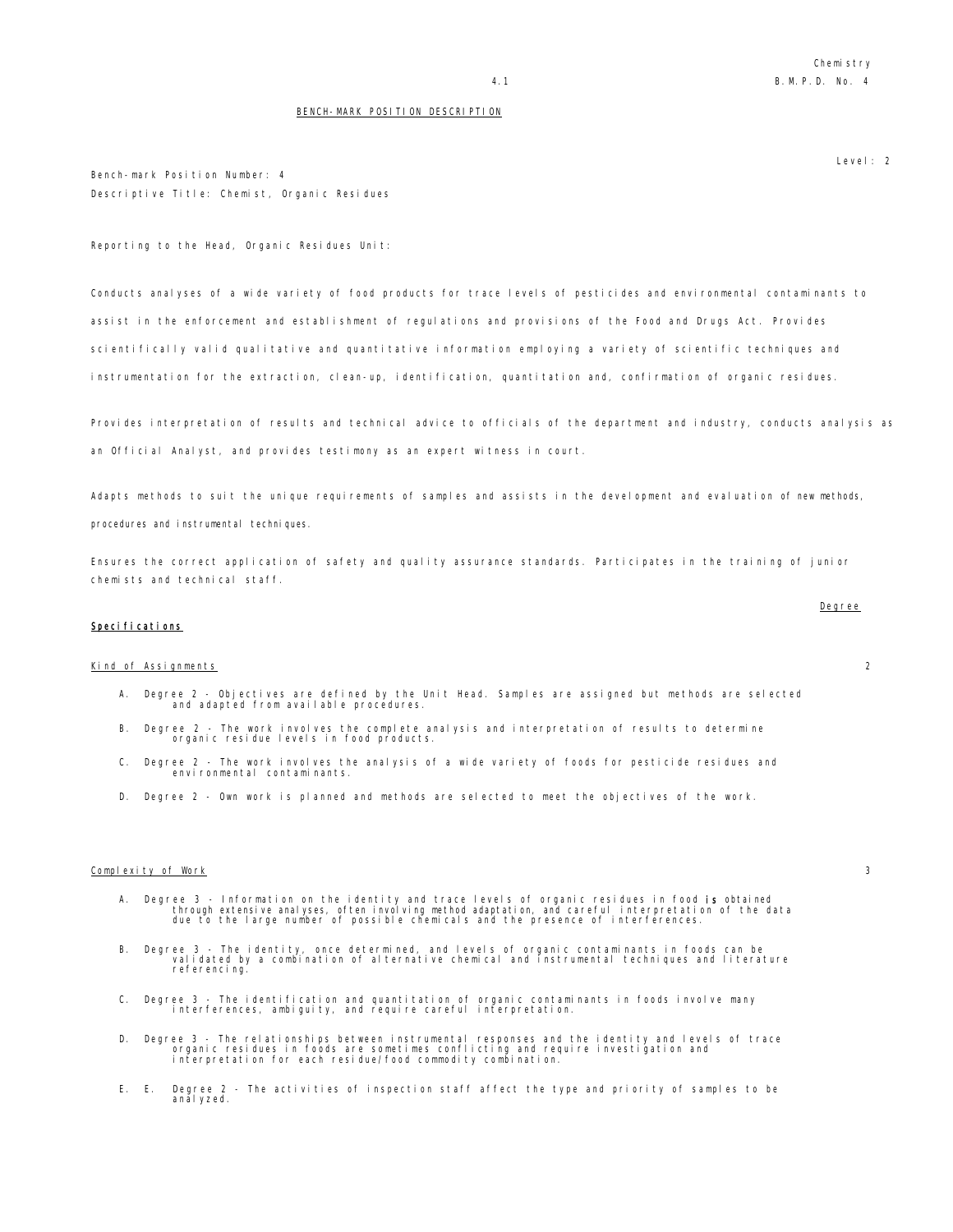#### Degree

- F. Degree 3 Contacts are with inspectors and regulated industry officials to explain results and with crown attorneys of the Department of Justice to provide information for the preparation of prosecutions.
- G. Degree 2 The work requires modifying, adapting and evaluating new methods and procedures for the analysis of organic residues in food.
- H. Degree 3 The work requires the application of a thorough knowledge of the principles and theories<br>In the strail of the procedures and instrumental techniques used in the trace organic<br>residue analysis of foods.

#### Professional Responsibility 2

- 
- A. Degree 2 The work requires the completion of assignments, the interpretation of results, and the preparation of final results which are reviewed by the Unit Head.
- B. Degree 2 Professional guidance is received from the Unit Head on new analytical projects.
- C. Degree 2 The work requires identifying analytical problems and selecting and adapting methods for their resolution.
- D. Degree 1 As applicable, the work of technical staff is checked for correct application of methods and procedures.
- E. Degree 2 Analytical results are interpreted and evaluated against specified tolerances to determine compliance with the Food and Drugs Act and regulations and to indicate violations of the legislation.
- F. Degree 3 Technical advice and explanation of results is provided to inspectors, departmental officials, and to crown attorneys with respect to prosecutions.

# Management Responsibility 1

- A. Degree 1 As applicable, technical instructions or requests for assistance are given to support staff.
- B. Degree 1 Plans the use of equipment and supplies for own work.
- C. Degree 1 Limited to spending of own time and to the use of equipment and supplies for assigned work.
- D. Degree 1 Outside assistance, when required, is requested from the Unit Head.
- E. Degree 1 Complies with administrative procedures, directives, guidelines and quality assurance standards established for the work.
- F. Degree 1 Limited requirement to coordinate work with others, except in order to best utilize shared equipment and facilities.
- G. Degree 1 Follow administrative and safety procedures established for the work.

#### Impact of Recommendations and Activities 2

A. Degree 2 - Information and results of the work affect the intensity and direction of inspection activities.

- B. Degree 2
	- (i) Degree 2 Identification of violations of the Food and Drugs Act and Regulations may result in the regulatory control of commercial food products.
	- (ii) No significant impact.
	- (iii) Degree 2 Results of the work contribute to the regulatory control of foods containing violative levels of toxic organic residues.
	- (iv) No other significant impacts.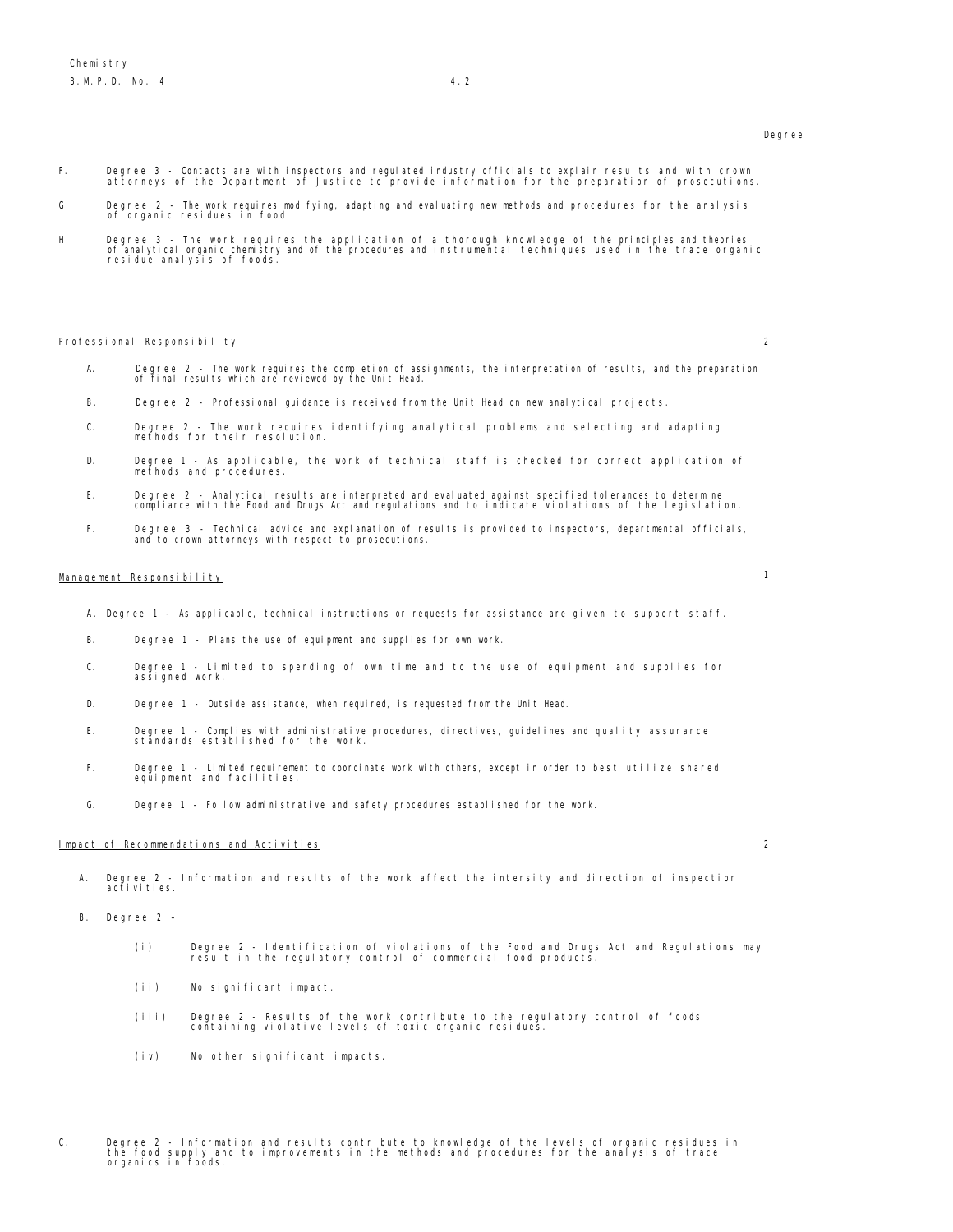### LINEAR ORGANIZATION CHART

Chief, Food Laboratory Division

- Head, Foods and Canning Microbiology Unit
- Head, Drugs, Cosmetics, and Medical Devices Microbiology Unit
- Head, Food Additives and Mycotoxins Unit
- Head, Food Chemistry Unit
- Head, Organic Residues Unit
- Specialist, Trace Organic Analysis
- \* Chemist, Organic Residues (2) (CH-2
- Chemist, Development grade (2) CH-1
- Technicians (4)
- \* Bench-mark position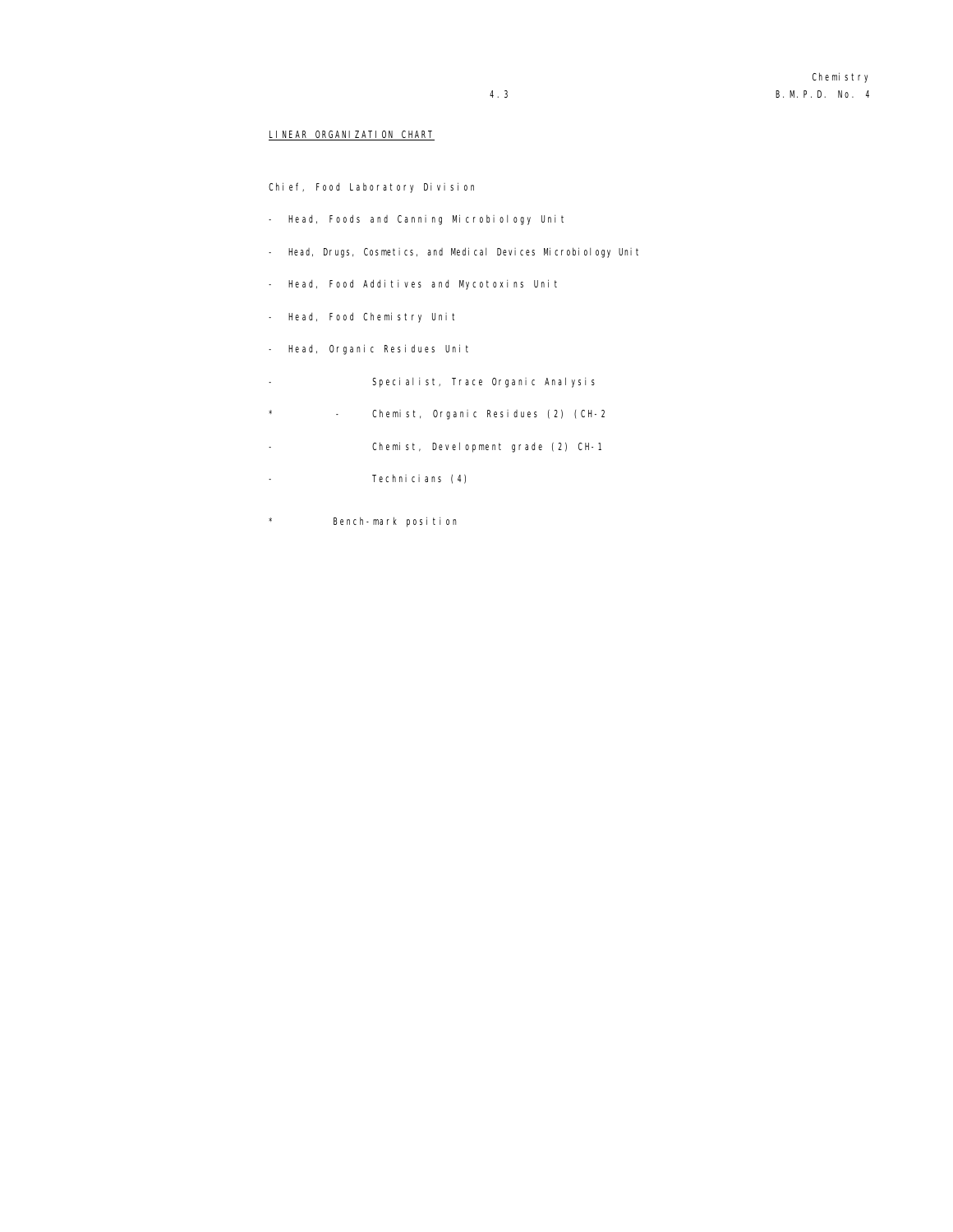Level: 2

#### BENCH-MARK POSITION DESCRIPTION

Bench-mark Position Number: 5 Descriptive Title: Chemist, Major Ions and LRTAP

Reporting to the Head, Inorganic Analysis Laboratory Unit:

Plans, organizes and conducts analyses of water, precipitates and related environmental samples for the presence of major inorganic ions for use by other scientists in the department in monitoring and evaluating the long range effects of airborne pollutants on the ecology of inland waters.

Carries out studies to evaluate, validate and improve analytical methods and identifies to the Laboratory Unit Head new anal ytical equipment or supplies required for the work.

Supervises the work of support staff and assigns samples for analysis. Checks results for accuracy, reliability, and consistency and prepares reports.

Ensures compliance with established quality assurance practices.

### Specifications

# Kind of Assignments 2

- A. Degree 2 Objectives are clearly defined by the Laboratory Unit Head in terms of expected number and quality of analyses.
- B. Degree 2 The work involves the complete analysis and interpretation of results to determine inorganic ions in water and related environmental samples.
- C. Degree 2 The work involves the analysis of water and related environmental samples for inorganic ions, adapting and evaluating methods and allocating work to subordinate staff.
- D. Degree 2 Plans and organizes work and assigns samples to subordinate staff to meet clearly Degree 2 - Plans a<br>defined objectives

#### Complexity of Work 2

- A. Degree 2 Information in terms of methods and procedures is readily available, but data is generated by direct observation.
- B. Degree 2 Data can be validated by repeat analysis and confirmation procedures using al ternative analytical schemes.
- C. Degree 2 The measurement of inorganic ions in environmental samples involves many interferences which must be considered.
- D. Degree 2 Relationships between instrumental responses and inorganic ion concentration can be established by straightforward investigations.
- E. Degree 2 The work is affected by the activities of field monitoring staff submitting samples.
- F. Degree 2 Contacts are with scientists for whom analyses are conducted to explain results.
- G. Degree 2 The work requires adapting and evaluating new methods and procedures for the inorganic analysis of water and related environmental samples.
- H. Degree 2 The work requires the application of a sound knowledge of the principles and theories of inorganic analytical chemistry and of the procedures and techniques used in the analysis of water.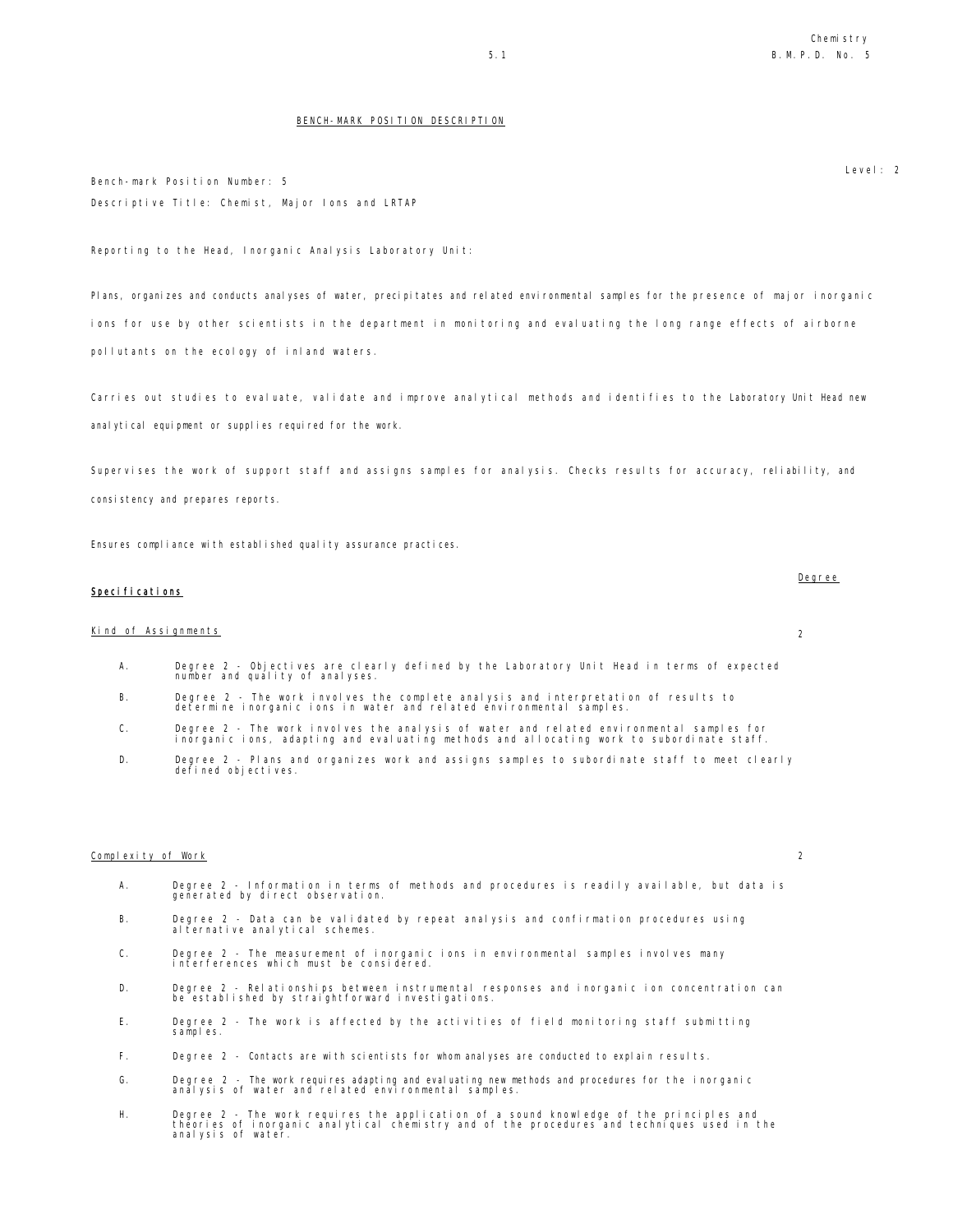### B. M. P. D. No. 5 5.2

#### Professional Responsibility 2

- A. Degree 3 Approaches to meeting analytical demands are reviewed by the Laboratory Unit Head.
- B. Degree 2 Professional guidance is received from the Laboratory Head Unit on new analytical assignments.
- C. Degree 2 The work requires identifying analytical problems and selecting and adapting methods for their resolution.
- D. Degree 2 The work of subordinate staff is reviewed for accuracy, reliability and consistency.
- E. Degree 2 Own and subordinates' analytical results are interpreted to produce meaningful reports.
- F. Degree 2 Advice on the inorganic analysis of water and related environmental samples is provided to support staff.

#### $M$ anagement Responsibility 2

- A. Degree 2 The work requires the supervision of a support staff consisting of one chemist and two technicians.
- B. Degree 2 The work requires ensuring the proper use of analytical instruments assigned for the work.
- C. Degree 2 The work requires identifying to the Laboratory Unit Head, new equipment and supplies required for the work.
- D. Degree 1 Outside assistance, when required is requested from the Laboratory Unit Head.
- E. Degree 2 The work requires ensuring that quality assurance and safety procedures are maintained.
- F. Degree 3 The work requires coordinating the unit's work to meet the requirements and priorities of field staff.
- G. Degree 2 Ensures the implementation of administrative and safety procedures in the nit.

# Impact of Recommendations and Activities 2

A. Degree 2 - Results of the work are used by other scientists in the Department to monitor and evaluate the effects of pollutants on inland waters and can directly affect these studies.

B. Degree 2

(i)Degree 1 - The results of the work may have limited economic effects on industries contributing to long range atmospheric pollution of inland waters.

(ii) Degree 2 - Results of the work are used to monitor and evaluate the effects of pollutants on inland waters and contribute to the protection of these resources.

- (iii) No significant impact.
- (iv) No other significant impacts.

C. Degree 2 - Information and results contribute to knowledge of the levels of major inorganic ions in inland waters and to improvements in the methods and procedures for the inorganic analysis of water.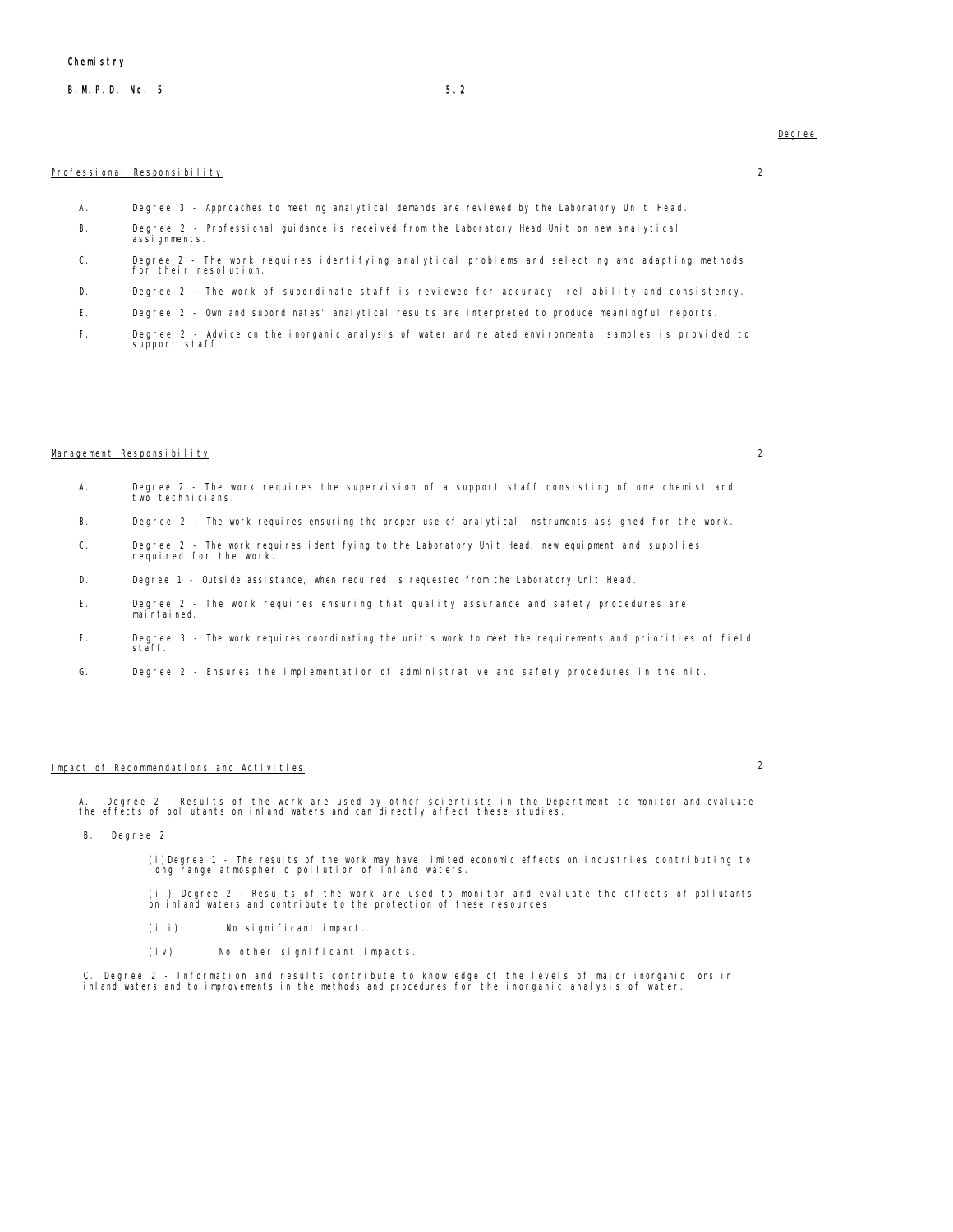# LINEAR ORGANIZATION CHART

Head, Analytical Services Section

Head, Inorganic Analysis Laboratory Unit

- Chemist, Nutrients and Physical Parameters
- \* Chemist, Major Ions and LRTAP CH-2
- Chemist, Precipitation CH-1
- Technicians (2)
- \* Bench-mark position.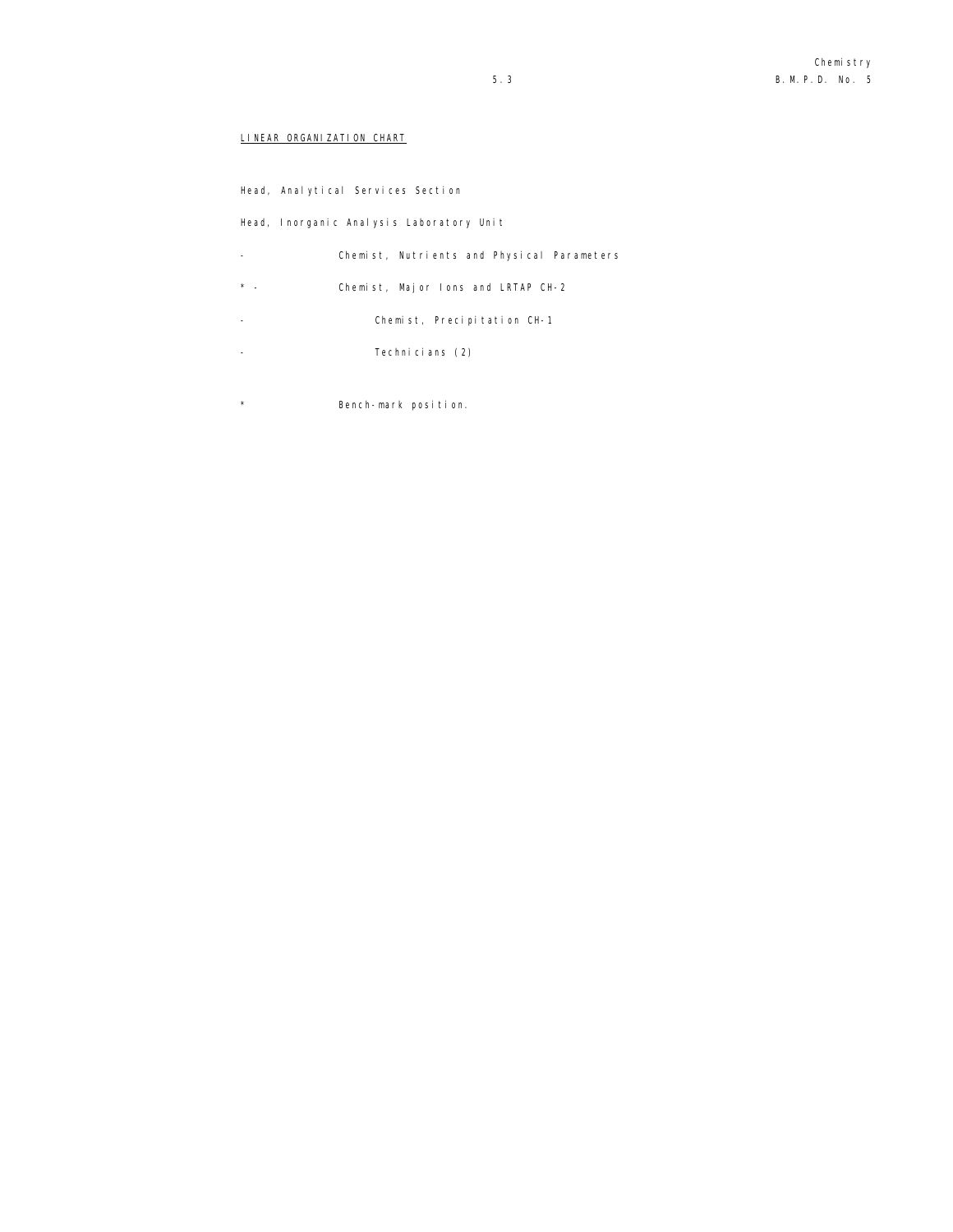### BENCH-MARK POSITION DESCRIPTION

Bench-mark Position Number: 6 Descriptive Title: Biochemist, Applied Endocrinology

Level: 2

Reporting to the Head, Fish Culture Research Section:

Plans and conducts investigations to study the role of thyroid hormones during smoltification of salmon as a means of determining smolt quality and to measure corticosteroid levels in plasma as a means of conducting endocrine stress eval uations.

Collaborates with research scientists to identify parameters which influence fish physiology, and plans, coordinates and conducts sampling schemes to collect blood samples, size and weight data of smolts and related environmental data.

Analyses plasma samples by radio immunoassay for corticosteroid and thyroid hormone levels; interprets the data, relating hormone levels to external factors, and prepares experimental results for publication.

Prepares and purifies salmon gonadotropin and conducts gonadotropin radioimmunoassays to assist in investigations into the controlled reproduction and induced ovulation of various fish species.

Adapts and develops biochemical techniques for the measurement of fish hormones, and demonstrates these techniques to other scientists in the department and industry.

#### Specifications

## Kind of Assignments 2

- A. Degree 3 Objectives are defined by the Section Head in terms of goals for each investigative study.
- B. Degree 2 The work consists of a number of discrete investigations involving the analysis and interpretation of hormone levels in salmon.
- C. Degree 2 The work requires planning and conducting surveys of fish, collecting blood samples and field data, and the analysis of plasma for hormone levels.
- D. Degree 2 Investigations and surveys are planned, study approaches determined, and methods selected to ensure that objectives are met.

#### Complexity of Work 2

- A. Degree 2 Information and data are obtained from field surveys and straightforward laboratory anal yses.
- B. Degree 2 Radio immunoassay data can be validated by literature references or comparison with results obtained in other laboratories.
- C. Degree 2 Hormone levels are affected by many external factors but these can be controlled for in the investigations.
- D. Degree 2 Relationships between hormone levels and external factors can be established by straightforward investigation.
- E. Degree 2 The work involves collaboration with, and provision of radioimmunoassay analyses to, research scientists in the section.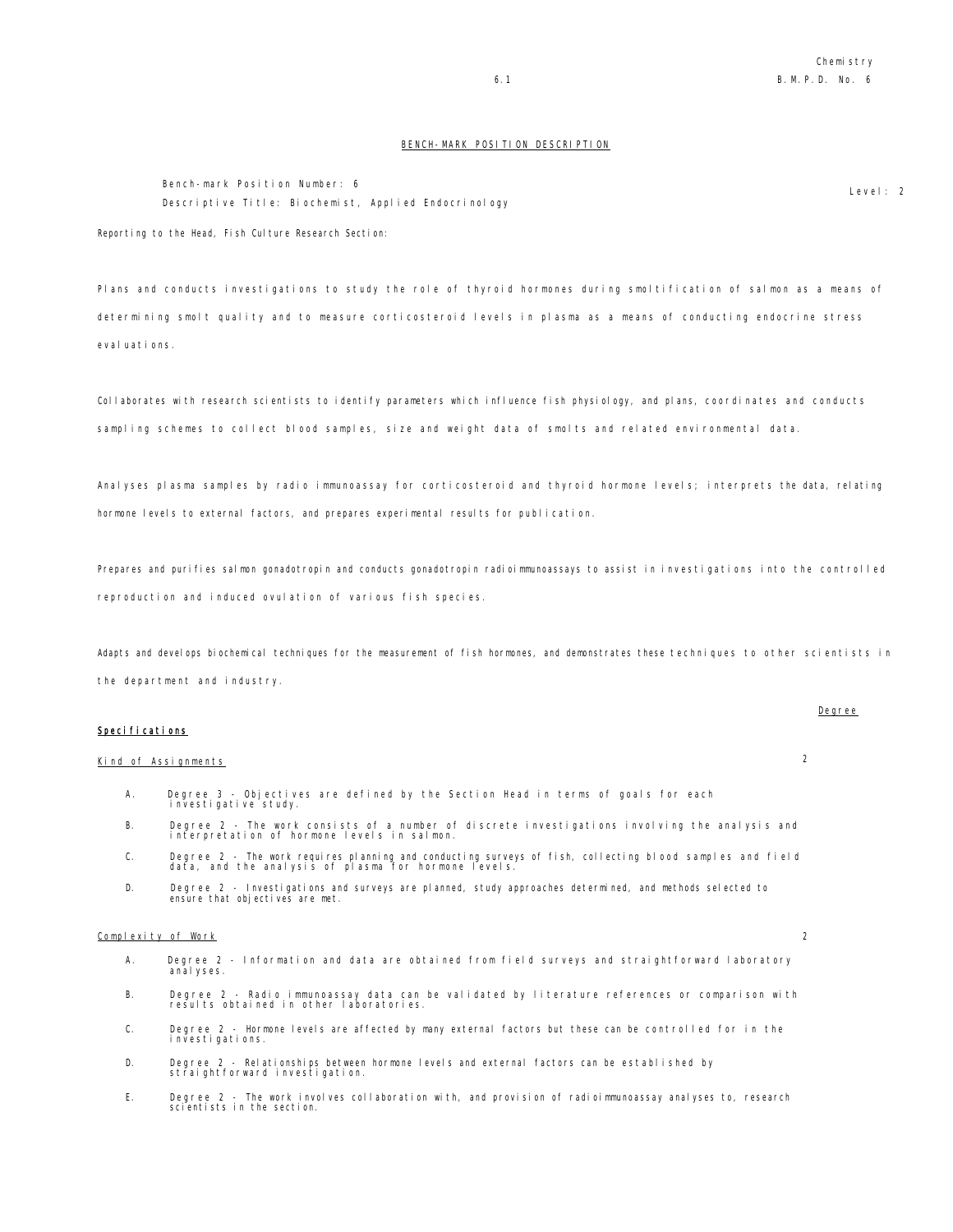- F. Degree 2 Contacts are with research scientists in the section working on collaborative projects and with other scientists to explain and demonstrate biochemical assays of fish hormones.
	- G. Degree 3 The work requires developing and adapting biochemical techniques for determining hormone levels in fish plasma.
	- H. Degree 2 The work requires the application of a sound knowledge of biochemistry and of the techniques used to measure hormone levels in plasma.

### Professional Responsibility 2

- A. Degree 3 Approaches to investigative studies and sampling schemes, and conclusions derived from interpretation of the data are reviewed by the Section Head.
- B. Degree 2 Guidance on new investigative studies and in the resolution of unexpected problems is provided by the Section Head.
- C. Degree 2 The work requires identifying factors influencing hormone levels and devising sampling schemes to<br>measure and interpret them.
- D. Degree 1 As applicable, the work of summer students is checked for correct application of procedures.
- E. Degree 2 Analytical results and field observations are interpreted to identify the effects of external factors on fish hormone levels.
- F. Degree 2 Advice on the biochemical analysis of fish hormones is provided to other scientists in the section and in industry.

#### Management Responsibility 2

- A. Degree 1 As applicable, technical instructions are given to summer students.
- B. Degree 2 Ensures proper use of equipment and supplies allocated to the work, including the control of radioactive materials used in the section.
- C. Degree 2 Identifies the equipment and supplies required for the investigations.
- D. Degree 1 Outside assistance, when required, is requested from the Section Head.
- E. Degree 2 Ensures that the administrative and safety guidelines required for these of radioactive materials are maintained.
- F. Degree 2 Coordinates field sampling with other researchers in the section.
- G. Degree 1 Follows administrative and safety procedures established for the work.

#### Impact of Recommendations and Activities 2

- A. Degree 2 Results of investigations contribute to ongoing programs in fish culture research.
- B. Degree 2
	- (i) Degree 2 Results of investigations contribute to improvements in salmon production affecting the commercial and sport fisheries.
	- (ii) Degree 2 Results of investigations contribute to conserving salmon species.
	- (iii) No significant impact.
	- (iv) No other significant impacts.
- C. Degree 3 Biochemical methods for determining hormone levels in fish are developed, and results of investigations contribute to the understanding of the role of hormones in fish reproduction and stress survival.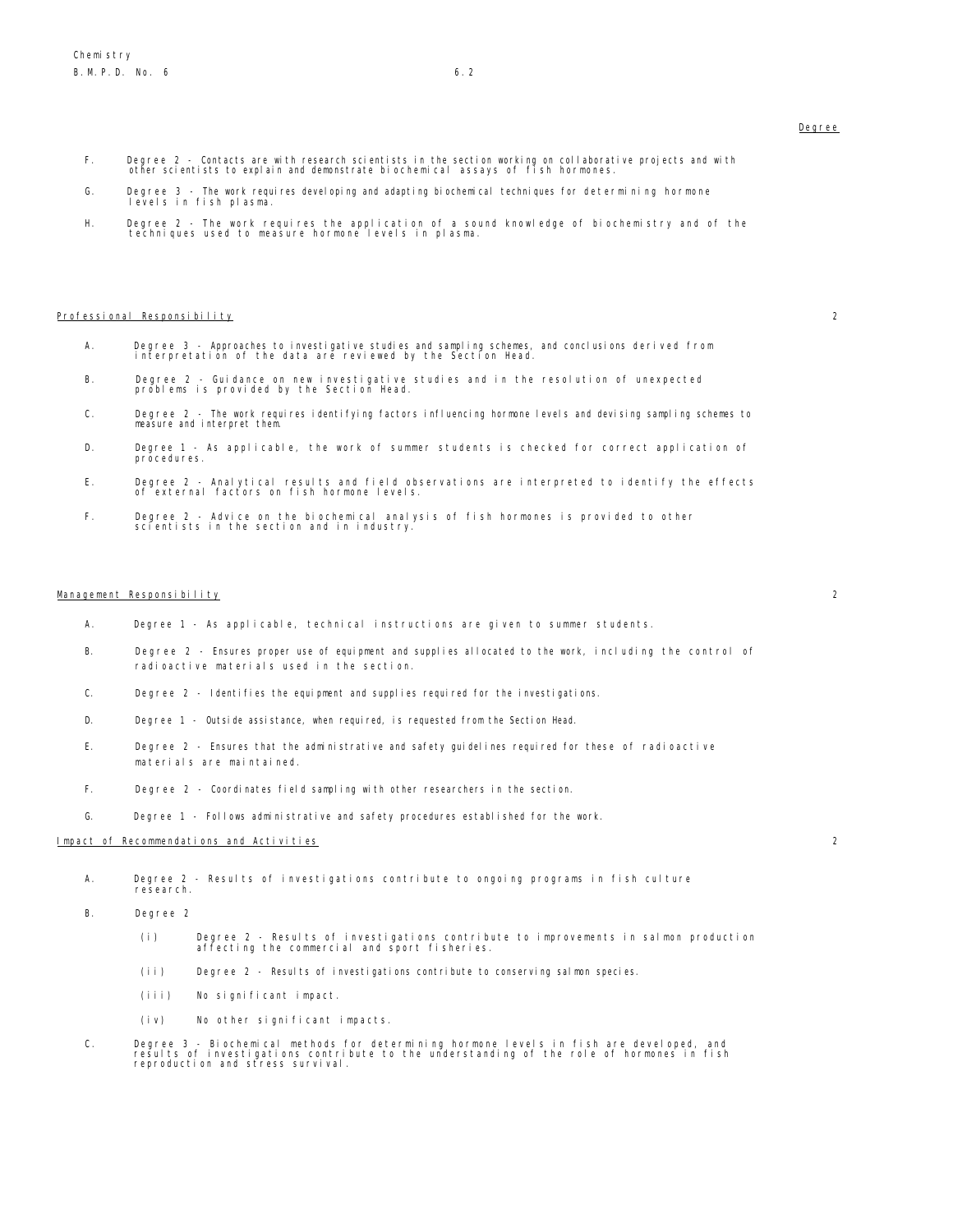## LINEAR ORGANIZATION CHART

Chief, Resource Services Branch

Head, Fish Culture Research Section

- Biologist, Controlled Reproduction
- Research Scientist, Nutrition
- Research Scientist, Stress & Histophysiology
- \* Biochemist, Applied Endocrinology CH-2
- \* Bench-mark position.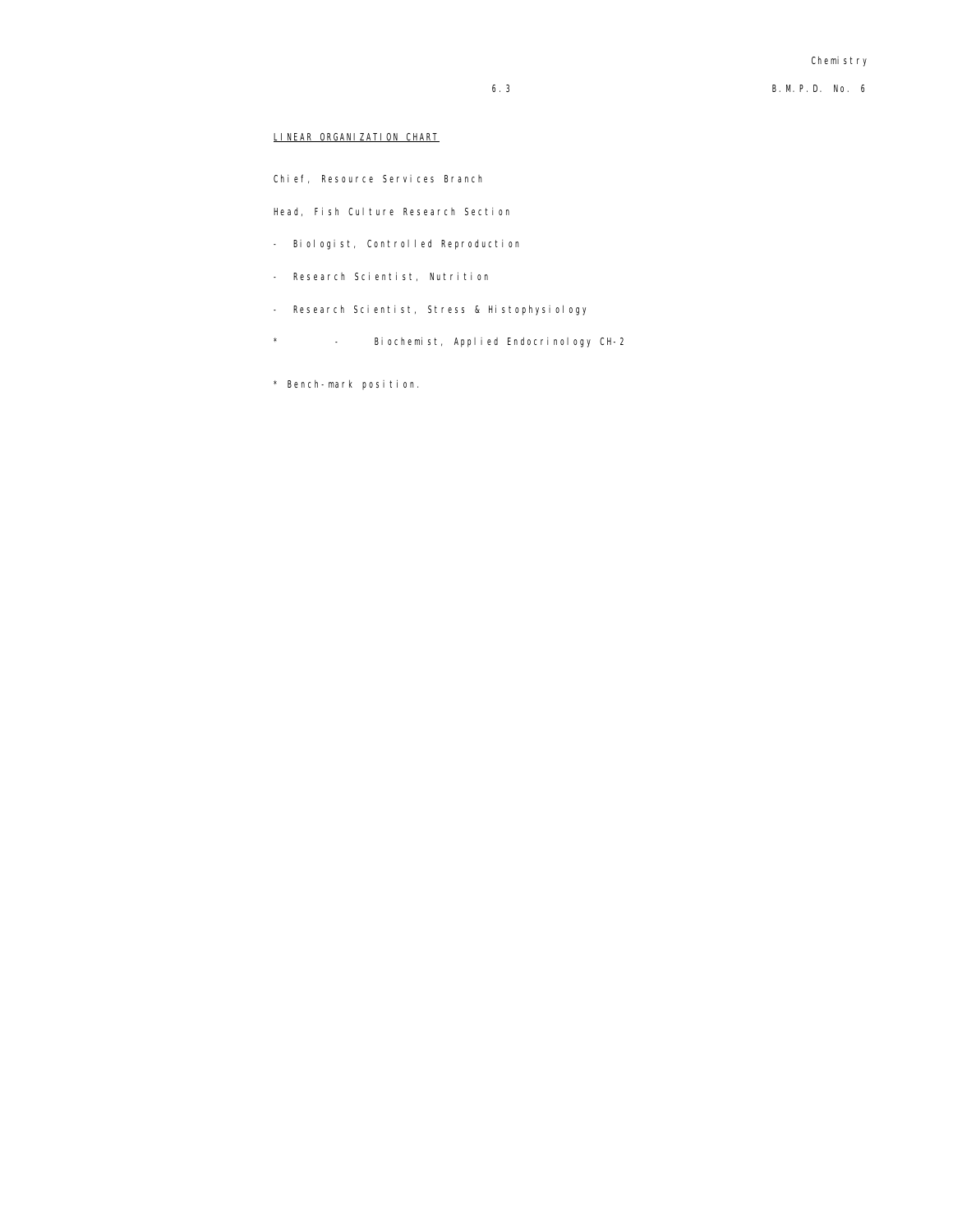Level: 3

#### BENCH-MARK POSITION DESCRIPTION

Bench-mark Position Number: 7

Descriptive Title: Quality Assurance Chemist Reporting to the Head, Quality Assurance and Methods Section:

Plans, conducts and coordinates investigations to develop Certified and other Reference Materials of water and sediment for use in quality assurance programs. Sets priorities on the type of substrates and concentration levels of parameters required, and establishes sampling locations, techniques and frequency to obtain suitable naturally contaminated materials. Schedules laboratory analysis of field samples by contract laboratories or by the National Water Quality Laboratory to fully characterize each material for a wide variety of organic and trace inorganic parameters.

Organizes and conducts quality assurance studies to meet the department's commitments to joint water quality monitoring programs. Establishes work plans, objectives and resource requirements for each study and coordinates these with participating agencies. Selects and applies appropriate statistical techniques, interprets data collected from various agencies and writes scientific reports assessing laboratory performance. Prepares contracts for analyses and assesses data quality generated by contract laboratories.

Supervises one chemist conducting organic method development and validation studies to provide methods for use by the regional and National Water Quality Laboratories. Develops strategies and experimental design for method development and sample preservation techniques, reviews work in progress, provides guidance and advice, and critically reviews reports on developed methods. Provides advice to other scientists on the use of reference materials and on the conduct and interpretation of quality assurance studies.

#### Specifications

### Kind of Assignments 3

Degree

- A. Degree 3 Objectives are defined by the Section Head in terms of developing required reference materials and in conducting quality assurance studies and method development projects.
- B. Degree 3 The work involves the identification, selection and comprehensive testing of reference materials, the conduct of extensive quality assurance studies, and the development of methods for the analysis of water and sediments.
- C. Degree 3 The work involves the selection and chemical characterization of reference materials, the organization and conduct of quality assurance studies, method development and the supervision of one chemist.
- D. Degree 3 Joint quality assurance studies are planned and organized, investigations to develop reference materials are planned and coordinated, and method development studies are planned and assigned to a junior chemist.

#### Complexity of Work 3

A. Degree 2 - Information necessary to characterize reference materials and for use in quality assurance studies and method development projects is obtained by direct analysis.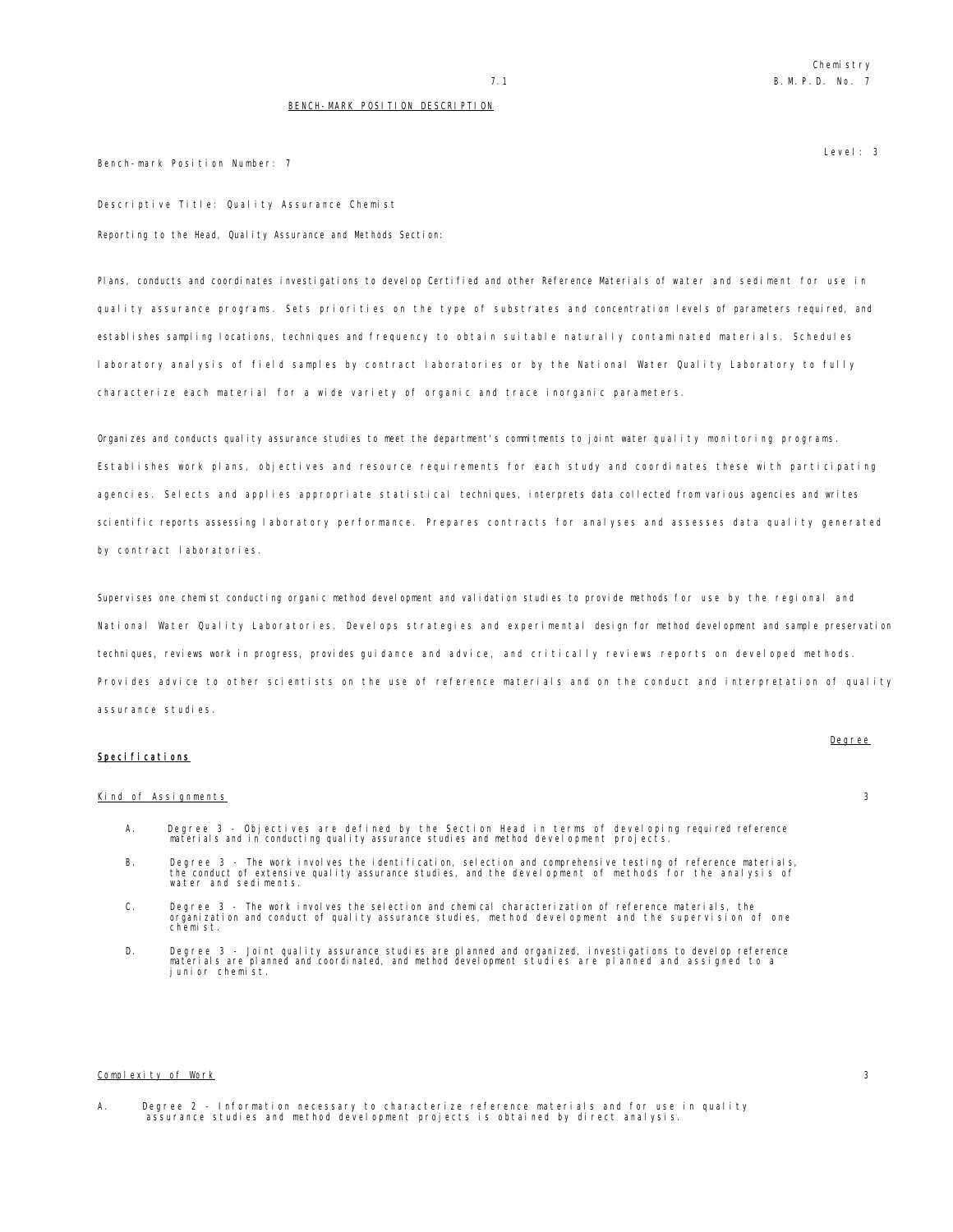- B. Degree 2 Analytical data can be validated by repeat analysis using alternative procedures.
- C. Degree 3 The complete characterization of naturally occurring reference materials requires the identification and quantitation of a wide range of organic and inorganic parameters.
- D. Degree 3 The data and information obtained from quality assurance studies contain many variables which require interpretation and are sometimes ambiguous.
- E. Degree 3 The collection and characterization of reference materials and the conduct of quality assurance studies are conducted jointly with, and are affected by scientists outside the section.
- F. Degree 3 Contacts are with scientists in the National Water Quality Laboratory or scientists<br>in contracted laboratories to obtain chemical analyses, and with scientists in various national and<br>international agenci
- G. Degree 3 The work requires developing strategies and experimental design and guiding one chemist in the development of methods for the analysis of water and sediment for organic parameters.
- H. Degree 3 The work requires the application of a thorough knowledge of inorganic and organic<br>analytical chemistry and of the procedures and techniques used in the analysis of water and<br>sediments, as well as a knowl

#### Professional Responsibility 3

- 
- A. Degree 3 Approaches to selecting and characterizing reference materials and conducting quality assurance studies and method development projects are reviewed by the Section Head for soundness of judgement and attainment of objectives.
- B. Degree 3 Professional guidance is received from the Section Head on the resolution of difficult method development problems and on the interpretation of ambiguous quality assurance study. results.
- C. Degree 3 The work requires identifying the need for and likely sources of reference<br>materials, determining approaches for the conduct of quality assurance studies and developing<br>strategies and experimental design
- D. Degree 2 The work of a junior chemist engaged in method development studies is reviewed in progress and final reports are critically reviewed prior to release.
- E. Degree 3 The results of quality assurance studies are interpreted and analyzed to assess the performance of outside laboratories.
- F. Degree 3 Advice on the use of reference materials and on the conduct and interpretation of quality assurance studies is provided to other scientists. Guidance on method development studies is provided to a junior chemist.

#### Management Responsibility 2

- A. Degree 2 The work requires the supervision of one chemist engaged in method development studies.
- B. Degree 2 The work requires ensuring the proper use of analytical instruments assigned to the Unit.
- C. Degree 2 The work requires identifying to the Section Head new equipment and supplies required for the work.
- D. Degree 3 The work requires obtaining outside assistance for the collection of samples for use as reference materials and for the analysis of samples by contract laboratories.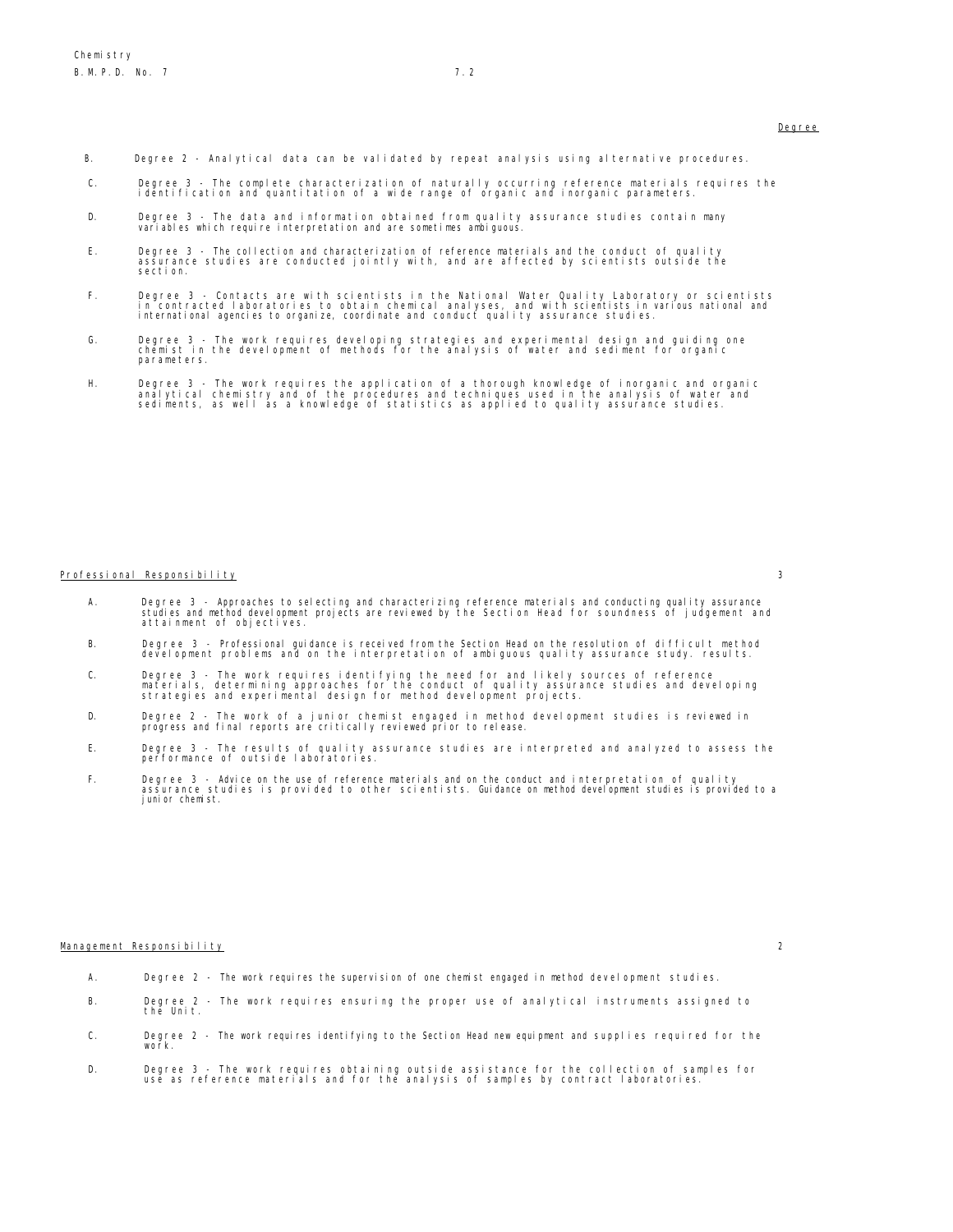- E. Degree 2 Ensures that quality and quantity standards are maintained in the laboratory.
- F. Degree 3 Coordinates sample collection and joint quality assurance studies with other scientists.
- G. Degree 1 Follows administrative and safety procedures established for the work.

## Impact of Recommendations and Activities 3

- A. Degree 3 Reference materials and results of quality assurance studies are used throughout the department to ensure the quality of scientific data produced.
- B. Degree 2
	- (i) No significant impact.
	- (ii) Degree 2 Results of quality assurance studies contribute to the department's commitments in the area of joint environmental monitoring programs.
	- (iii) No significant impact.
	- (iv) No other significant impacts.
- C. Degree 3 Information and results contribute to improvements in methods for the analysis of water and sediments.

#### LINEAR ORGANIZATION CHART

Chief, Analytical Methods Division

Head, Quality Assurance and Methods Section - Chemist, Special Analysis

- Inorganic Methods Development Chemist
- Quality Control Chemist
- \* Quality Assurance Chemist CH-3

- Organic Methods Development Chemist CH-2

\* Bench-mark position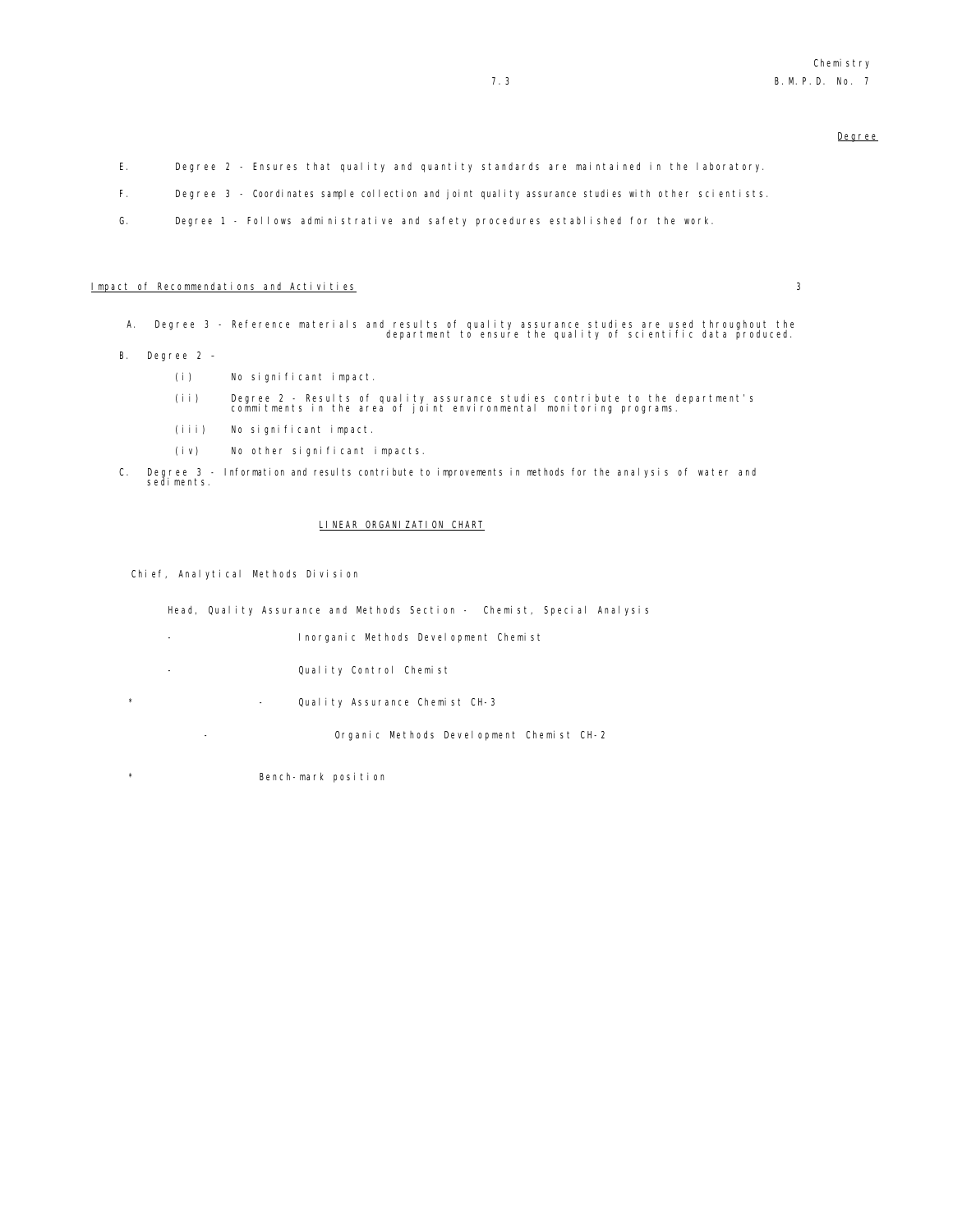### Bench-mark Position Number: 8

Descriptive Title: Chemist, Drinking Water and Human Tissue Surveys Reporting to the Head, Organic Chemicals Section:

Plans, coordinates and implements drinking water quality surveys and pollutant surveillance programs for the purpose of providing information to Federal-Provincial Committees formulating Canadian Drinking Water Guidelines and for assessing water quality characteristics, trends and pollution conditions.

Plans, coordinates and implements surveys of organic contaminants in human tissues for the purpose of detecting new contaminants and providing data on human exposure to Federal-Provincial Committees and provincial and medical authorities involved in assessing human health risks arising from chemical pollutants.

Organizes surveys and cooperative projects with officials of federal and provincial health and water authorities, universities and medical consultants, determines the physical and chemical parameters to be measured, and determines optimum sampling frequency.

Defines the technical scope of contracted work, evaluates contract proposals for scientific merit, and acts as scientific authority to ensure integrity of contracted work.

Conducts analyses for a wide range of organic contaminants in water and human tissue samples and develops and adapts methods for the simultaneous analysis of complex mixtures of organic contaminants. Interprets and reports analytical findings.

Provides expert advice to water quality managers and Federal-Provincial committees and task forces. Supervises one technician and ensures that safety procedures are maintained.

## Specifications

#### Kind of Assignments 3

- A. Degree 3 Objectives are defined by the Section Head in terms of requirements for planning and conducting drinking water and human tissue surveys.
- B. Degree 3 The work involves the planning, coordination and conduct of surveys and analyses to determine levels of a wide range of organic contaminants in drinking water and human tissues.
- C. Degree 2 The work involves planning, coordinating and conducting joint surveys and laboratory analyses, providing advice and allocating work to one technician.
- D. Degree 3 Joint drinking water and human tissue surveys are planned and conducted with a number of outside agencies.

#### Complexity of Work 3

A. Degree 3 - Information on the identity and levels of a wide range of naturally occurring<br>contaminants in drinking water and human tissues is obtained from extensive surveys and<br>analytical investigations requiring me

# Degree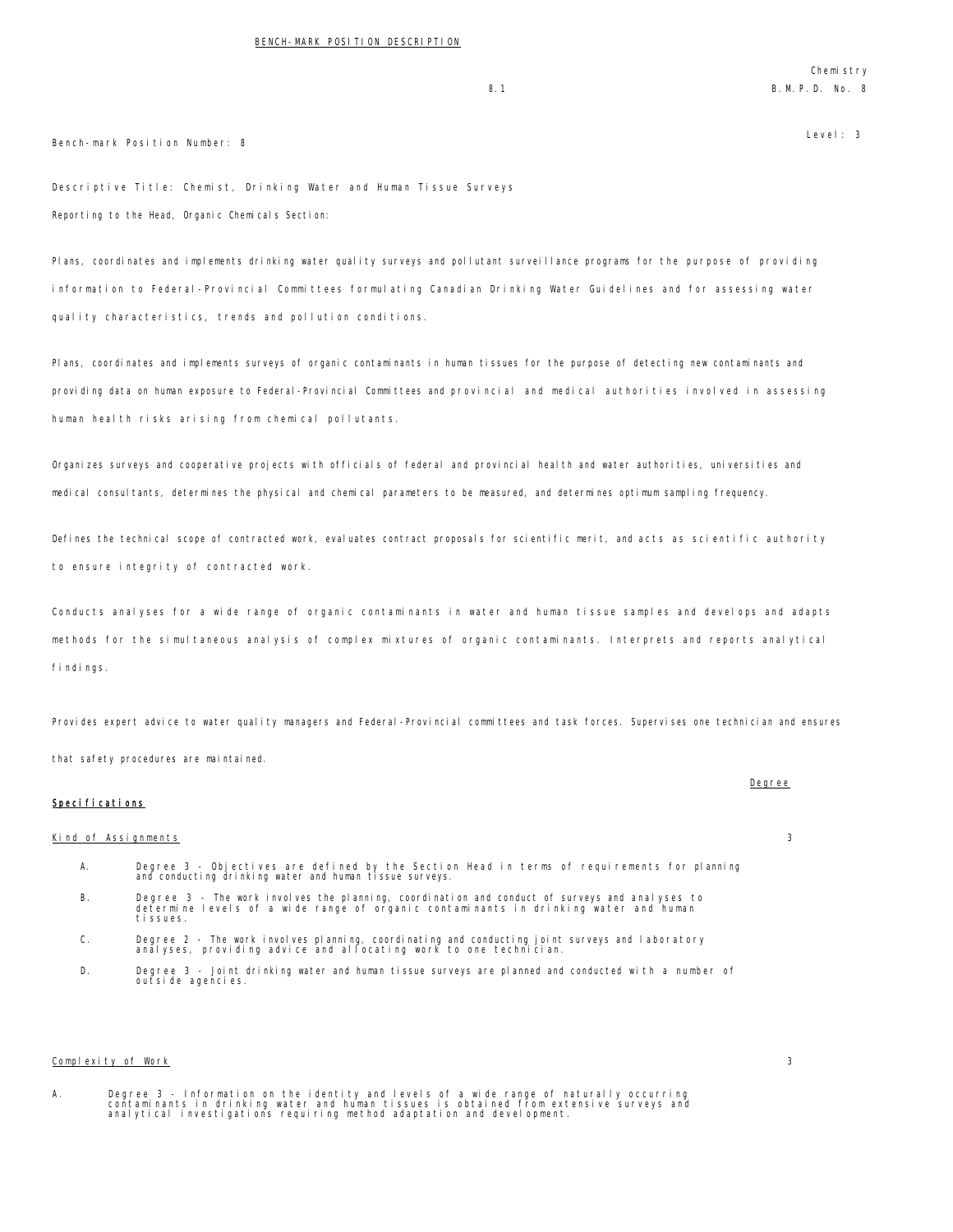- B. Degree 3 Information and data can be validated by repeating surveys and by confirming analytical results through a combination of chemical and instrumental techniques.
- C. Degree 3 The identification and quantitation of organic contaminants in drinking water and human tissues involves many interferences, ambiguity, and requires careful interpretation.
- D. Degree 2 Relationships between instrumental responses and organic contaminant levels can be established by straightforward investigation using reference standards.
- E. Degree 3 The surveys are planned and conducted in cooperation with, and are affected by, officials outside the section.
- F. Degree 3 Contacts are with scientists and officials in other federal and provincial agencies and universities to plan and participate in cooperative surveys.
- G. Degree 3 The work requires the development of new sampling and analytical techniques for the identification and measurement of organic contaminants in drinking water and human tissues.
- H. Degree 3 The work requires the application of a thorough knowledge of the principles and<br>theories of organic analytical chemistry and of the procedures and instrumental techniques used in<br>trace organic analysis of dri

#### Professional Responsibility 3

- A. Degree 3 Approaches to planning and conducting surveys and developing methods are reviewed by the Section Head.
- B. Degree 3 Professional guidance is received from the Section Head in the resolution of difficult method development problems and in determining survey priorities.
- C. Degree 3 The work requires defining survey requirements in terms of parameters to be measured and<br>sampling frequency, defining the technical scope of contracted work and determining approaches for<br>method developme
- D. Degree 3 The work of contractors conducting surveys or analysis is reviewed for scientific integrity.
- E. Degree 2 Analytical results are interpreted to produce meaningful results.
- F. Degree 3 Advice on sampling and analysis of drinking water and human tissues for organic contaminants is provided to subordinate staff, contractors and officials of agencies participating in joint projects.

#### Management Responsibility 2

- A. Degree 2 The work requires the supervision of one technician.
- B. Degree 2 Ensures the proper use of analytical equipment and supplies allocated for the work.
- C. Degree 2 Identifies the equipment and supplies required for survey and analytical work.
- D. Degree 3 Arranges for survey work with outside agencies and defines the technical scope for contracted survey and analytical work.
- E. Degree 2 Ensures that quality, quantity and safety standards are maintained in the laboratory.
- F. Degree 3 Coordinates surveys and analyses with officials in other agencies and with contractors.
- G. Degree 2 Implements administrative and safety guidelines in the laboratory.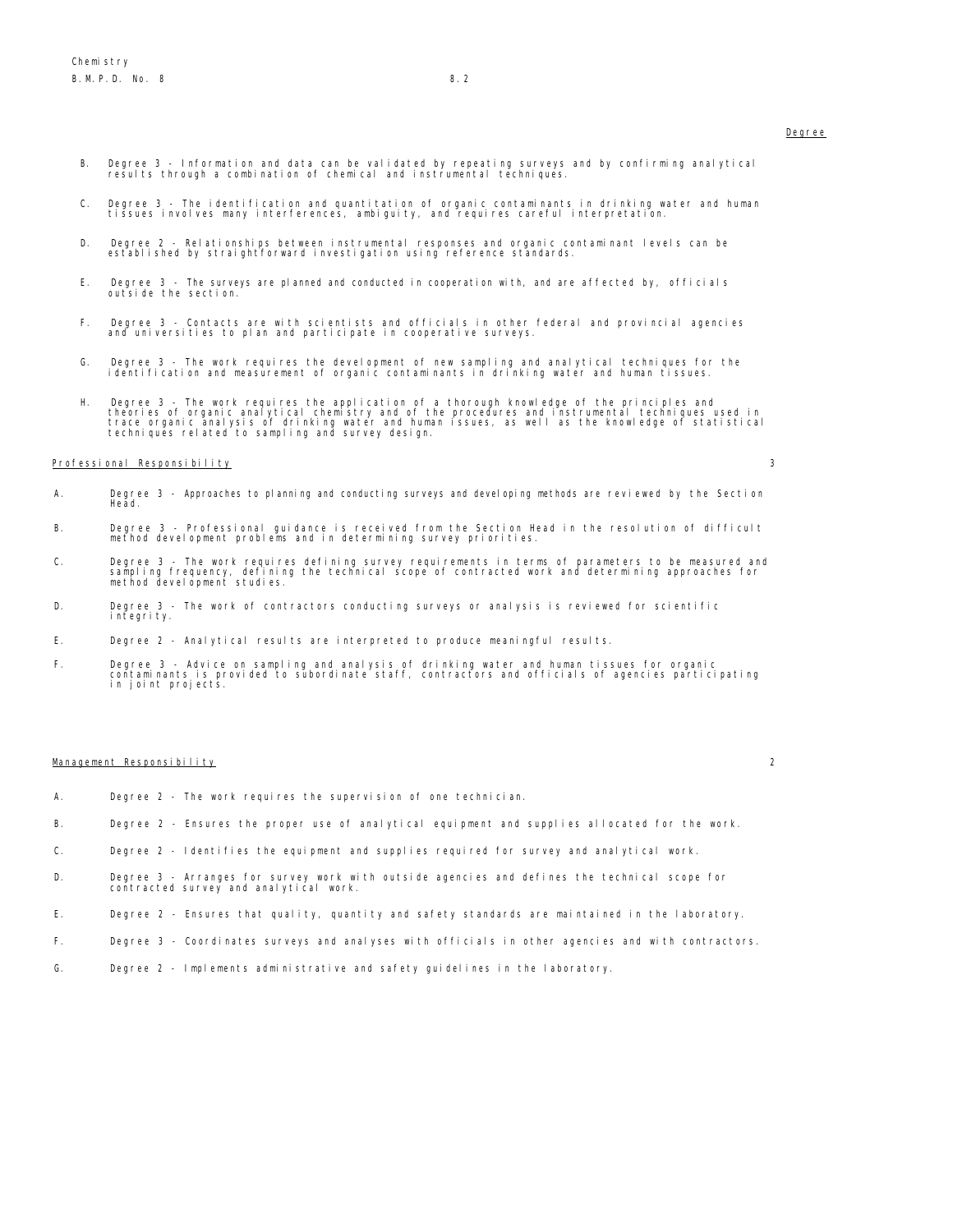#### Impact of Recommendations and Activities 3

A. Degree 3 - Information and results of the work are used by federal and provincial officials to set Canada Drinking Water Guidelines, and regulations under the Hazardous Products Act.

- B. Degree 2
	- (i) Degree 1 The results of the work may have limited economic effects on industries contributing to the pollution of potable water supplies.
	- (ii) No significant impact.
	- (iii) Degree 2 Information and results of the work are used to control toxic organic contaminants in drinking water and the human environment.
	- (iv) No other significant impacts.
	- (v) Degree 3 Information and results contribute to knowledge of the levels of organic<br>contaminants in drinking water and human tissues. New and improved methods and<br>procedures for the analysis of trace organics in drinki

#### LINEAR ORGANIZATION CHART

Chief, Monitoring and Criteria Division

Head, Organic Chemistry Section

- Research Scientists (3)
- \* Chemist, Drinking Water and Human Tissues Surveys CH-3
	- Technician
- Bench-mark position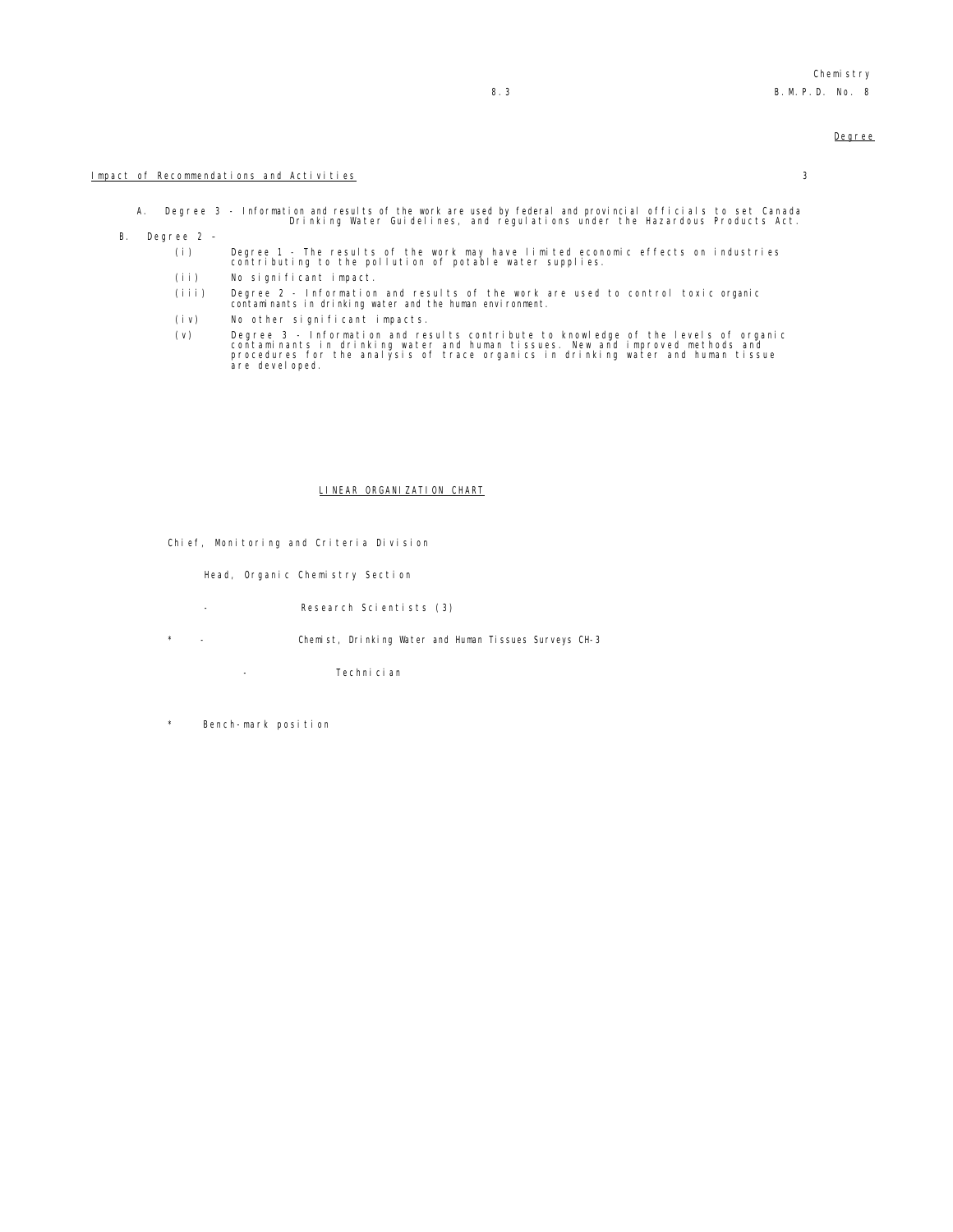Level: 3

#### BENCH-MARK POSITION DESCRIPTION

Bench-mark Position Number: 9

Descriptive Title: Head, Solution Chemistry Section, Mineral Sciences Laboratory

Reporting to the Assistant Manager, Operations, Chemical Laboratory:

Plans, organizes and controls the Solution Chemistry Section to provide chemical analytical services for all elements that may be present in ores, minerals, process solutions and related materials, in support of the research and development work of the Canada Centre for Mineral and Energy Technology (CANMET).

Supervises a unit of two chemists and four technicians. Plans and assigns work, monitors progress of assignments, and reviews and checks completed work before reporting and discussing results with clients. Ensures that safety and quality assurance procedures are implemented in the laboratory and recommends the purchase of, and writes specifications for, new laboratory equipment.

Conducts analytical work of a more complex or difficult nature and investigates, adapts, develops and evaluates analytical methods and techniques.

Assists outside agencies and industry by providing advice on analytical methods, evaluating and resolving analytical problems, and by conducting referee analyses to resolve differences.

Supervises and conducts chemical analysis and method development projects to provide assistance in the certification of standard reference materials for the Canadian Certified Reference Materials Project.

### Specifications

#### Kind of Assignments 3

- A. Degree 3 Objectives are defined by the Assistant Manager in terms of providing acceptable analytical services with respect to quality, quantity and timeliness.
- B. Degree 2 The work involves the provision of inorganic analytical services in support of a number of research projects.
- C. Degree 3 The work involves the conduct, and supervision of staff engaged in the conduct, of inorganic analysis of ores, minerals, process solutions and related materials.
- D. Degree 3 The work involves planning, organizing, and assigning work to a section engaged in the provision of analytical services.

#### Complexity of Work 3

- A. Degree 2 Information in terms of methods and procedures are normally available, but data is generated by direct observation.
- B. Degree 2 Data can be validated by alternate procedures or literature references.
- C. Degree 2 The samples submitted to the section usually result from controlled research<br>experiments and are normally well characterized. The work involves the determination of<br>discrete parameters. Samples of a more comp

#### Degree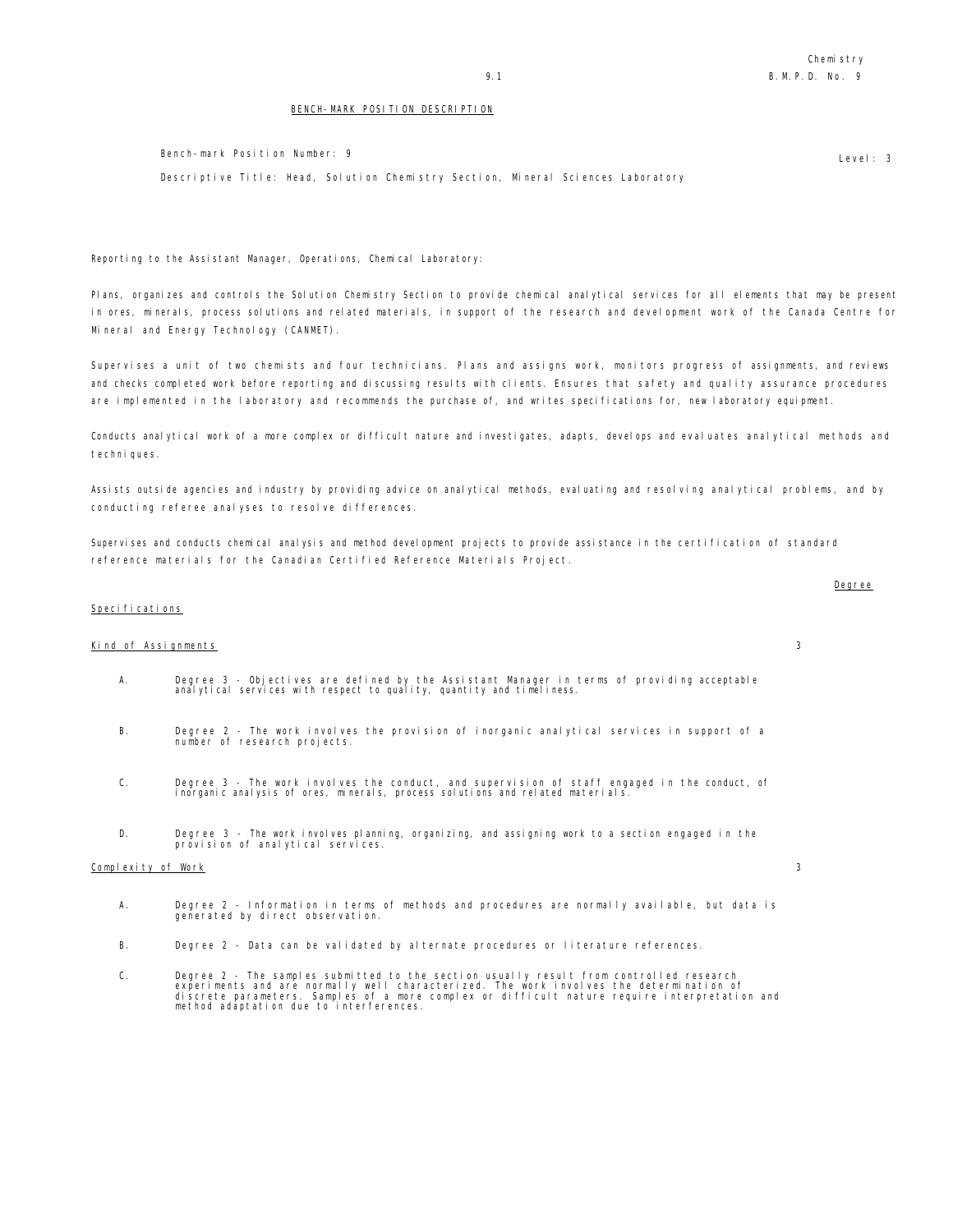- D. Degree 2 The work involves analysis of a more complex or difficult nature, and<br>investigations into method development where the relationships between variables can be<br>established by straightforward analytical inve
- E. Degree 3 The organization, planning and conduct of work in the section are affected by the activities of researchers for whom analytical services are provided.
- F. Degree 3 Contacts are with scientists, for whom analytical services are provided, to report and discuss results, and with scientists in outside agencies and industry to provide analytical advice.
- G. Degree 3 The work requires adapting and developing methods and techniques for the analysis of ores, minerals, process solutions and related materials.
- H. Degree 3 The work requires the application of a thorough knowledge of inorganic analytical<br>chemistry and of the procedures and techniques used in the analysis of ores, minerals, process<br>solutions and related mater

#### Professional Responsibility 3

- A. Degree 3 Approaches to providing an effective analytical service are reviewed by the Assistant Manager.
- B. Degree 3 Professional guidance is received from the Assistant Manager in the resolution of difficult analytical or method development problems.
- C. Degree 3 The work requires identifying analytical problems, determining approaches and adapting or developing methods for their resolution.
- D. Degree 2 The work of subordinate staff is reviewed in progress and checked for technical accuracy before reporting and discussing results with clients.
- E. Degree 2 Analytical results are interpreted to produce meaningful reports.
- F. Degree 3 Analytical advice is provided to scientists in other agencies and industry. Guidance on the selection and application of methods and on the interpretation of results is provided to support staff.

#### Management Responsibility 3

- A. Degree 3 The work requires the supervision of a unit of two chemists and four technicians.
- B. Degree 3 The work requires the control and maintenance of equipment and supplies allocated for the work.
- C. Degree 3 The work requires making recommendations to the Assistant Manager and writing specifications for the acquisition of equipment and supplies required for the work.
- D. Degree 1 Outside assistance, when required is requested from the Assistant Manager.
- E. Degree 3 Ensures that quality assurance and safety procedures are implemented in the section.
- F. Degree 3 Coordinates the provision of analytical services for a number of scientists.
- G. Degree 3 Interprets and implements administrative and safety guidelines in the section.

#### Impact of Recommendations and Activities 3

A. Degree 3 - The provision of analytical services is essential to the ongoing research activities within CANMET.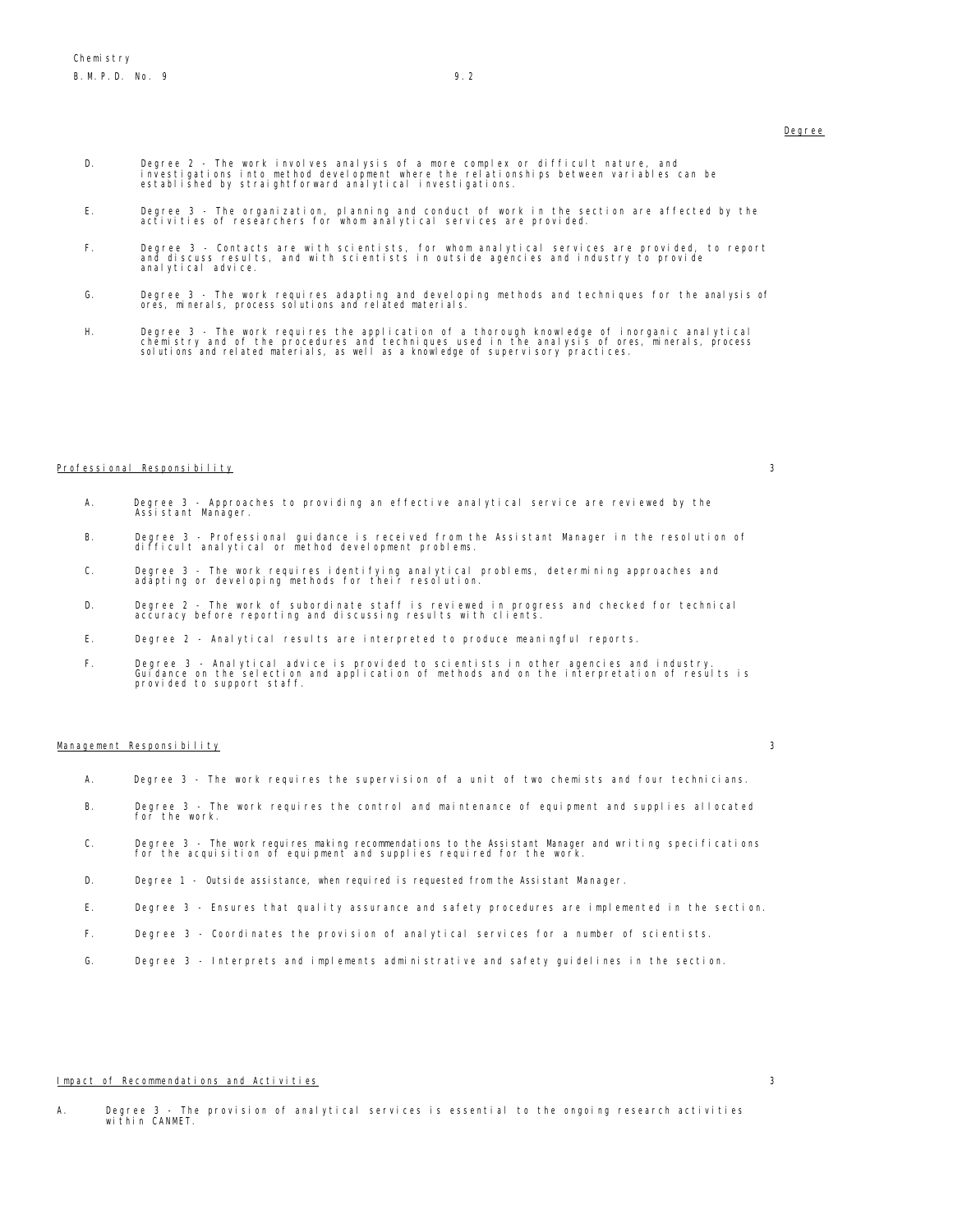- B. Degree 2
	- (vi) Degree 2 The provision of analytical services is essential to research projects<br>directed towards the improvement of mining and related processing technologies having<br>technological affects on these industries. The wo
	- (vii) Degree 2 The provision of analytical services is essential to ongoing research projects directed to improvements in the use of mineral resources.
	- (viii) No significant impact.(iv) No other significant impacts.
- C. Degree 3 The work involves the development of new methods and procedures for the analysis of ores, minerals, process solutions and related materials.

#### LINEAR ORGANIZATION CHART Manager, Chemical Laboratory

- Assistant Manager, Operations
- Head, Metals and Alloys Section
- Head, Ores and Precious Metal Analysis Section
- Head, XRF and Radioanalysis Section
- Head Optical Emission and NAA Section
- \* Head, Solution Chemistry Section CH-3
	- Chemist CH-2
	- Chemist CH-1
	- Technicians (4)
- \* Bench-mark Position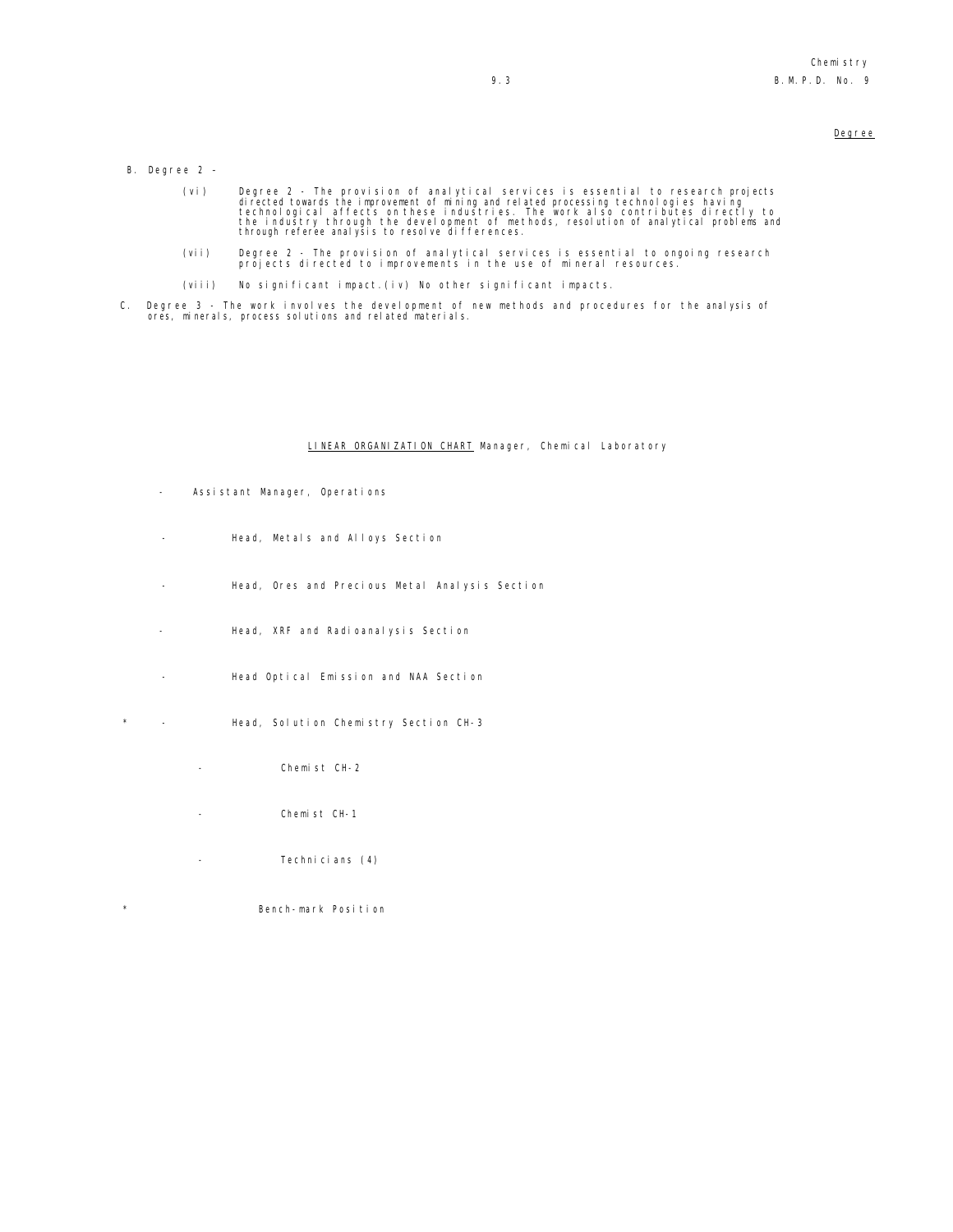### BENCH-MARK POSITION DESCRIPTION

Bench-mark Position Number: 10

Descriptive Title: Chemist, Pesticide Evaluation

Reporting to the Associate Director, Pesticide Laboratory:

Plans, organizes and conducts the scientific appraisal and review of the chemistry data contained in pre-market evaluation submissions for new products or new uses of registered products from the pesticide industry, for completeness and acceptance against standards, criteria and evaluation protocols required under the Pest Control Products Act and Regulations.

Reviews and assesses methods of pesticide manufacture, including primary materials, reaction mechanisms, principal products, impurities above the level of 0.1% and the possible presence of toxic micro contaminants in order to assess the validity, completeness and acceptability of information.

If additional data is required to complete the assessment, informs industry of the additional requirements, the rationale and the test protocols.

Plans and conducts laboratory investigations into the validity of analytical methods submitted by industry and verifies the compositional analysis of technical pesticides and formulations, in particular for the presence of toxic impurities and micro contaminants, to ensure that adequate quality control is available for marketed products. Develops new or improved methods when required for the specific analysis of products or contaminants.

Reviews and determines, from an examination of information provided with a submission, and from a theoretical review of reaction mechanisms and pathways, the possible formation of toxic micro contaminants.

Reports findings and recommends acceptance or rejection of the application for registration of the product based on the assessment results.

Participates in the planning of departmental research projects to investigate the presence of toxic micro contaminants in suspect products.

Provides advice to officers of other federal or provincial agencies as well as industry on problems related to the composition, analysis and contaminants of pesticides.

Supervises one technician engaged in analytical investigations and method development studies.

Level: 3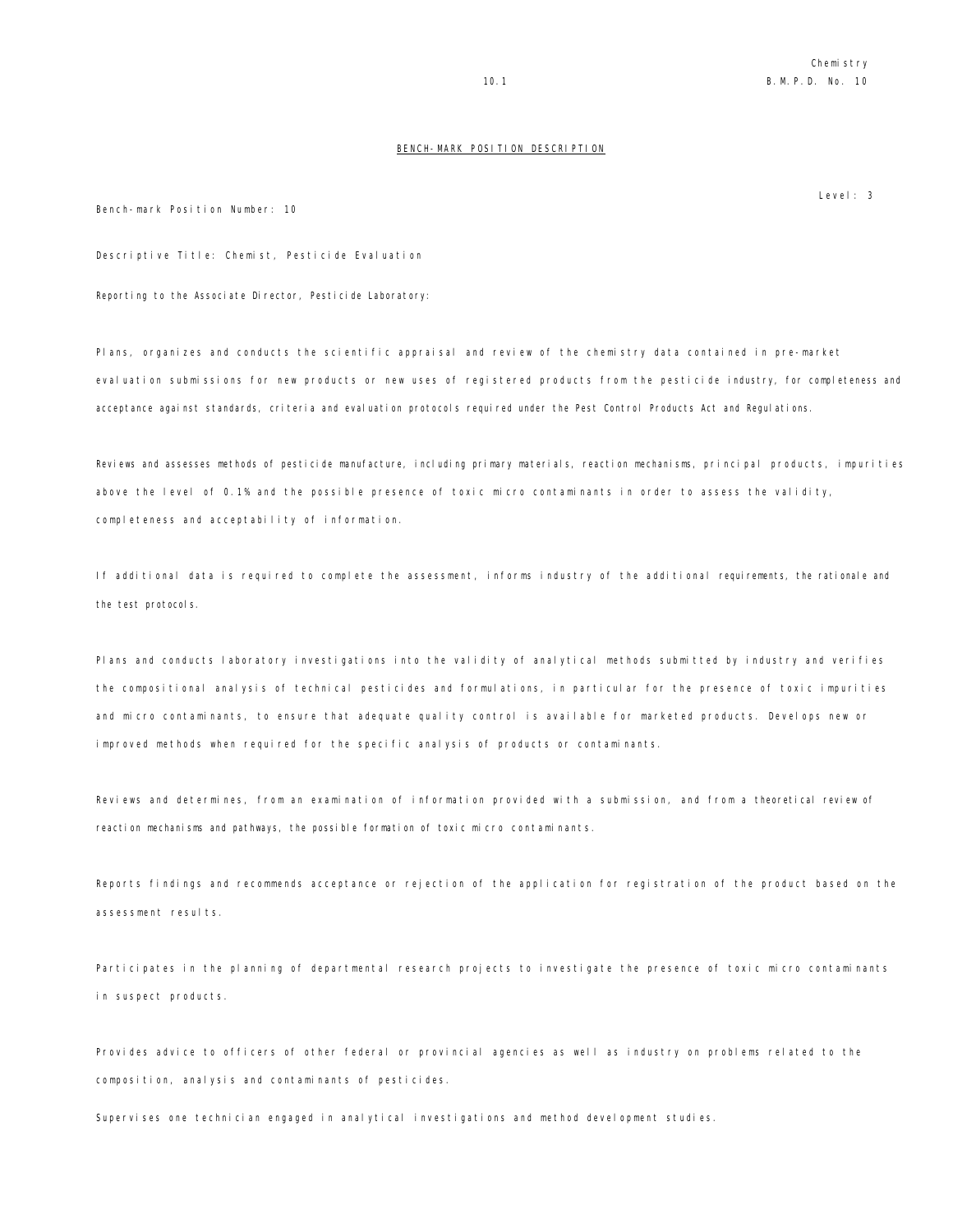## Specifications **Degree**

## Kind of Assignment 3

- A. Degree 3 Objectives are defined by the Associate Director in terms of assignments involving<br>the scientific appraisal of the chemical data of several pre-market evaluation submissions and<br>the conduct of related lab
- B. Degree 3 The work involves the comprehensive evaluation and assessment of the chemistry data in pesticide submissions as well as laboratory based studies and method development projects.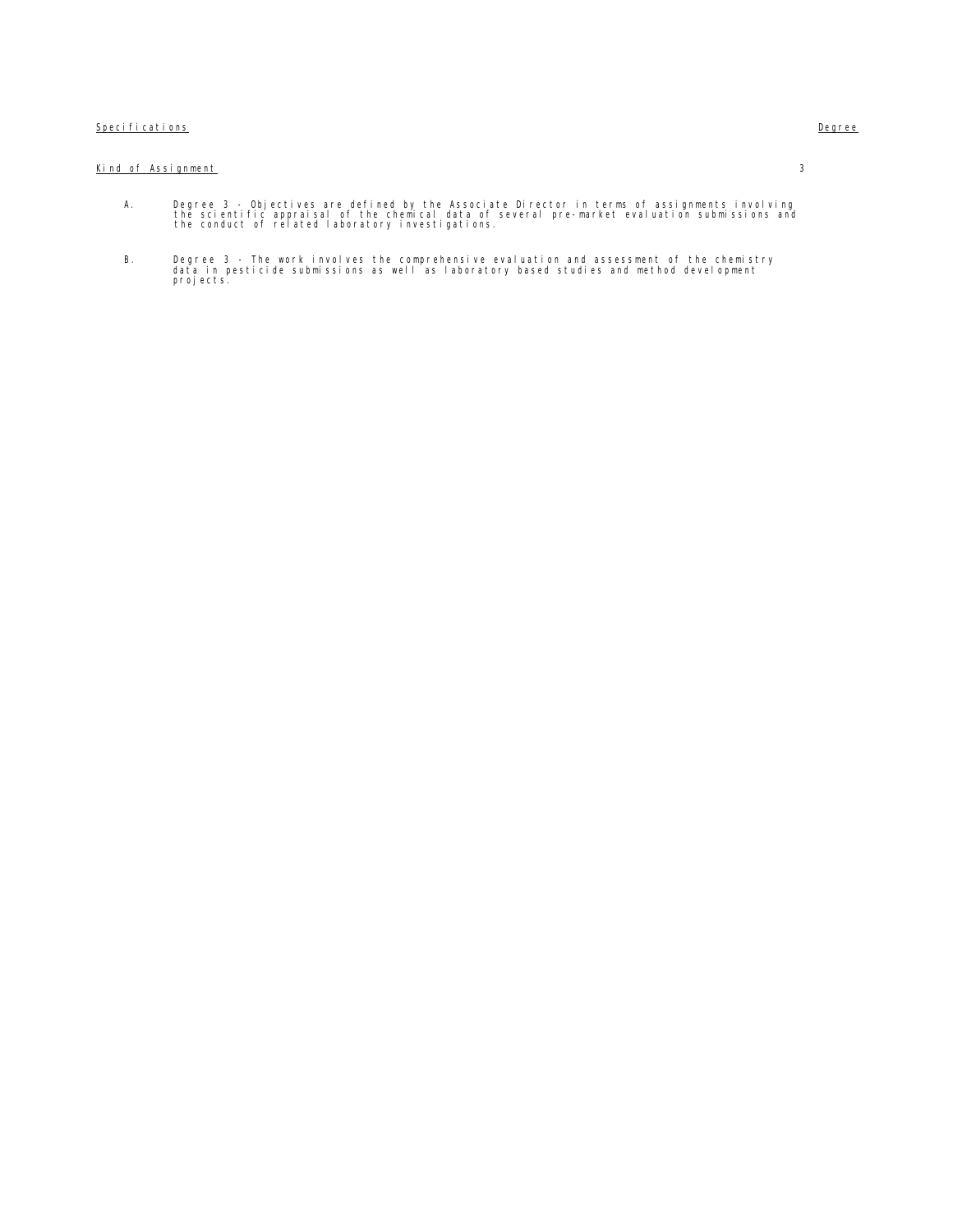- C. Degree 3 The work involves the evaluation and assessment of chemical data, the analysis of a wide<br>variety of pesticide products and contaminants, the critical evaluation and development of methods of<br>analysis and
- D. Degree 3 Plans and conducts the scientific appraisal and review of the chemistry data of a broad range of<br>range of pesticides, laboratory investigations into the validity of analytical methods, and method<br>development

#### $\mathsf{Compl}\text{ exit } \mathsf{y}$  of Work 3

- A. Degree 3 The work requires obtaining information from a critical review of submitted data,<br>requesting the development and submission of specific additional data from industry, and from<br>laboratory based investigati
- B. Degree 3 The information and data supplied by industry can normally be validated by a critical review of the chemistry data, laboratory based investigations and literature referencing.
- C. Degree 3 The information and chemical data in submissions include several chemical and physical<br>parameters, reaction pathways, information on the presence of contaminants and methods of analysis,<br>which are sometim
- D. Degree 3 Relationships between chemical and physical data submitted, results of analytical<br>investigations, and the actual composition of pesticides and presence of microcontaminants are<br>sometimes conflicting and
- E. Degree 3 The work is frequently affected by the activities of other scientists and evaluators providing or requesting additional information on the chemical aspects of the submission.
- F. Degree 3 Contacts are with scientists and officials of industry and other agencies and departments to exchange information, resolve differences or problems and provide advice.
- G. Degree 3 The work requires developing new or improved methods for the compositional analysis<br>of new pesticides and for the identification and quantitation of a wide range of micro<br>contaminants.
- H. H. Degree 3 The work requires the application of a thorough knowledge of the principles and theories of organic analytical and synthetic chemistry and of the procedures and instrumental techniques used in the analysis of pesticides and related micro contaminants.

#### Professional Responsibility 3

- A. Degree 3 Approaches to conducting scientific evaluations, laboratory investigations and method development projects are reviewed by the Associate Director for soundness of judgement.
- B. Degree 3 Professional guidance is received from the Associate Director on the resolution of difficult method development problems and in the interpretation of ambiguous chemical data contained in submissions.
- C. Degree 3 The work requires identifying problems with methods of analysis, incomplete, missing or biased data and conclusions, and determining approaches for the resolution of difficult problems.
- D. Degree 3 The results and findings of other scientists in the area of pesticide chemistry and<br>analysis of micro contaminants are reviewed for appropriateness in assessing pre-market<br>submissions for the registration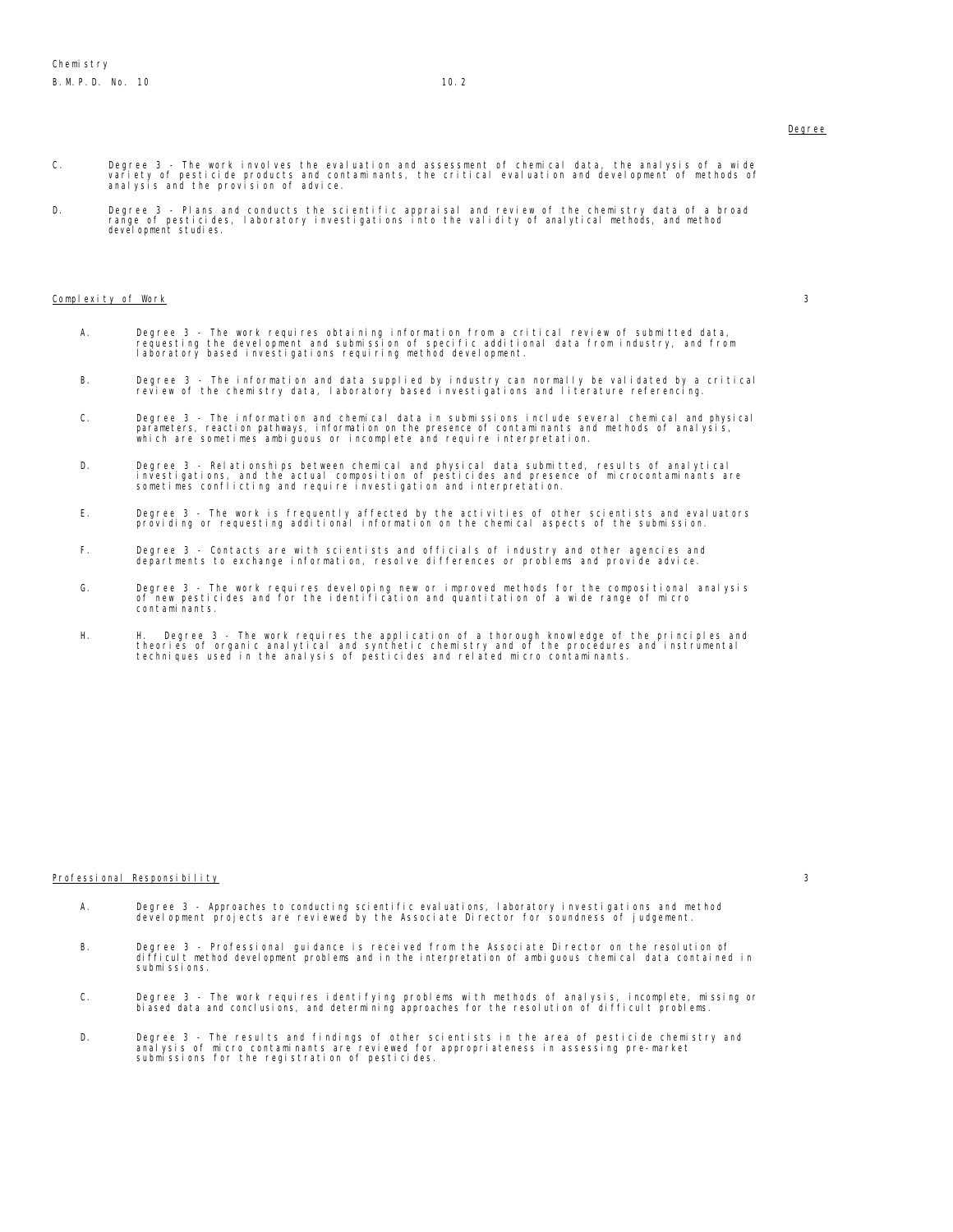#### Chemistry

### 10.3 B.M.P.D. No. 10

#### Degree

- E. Degree 3 Chemical data, results and conclusions of other scientists, as well as results of own laboratory investigations are interpreted to determine the validity and acceptability of data contained in the registration submission.
- F. Degree 3 Advice on the chemistry of pesticides and associated microcontaminants and on methods for their analysis is provided to other scientists and officials in industry and in own and other agencies.

#### Management Responsibility 1

- A. Degree 2 The work requires the supervision of one technician.
- B. Degree 1 Plans the use of equipment and supplies for own work.
- C. Degree 1 Limited to the spending of own time and to the use of equipment and supplies for own work.
- D. Degree 1 Outside assistance, when required, is requested from the Associate Director.
- E. Degree 1 Complies with administrative procedures, directives and guidelines established for the work.
- F. Degree 3 Coordinates the collection of additional chemical information from industry, and investigations, scientific appraisals and method development studies with other scientists.
- G. Degree 1 Follows administrative and safety procedures established for the work.

#### Impact of Recommendations and Activities 3

- A. Degree 3 Scientific appraisals, laboratory investigations and methods and procedures developed<br>are used in the administration of pesticide legislation and uation in the pre-market<br>.evaluation of individual submissions
- B. Degree 3
	- (i) Degree 3 Recommendations, advice and results of the work affect the regulatory approval and control of pesticides and may lead to economic or technological effects on the pesticide industry.
	- (ii) Degree 2 The confirmation of pesticide composition and the identification of microcontaminants contribute to the registration and use of environmentally acceptable pesticides.
	- (iii) Degree 3 Recommendations, advice, and results of the work affect the approval and use of potentially hazardous pesticides and the control of toxicmicrocontaminants.
	- (iv) No other significant impacts.
- C. Degree 3 The evaluation of the submitted chemical data and information, results of laboratory investigations,<br>and new methods of analysis contribute to improved knowledge and understanding of the chemistry of<br>pestici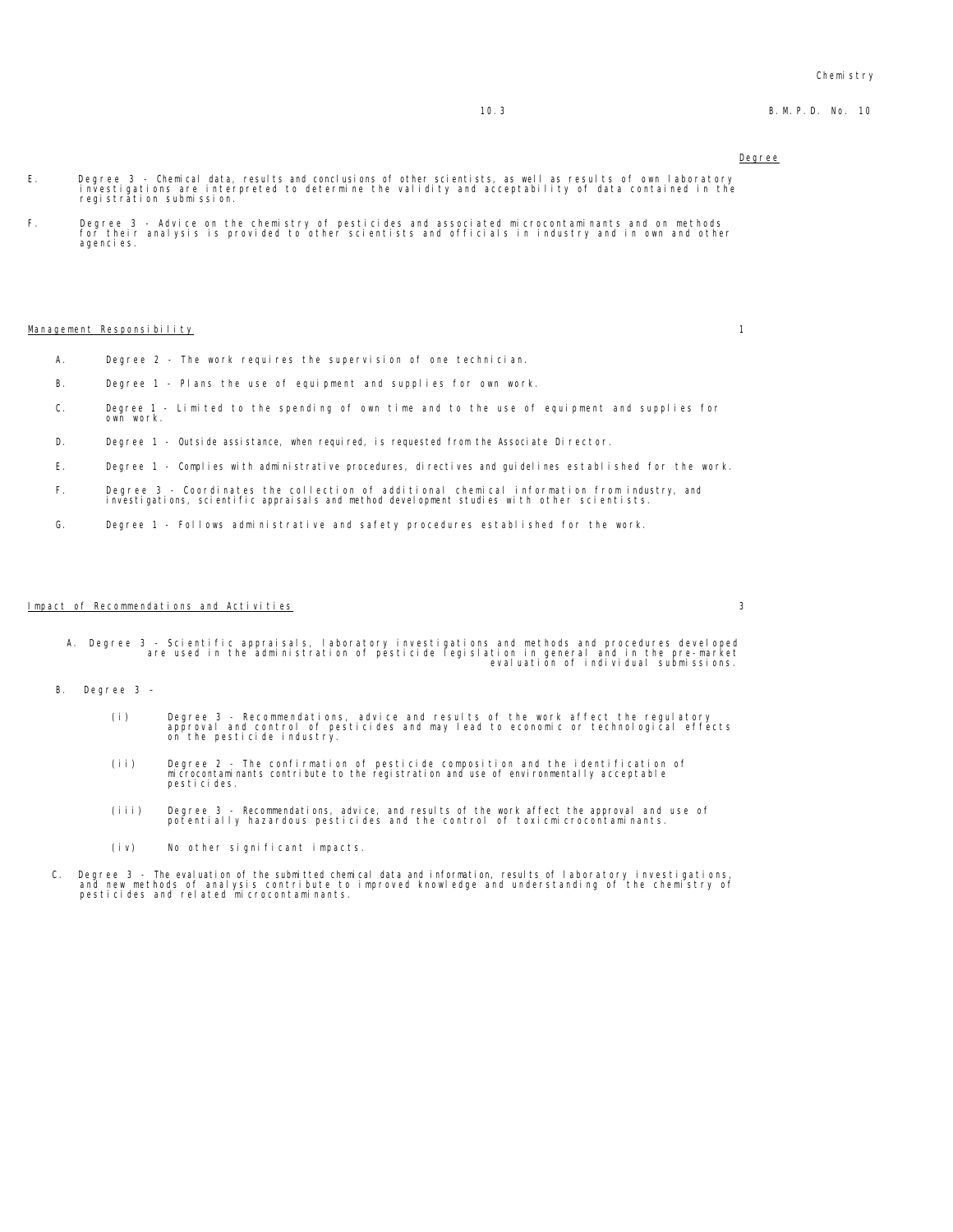## LINEAR ORGANIZATION CHART

Director, Laboratory Services Division

Associate Director, Pesticide Laboratory

- Chief, Pesticide Residues Laboratory
- Chemist, Pesticide Formulation
- \* Chemist, Pesticide Evaluation (3) CH-3
- Technician EG-ESS-7
- \* Bench-mark Position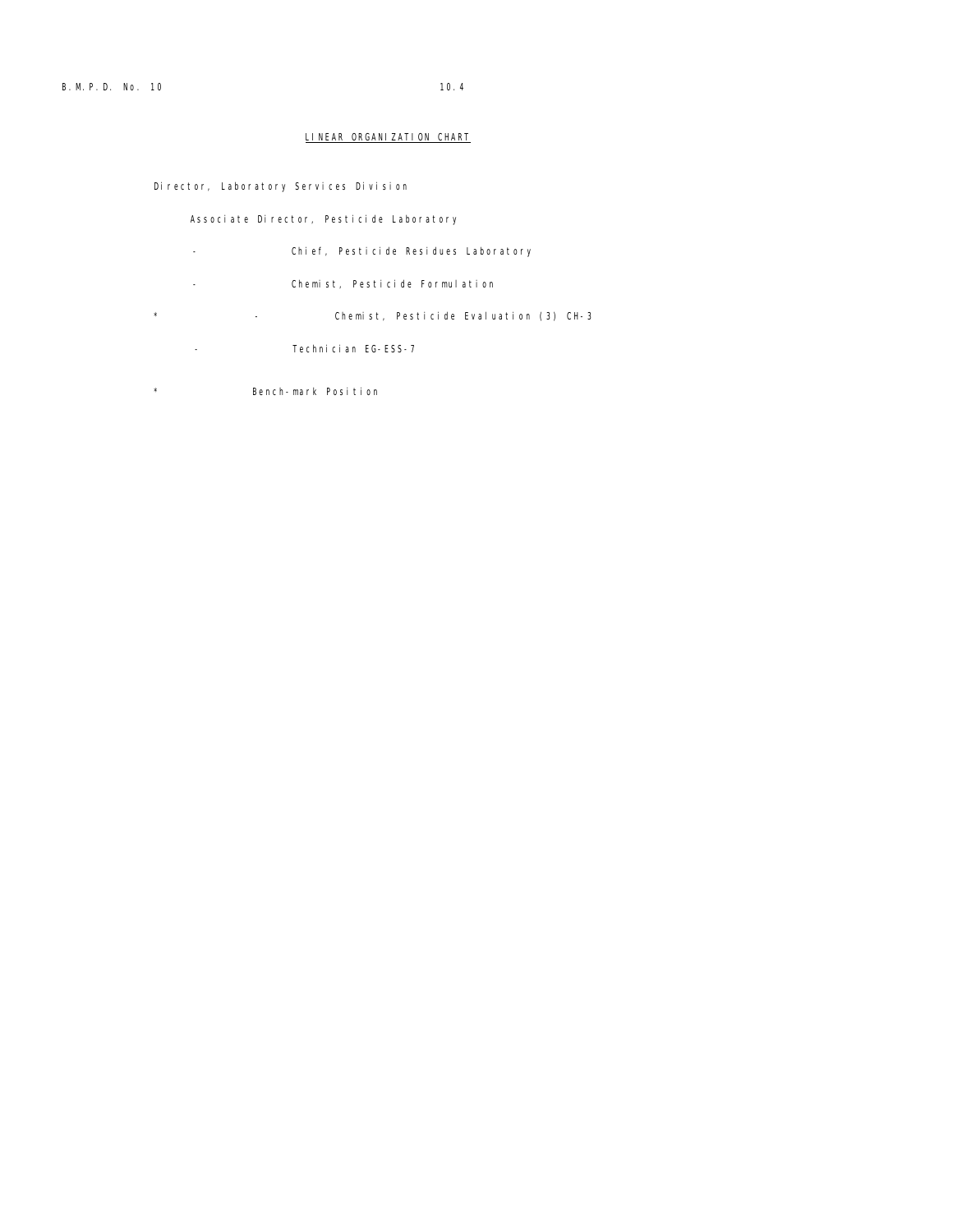#### BENCH-MARK POSITION DESCRIPTION

Bench-mark Position Number: 11 Descriptive Title: Drug Evaluator

Reporting to the Chief, Pharmaceutical Evaluation Division:

Evaluates the chemical and pharmaceutical data contained in new drug submissions to determine the acceptability of the drug in meeting standards of safety and efficacy. Adapts the scientific approach and methodology in the evaluation process and conducts a scientific appraisal of the chemistry and pharmaceutical technology data in order to validate the claims of the manufacturer.

Reviews the chemical process and reaction pathways to identify potentially toxic reagents, synthetic intermediates, products of side reactions, and stereo-chemical isomers which may be present as impurities, ensuring that the drug manufacturer has investigated these impurities with appropriately validated methodology. Interprets spectral data to confirm the chemical structure of drug substances and impurities.

Determines whether the proposed manufacturing and quality control standards for the drug substance and dosage form are acceptable to ensure safety and efficacy of each lot produced, and that proposed analytical methods are properly validated to ensure accuracy, precision, specificity and sensitivity.

Determines degradation pathways and predicts potential degradation products and ensures that the manufacturer has fully investigated all potential degradation products and has developed appropriate methodology for their determination. Determines the acceptability and compatibility of non-medicinal ingredients and packaging materials to ensure the safety of the product.

Prepares a detailed report summarizing the findings and judgement reached, identifies problem areas and deficiencies, informs the manufacturer of requirements and areas for further product or data development, formulates a comprehensive recommendation concerning acceptance or rejection of the submission and provides a scientific rationale for the conclusions.

Performs a second review of data derived from post-market surveillance of new drugs or drug applications referred from other Bureaux, to ensure that new products marketed in Canada meet the standards for safety and efficacy prescribed in the Food and Drug Act and Regulations. Assesses reports prepared by junior evaluators to ensure that data has been properly interpreted and that recommendations are sound.

Assists in the development of research proposals in problem areas relating to analytical methodology, drug standards and other chemical problems identified during the evaluation of drug submissions to ensure that timely and relevant research is carried out within the Branch, and that Canadian standards for drugs are developed when required.

## Specifications **Degree**

## Kind of Assignments 3

A. Degree 3 - Objectives are defined by the Division Chief in terms of assignments involving the scientific appraisal of several new drug<br>scientific appraisal of the chemistry and pharmaceutical technology data of se

Level: 3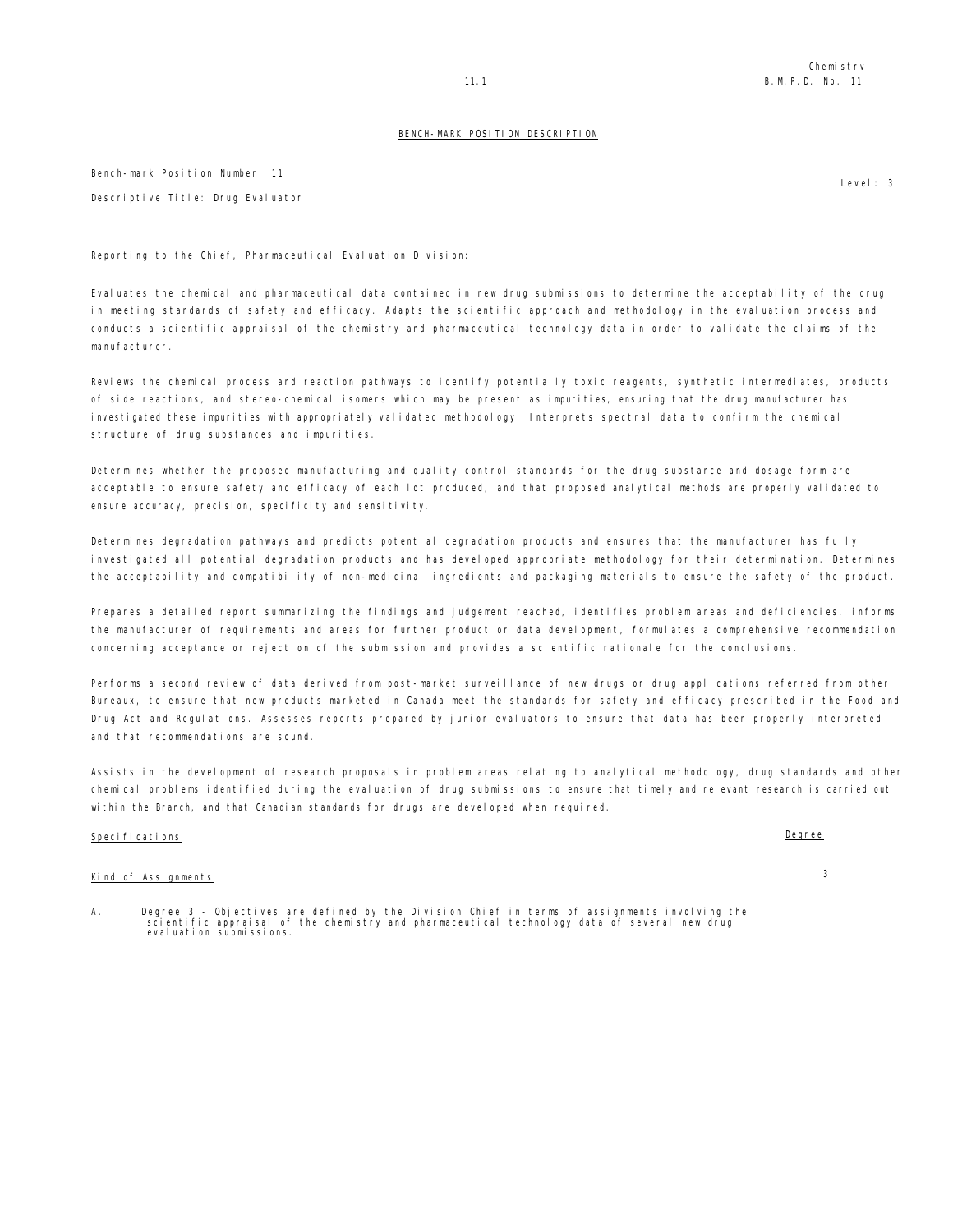- B. Degree 3 The work involves the comprehensive evaluation and assessment of the chemistry and pharmaceutical<br>technology data in new drug submissions to determine the acceptability of the drug in meeting<br>standards of s
- C. Degree 3 The work involves the evaluation and assessment of chemistry and pharmaceutical<br>technology data, the review of manufacturing processes, drug synthesis, stability and degradation, and the<br>potential formation the provision of advice.
- D. Degree 3 Adapts scientific approaches and methodologies, and plans, organizes and conducts a broad<br>I versity of studies and evaluations of the chemistry and pharmaceutical technology data for a<br>wide variety of new dr

#### Complexity of Work 4

- A. Degree 4 The work requires obtaining information from a critical review of submitted data, and requesting the development and submission of specific additional data for new chemical entities for which there is often n
- B. Degree 3 The information and data supplied by drug manufacturers can normally be validated by a critical review of the chemical data, laboratory based investigations and detailed literature referencing.<br>Iiterature
- C. Degree 4 The information and data contained in submissions relating to new chemical entities<br>and novel synthetic routes may include complicated and conflicting analytical data and ambiguous<br>information on impurities,
- D. Degree 4 Relationships between the chemistry and pharmaceutical technology data submitted,<br>synthetic pathways, reagents, stability and degradation products, and the possible formation of toxic<br>impurities are comp problems.
- E. Degree 3 The work is frequently affected by the activities of other scientists and evaluators providing or requesting additional information on the chemical or pharmaceutical technology aspects of the submissions.
- F. Degree 3 Contacts are with scientists and officials of the pharmaceutical industry and other agencies to exchange information, resolve differences or problems and provide advice.
- G. Degree 3 The work requires adapting the scientific approach and methodologies in the evaluation process to suit the unique requirements and each submission.
- H. Degree 4 The work requires the application of a thorough knowledge of the principles, theories and practices of analytical and organic chemistry, as well as spectroscopy and a good knowledge of medicinal chemistry, physical chemistry and pharmaceutical technology.

#### Professional Responsibility 3

- A. Degree 3 Approaches to conducting scientific evaluations and final recommendations and conclusions are reviewed for soundness of judgement.
- B. Degree 3 Professional guidance is received from the Division Chief or from an appropriate specialist on the interpretation of ambiguous chemical data or on the resolution of difficult problems.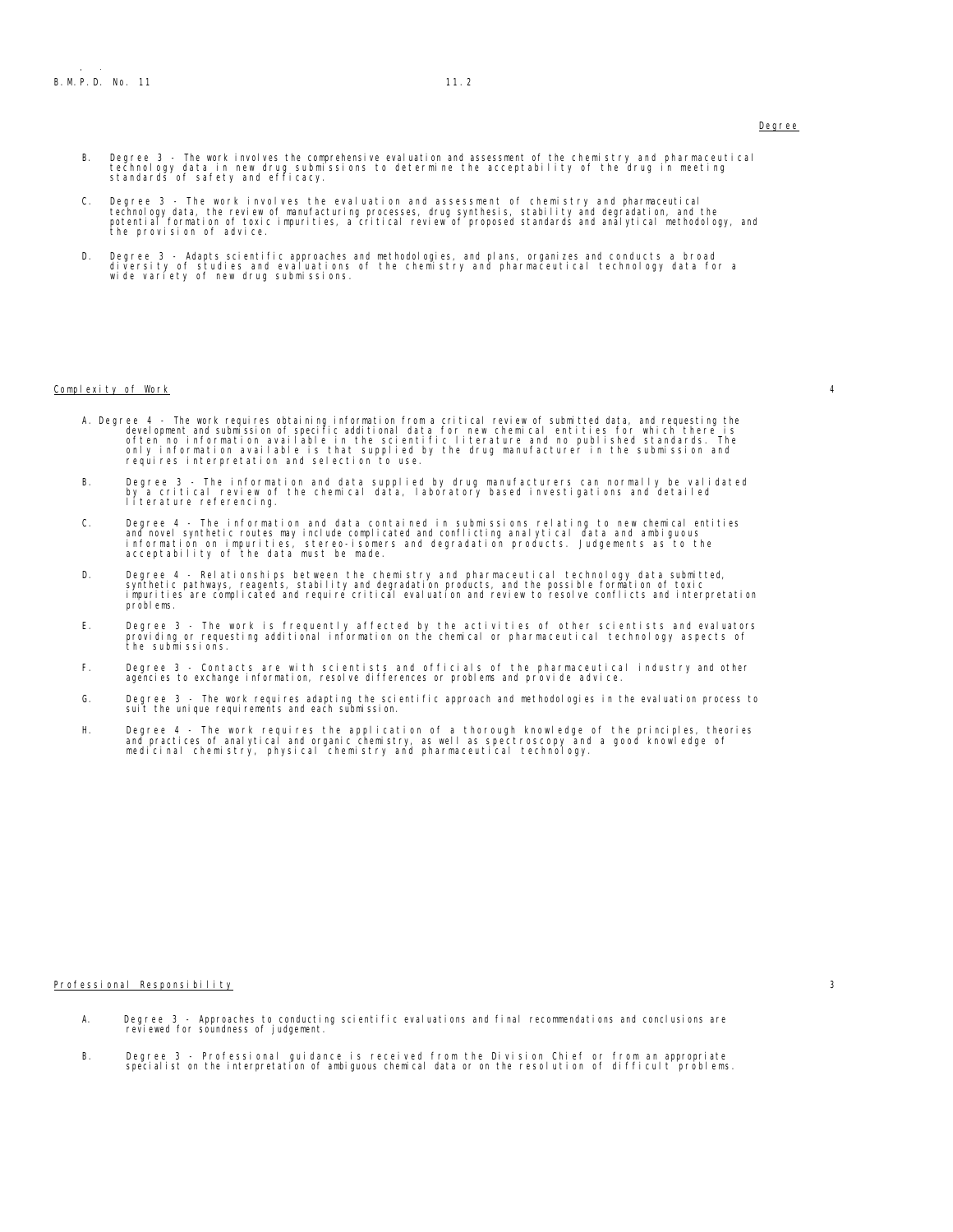C. Degree 3 - The work requires identifying problems with methods of analysis, incomplete, missing or biased data, and conclusions, and adapting scientific approaches and methodologies for the evaluation of drug submissions and the resolution of difficult problems.

D. Degree 3 - The results and findings of other scientists in the area of pharmaceutical chemistry as well as those of junior evaluators are reviewed for appropriateness in assessing new drug submissions.

E. Degree 3 - Chemical and pharmaceutical technology data, results and conclusions are interpreted to determine the validity and acceptability of data contained in new drug submissions.

F. Degree 3 - Advice is given to junior evaluators on the interpretation of analytical results and to officials in the pharmaceutical industry on the acceptability of proposed drug standards.

#### Management Responsibility 7

Degree 1 - As applicable, work is assigned to non-subordinate support A.<br>staff.

B. Degree 1 - Plans the use of equipment and supplies for own work.

C. Degree 1 - Limited to the spending of own time and to the use of equipment and supplies for own work.

D. Degree 1 - Outside assistance, when required, is requested from the Division Chief.

E. Degree 1 - Complies with administrative procedures, directives and guidelines established for the work.

F. Degree 3 - Coordinates the collection of additional chemistry and pharmaceutical technology information from drug manufacturers, and investigations and scientific appraisals with other scientists.

## Impact of Recommendations and Activities 3

A. Degree 3 - Results and decisions of scientific appraisals are used in the<br>administration of the Food and Drugs Act and Regulations in general, and in the clearance of<br>individual new drug submissions, as well as in

B. Degree 3 –

(i) Degree 3 - Recommendations, advice and results of the work affect the regulatory approval and control of drugs and may lead to economic or technological effects on the pharmaceutical industry.

(ii)No significant impact.

(iii) Degree 3 - Recommendations, advice, and results of the work affect the approval of<br>new drugs in Canada and contribute to the establishment of standards which ensure<br>the continued safety and efficacy of each lot of n

(iv)No other significant impacts.

C. Degree 3 - The evaluation of the submitted chemistry and pharmaceutical<br>technology data and the development of research proposals provide knowledge and<br>improved understanding of the chemistry of pharmaceuticals.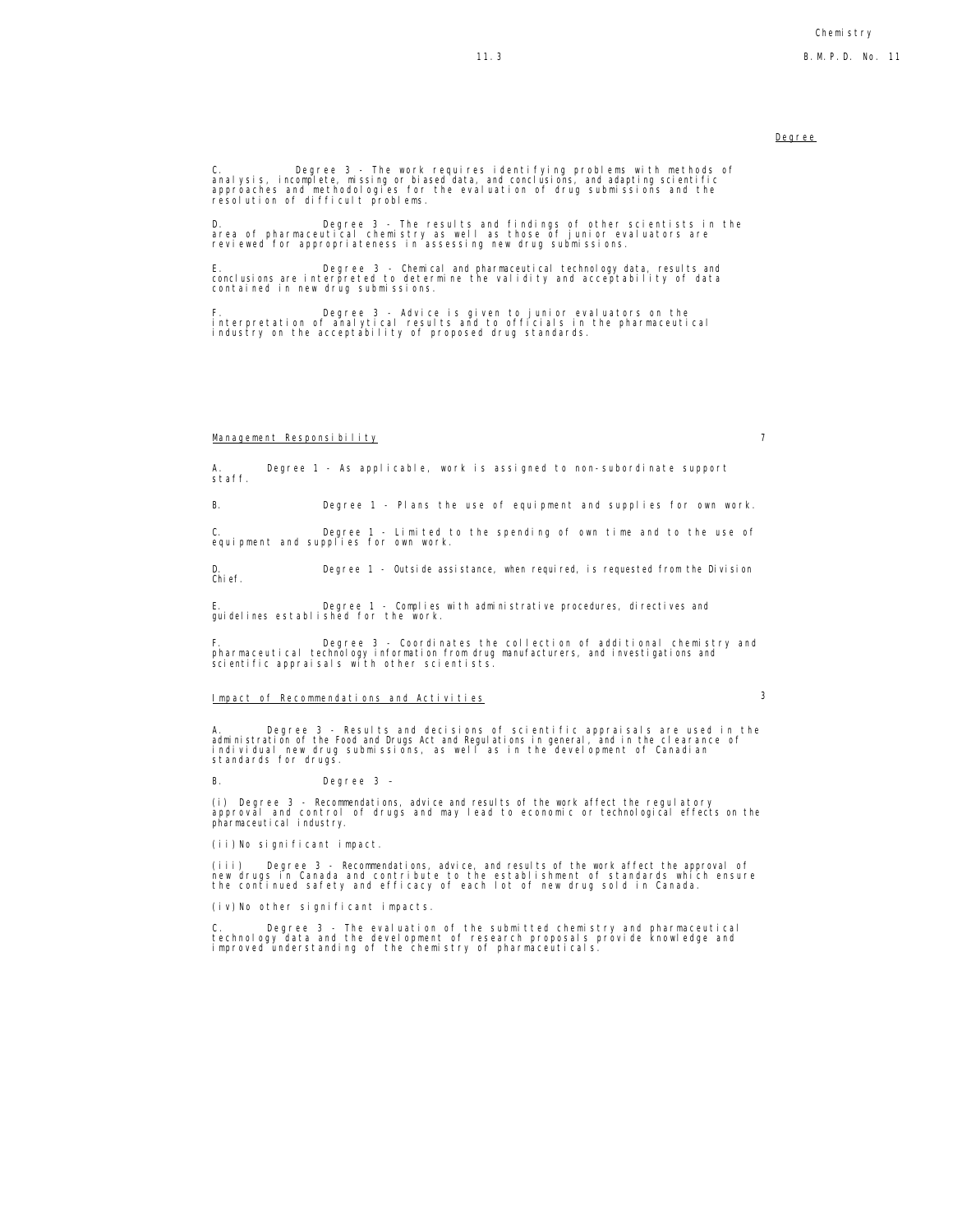Director, Bureau of Human Prescription Drugs Chief, Pharmaceutical Evaluation Division - Manufacturing

Specialist

- Pharmaceutics Specialist
- Chemistry Specialist
- \* Drug Evaluators (4) CH-3
	- Junior Drug Evaluators (2)

\* Bench-mark position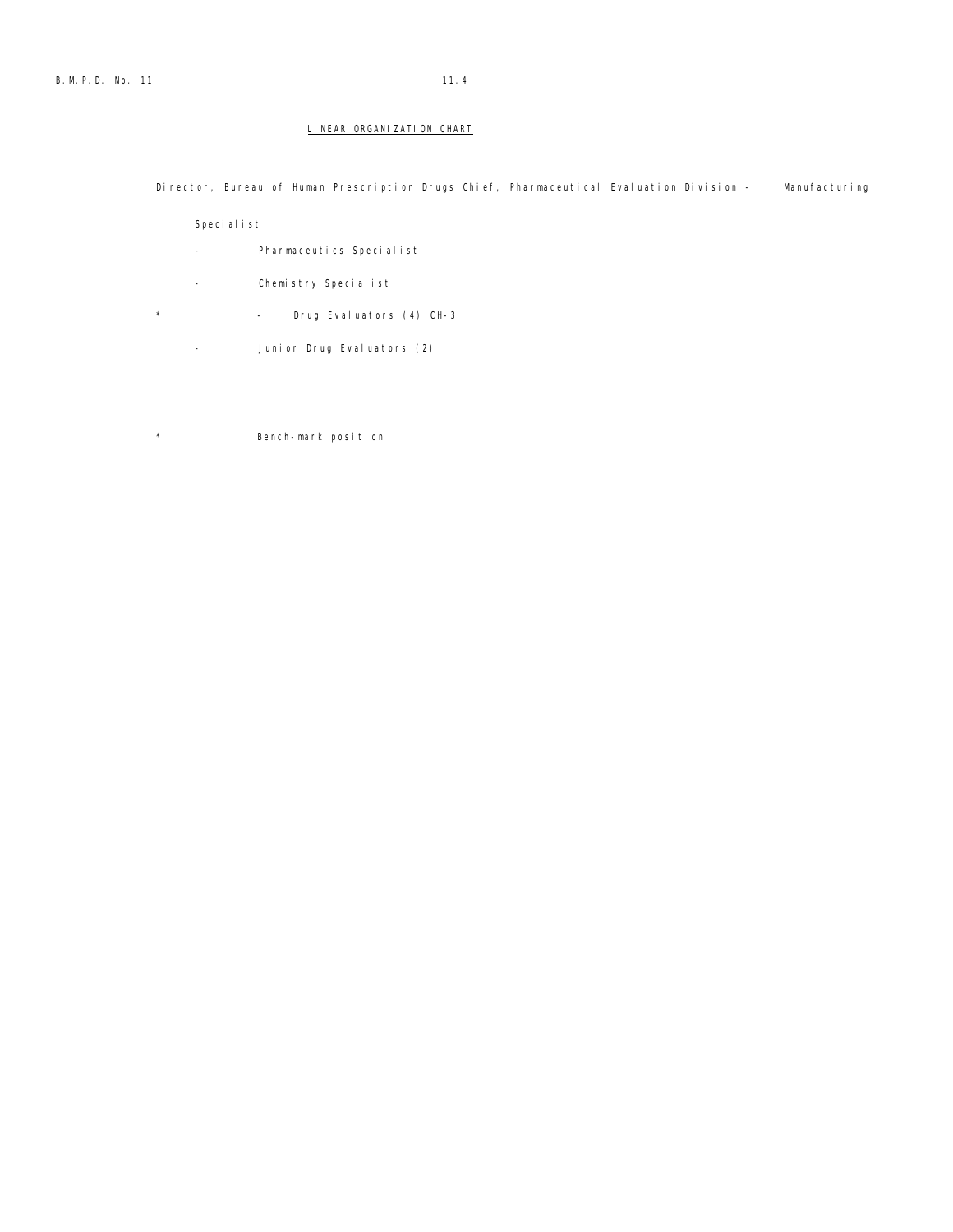#### BENCH-MARK POSITION DESCRIPTION

Bench-mark Position Number: 12 Descriptive Title: Analytical Advisor, Organics Section Level: 3 Reporting to the Head, Organics Section:

Conducts varied scientific investigations of on analytically complex nature covering a broad range of organic chemical commodities, primarily relating to Customs classification appeals. Evaluates relevant technical information from sample documentation or from the scientific literature. Identifies analytical problems and selects, adapts or develops analytical techniques according to the requirements of each case to determine the chemical identify of the sample. Interprets and evaluates the data from a variety of chemical and instrumental methods. Prepares reports, explains analytical findings and provides technical advice on the application of Customs Legislation.

Maintains expertise specifically in the application and interpretation of Nuclear Magnetic Resonance analysis, provides advice and trains chemists in instrument use and interpretation of data, and ensures the proper use and maintenance of equipment.

Reviews and evaluates scientific submissions presented in support of contentious issues or cases under appeal, drafts briefs for use by Department of Justice attorneys with respect to appeals and provides testimony as an expert witness.

Leads the section's chemists in the application and development of analytical procedures and instrumental methods, provides guidance to and trains junior chemists, and assists them in the selection of methods, the interpretation of analytical and scientific information, and in the drafting of reports.

Identifies equipment requirements for the section and prepares justification and specifications for purchase, lease, or contracting out for services.

#### Specifications

#### Kind of Assignments 3

- A. Degree 3 Objectives are defined by the Section Head in terms of goals and requirements for investigations or method development projects.
- B. Degree 3 The work involves the conduct of comprehensive chemical investigations of a broad range of organic chemical commodities to determine the application of Customs legislation.
- C. Degree 3 The work involves the analysis of a wide diversity of organic commodities, the<br>development of analytical methods, the training and guidance of junior chemists and the provision of<br>advice relating analytical r
- D. Degree 3 Plans and conducts a broad diversity of analytical, method development and<br>scientific investigational work in the area of organic commodity identification for the<br>purpose of Customs classification.

### Complexity of Work 3

A. Degree 3 - The work requires obtaining information and data for the identification of a broad<br>range of organic chemical commodities for which background information is limited and requires<br>investigation and method a

Degree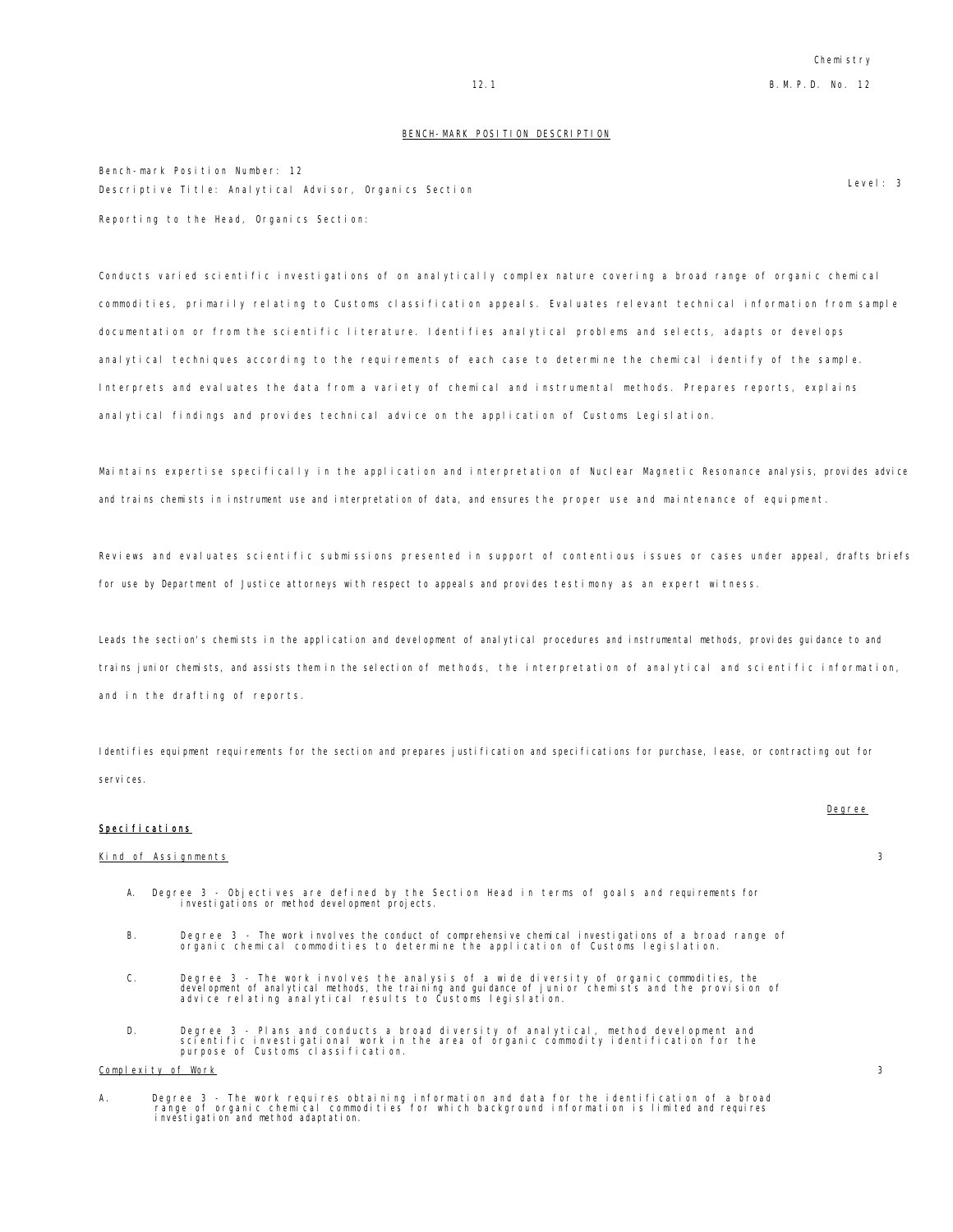- B. Degree 4 The determination of the composition of diverse mixtures of unknown organic compounds requires difficult and complex investigations.
	- E. Degree 4 The analysis of new products and unknown materials produces chemical and physical data<br>with many poorly defined variables. Judgement is required in interpreting the broadly based and often<br>conflicting analyt
	- F. Degree 4 Relationships between manufacturing processes, intended or potential uses, claims and<br>opinions of importers and customs administrators and the chemical and physical parameters from<br>several analytical techniqu
	- G. Degree 3 The activities of Tariff Administrators submitting problem cases, changes in the<br>Iegislation, and the importation of new products affect the direction of method development and<br>priority of investigational wo
	- H. Degree 3 Contacts are with officials in the department to explain results and provide advice<br>concerning the customs classification of organic chemical commodities, and with crown attorneys to<br>provide specific technic
	- I. Degree 3 The work requires modifying existing and developing new methods for the identification of a broad range of organic chemical commodities.
	- J. Degree 3 The work requires the application of a thorough knowledge of the principles and<br>theories of organic analytical chemistry, and of the procedures and instrumental techniques used<br>to identify organic products, a commodities.

#### Professional Responsibility 3

- A. Degree 3 Approaches to conducting investigations and adapting and developing methods are reviewed by the Section Head.
- B. Degree 4 Professional guidance is received from the Section Head on the resolution of unusual or complex issues of a contentious nature involving the customs classification of organic chemical commodities.
- C. Degree 3 The work requires identifying analytical and customs classification problems and determining approaches for the resolution of difficult problems.
- D. Degree 3 Results of other scientists working in the area of Nuclear Magnetic Reasonance Spectroscopy and analytical chemistry related to custom classification are reviewed to determine their application to own work.
- E. Degree 3 Other Scientists' results, conclusions and recommendations related to cases under appeal are interpreted to determine their validity and implications.
- F. Degree 4 Advice based on a recognized expertise in Nuclear Magnetic Resonance Spectroscopy and other techniques for analysis of organic commodities is provided to other scientists.

#### Management Responsibility 2

- A. Degree 1 As applicable, technical instructions or requests for assistance are given to staff of the technical services unit.
- B. Degree 2 Ensures the proper use and maintenance of the Nuclear Magnetic Resonance Spectrometer.
- C. Degree 3 Recommends the acquisition of and writes specifications for the purchase of analytical equipment.
- D. Degree 2 Recommends on the need for contracted scientific services.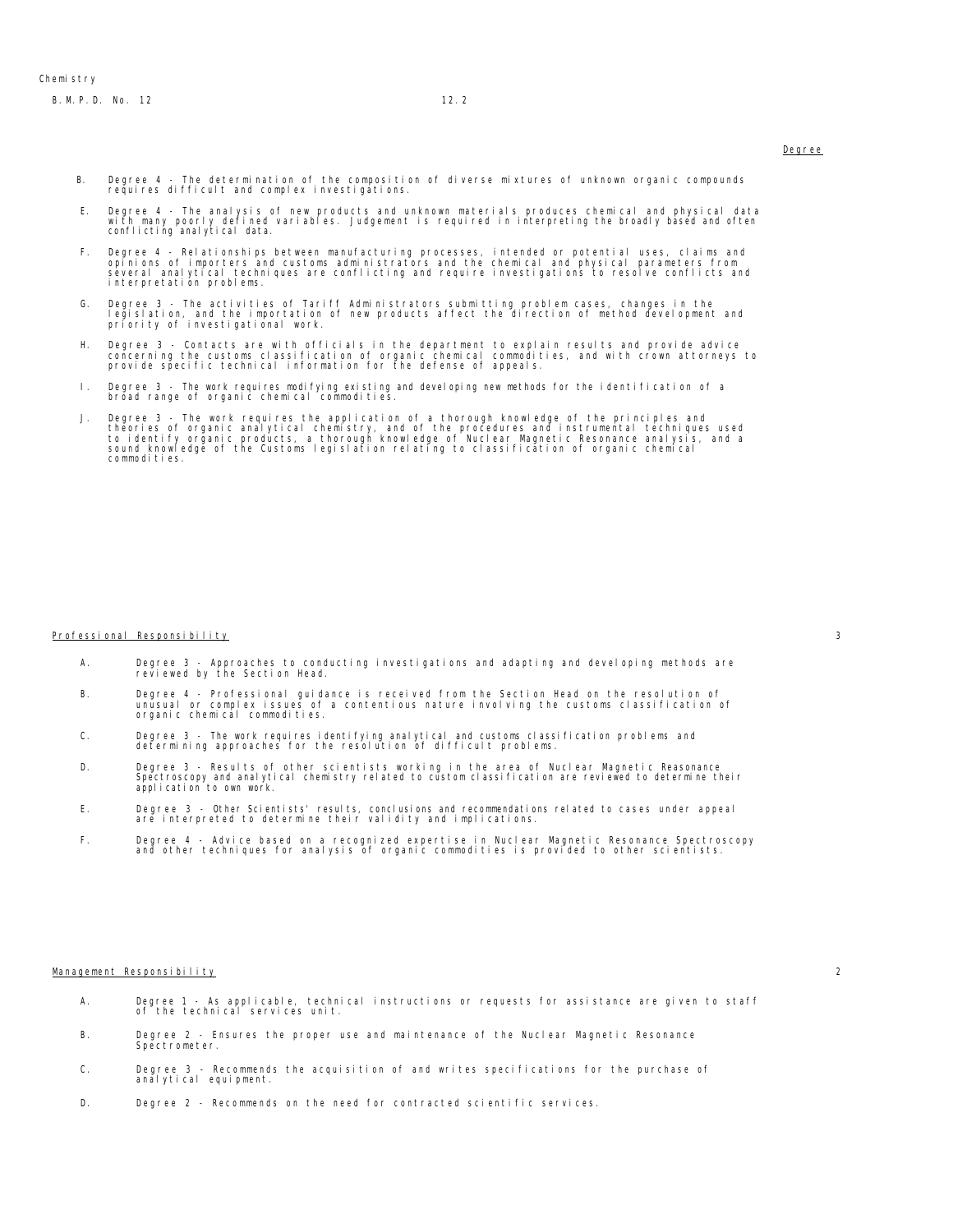- E. Degree 2 Ensures the safe and proper use and maintenance of the Nuclear Magnetic Resonance Spectrometer.
- F. Degree 2 Occasionally, must coordinate work with Tariff Advisors submitting problem cases and with other scientists working on investigational projects.
- G. Degree 1 Follows administrative and safety procedures established for the work.

### Impact of Recommendations and Activities 3

- A. Degree 3 Analytical reports and technical advice with respect to new or unusual organic chemical commodities<br>or customs classification appeals are used in the administration of Customs legislation and can set<br>departme
- B. Degree 3
	- Degree 3 Analytical reports and technical advice are used to determine the customs)<br>classification of organic chemical commodities often under appeal and have direct<br>economic effects on related products and industries th
	- (ii) No significant impact.
	- (iii) No significant impact.
	- (iv) No other significant 'impacts.
- C. Degree 3 Information and results of investigations contribute to the knowledge of organic chemical<br>commodities entering Canada. New and improved methods and procedures for the identification of<br>organic commodities are

#### Linear Organization Chart

Chief, Canadian Customs Laboratory

- Head, Inorganic Section
- Head, Polymers Section
- Head, Foodstuffs and Textiles Section
- Head, Organics Section
- Analytical Advisor, Organics CH-3
	- Chemists (4) CH-2
	- Chemist, Development Grade (1) CH-1

\*Bench-mark position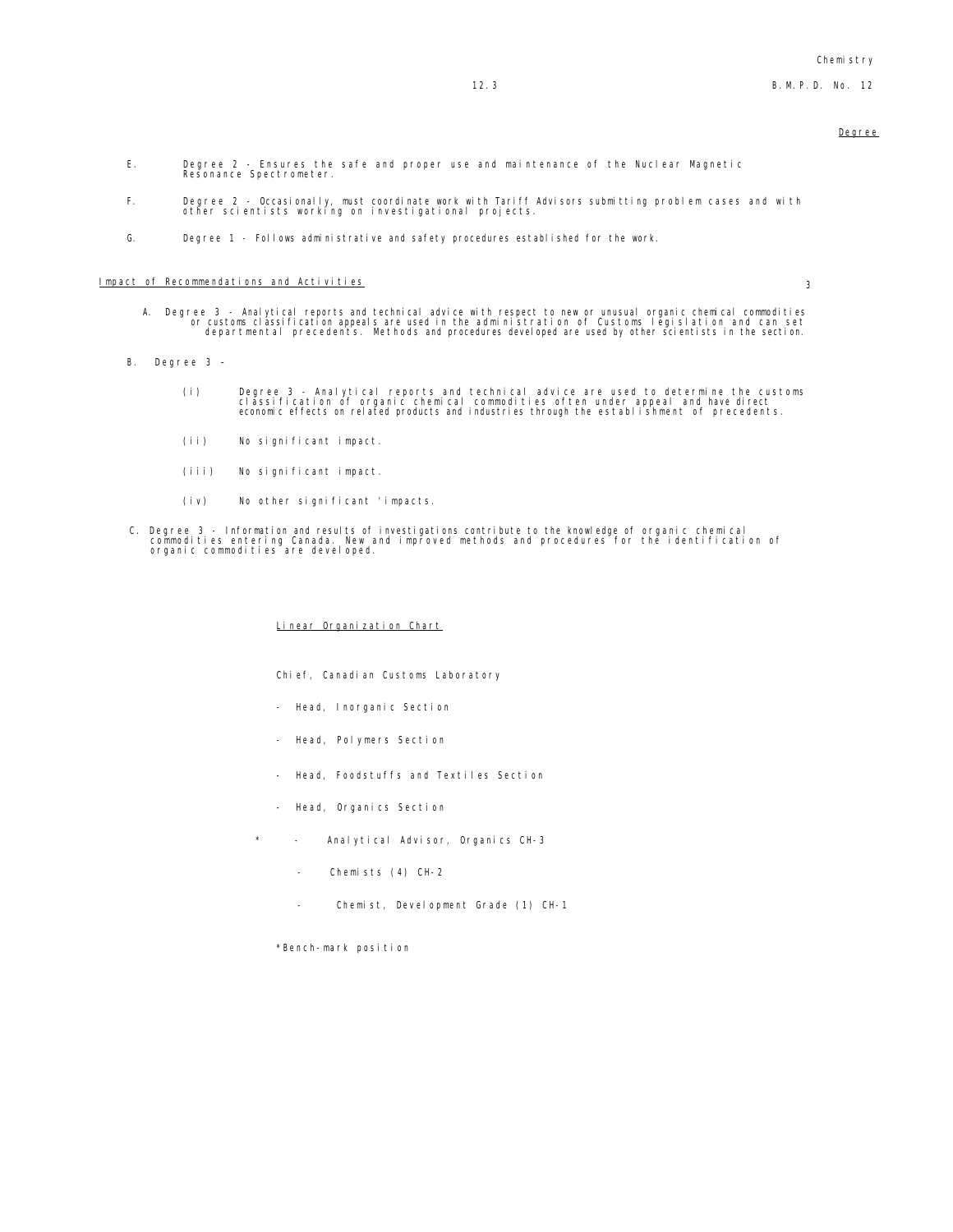#### BENCH-MARK POSITION DESCRIPTION

Level: 3

Bench-mark Position Number: 13 Descriptive Title: Specialist, Trace Inorganic Analysis Reporting to the Head, Food Chemistry Unit:

Conducts studies and leads project teams to develop, validate and apply new or improved methods for the analysis and evaluation of trace inorganic constituents, in a wide range of food products, to ensure the availability of reliable methods for laboratory operations and for inclusion in the Branch analytical Procedures Manual for use by all Branch Laboratories, the regulated industry in their quality control and product monitoring programs and as international reference documents. Investigates the application of automated analysis and information handling techniques and the applicability of new scientific processes and techniques.

Provides specialized knowledge and advice, as a member of the Directorate National Science Committee, in the development of options for the National Compliance Program in the Food Chemistry Project area of trace inorganic analysis. Identifies new areas of concern based on a specialist knowledge of field conditions, current science and technology and practices in the food industry. Evaluates and recommends whether existing projects should be cancelled or revised or new projects developed to resolve newly identified problems. Defines objectives of new or revised projects and recommends ways to achieve them.

Provides authoritative advice to officials of the department and industry in the area of inorganic composition analysis. Participates as a member of joint inspection teams to investigate food industry problems. Trains departmental and industry scientists in the application of methods. Provides expert testimony in court concerning the reliability and significance of analytical methods and provides advice to crown attorneys on the interpretation of analytical data. Develops and implements procedures and schedules for method and instrument quality assurance for trace inorganic analysis and develops and recommends safety guidelines and procedures for trace inorganic laboratory operations. Evaluates analytical equipment, makes recommendations for purchase and prepares detailed specifications and evaluation criteria.

Analyses unusual or difficult samples as an Official Analyst for the purpose of the enforcement of the regulations and provisions of the Food and Drugs Act and conducts, and leads project teams in, special investigations to resolve problems associated with trace inorganics in foods.

#### Kind of Assignments 3

Degree

| А.         | Degree 3 - Objectives are defined by the Unit Head in terms of method development project<br>goals and National Science Committee assignments.                                           |
|------------|------------------------------------------------------------------------------------------------------------------------------------------------------------------------------------------|
| <b>B</b> . | Degree 3 - The work involves comprehensive studies and investigations into the trace inorganic<br>analysis of foods for the purpose of method development and national project planning. |
|            | Degree 3 - The work involves the development and validation of analytical methods for the                                                                                                |

- C. Degree 3 The work involves the development and validation of analytical methods for the<br>inorganic analysis of foods, participation in national program planning, the provision of<br>expert advice, and the conduct of
- D. Degree 3 Plans and conducts a broad diversity of analytical, method development, investigational and problem solving work in the area of trace inorganics in foods.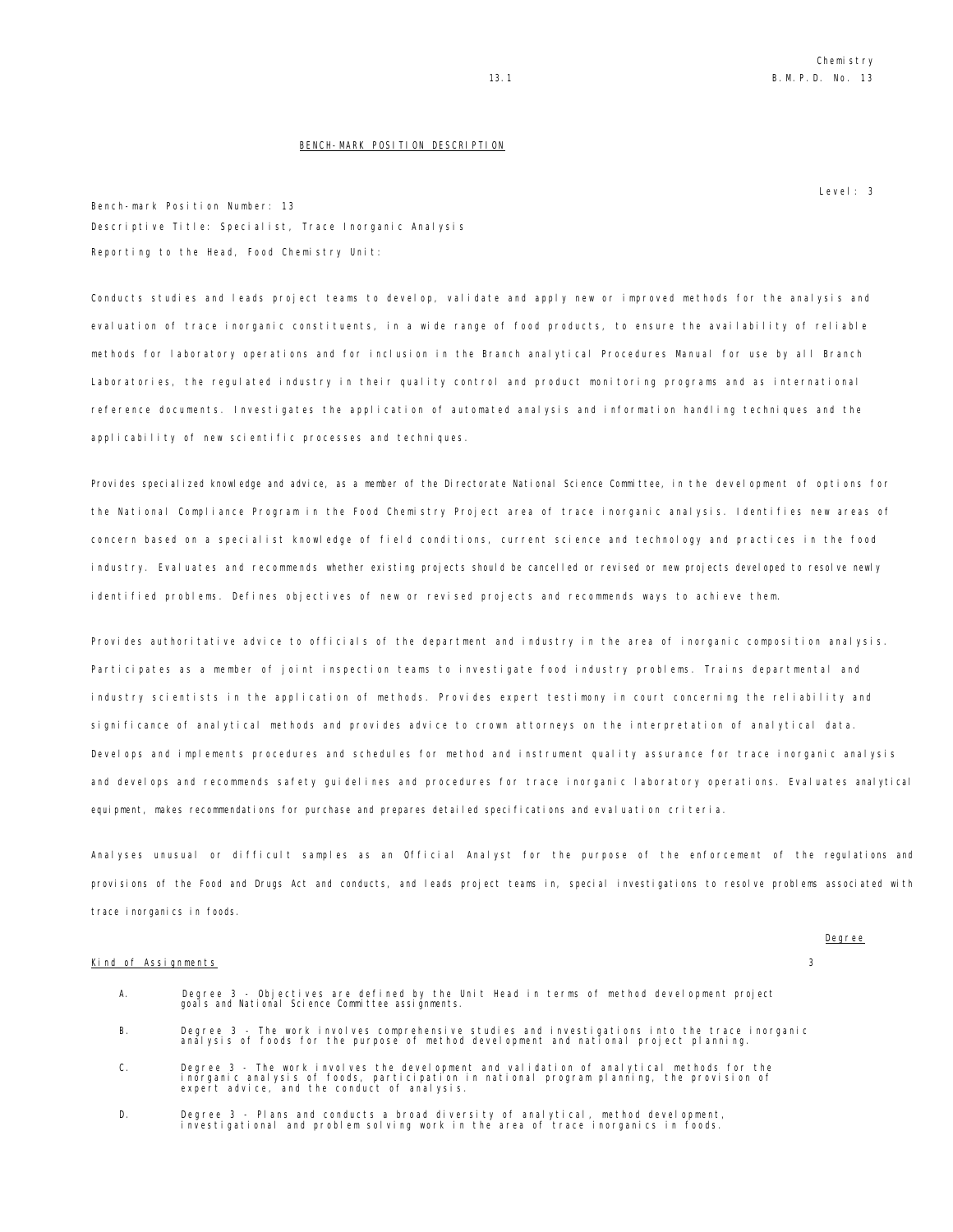#### Complexity of Work 3

- A. Degree 3 Information in terms of new methods is developed and information for use in program planning is obtained through investigation, selection and interpretation. B. Degree 3 - Information, data and new methods can be validated by repeating experiments, using
- alternative procedures or through literature referencing.
- C. Degree 3 Information on food industry practices and the estimated levels of inorganic<br>constituents in food products and analytical data on actual levels contain several variables<br>requiring interpretation and are s
- D. Degree 3 Relationships among variables, and interferences in trace element analysis and<br>method development are sometimes conflicting and require investigation and interpretation to<br>ensure valid results. Relationships
- E. Degree 3 The activities of inspection staff and compliance officers affect the direction of method development and priority of investigational work.
- F. Degree 3 Contacts are with scientists and officials to participate in cooperative method development and<br>project planning activities, with inclustry to resolve problems and provide advice and training, and with Crown<br>
- G. Degree 3 The work requires developing new methods and procedures for the trace inorganic analysis of foods.
- H. Degree 3 The work requires the application of a thorough knowledge of the principles and<br>theories of inorganic analytical chemistry and of the procedures and instrumental techniques<br>used for the trace inorganic analys

## Professional Responsibility 3

- A. Degree 3 Approaches to conducting method development studies and recommendations concerning National Science Committee project planning are reviewed by the Unit Head for soundness of judgement in terms of meeting objectives.
- B. Degree 3 Professional guidance is received from the Unit Head on the resolution of difficult analytical or method development problems.
- C. Degree 3 The work requires identifying analytical problems and determining approaches for<br>the resolution of difficult problems, and identifying compliance problems and recommending options<br>for their resolution in the
- D. Degree 3 The work of project team members involved in method development studies or<br>special investigations is reviewed for completeness and compliance with project guidelines and<br>quality assurance objectives.
- E. Degree 3 Work on the National Science Committee requires the interpretation and evaluation of scientific data on the levels of trace inorganics in foods as well as methods of analysis and food industry practices.<br>
- F. Degree 4 Advice based on a recognized expertise in trace inorganic analysis and related food industry practices is provided to departmental officials and food industry representatives.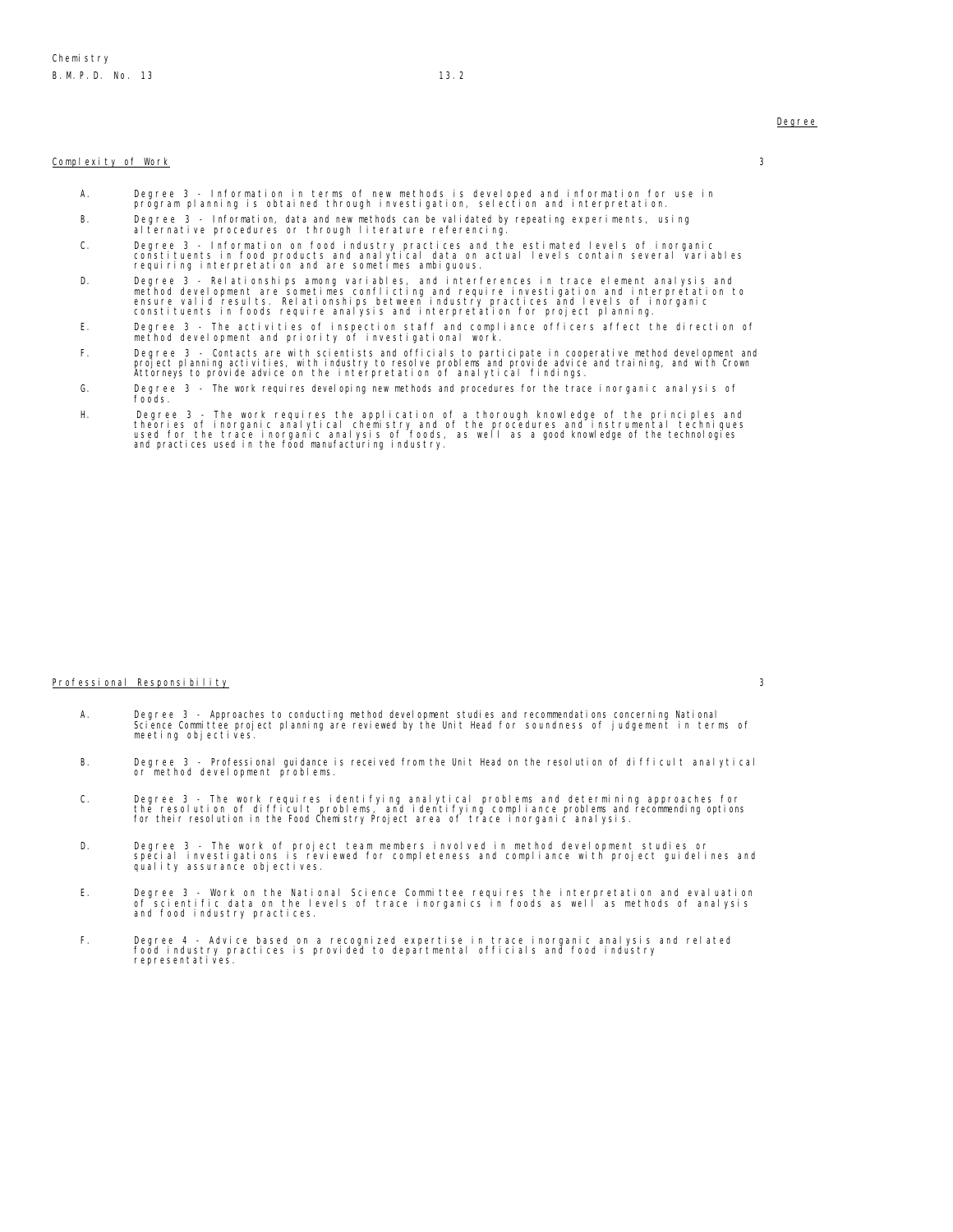### Management Responsibility 2

- A. Degree 1 As applicable, assigns work to project staff.
- B. Degree 2 Ensures proper use of instruments, supplies and facilities for trace inorganic analysis.
- C. Degree 3 Evaluates requirements, prepares detailed specifications and evaluation criteria for, and recommends the purchase of, laboratory equipment.
- D. Degree 1 Outside assistance, when required, is requested from the Unit Head.
- E. Degree 3 Implements quality assurance procedures for trace inorganic analysis.
- F. Degree 3 Coordinates work with National Science Committee members and regional inspection and laboratory staff.
- G. Degree 2 Develops and recommends safety guidelines and procedures for trace inorganic work in the laboratory.

## Impact of Rec<u>ommendations and Activities</u> 3

- A. Degree 3 Recommendations and advice contribute to the development of national compliance<br>projects, and results of the work contribute to the availability of reliable methods for use in<br>on-going laboratory operations.
- B. Degree 3
	- (i) Degree 3 The identification of violations of the Food and Drugs Act and<br>Regulations may result in the regulatory control of commercial food products, and<br>recommendations and advice on the design and implementation of
	- (ii) No significant impact.
	- (iii) Degree 3 Recommendations, advice and results of the work affect the regulatory control of foods containing violative levels of inorganic constituents. (iv) No other significant impacts. Degree 3 The evaluation of

### LINEAR ORGANIZATION CHART

- Chief, Food and Drug Laboratory Division
- Head, Food Chemistry Unit
	- Specialist, Trace Organic Analysis
	- Specialist, Trace Inorganic Analysis (CH-3)
	- Chemists (3)
	- Chemists, Development Grade (3)
	- Technicians (3)
- Bench-mark position.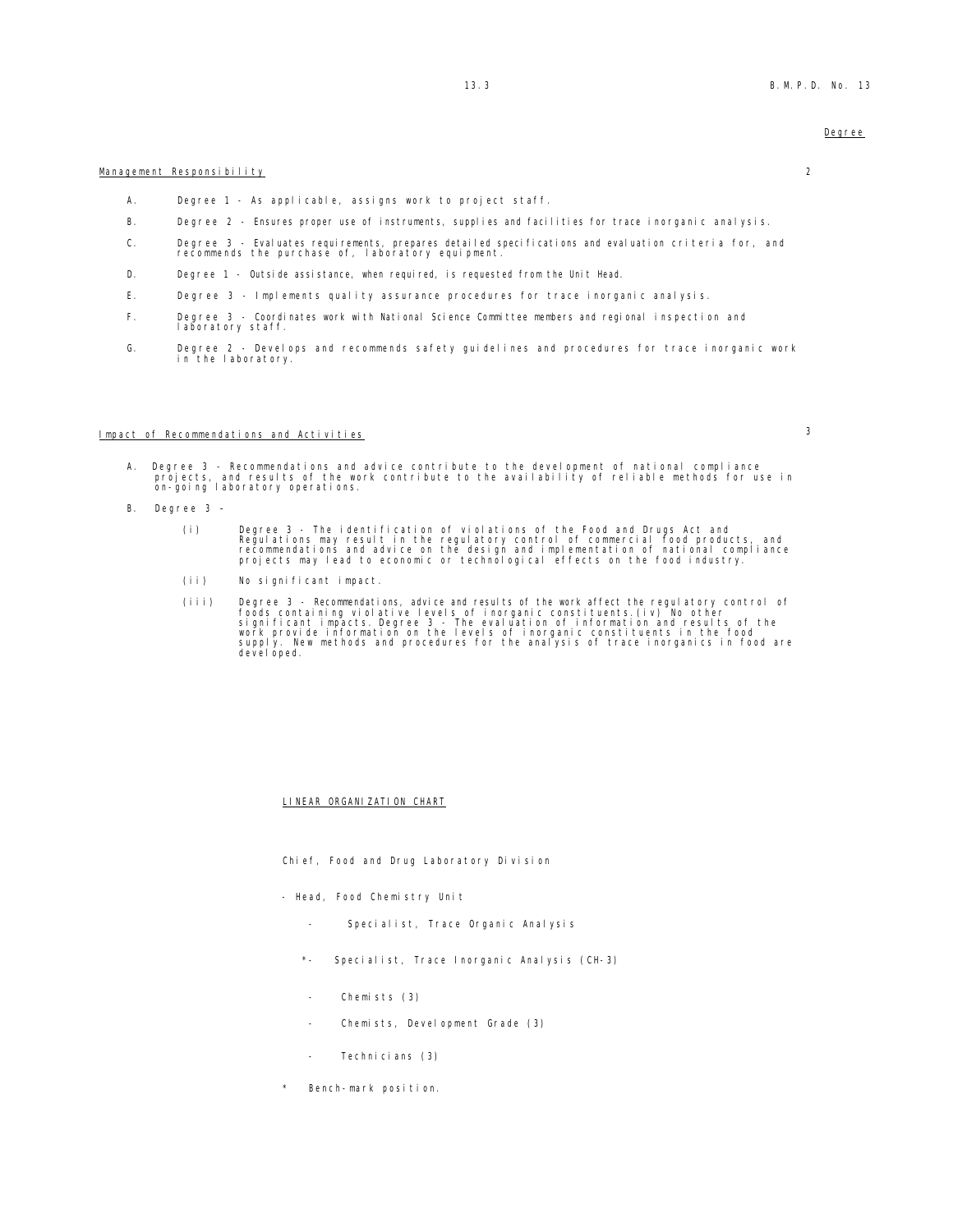#### BENCH-MARK POSITION DESCRIPTION

Bench-mark Position Number: 14

Descriptive Title: Chemist, Mass Spectrometry Methodology

Reporting to the Head, Micro contaminants Section:

Conducts studies to develop, validate and apply new or improved mass-spectral procedures to confirm the identity and amount of toxic micro contaminants in agricultural products. Investigates new or modified techniques for the ionization and fragmentation of molecules, and for their structural elucidation. Investigates the application of new column technology for the separation of complex mixtures using various gas and liquid chromatographic interfaces with mass spectrometry. Writes methods and procedures and recommends their adoption for ongoing laboratory operations.

Analyses unusual or difficult samples submitted by the inspection staff, to assist in the enforcement of the acts and regulations administered by the Department of Agriculture. Plans and designs the analytical approach and modifies and adapts methods. Interprets the significance of analytical

findings, including detailed mass-spectral interpretations of complex or unusual fragmentation patterns. Prepares detailed written reports providing and explaining results and conclusions.

Provides authoritative advice based on expertise in mass-spectral analyses to colleagues and officials in the department, other government agencies and the agricultural industry. Advises program officers on the feasibility of new initiatives and sampling requirements for toxic micro contaminants. Recommends and prepares detailed specifications for the purchase of complete mass spectrometer systems, components and accessories. Establishes computer libraries and improves search procedures for compounds of interest. Develops and implements performance tests and guidelines for the operation of combined gas chromatograph - mass spectrometers. Diagnoses equipment malfunction and arranges for repairs. Provides training to colleagues in the use of mass spectrometers.

#### Specifications

#### Kind of Assignments 3

Degree

- A. Degree 3 Objectives are defined by the supervisor in terms of requirements for methodology studies or investigative project goals.
- B. Degree 3 The work involves comprehensive studies and investigations within the specialized subject area of mass-spectral analysis.
- C. Degree 3 The work requires investigations into the mass-spectral analysis of a wide range<br>of agricultural products, fully using all the capabilities of both high and low resolution<br>mass spectrometry, investigating new
- D. Degree 3 Plans and conducts a broad diversity of analytical, method development and investigational problems solving work in the area of mass spectrometry.

## Complexity of Work 3

Degree 3 - Information in terms of new methods is developed and mass-spectral data are obtained through investigation, selection and interpretation.

Level: 3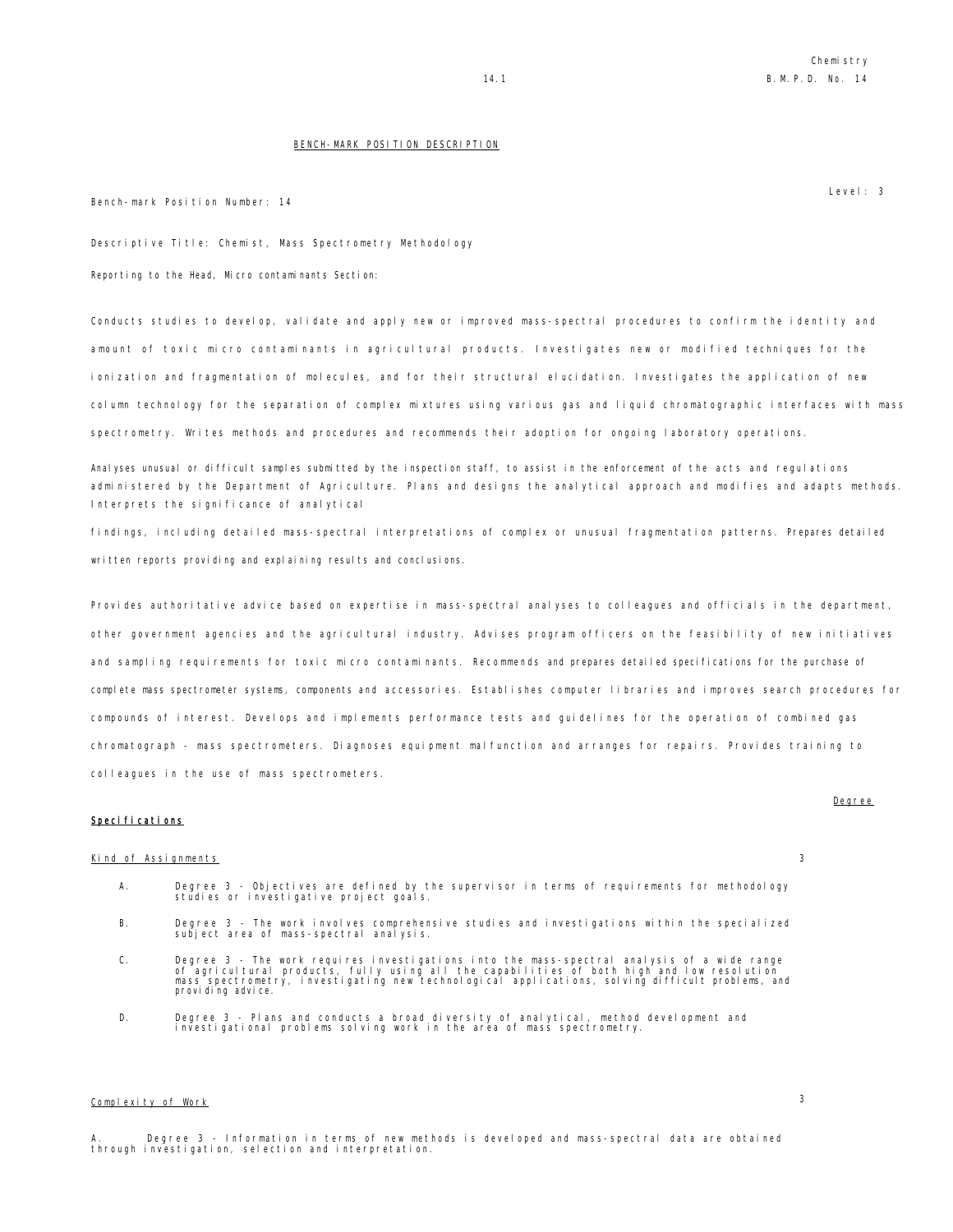- B. Degree 3 Mass-spectral data and information can be validated by repeating experiments, using alternative procedures, or through literature referencing.
- C. Degree 3 Mass-spectral data including fragmentation patterns obtained through experiment and investigation contain several variables requiring interpretation and are sometimes ambiguous.
- D. Degree 3 Experimental data derived from changes to mass spectrometer systems and operating conditions involve variables and relationships which are sometimes conflicting and require investigation and interpretation.
- E. Degree 3 The activities of inspection staff and program officers affect the direction of method development and problem solving work.
- F. Degree 3 Contacts are with inspectors and program officers, and other scientists to exchange information, solve problems, plan joint projects and provide advice.
- G. Degree 4 The work requires investigating new technological developments for applicability and<br>modifying existing and developing new methods and techniques using novel instrumental approaches, for the<br>mass-spectral an
- H. Degree 3 The work requires the application of a thorough knowledge of the principles, theories and practices of mass spectrometry to the analysis of microcontaminants.

#### Professional Responsibility 3

- A. Degree 3 Approaches to method development studies and problem solving investigations, and results in terms of final methods and conclusions are reviewed by the Section Head.
- B. Degree 4 Scientific guidance of a general nature is available from the Section Head. The work<br>requires the resolution of difficult problems within the area of mass-spectral analysis but<br>guidance is received from
- C. Degree 3 The work requires defining objectives of method development studies, identifying problems in the<br>analysis of difficult samples and determining approaches for the resolution of difficult problems<br>in the ar
- D. Degree 3 Results of other scientists working in the area of mass spectrometry are reviewed to determine their application to own work.
- E. Degree 3 Complex scientific data and results of own work are interpreted to produce meaningful<br>conclusions, and the scientific literature and results of other scientists in the area of mass<br>spectrometry are review
- F. Degree 4 Advice based on a recognized expertise in the mass-spectral analysis of agricultural products is provided to departmental officials and other scientists.

#### Management Responsibility 2

- A. Degree 1 As applicable, work is assigned to non subordinate support staff.
- B. Degree 3 Controls the maintenance of the mass spectrometers and sets operational guidelines for their use.
- C. Degree 3 Recommends the acquisition of and writes specifications for complete mass spectrometer systems, components and accessories.
- D. Degree 1 Assistance, when required, is requested from the Section Head.
- E. Degree 2 Ensures the safe and proper use and maintenance of the mass spectrometers.
- F. Degree 2 Occasionally must coordinate own work with the activities of inspectors and other laboratory staff when providing mass spectrometry services.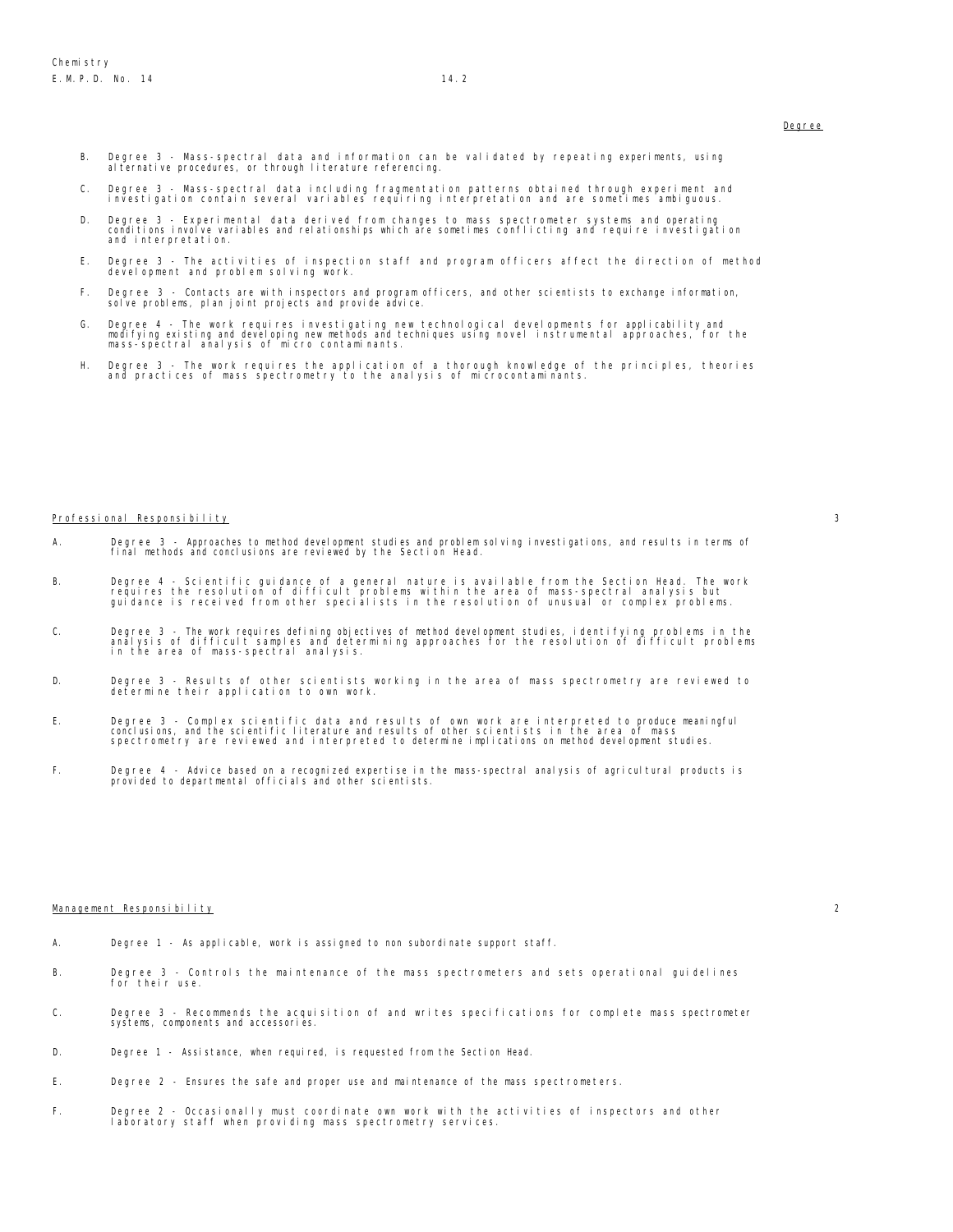G. Degree 1 - Follows administrative and safety procedures established for the work.

#### **Impact of Recommendations and Activities 3**

- A. Degree 3 Results of the work contribute methods used in ongoing laboratory activities and to the development of regulations and standards for microcontaminantsb in agricultural products.
- B. Degree 3
	- (i) Degree 3 Analytical results are used as a basis for regulatory control of commercial agricultural products.
	- (ii) No significant impact.
	- (iii) Degree 2 Results of the work contribute to the regulatory control of toxic microcontaminants in agricultural products, pesticides, and meat products.
	- (iv) No other significant impact.
- C. Degree 3 New methods and techniques for the mass-spectral analysis of agricultural products<br>are developed, and results of the work contribute knowledge and improved understanding on the<br>occurrence of micro contami

#### LINEAR ORGANIZATION CHART

Associate Director, Pesticide Division

- Head, Micro contaminants Section
	- Research Scientist, Method Development
	- \*- Chemist, Mass Spectrometry Methodology CH-3
	- Chemist, Mass Spectral Analysis (2)

\*Bench-mark position.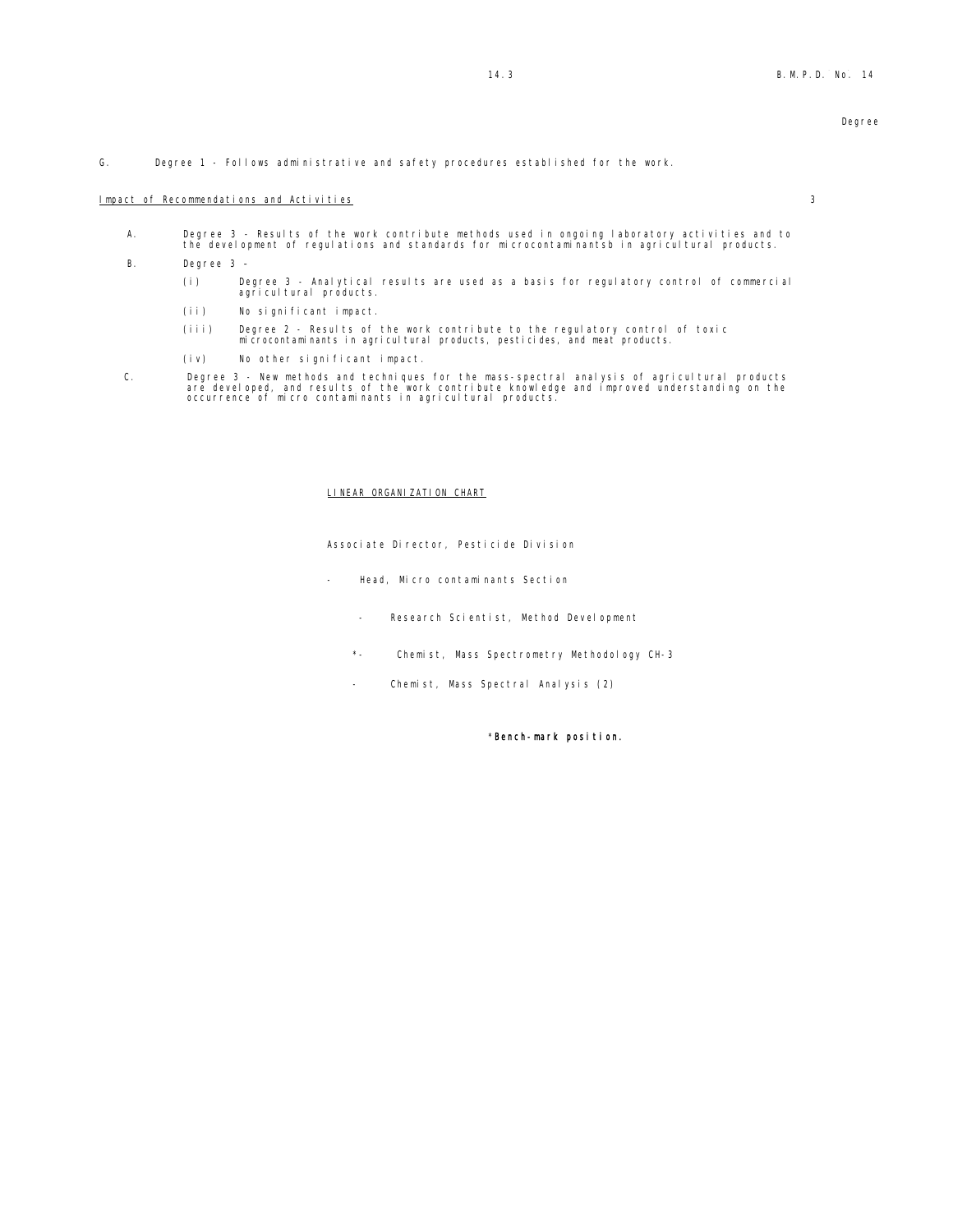## BENCH-MARK POSITION DESCRIPTION

Bench-mark Position Number: 15 Descriptive Title: Specialist, Drug Analysis

Reporting to the Head, Drug Analysis Unit:

Conducts studies and leads project teams to develop, validate and apply new or improved methods for the chemical analysis of a wide variety of abused drugs and associated chemicals to ensure the availability of reliable methods for laboratory operations. Investigates the application of automated analysis and information handling techniques and the applicability of new scientific procedures and techniques.

Provides authoritative advice and assistance to police agencies, crown prosecutors, defence counsel and departmental officials in the investigation of clandestine laboratories engaged in the synthesis of drugs of abuse. Participates in on-site police investigations to identify materials, equipment, literature, notes and residues which might be pertinent to confirming illicit drug manufacture or trafficking and which should be seized, and to identify potential hazards of materials and chemical reactions in progress and ensure the safe shut-down of reactions in progress. Evaluates seized scientific literature, notes and taped telephone conversations, and analyses and assesses chemical intermediates and products to postulate methods, synthetic pathways and final products. Advises police and crown attorneys and testifies in court as an expert witness to explain the principles of analysis, reliability of analytical methods, significance of results, and results of clandestine laboratory investigations.

Provides specialized knowledge and advice as a member of the Directorate National Science Committee in the development of the National Drug Analysis Service Program. Identifies new areas of concern based on a specialist knowledge of field conditions, current science and technology, and practices and trends in the illegal drug trade. Evaluates and recommends whether existing projects in the Drug Analysis Service Project area should be cancelled or revised or new projects developed to resolve newly identified problems. Defines objectives of new or revised projects and recommends ways to achieve them.

Produces scientifically valid qualitative and quantitative analyses of unusual or difficult unknown illicit drug exhibits for use in court to aid in the enforcement of the Narcotic Control Act and the Food and Drugs Act. Interprets results and issues certificates of analysis for use as prima facie evidence in court. Provides expert testimony in court.

Develops and implements procedures and schedules for method and instrument quality assurance and develops and recommends safety guidelines and procedures for the laboratory. Acts as custodian for narcotic, controlled and restricted drugs used as reference standards. Evaluates analytical equipment, makes recommendations for purchase and prepares detailed specifications and evaluations criteria.

#### Specifications

## Kind of Assignments 3

- A. Degree 3 Objectives are defined by the Unit Head in terms of method development project goals, National Science Committee assignments and clandestine laboratory investigations.
- B. Degree 3 The work involves comprehensive studies and investigations into illicit drug analysis for the purpose of method development and national program planning as well as comprehensive investigations into clandestine laboratory operations.

Level: 3

Degree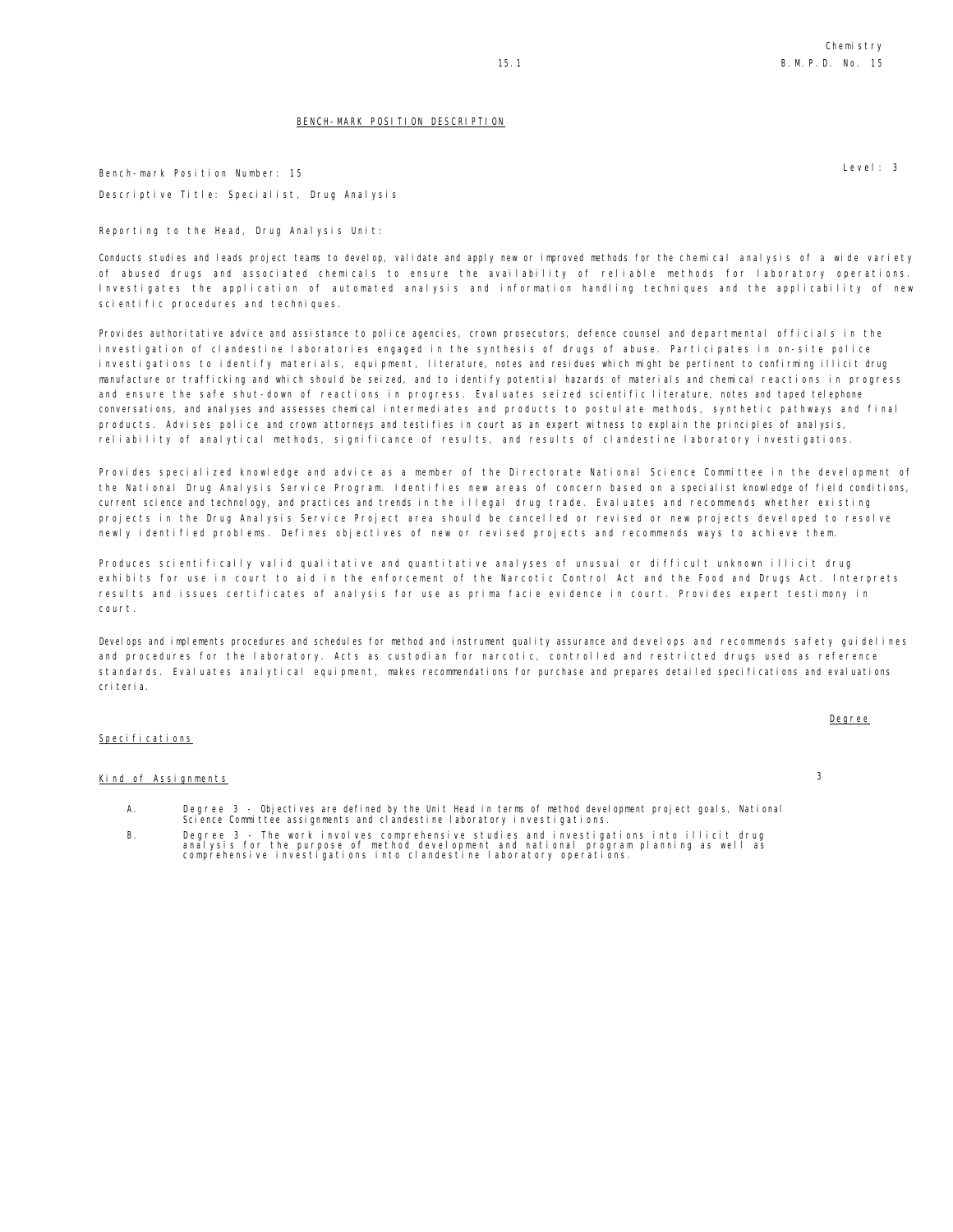- C. Degree 4 The work involves the development and validation of analytical methods for illicit<br>drug analysis, participation in national program planning, the provision of expert advice and<br>the conduct of analyses and
- D. Degree 3 Plans and conducts a broad diversity of analytical, method development, clandestine laboratory investigational and problem solving work in the area of illicit drugs.

#### $\mathsf{Compl}\text{ exit } \mathsf{y}$  of Work  $4$

- A. Degree 4 Information on the identity of illicit drugs and products of clandestine laboratories is difficult to obtain and requires intensive investigation. Methods and reference standards are often not available.
- B. Degree 3 Information, data and new methods can be validated by repeating experiments, using alternative procedures or through literature referencing.
- C. Degree 4 Information and data on the operations of clandestine laboratories and the identity<br>of materials and products, as well as the identity of illicit drugs, related chemicals, impurities<br>and cutting agents involv judgement to use.
- D. Degree 4 The relationships between the evidence obtained in clandestine laboratory operations and the synthetic pathway and probable products requires in-depth investigations to understand and interpret.
- E. Degree 4 The activities of police agencies, crown attorneys and courts affect the priority and conduct of the work and the direction of method development studies.
- F. Degree 4 Contacts are with police agencies to provide expert advice and training and to<br>participate in clandestine laboratory investigations, with crown attorneys, defence counsel and<br>the courts to provide testimony a
- G. Degree 3 The work requires developing new methods and procedures for illicit drug analysis.
- H. Degree 4 The work requires the application of a thorough knowledge of the principles,<br>theories and practices of forensic drug analysis as well as a thorough knowledge of synthetic<br>chemistry as applied to clandestine d

#### Professional Responsibility 3

- A. Degree 3 Approaches to conducting method development studies, clandestine laboratory investigations and<br>recommendations concerning National Science Committee project planning, are reviewed by the Unit Head<br>for soundne
- B. Degree 3 Professional guidance is received from the Unit Head on the resolution of difficult analytical or method development projects.
- C. Degree 3 The work requires identifying analytical problems and determining approaches for the<br>resolution of difficult problems, and identifying new areas of concern in the illicit drug<br>analysis area and recommendi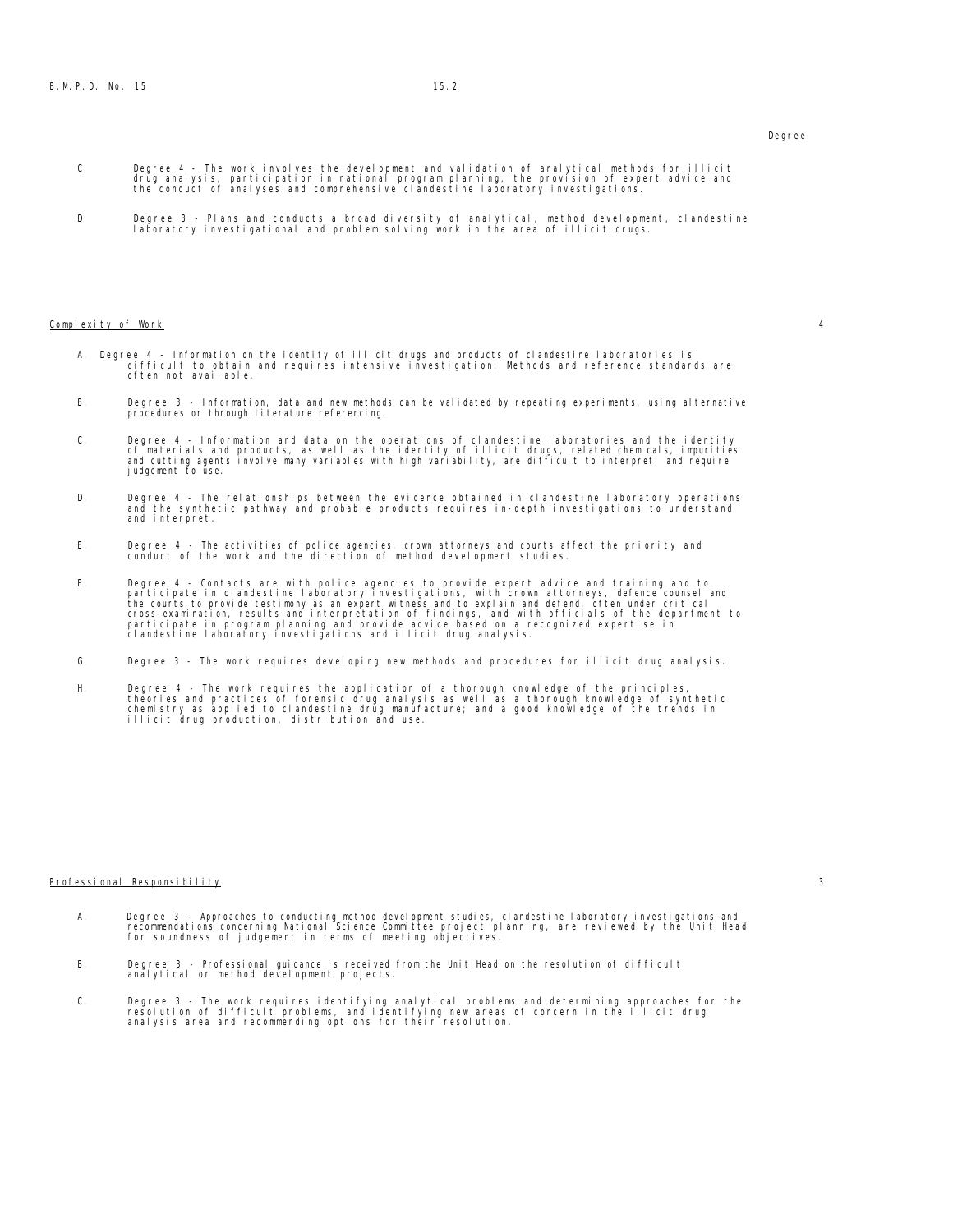- D. Degree 3 The work of project team members involved in method development studies is reviewed for completeness and compliance with project guidelines and quality assurance objectives.
- E. Degree 3 Documents, notes and other evidence seized in clandestine laboratory investigations are<br>interpreted and evaluated to postulate synthetic pathways and final drug products. Work on the<br>National Science Committe
- F. Degree 4 Advice based on a recognized expertise in clandestine laboratory investigation and<br>illicit drug analysis is provided to department officials and to crown attorneys, defence counsel, police<br>agencies and t

#### Management Responsibility 3

- A. Degree 1 As applicable, assigns work to project staff.
- B. Degree 3 Ensures proper use of instruments, and supplies for illicit drug analysis and controls access to narcotic, controlled and restricted drugs used as reference standards.
- C. Degree 3 Evaluates requirements, and prepares detailed specifications and evaluation criteria for, and recommends the purchase of laboratory equipment.
- D. Degree 1 Outside assistance, when required, is requested from the Unit Head.
- E. Degree 3 Implements quality assurance procedures for illicit drug analysis.
- F. Degree 3 Coordinates work with National Science Committee members, police forces, crown attorneys and the courts.
- G. Degree 2 Develops and recommends safety guidelines and procedures for illicit drug analysis work in the laboratory.

#### Impact of Recommendations and Activities 3

- A. Degree 3 Recommendations and advice contribute to the development of the National Drug Analysis Service Program and results of the work contribute to the availability of reliable methods for use in on-going laboratory operations.
- B. Degree 3
	- (i) No significant impact.
	- (ii) No significant impact.
	- (iii) Degree 3 Recommendations, advice and results of the work affect the regulatory control of illicit drugs harmful to human health.
	- (iv) Degree 3 Recommendations, advice and results of the work contribute to the administration of criminal law respecting illicit drugs and can lead to the incarceration, or the imposition of fines to individuals.
- C. Degree 3 The evaluation of information and results of the work provide knowledge and<br>improved understanding of the clandestine manufacture, occurrence and purity of illicit drugs<br>in Canada. New methods and procedur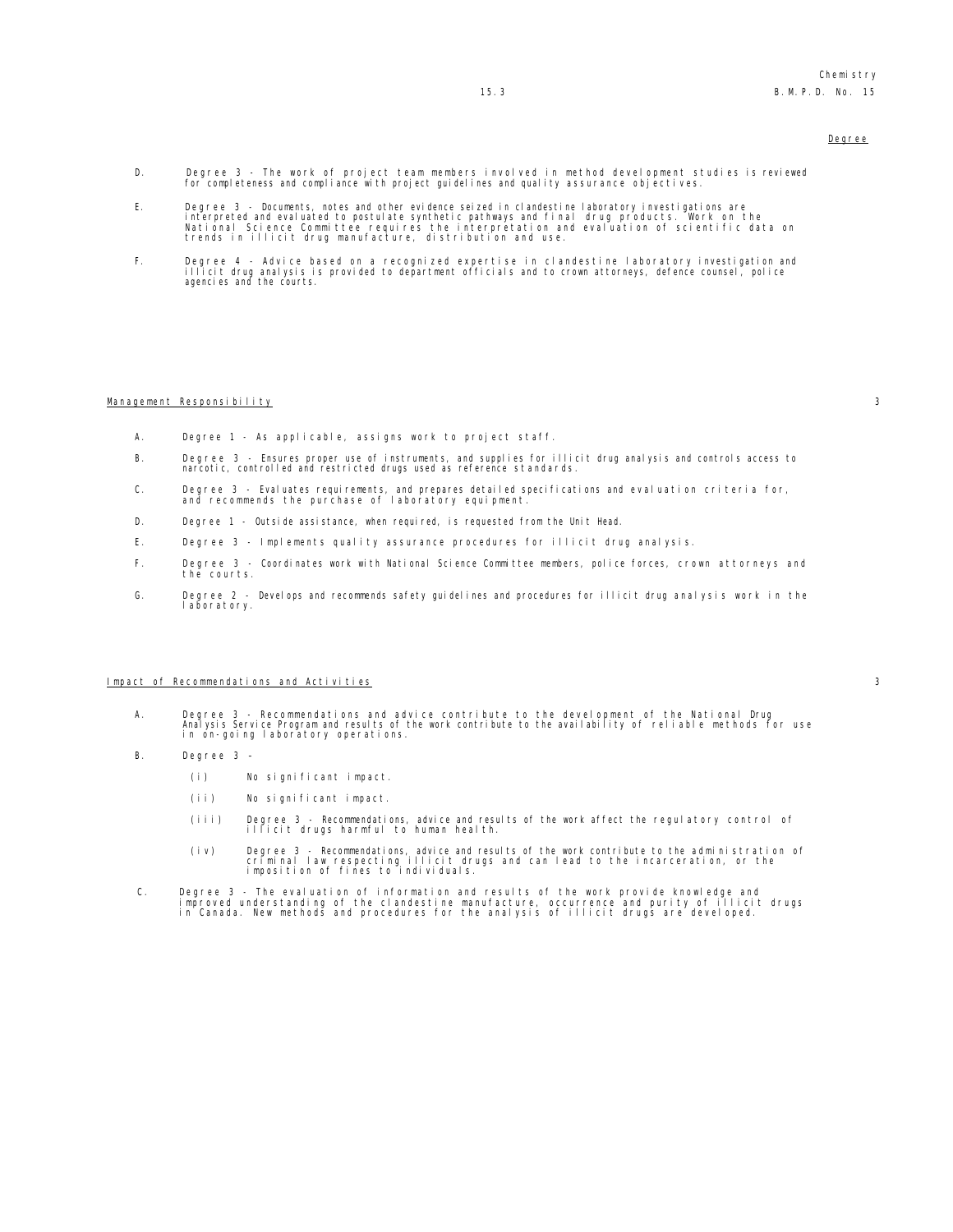## LINEAR ORGANIZATION CHART

Chief, Drug Laboratories Division

|         | Head, Pharmaceutical Analysis Unit (3) |
|---------|----------------------------------------|
|         | Head, Drug Analysis Service Unit (2)   |
|         | Head, Drug Analysis Services Unit      |
| $\star$ | Specialist, Drug Analysis (CH-3)       |
|         | Chemists (2)                           |
|         | Chemist, Development Grade (1)         |
|         | Technicians (4)                        |
|         | Clerk                                  |

\* Bench-mark position.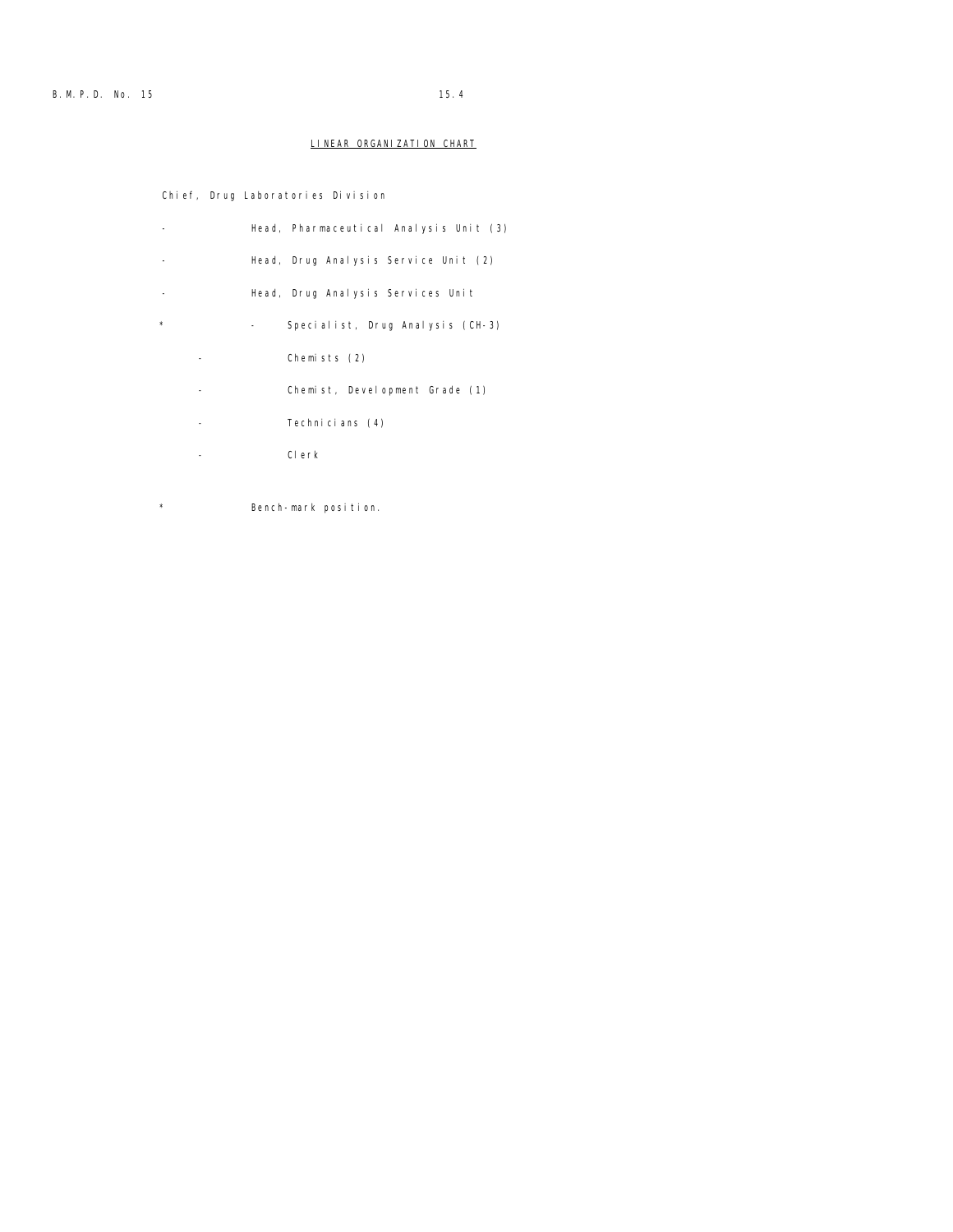#### BENCH-MARK POSITION DESCRIPTION

Bench-mark Position Number: 16

Descriptive Title: Chemistry Specialist, Drug Evaluation

Reporting to the Chief, Pharmaceutical Evaluation Division:

Acts as a consulting specialist on all complex chemical matters relating to the scientific evaluation of new drugs arising in, or referred to the Division, to ensure that policies, advice and decisions are based on the most up-to-date and authoritative information and knowledge available.

Conducts detailed scientific evaluations to interpret spectral and other chemical data to solve problems relating to the stereochemistry of structurally complex new drug entities, resolve questions of reaction mechanisms, elucidate the mechanism of chemical degradation of drugs and predict possible impurities from the synthetic process.

Studies the chemical and physical structure of new drug entities, using the techniques of Quantitative Structure Analysis Relationships to predict pharmacological action and toxicity and alerts biologists and medical officers of potential toxicity problems with new drugs, metabolites and degradation products.

Plans and conducts scientific evaluations of the chemical and pharmaceutical data continued in new drug submissions for structurally complex drugs to determine acceptability of the drug in meeting standards of safety and efficacy. Reviews all aspects of the synthesis, manufacturing process, stability and degradation products, analytical methods and standards proposed by the drug manufacturers to ensure that safety and efficacy issues are identified and addressed. Requests additional information or studies from industry to meet deficiencies or resolve problems with the submissions.

Meets with scientists and officials of the Pharmaceutical industry to defend questions raised and scientific positions taken on contentious issues and to influence changes in industry policy which are in conflict with Branch policy.

Prepares a detailed report summarizing the findings and judgments reached, identifies problem areas and deficiencies, makes a final recommendation to the Division Chief on the disposition of the submission and provides a scientific rationale for the conclusions.

Develops specific research proposals for implementation in the Branch to resolve identified problems in methodology and chemistry and leading to the development of new Canadian standards for drugs and coordinates the progress of these projects.

Conducts a continual review of new and revised international standards for drug substances and dosage forms, identifies and documents discrepancies and deficiencies, and recommends changes for improving these international standards. Compares these standards with those approved in new drug submissions, and when significant differences are identified, notifies manufacturers of cleared new drugs, requesting changes or updating.

Recommends changes in drug evaluation policies as new information and technology becomes available, and contributes to the development of industry guidelines and standards relating to the chemistry requirements of the Food and Drugs Act Regulations.

Trains professional staff in drug evaluation, assigns submissions for review, provides guidance on the approach and methodologies to be used, and reviews and evaluates the final report and recommendations.

Level: 4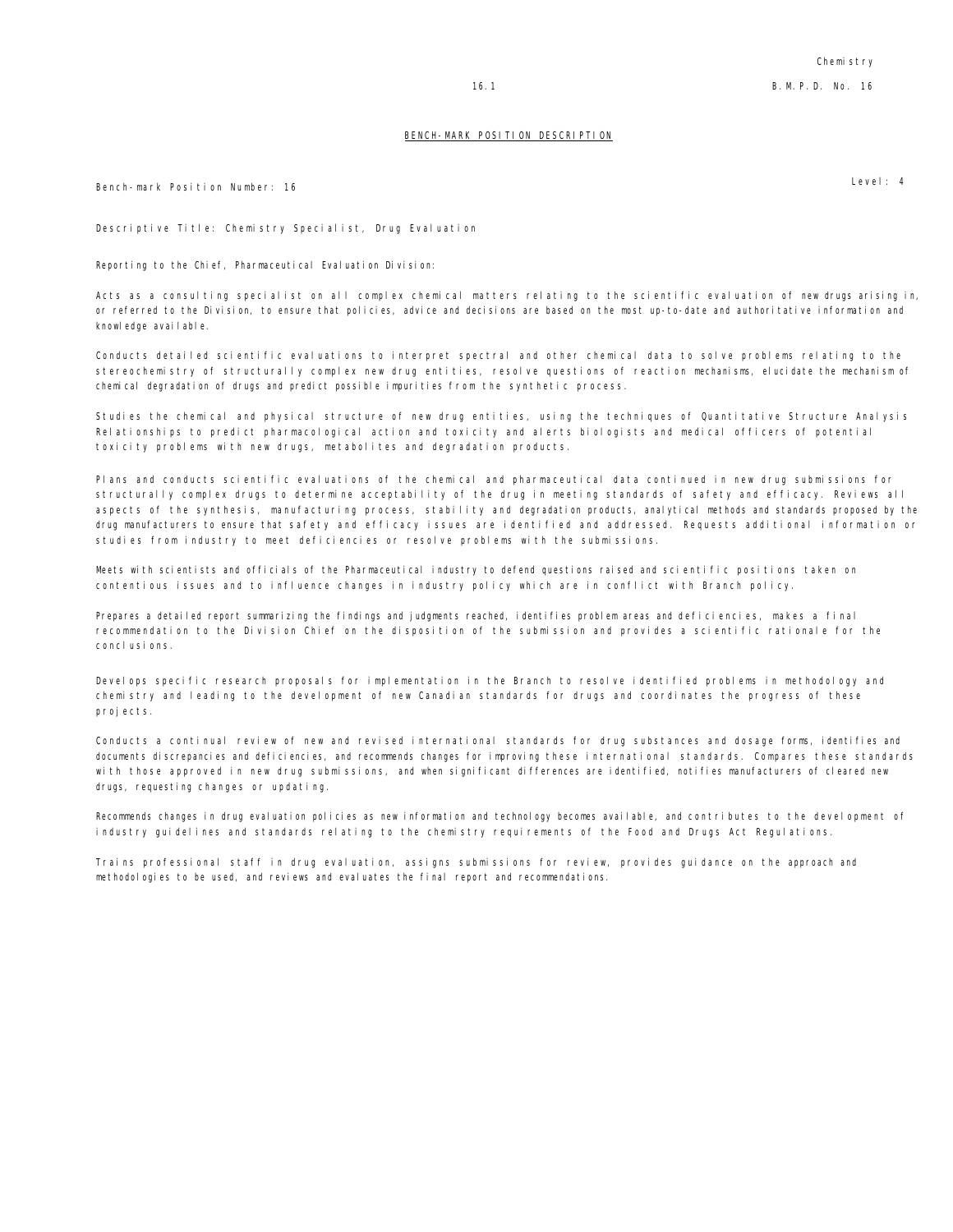Provides advice based on a recognized expertise in the chemical and pharmaceutical evaluation of drugs to other

evaluators and scientists and officials in the pharmaceutical industry on the interpretation of scientific data.

#### Specifications **Degree**

- Kind of Assignments 4
- - A. Degree 4 Objectives are stated as requiring the ongoing provision of scientific advice and<br>consultation relating to the scientific evaluation of new drugs, the conduct of studies into<br>the chemistry of structurally com new drug submissions.
	- B. Degree 4 The work involves studies, investigations and the provision of advice in the area of<br>Investigation, and includes work in organic, physical, analytical and medicinal chemistry, spectroscopy,<br>pharmaceutica
	- C. Degree 4 Activities include the provision of specialist advice, the conduct of detailed studies into the<br>chemistry of new drug entities, the scientific appraisal of complex new drug submissions, the<br>development and co
	- D. Degree 4 Plans and conducts complex studies into the chemistry of new drug entities and the<br>scientific evaluation of complex new drug submissions, exercising high degree of freedom and latitude in<br>selecting approaches

#### Complexity of Work 4

- A. Degree 4 The work requires obtaining information from a critical review of submitted data, and requesting<br>the development and submission of specific additional data for new chemical entities for which there<br>is often n
- B. Degree 4 The information and data relating to complex chemical problems and structurally<br>complex new drug entities can be validated only by a detailed critical evaluation or through<br>the initiation of research proj
- C. Degree 5 The information and data relating to structurally complex new drug entities, novel and<br>complicated synthetic pathways and the structure activity relationships involve many variables with high<br>variability, amb
- D. Degree 5 The relationships between the chemical and physical data, synthetic routes, impurities, degradation<br>products, structure, functional groups and stereochemistry, and the biological activity of complex<br>new drug
- E. Degree 4 The work is normally affected by the activities of scientists and officials in the<br>pharmaceutical industry or in international standards organizations and require consideration<br>of their impact on drug evaluat
- F. Degree 4 Contacts are with scientists and officials of the pharmaceutical industry to explain and defend<br>scientific positions on contentious issues and provide advice based on a recognized expertise in the<br>chemical ev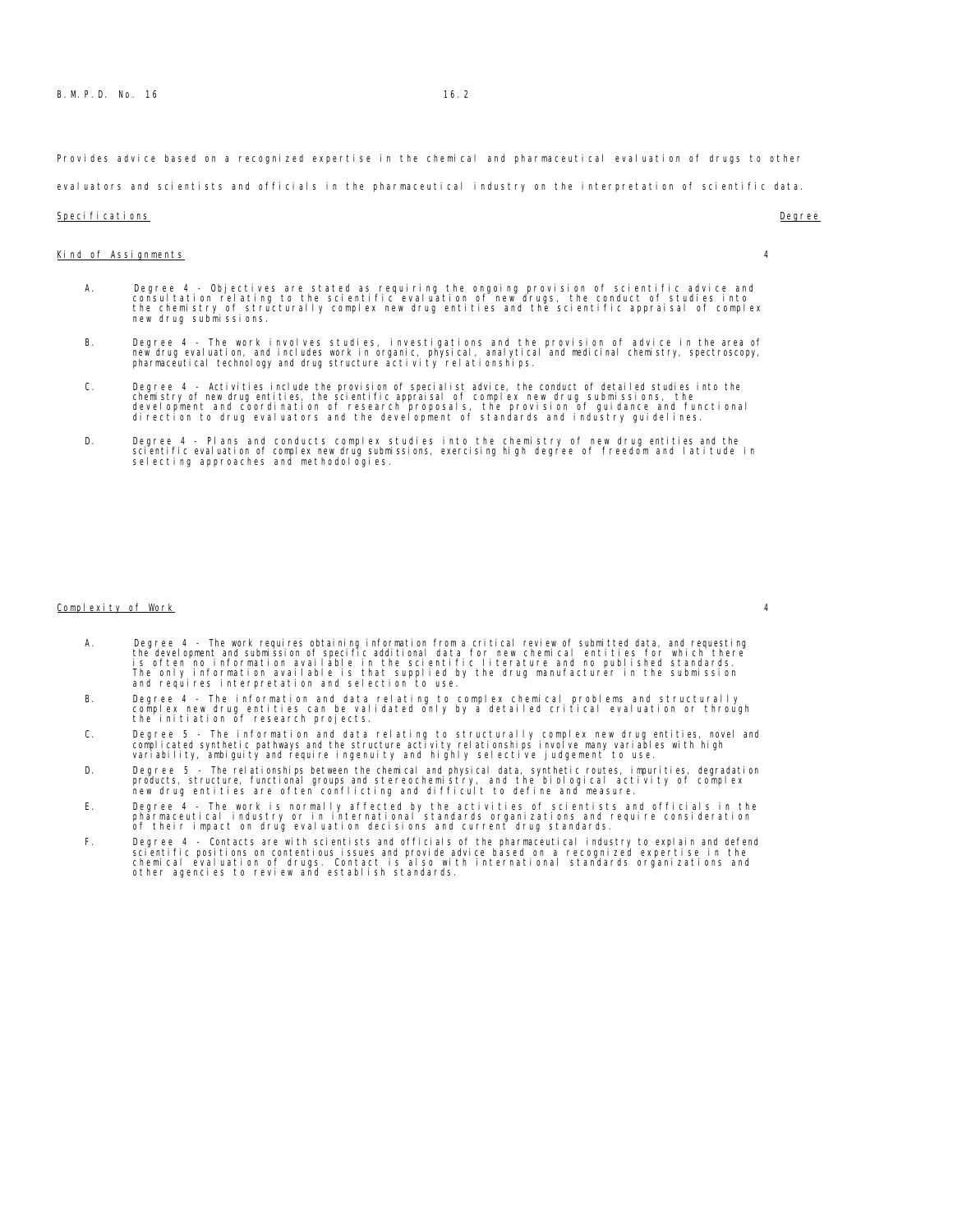- G. Degree 4 The work requires the development of approaches for the resolution of unique<br>problems in drug evaluations where generally there is a lack of precedents, and the initiation,<br>conduct and coordination of rese new drug standards.
- H. Degree 5 The work requires the application of an advanced knowledge of the principles,<br>theories and practices of analytical and organic chemistry, as well as spectroscopy, and a good knowledge<br>of medicinal chemist relationships.

# Professional Responsibility 4

- A. Degree 4 The work requires the ongoing provision of specialist advice, consultations and<br>recommendations, which are reviewed for effectiveness in supporting drug evaluation activities. Final<br>recommendations and conclu
- B. Degree 4 Professional guidance is received from the Division Chief on the resolution of contentious issues or unusual and precedent setting new drug evaluations.
- C. Degree 4 The work requires developing specific research proposals to resolve problems in drug evaluation,<br>identifying problems with the interpretation and assessment of complex chemical data and determining<br>approaches
- D. Degree 4 Reviews and evaluates the final reports and recommendations of drug evaluators and reviews<br>studies and proposals from other scientists working in the area of pharmaceutical chemistry and<br>international drug st
- E. Degree 4 Results of studies and investigations into the chemistry of structurally complex new<br>drugs, the results of research projects, and reports from international drug standards organizations are<br>interpreted to det
- F. Degree 4 Advice based on a recognized expertise in the chemical evaluation of drugs is provided to scientists and officials in the department, industry, international standards organizations and other agencies.

### Management Responsibility 1

- A. Degree 1 As applicable, work is assigned to non-subordinate support staff.
- B. Degree 1 Plans the use of equipment and supplies for own work.
- C. Degree 1 Limited to spending of own time and to the use of equipment and supplies for own work.
- D. Degree 1 Outside assistance, when required, is requested from the Division Chief.
- E. Degree 1 Complies with administrative procedures, directives and guidelines established for the work.
- F. Degree 3 Coordinates the collection of additional chemical and pharmaceutical technology<br>information from drug manufacturers, investigations and scientific appraisals with other scientists and<br>research projects co
- G. Degree 1 Follows administrative and safety procedures established for the work.

# Impact of Recommendations and Activities 4

A. Degree 4 - Recommendations, advice and consultations contribute to the development of drug evaluation policies and to the development of industry guidelines, Canadian drug standards and chemistry requirements of the Food and Drugs Act and Regulations.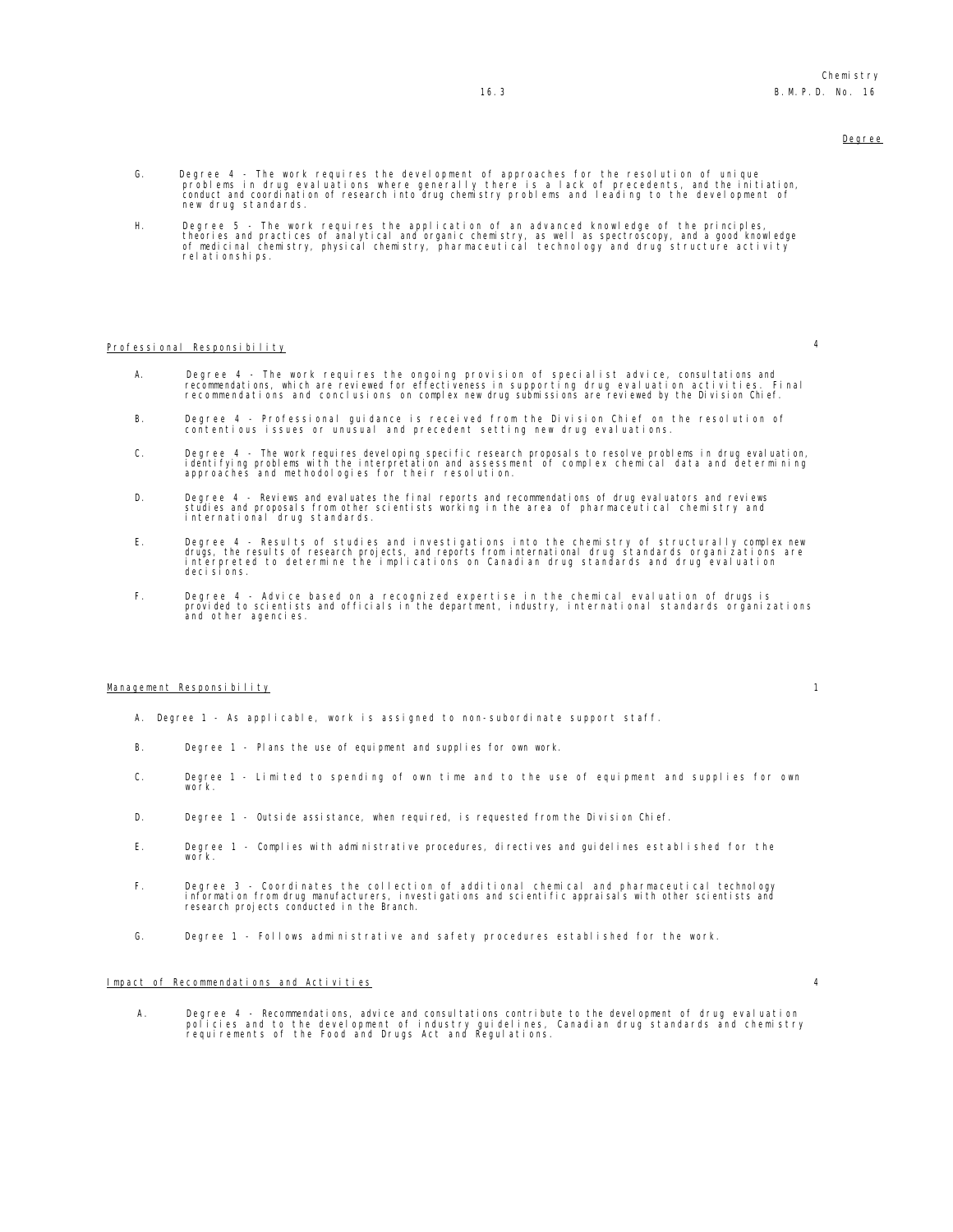# C. Degree 4 –

- i) Degree 4 Recommendations, advice and consultations result in the establishment of standards)<br>for the pharmaceutical industry, drug evaluation policies, and revisions to industry<br>guidelines which have economic and tech
- (ii) No significant impact.
- iii) Degree 4 Recommendations, advice and consultations contribute to the development of standards)<br>and regulations for drugs, and decisions and recommendations affect the regulatory approval<br>and use of drugs in Canada.(
- C. Degree 3 The evaluation of submitted chemistry and pharmaceutical technology data and the development of research proposals provide knowledge and improved understanding of the chemistry of pharmaceuticals.

# LINEAR ORGANIZATION CHART

Director, Bureau of Human Prescription Drugs

- -Chief, Pharmaceutical Evaluation Division
	- Manufacturing Specialist, Drug Evaluation
	- Pharmaceutics Specialist, Drug Evaluation
	- \*- Chemistry Specialist, Drug Evaluation CH-4
	- Drug Evaluators (4)
	- Junior Drug Evaluators (2)
- \* Bench-mark position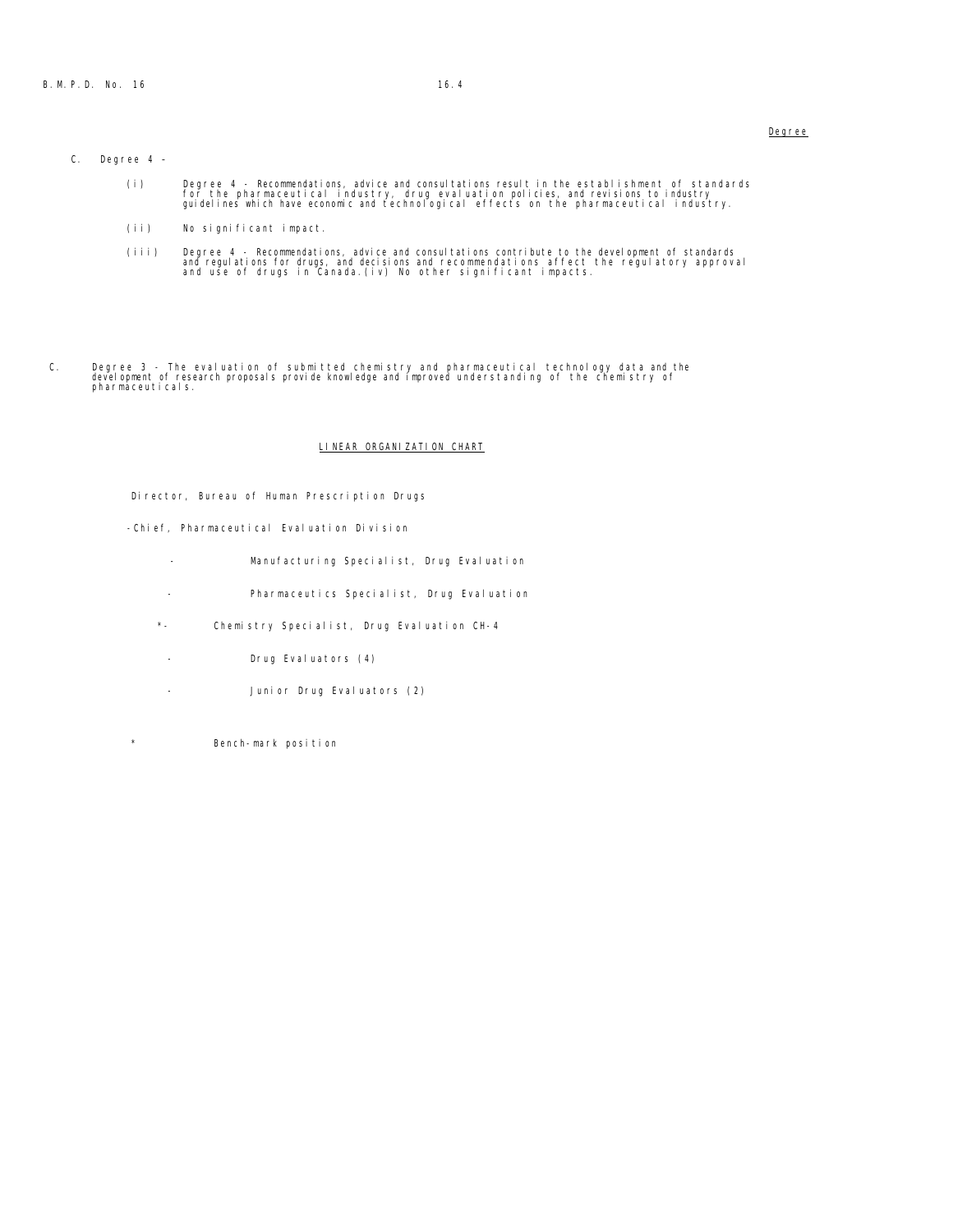### BENCH-MARK POSITION DESCRIPTION

Bench-mark Position Number: 17Descriptive Title: Environmental Chemistry Advisor Fish Habitat Level: 4

Reporting to the Chief, Fish Habitat Division, Gulf Region:

Serves as the senior regional specialist and advisor in the area of environmental chemistry of fish habitats. Provides advice and authoritative recommendations on the chemistry aspects of fisheries programs in the region.

Plans, organizes and coordinates a variety of chemical studies and projects to investigate and resolve environmental and marine and freshwater fish habitat problems. Analyses problems, selects critical factors for investigation, and devises experiments to provide information and data used to identify trends, implications and cumulative impacts. Coordinates the development of detailed investigative study proposals and submissions for consideration by senior management. Develops project objectives, resource requirements and strategies and serves as project leader for cooperative study teams.

Provides guidance to, and coordinates the work of, consultants and contractors engaged in investigative projects and studies.

# Specifications

# Kind of Assignments 4

- A. Degree 4 Objectives are stated as requiring the ongoing provision of professional advice, and the conduct of investigations, in the broad area of environmental chemistry relating to fish habitats.
- B. Degree 4 The work involves studies and investigations and the provision of advice in the<br>environmental chemistry of fish habitats, and includes work in chemical oceanography and<br>limnology, biochemistry, inorganic
- C. Degree 4 Activities include the conduct, coordination and interpretation of complete investigations<br>in environmental chemistry of fish habitats, providing functional direction to investigative<br>teams, and providin
- D. Degree 4 Investigative studies and projects are planned, and experiments are devised to ensure that the information necessary to solve problems and to provide advice is obtained.

#### Complexity of Work 4

- A. Degree 4 Environmental chemical information and data relating to fish habitats are obtained<br>by detailed investigative studies. Experiments and tests are devised and surveys are planned<br>and coordinated to obtain in
- B. Degree 4 Information and data are of a non-recurring field nature and can be validated only through significant repeat investigations.
- C. Degree 4 Environmental chemistry data and information is highly variable and require careful interpretation and judgement in its use.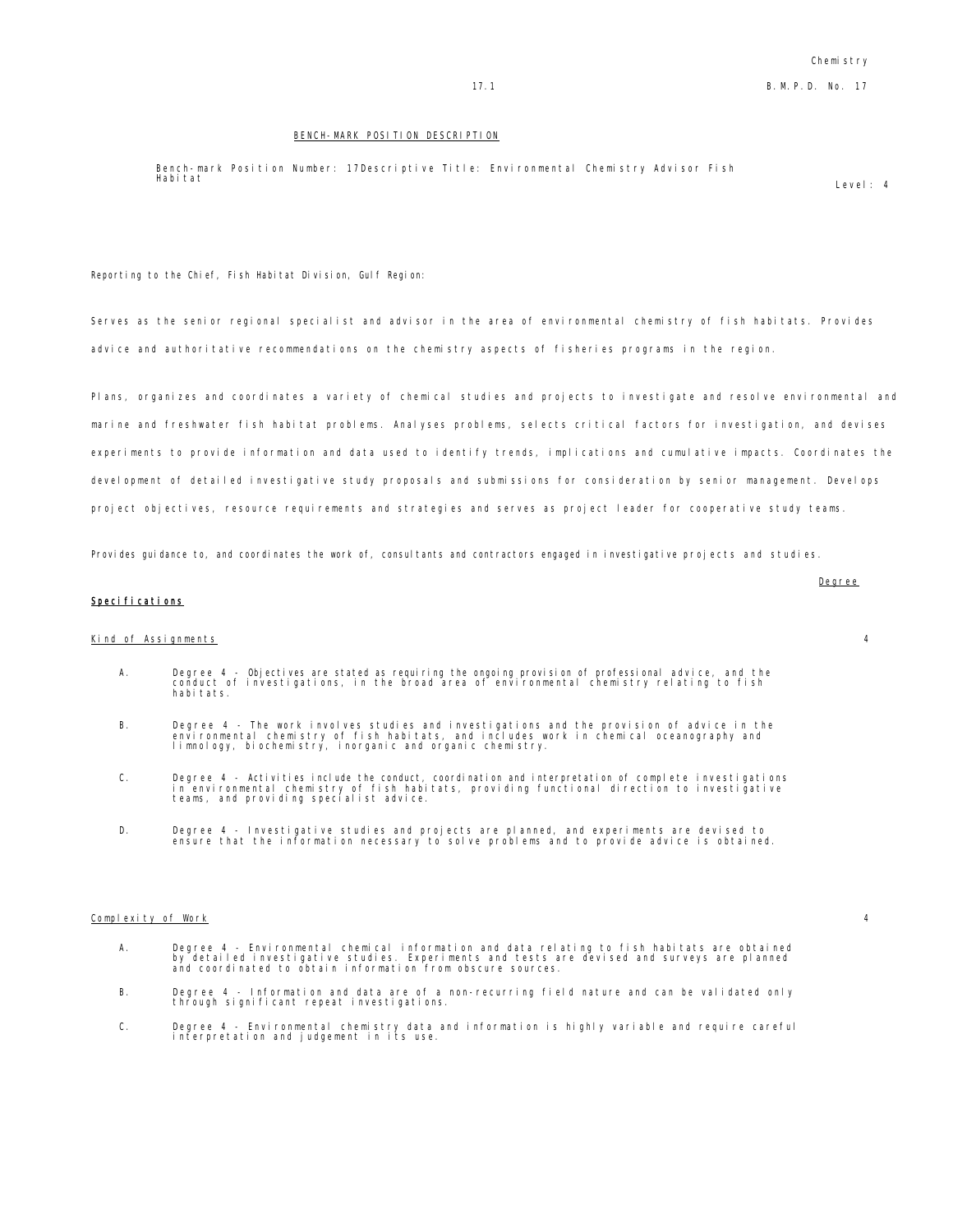- D. Degree 4 The many chemical parameters and fish habitat effects have complicated relationships and require intensive investigation to understand.
- E. Degree 4 The work is conducted within a matrix type organization with many joint investigative projects.
- F. Degree 4 Contacts are with scientists and officials of the department, provincial departments, industry and contractors and consultants to plan and coordinate joint investigations and for providing specialist advice.
- G. Degree 4 The work requires the development of approaches for the resolution of unique fish habitat problems where in many cases there is a lack of precedents.
- H. Degree 4 The work requires the application of a thorough knowledge of the principles, theories<br>and practices of environmental chemistry, particularly as applied to marine and freshwater fish habitats, as<br>well as knowl

### Professional Responsibility 4

- A. Degree 4 The work requires the ongoing provision of specialist advice and recommendations<br>which are periodically reviewed for their effectiveness in supporting Fish Habitat management<br>objectives.
- B. Degree 5 The work involves the provision of senior specialist advice in Environmental<br>Chemistry scientists. Program and policy guidance is received from the Chief, but<br>professional guidance in the field of environ
- C. Degree 4 The work requires planning and organizing investigations and devising experiments to produce information and resolve problems in environmental chemistry.
- D. Degree 4 The work requires the review of recommendations and conclusions of scientists and consultants to determine their applicability to the study of the environmental chemistry of fish habitats.
- E. Degree 4 Results of the work of other scientists, consultants and investigation teams are interpreted to develop solutions to environmental chemistry problems offish habitats.
- F. Degree 5 Authoritative advice on all aspects of the environmental chemistry offish habitats<br>is provided to scientists and senior managers of the department and affects the region's long term<br>fisheries plans and pr

### Management Responsibility 1

- A. Degree 1 As applicable, provides advice and instructions to investigative project teams.
- B. Degree 1 Plans the use of equipment and supplies for own work.
- C. Degree 2 Identifies the materials, equipment and outside services required for investigative studies.
- D. Degree 2 Identifies and recommends suitable sources of outside assistance for cooperative investigations.
- E. Degree 1 Complies with administrative procedures, directives and guidelines established for the work.
- F. Degree 3 Coordinates investigative studies in environmental chemistry with other federal and provincial scientists.
- G. Degree 1 Follows straightforward office and field administrative procedures.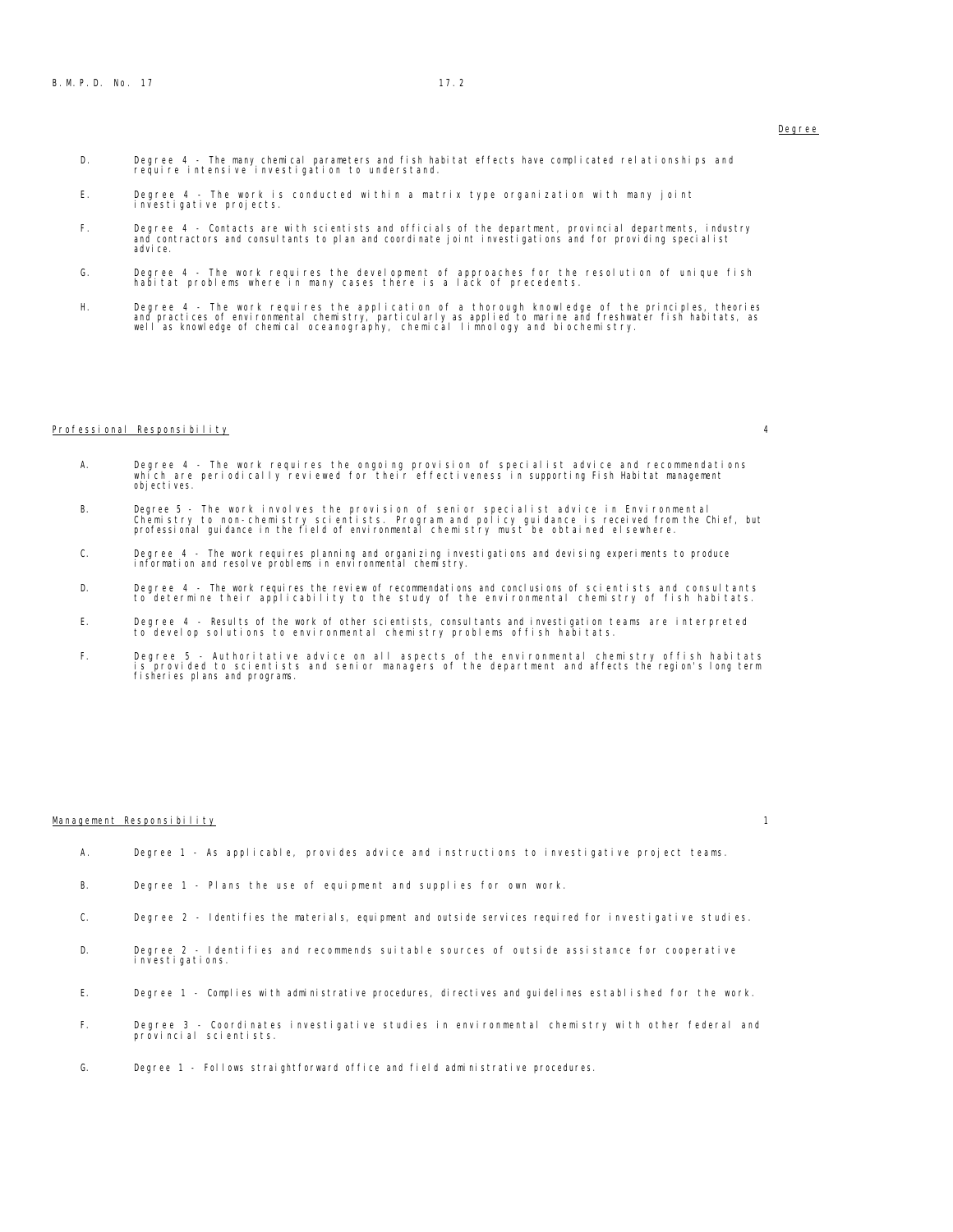A. Degree 4 - Recommendations and advice affect the overall fisheries management and habitat plans and programs of the region.

B. Degree 4

- (i) Degree 4 Recommendations and advice affect the long-term fisheries management plans of the region and have direct economic effects on the commercial fishery.
- (ii) Degree 3 Recommendations and advice contribute to maintaining an environmentally acceptable fish habitat.
- (iii) No significant impact.
- (iv) No other significant impacts.
- C. Degree 4 The development of approaches to solve problems and the initiation and coordination of investigations contributes to the knowledge and improved understanding of the environmental chemistry of fish habitats.

### LINEAR ORGANIZATION CHART

Director, Research Branch

- Chief, Fish Habitat Division, Gulf Region
	- \*-Environmental Chemistry Advisor CH-4
	- -Ecological Advisor
	- -Environmental Engineering Advisor
	- -Head, Habitat Investigations Section

\*Bench-mark position.

# Impact of Recommendations and Activities 4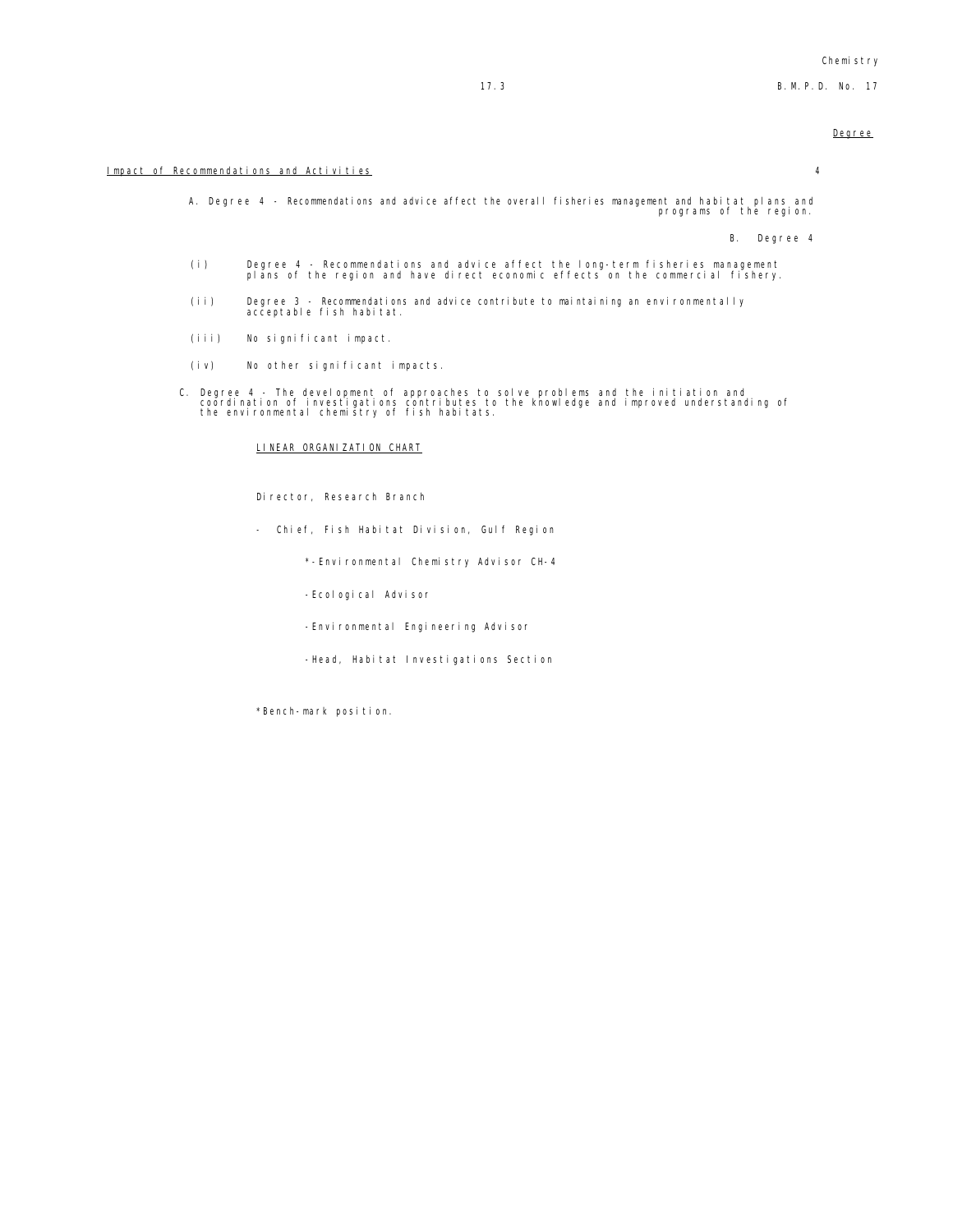Level: 4

Bench-mark Position Number: 18 Descriptive Title: Head, Organic Residues Laboratory Unit Reporting to the Chief, Food Laboratory Division:

Plans the activities of the Organic Residues Laboratory Unit, specializing in the trace analysis of organic residues in food, to ensure the achievement of program commitments and objectives. Coordinates the implementation of a number of analytical projects including continuing projects to monitor product quality and safety and to provide analytical data on which to base standards and regulations; investigational projects to provide data and scientific evaluations which form the basis for regulatory action; and development projects to provide new and improved methods and procedures. Negotiates analytical commitments with national project officers and with regional inspection staff. Assesses resource and equipment requirements and develops and recommends to the Chief, a detailed operational plan for the laboratory unit.

Organizes, directs, controls and evaluates the work of the laboratory unit staffed with one analytical specialist, three chemists and four technicians, to ensure effective use of resources, achievement of the operational plan, the development and maintenance of quality assurance standards, and the rapid response to health hazard crisis situations. Defines objectives for the laboratory unit and allocates work, equipment and facilities. Monitors and evaluates program achievement in relation to time commitments and quality and quantity standards and makes required adjustments to the operational plan or resource allocations. Directs the development and implementation of a laboratory equipment maintenance plan. Assesses analytical data, reconciles discrepancies and resolves abnormal difficulties by proposing alternative approaches to resolve problems encountered by the staff.

Directs method development projects in the organic residues project areas to ensure the availability of reliable methods for laboratory operations and for inclusion in the Branch analytical Procedures Manual for use by all Branch Laboratories, the regulated industry in their quality control and product monitoring programs, and as international reference documents. Develops proposals for complete investigations, detailing the purpose, approach and required resources, and participates in national committee meetings to review and prioritize project proposals. Assigns method development projects to the analytical specialist or other staff, defines objectives of the study and provides guidance on experimental design and the resolution of unusual or difficult problems.

Provides advice on analytical methods, statistical sampling plans and the provisions and regulations of the Food and Drugs Act to departmental and provincial officials, food manufacturers and importers, private laboratories and to the Department of Justice representing the Branch in court prosecutions under the Food and Drugs Act. Participates in joint inspections and investigations of food manufacturing plants and acts as a scientific advisor to the Food Inspection Division in formal hearings with industry representatives and their legal counsel.

Provides recommendations and advice on the development of new compliance or data gathering projects. Identifies deficiencies in operational and administrative procedures, recommends changes and ensures their implementation. Directs the preparation of detailed specifications, the evaluation of equipment and suppliers' proposals and makes recommendations on the purchase of major equipment.

Develops and implements an Occupational Health and Safety program for the laboratory unit.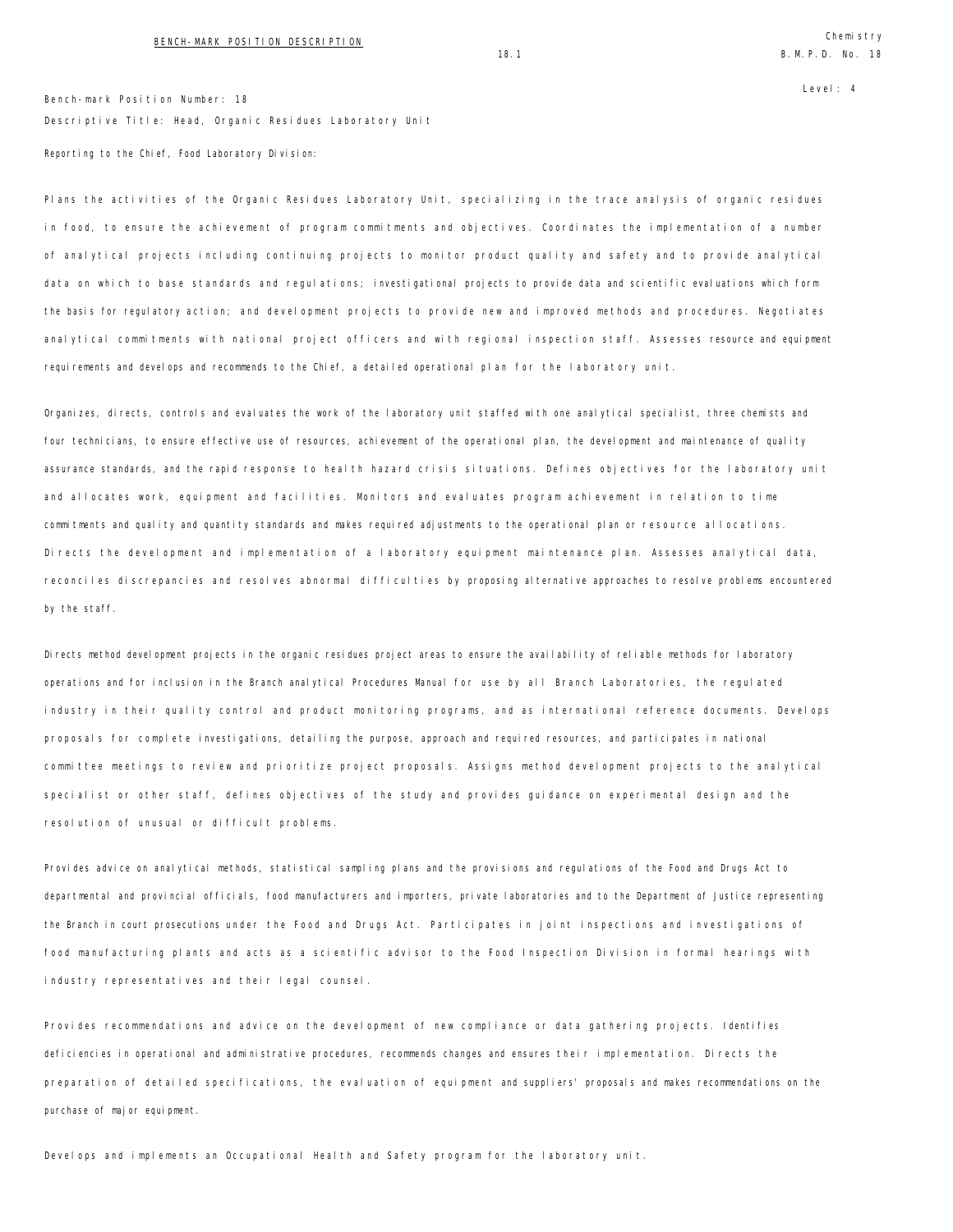# Specifications

### Kind of Assignments 4

A. Degree 4 - Objectives of the work are stated by the Division Chief in terms of developing and<br>implementing an operational plan for the provision of analytical services, professional advice and method<br>development in t

- B. Degree 4 The work involves the planning and direction of an operational unit involved in the<br>trace organic analysis of foods for a wide variety of industrial environmental and agricultural<br>chemicals, method develo
- C. Degree 4 Activities include planning, organizing, controlling and supervising the work of staff engaged in<br>trace organic analysis, investigations and method development; planning and controlling the use of<br>facilities,
- D. Degree 4 The work requires planning, organizing and assigning work for analysis, investigations and studies to ensure that operational goals are achieved within resource limitations.

# Complexity of Work 4

- A. Degree 4 The work requires obtaining information on the identity and trace levels of a wide<br>variety of organic residues in a broad range of domestic and imported foods for which prior<br>chemical exposure is unknown. The
- B. Degree 3 The identity, once determined, and levels of organic contaminants in foods can be validated by a combination of alternative chemical and instrumental techniques, and literature referencing.
- C. Degree 4 The wide variety of trace organic contaminants and food product combinations for which<br>chemical exposure is unknown, results in many variables with high variability, are difficult to interpret and require<br>jud
- D. Degree 3 The relationships between instrumental responses and the identity and levels of trace organic residues<br>In foods are sometimes conflicting and require investigation and interpretation for each residue/food com combination.
- E. Degree 4 The work is normally affected by the activities of inspection staff and requires adjustment to the laboratory unit's priorities to meet changing requirements and to respond to health hazard crisis situations.
- F. Degree 4 Contacts are with departmental officials to negotiate and plan the analytical program, with<br>scientists to plan and conduct joint investigations and method development projects, and with scientists and<br>officia
- G. Degree 4 The work involves managing and directing method development studies for the trace organic analysis of<br>foods, developing detailed proposals, defining objectives and providing guidance on experimental design; a
- H. Degree 4 The work requires the application of a thorough knowledge of the principles and<br>theories of organic and analytical chemistry, and of the procedures and instrumental techniques<br>used for trace organic analysis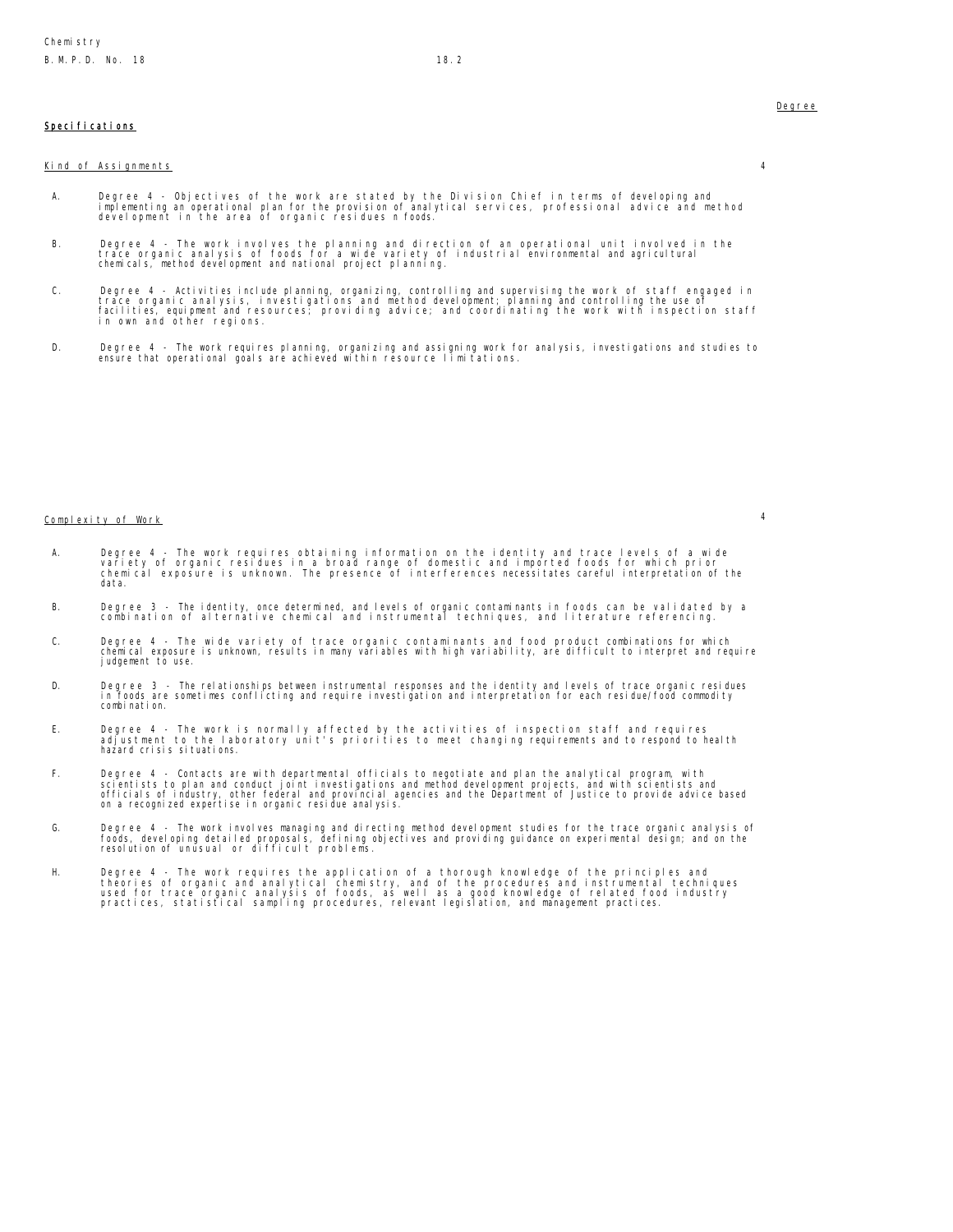# Professional Responsibility 4

- A. Degree 4 The work requires the management of an organic residue laboratory unit which is periodically reviewed for attainment of overall objectives and achievement of the operational pl an.
- B. Degree 4 Scientific guidance of a general nature is available from the Division Chief. The<br>work requires the resolution of difficult or unusual problems in the area of organic residue<br>analysis of foods, and specif Branch.
- C. Degree 4 The work requires defining the objectives of analytical investigations and method<br>development studies, and proposing alternative approaches to resolve unusual or difficult problems in<br>the trace organic a
- D. Degree 4 The approaches to conducting method development studies, and recommendations concerning<br>Science Committee project planning of the analytical specialist are reviewed for soundness of<br>judgement. Method developm
- E. Degree 3 Organic residue data and results, conclusion and recommendations of own staff are interpreted<br>to determine compliance of food samples with the provisions and regulations of the Food and<br>Drugs Act and to provi
- F. Degree 4 Advice based on a recognized expertise in trace organic residue sampling and analysis of foods<br>and of relevant legislation is provided to scientists and officials of the department, other<br>federal and provinci

### Management Responsibility 4

- A. Degree 4 The work requires the operational management of professional staff including one analytical specialist, and three chemists as well as four technicians.
- B. Degree 4 Allocates the use of equipment supplies and facilities for the trace organic residue laboratory unit.
- C. Degree 4 Assesses the resource and equipment requirements for the work and develops and recommends a detailed operational plan.
- D. Degree 4 Selects and negotiates for outside analytical services relating costs to benefits and makes recommendations to the Division Chief.
- E. Degree 4 Controls and coordinates project schedules, establishes quality assurance, quantity, timeliness and safety standards and directs assignments to meet priorities and objectives.
- F. Degree 4 Coordinates the provision of analytical services, special investigations, Science<br>Committee work and the provision of advice with the work of national compliance officers and<br>inspection and laboratory staf
- G. Degree 4 Develops and implements Occupational Health and Safety directives and guidelines for the<br>I aboratory unit. Identifies deficiencies in operational and administrative procedures, recommends<br>changes, and ens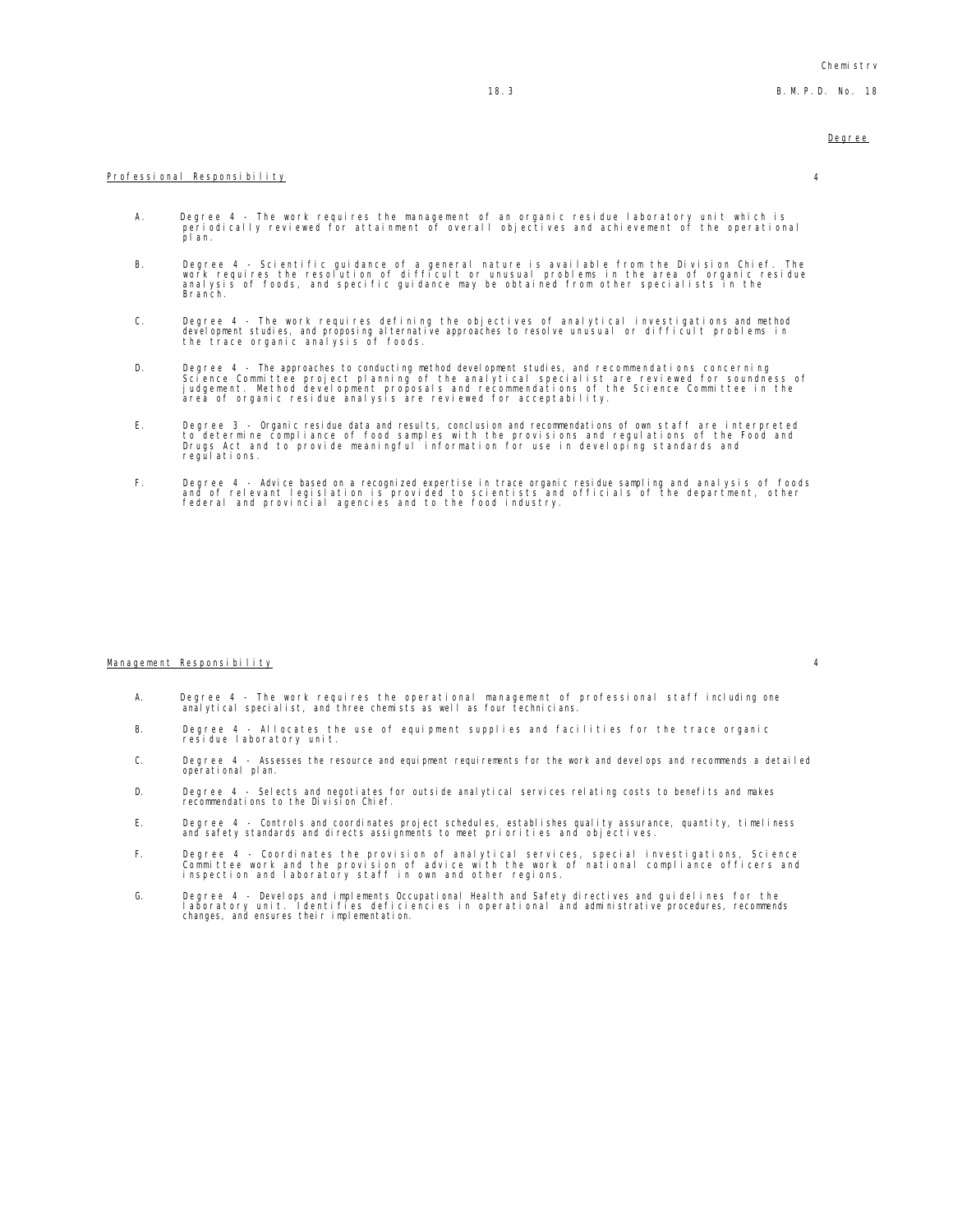### Impact of Recommendations and Activities 4

A. Degree 4 - Recommendations, advice and decisions have a direct impact on the quality of organic residue analysis, methods development and the outcome of investigations as well as on the development of standards and regulations and the effectiveness of regulatory programs.

B. Degree 4

- (i) Degree 3 The identification of violations of the Food and Drugs Act may result in<br>the regulatory control of commercial food products, and recommendations and advice<br>on the design and implementation of national compli
- (ii) No significant impact.
- (iii) Degree 4 Recommendations, advice or consultations contribute to the development of standards)<br>and regulations for organic residues in food, and decisions and recommendations affect the<br>regulatory control of foods c
- (iv) No other significant impact.

C. Degree 4 - Development of approaches and the management and direction of method development<br>projects, as well as the interpretation and evaluation of analytical data contribute knowledge and improved<br>understanding of th

### LINEAR ORGANIZATION CHART

Regional Director, Ontario Region

- Educational Services Consultant
- Chief, Finance and Administration Division
- Chief, Food Inspection Division
- Chief, Drugs and Environmental Health Inspection Division
- Chief, Drug Laboratory Division
- Chief, Food Laboratory Division
	- Head, Food and Canning Microbiology Laboratory Unit
	- Head, Drugs, Cosmetics and Medical Devices Microbiology Laboratory Unit
		- Head, Food Chemistry Laboratory Unit
- \* Head, Organic Residues Laboratory Unit CH-4
	- Analytical Specialist CH-3
	- Chemists (2) CH-2
	- Chemist, Development Grade CH-1
	- Technicians (4)
- \* Bench-mark Position.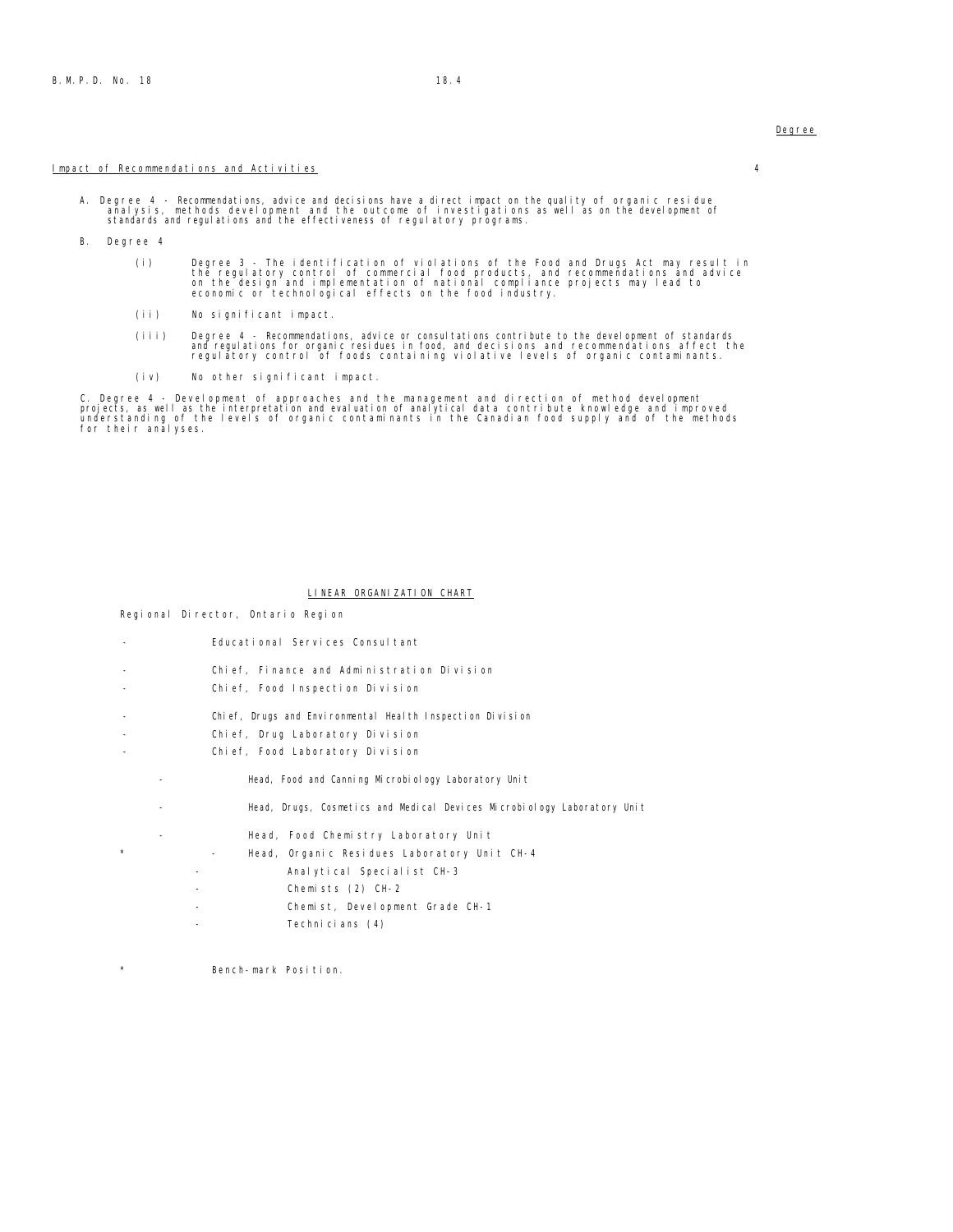### BENCH-MARK POSITION DESCRIPTION

Level: 5

Degree

Bench-mark Position Number: 19 Descriptive Title: Senior Program Advisor

Reporting to the Branch Director:

Acts as the Branch senior chemical authority and advisor on the impact of chemical pollutants on the environment and on related matters relating to the enforcement of regulations.

Advises the Branch Director and Director General on program strategies and options, on the environmental impact of chemical pollutants, on methods of chemical pollution abatement, decontamination and control of chemical spills, and on the effectiveness of existing and proposed policy, regulatory changes and monitoring measures originating in the department or other federal, provincial or international agencies; and, ensures required liaison.

Plans, organizes and coordinates the laboratory component function within a national environmental pollution control program and involving six regional laboratories. Develops projects, objectives and control measures; determines priorities; assigns projects; and, evaluates the effectiveness of the program. Directs the implementation of a training plan to ensure the required scientific and technical capability of the Branch's resources.

Forecasts requirements and recommends plans for the Branch laboratory component operations and for the use of resources to ensure that the laboratory activities and projects are carried out in an efficient and effective manner and meets priorities and objectives.

Co-ordinates the collection of information and data, and reviews and studies the scientific information obtained from the regional laboratories, or investigation study results, conclusions and recommendations from other sources on contaminants entering the environment, to identify trends and potential problems and determine the impact of the activities and findings on the Branch's pollution control programs and objectives.

Recommends new or improvements to policies and regulations; defines objectives; establishes scientific guidelines and develops procedures for use by the regional laboratories and field staff; to ensure consistency in the implementation of environmental pollution control programs and achievement of the objectives of the laboratory component.

# Specifications<br>Kind of Assignments

Kind of Assignments 5

- A. Degree 5 Objectives are stated in terms of providing authoritative advice on the enforcement of<br>environmental pollution regulations and planning and coordinating the laboratory component of a<br>national environmental po
- B. Degree 5 The work involves the provision of authoritative advice on all aspects of the enforcement<br>of regulations to protect the environment dependant on the identification, analysis and assessment of<br>the impact of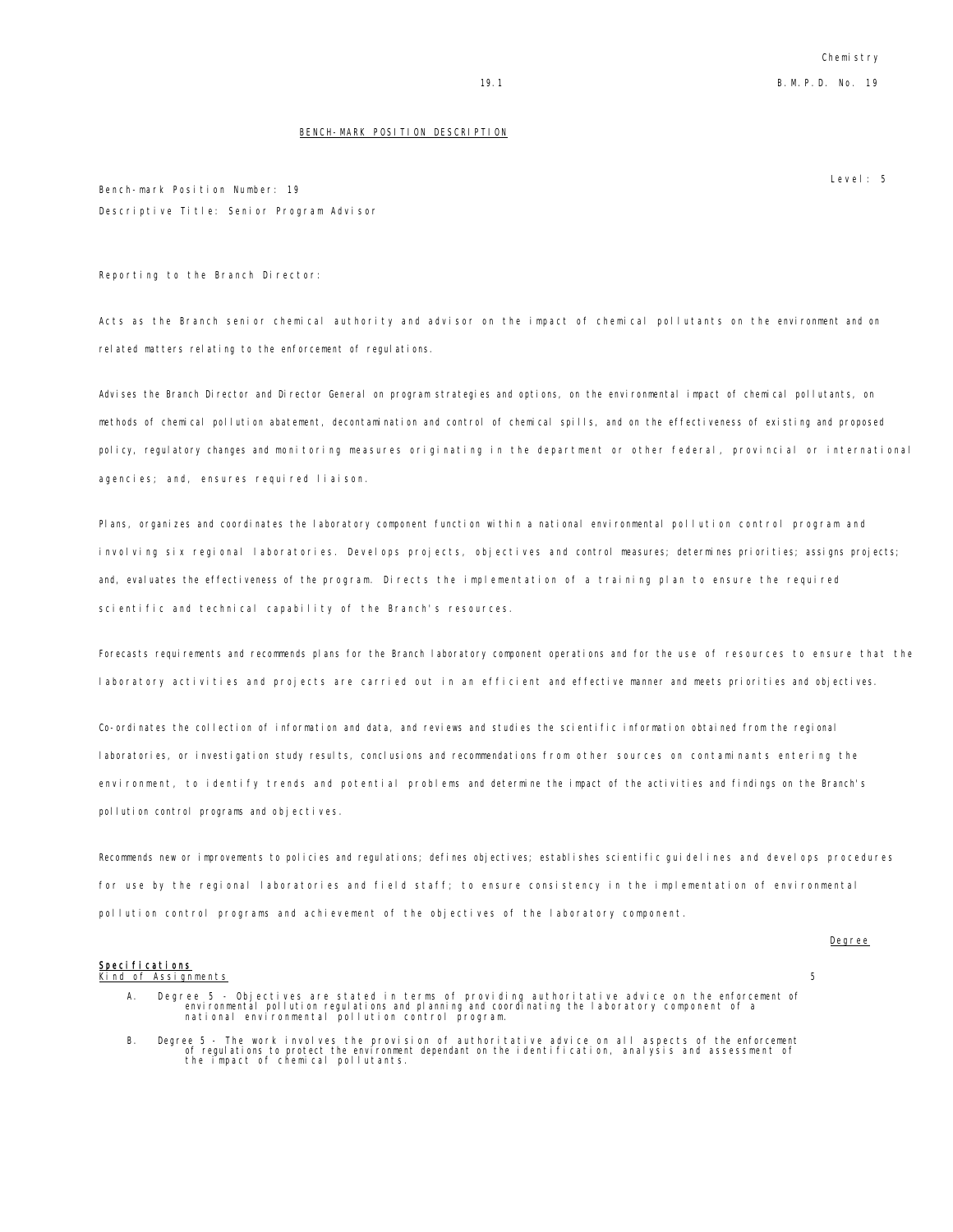- C. Degree 5 Activities involve providing authoritative advice on the enforcement of regulations<br>to protect the environment, on program strategies and options, on the effectiveness of proposed<br>policy and regulatory change
- D. Degree 5 The work requires planning, organizing, advising and coordinating the laboratory<br>component of a national environmental pollution control program, contributing to the formulation of<br>policies, and recommending

### Complexity of Work 4

- A. Degree 4 Information and data on the identification and analysis of chemical pollutants in the environment and determination of their impacts are obtained by detailed investigative studies. Data<br>concerning new chemicals are often difficult to obtain, interpret and select.
- B. Degree 4 Information and data are of a non-recurring field nature and can be validated only through complex or significant repeat investigations.
- C. Degree 4 Environmental chemistry data or information is highly variable and requires careful interpretation of the many variables, and judgement in its use.
- D. Degree 4 The many chemical parameters and environmental effects have complicated relationships and require intensive investigation to harmonize, understand and interpret.
- E. Degree 5 The work is affected by the activities and findings of other scientists and officials<br>involved in environmental monitoring, and requires consideration of their impact on the Branch's pollution<br>control program
- F. Degree 4 Contacts are with scientists and officials of the department to plan and coordinate<br>investigations and studies and for providing authoritative advice, and with scientists and officials<br>of other federal, provi
- G. Degree 4 The work requires developing and implementing improved approaches and procedures for the identification and analysis of environmental chemical pollutants and for assessing and dealing with their impact.
- H. Degree 5 The work requires the application of an advanced knowledge of the principles, theories<br>and practices of Environmental Chemistry as applied to the identification and analysis of<br>environmental pollutants and

### Professional Responsibility 5

- A. Degree 5 Results are evaluated in terms of the effectiveness of the advice provided in supporting<br>enforcement of regulations to protect the environment and achievement of the laboratory component of the<br>national en
- B. Degree 5 Program and policy guidance is received from the Director, but professional guidance in the field of Environmental Chemistry must be obtained from other scientific authorities in other organizations.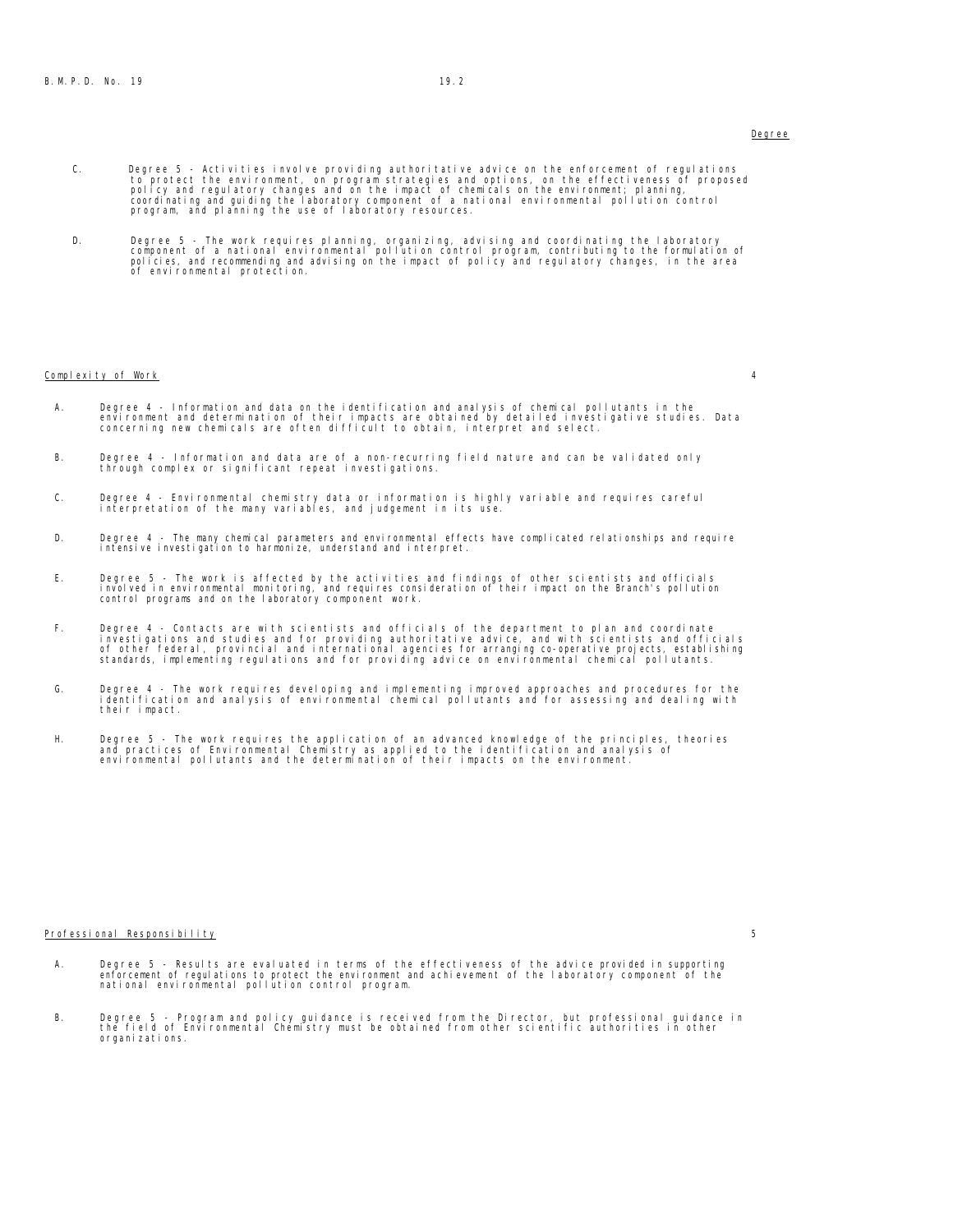- C. Degree 5 The work requires defining objectives, developing conceptual approaches to resolve<br>problems and establishing scientific guidelines for the laboratory component of a national environmental<br>pollution control
- D. Degree 5 The work of the six regional laboratories is evaluated in terms of effectiveness in meeting program policy, directives and objectives within resource limitations.
- E. Degree 5 Scientific information obtained from the regional laboratories and from other sources<br>is analyzed and evaluated to identify environmental pollution trends and problems and to determine the<br>impact on the B
- F. Degree 5 Authoritative advice and recommendations are provided to senior managers of the department on all aspects relating to the enforcement of regulations to protect the environment dependant on the<br>identification and analysis of chemical pollutants, the assessment of their impact and on the<br>decontamination and control of ch

### Management Responsibility 4

- A. Degree 1 As applicable, provides assignment related instructions to non-subordinate staff of regional laboratories.
- B. Degree 1 Plans the use of equipment and supplies for own work.
- C. Degree 4 Forecasts and assesses requirements and develops and recommends plans for the acquisition and<br>the use of Branch resources for the laboratory component operations to ensure that projects are<br>carried out in an
- D. Degree 4 When required, selects and negotiates for outside analytical and monitoring services.
- E. Degree 4 Determines priorities and assigns projects for ongoing laboratory work, and develops<br>procedures and technical guidelines to ensure consistent approaches and conduct of environmental pollution<br>control proj
- F. Degree 4 Coordinates the laboratory component functions within a national environmental pollution control program and involving six regional laboratories.
- G. Degree 4 Develops and recommends safety and administrative procedures and management guidelines for the six regional laboratories.

### Impact of Recommendations and Activities 5

- A. Degree 5 Authoritative recommendations and advice affect the development and application of departmental<br>policies and regulations to protect the environment, and decisions affect the conduct of the laboratory<br>.compone
- B. Degree 5
	- (i) Degree 4 Recommendations, advice and decisions on the enforcement of regulations to protect the environment have economic or technological effects on polluting industries.
	- (ii) Degree 5 Authoritative recommendations and advice on the development of policies and regulations to protect the environment substantially affect the state of the environment.
	- (iii) Degree 2 Information and results of the work may be used by health officials to identify and control potentially hazardous chemicals.
	- (iv) No other significant impacts.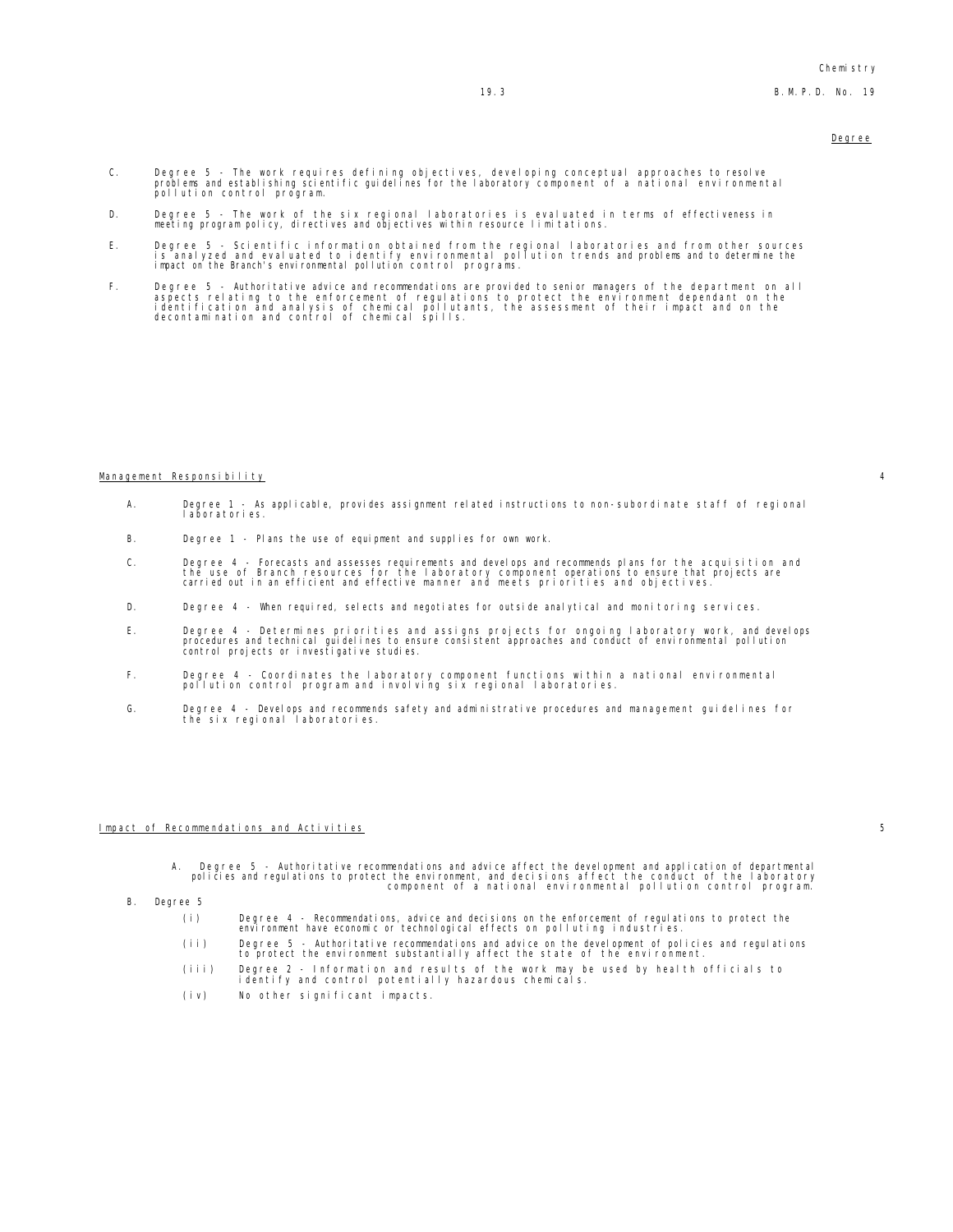# B.M.P.D. No. 19 19.4

# Degree

C. Degree 4 - The development of objectives and approaches for the identification and analysis of<br>environmental pollutants and the analysis of the information and data contribute knowledge and<br>improved understanding of

# LINEAR ORGANIZATION CHART

# Director General

- Branch Director
	- \*- Senior Program Advisor CH-5
	- Regional Laboratory Directors (6)
- \* Bench-mark position.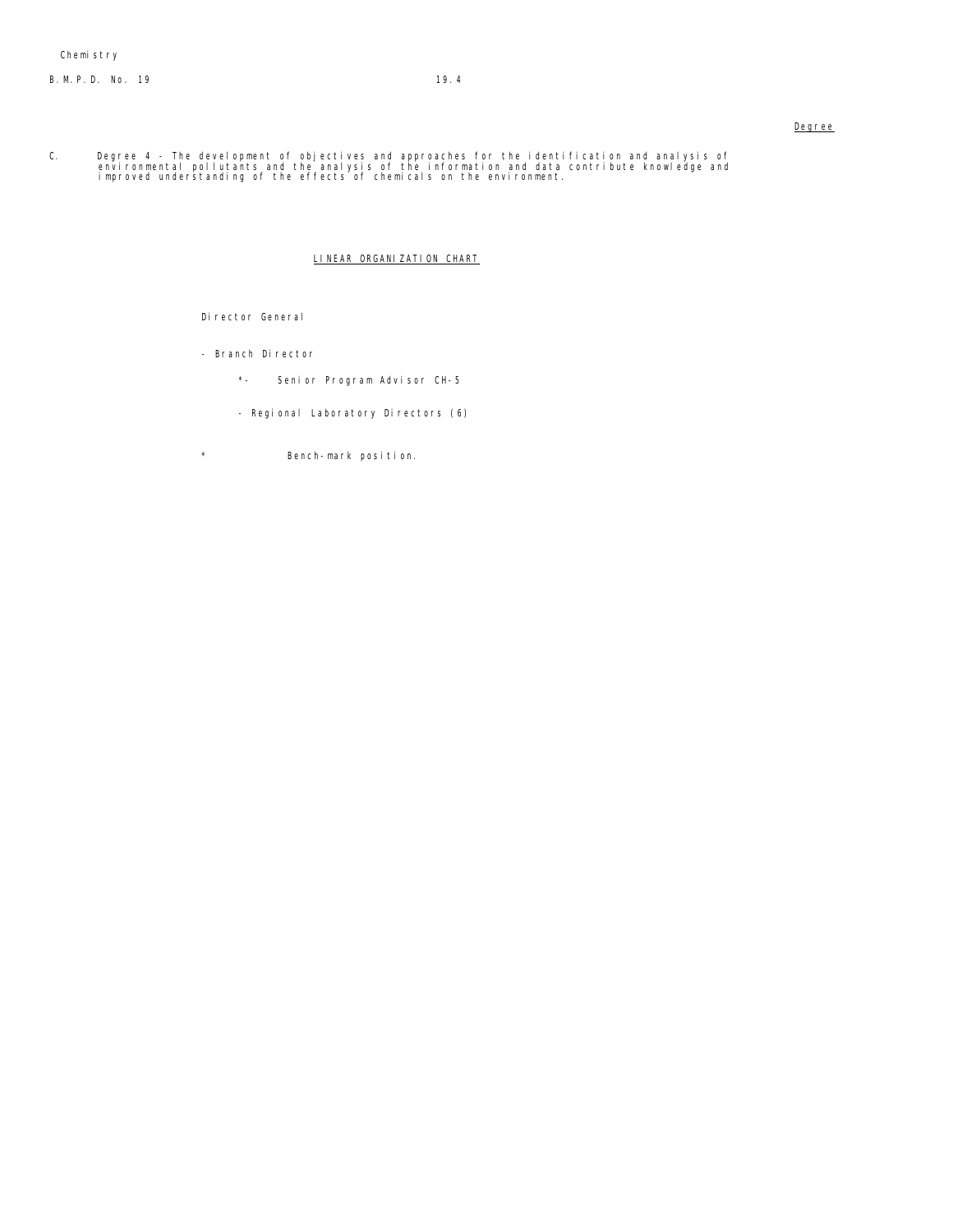# 20.1 B.M.P.D. No. 20

### BENCH-MARK POSITION DESCRIPTION

Bench-mark Position Number: 20 Descriptive Title: Chief, Food and Drug Laboratories Division, Atlantic Region Level: 5

Reporting to the Regional Director, Atlantic Region:

Negotiates with other Regional and Headquarter Chiefs, on behalf of the Regional Director the Laboratory Division commitments and defines objectives, reviews requirements and priorities, and prepares and recommends for approval an operational plan and budget to achieve the goals established by the Regional Director for the Laboratory Division for the provision of scientific advice and science based analytical

services and evaluation of marketed domestic and imported foods, drugs, cosmetics and medical devices for chemical and microbiological hazards and chemical composition to ensure that these products are safe and effective and the public is protected from injury to heal th and fraud.

Coordinates the activities of the three Units of the Laboratory and directs and controls through the Unit Heads, the activities and the utilization of the resources assigned to provide analytical services and scientific evaluation and advice to the Inspection Division and for providing negotiated analytical services to other program directorates of the Branch for use in the development of standards and regulations to address new and emerging health issues, to other departments and agencies in the region including Consumer and Corporate Affairs in support of their programs directed toward the control of economic fraud associated with food and other regulated products, and to law enforcement agencies in the Atlantic Provinces requiring analytical service of drugs subject to abuse, expert testimony and scientific data evaluation and advice for intelligence and evidence for prosecution.

As a member of the Directorate Planning Board, comprised of all Regional Chiefs and two Headquarter Directors, reviews and assesses Science Committee reports, program evaluation results, Branch and Departmental strategic documents and other relevant data and information as well as available resources to develop, on behalf of the Directorate a program plan detailed for the upcoming year, and including a 3-5 year projection, and to identify for consideration by the Executive Committee, comprised of the Director General and Headquarter and Regional Directors, long-term strategic issues, new initiatives, resource shifts, and needs for policy development or legislative changes to ensure that new areas of health hazard concern are addressed in national and regional strategic and operational planning.

Provides authoritative advice on the various aspects of the Laboratory divisions programs to senior officials of the department, other federal and provincial agencies and the regulated industry. Provides assistance to the Inspection Division and the industry in evaluating unusual scientific problems relating to manufacturing practices and product quality control and to resolve disputes or differences in the interpretation of analytical data.

Maintains an effective laboratory scientific support capability to deal with emerging problems, new needs and ensures the provision of the scientific based support services. Assesses trends, new developments and resource development needs and ensure organizational flexibility to provide required support for the management of crisis situations.

Approves acquisition of resources and expenditure of funds allocated to the Laboratory by the Regional Director, and authorizes payment for goods and services within limits of signing authority delegated to the position under the Financial Administration Act. Develops and recommends capital acquisition plans

for the Laboratory and participates with other Regional Laboratory Chiefs in developing the Directorate capital acquisition plan for scientific equipment to meet both short- and long-term program objectives.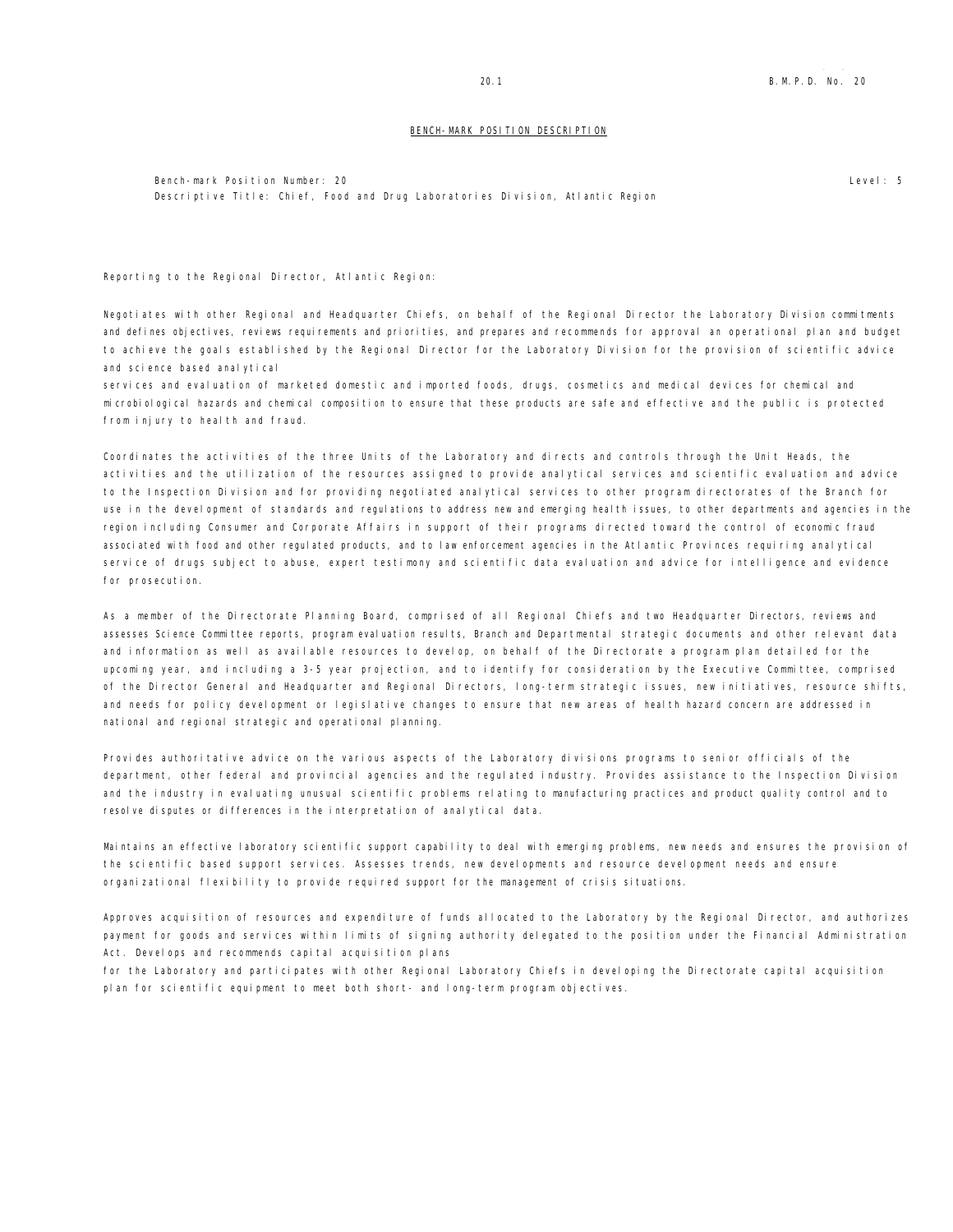B. M. P. D. No. 20 20.2

Participates as a member of the Regional Management Committee providing advice on significant program, operational and technological matters and assisting in the development of regional policies, directives and guidelines.

Plans in collaboration with other Laboratory Division Chiefs, the implementation and evaluation of analytical methods and procedures for inclusion in the Branch Analytical Methods Manual for use by the Branch laboratories, the regulated industries, and as international reference documents.

Ensures that Occupational Health and Safety policies and other departmental and central agency policies, directives and guidelines are applied in the Laboratory Division, and approves and implements Divisional administrative, management and quality assurance procedures, directives and guidelines.

# Specifications

# Kind of Assignments 5

- A. Degree 5 Objectives of the work are stated by the Regional Director in terms of goals for the Regional Laboratory component of a National Food, Drug, Cosmetic and Medical Device Safety Program.
- B. Degree 5 The work is performed within the several specialized areas comprising the total regional<br>Iaboratory program involving a large number of projects in the chemistry, microbiology and<br>forensic drug analysis s
- C. Degree 5 Activities involve a wide range of scientific, administrative and managerial duties including<br>managing a regional food and drug laboratory program, participating in national strategic and<br>operational planning
- D. Degree 5 The work requires the overall planning, coordination, and implementation of a regional food and drug laboratory program, and contributing to the formulation of policies and regulations.

### Complexity of Work 5

- A. Degree 4 The work requires obtaining through subordinate staff, information and data on a wide range of<br>chemical and microbiological contaminants in foods, illicit drugidentity, and information required for<br>program pl and select.
- B. Degree 4 Information and data required for compliance action, particularly relating to trace chemical<br>contaminants in foods, new or unusual microbiological entities, or the identity of illicit drugs can<br>normally b
- C. Degree 5 Information and data on the wide variety of chemical and microbiological constituents<br>of food and the identity of illicit drugs involve many variables with high variability,<br>ambiguity and require ingenuity
- D. Degree 5 The many chemical and microbiological parameters measured in the Laboratory Division, their<br>relationships with industry practices, and overall effect on the direction and priorities of the<br>laboratory program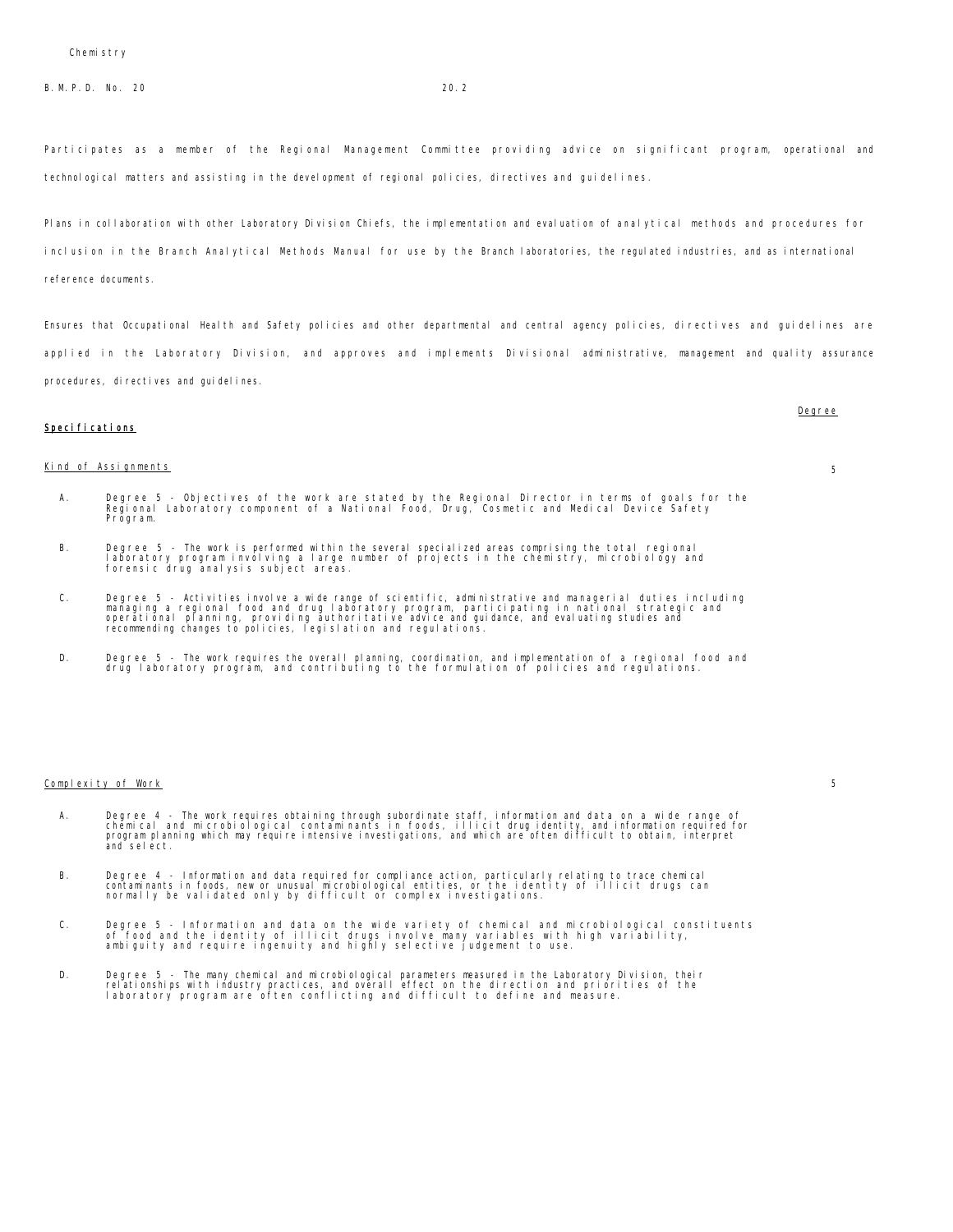- E. Degree 5 The work of the Regional Laboratory Division is directly affected by the activities of<br>senior officials in responding to national health hazards and by the activities of inspection staff<br>and the regulated ind
- F. Degree 5 Contacts are with senior officials and scientists in the department to negotiate and plan the<br>Regional Laboratory Program, and with scientists and senior officials of other federal and provincial agencies,<br>an
- G. Degree 5 The work requires planning operational method development, directing the implementation and<br>evaluation of method development projects assigned to the Division; and evaluating, developing and<br>recommending stra addressed.
- H. Degree 5 The work requires the application of an advanced knowledge of illicit drug identification, of the chemical and microbiological analysis and evaluation of foods for health hazard concerns, and of the existing and new instrumental techniques used, as well as a thorough knowledge of the scientific and technical aspects of the relevant legislation and a good knowledge of of the serentring and<br>management practices.

### Professional Responsibility 5

- A. Degree 5 Results are evaluated by the Regional Director in terms of achievement of Regional Laboratory Division objectives and operational plans within policy and resource limitations.
- B. Degree 5 As this is the seniorlaboratory position in the region, guidance is received from the Regional<br>Director on policy intent and professional mplications and professional guidance may be received from other<br>scien
- C. Degree 5 The work requires developing objectives for each laboratory unit; defining conceptual approaches<br>to solve complex analytical, investigational, or method development problems; and establishing scientific<br>guide
- D. Degree 5 Recommendations and conclusions of subordinate unit heads are reviewed in terms of effectiveness in meeting objectives within policy and resource limitations.
- E. Degree 5 As a member of the Directorate Program Planning Board, reviews, evaluates and interprets studies,<br>conclusions and recommendations of Science Committees another reports to determine implications on national an
- F. Degree 5 Authoritative advice and recommendations on the various aspects of the regional laboratory operations and affecting regional and national programs, as well as the development of standards and<br>regulations are provided to scientists and senior officials of the department. Scientific and<br>technical advice is provide

### Management Responsibility 5

A. Degree 5 - The work requires the management and human resources planning through subordinate supervisors of a Regional Laboratory Division consisting of a staff of twelve professionals including specialists, and five technicians.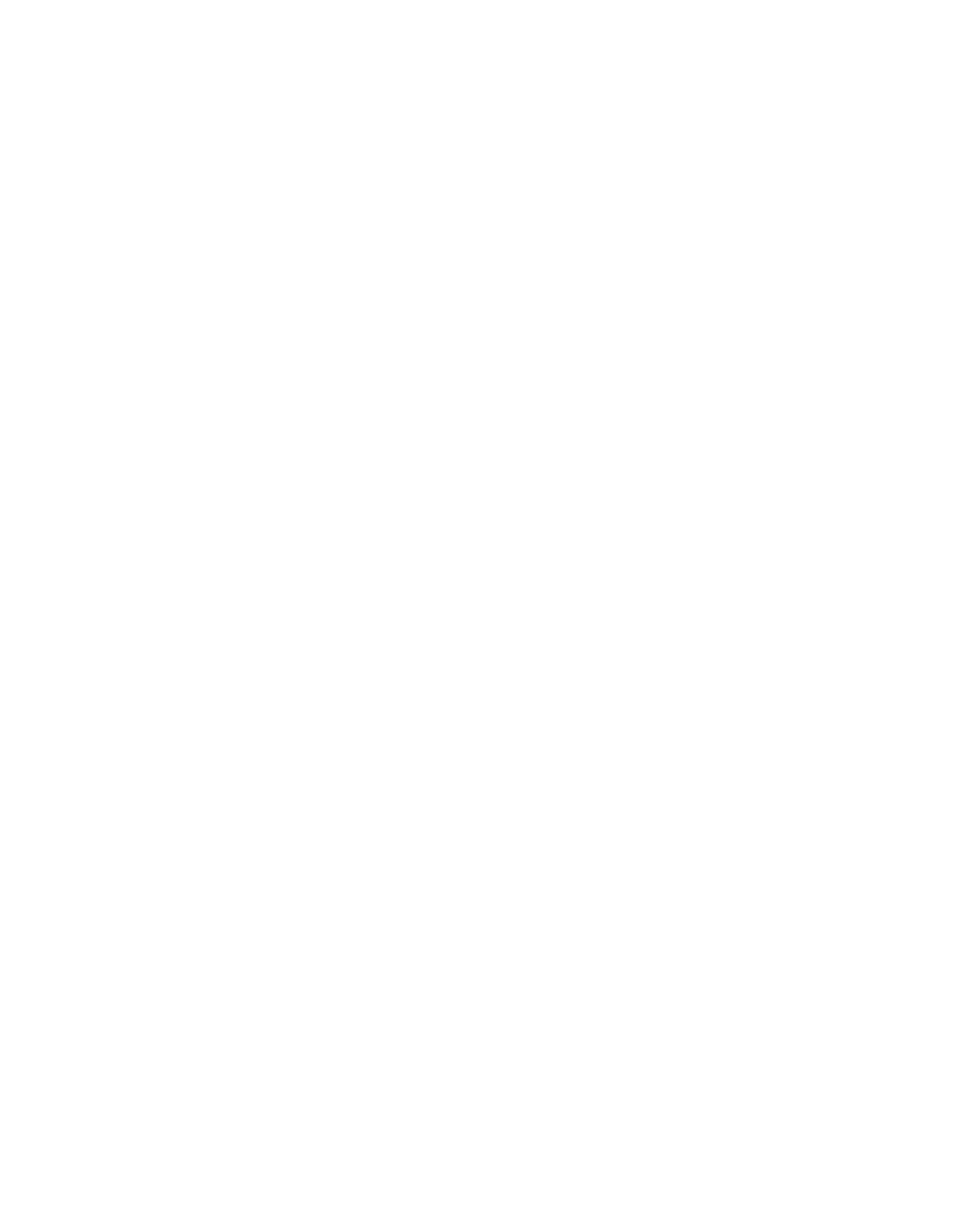- B. Degree 5 The work requires planning, directing and controlling a multi-disciplinary regional laboratory facility including laboratories, scientific equipment and supplies.
- C. Degree 5 The work requires exercising delegated authority under the Financial Administration Act for the acquisition of resources and the expenditure of funds.
- E. Degree 5 The work requires approving the expenditure of funds for outside laboratory services.
- F. Degree 5 Prepares budgets and operational plans for the regional laboratory division. Plans and<br>implements the Laboratory Division's Occupational Health and Safety and quality assurance<br>programs. Recommends objectives
- G. Degree 5 Coordinates the overall regional laboratory program with inspection staffing own and other regions, involving differing interests and conflicting priorities.
- H. Degree 5 Approves the Laboratory Division's administrative, safety and management directives and guidelines<br>and ensures the correct and consistent application of departmental and central agency policy, directives and<br>

### Impact of Recommendations and Activities 5

- Degree 5 Authoritative recommendations and advice affect the development of departmental compliance policies, and national and regional data gathering and compliance programs.
- B. Degree 5
	- (i) Degree 4 Recommendations on compliance programs and advice to industry concerning the resolution of manufacturing problems or product quality control programs have economic and technological effects on the food manuf
	- (ii) No significant impact.
	- iii) Degree 5 Authoritative recommendations and advice have a substantial effect on food and drug)<br>safety compliance policies and decisions and recommendations substantially affect the control<br>of potentially harmful food
	- (iv) Degree 5 Authoritative recommendations and advice have a substantial effect on national policies<br>related to the provision of analytical services for drugs subject to abuse and the provision of expert<br>testimony and a
- C. Degree 5 Decisions and recommendations affect the development of strategies and approaches to ensure the regulatory compliance of foods, drugs, cosmetics and medical devices, the development of methods and scientific procedures, and to improved knowledge of the chemical and microbiological hazards in food and drugs.